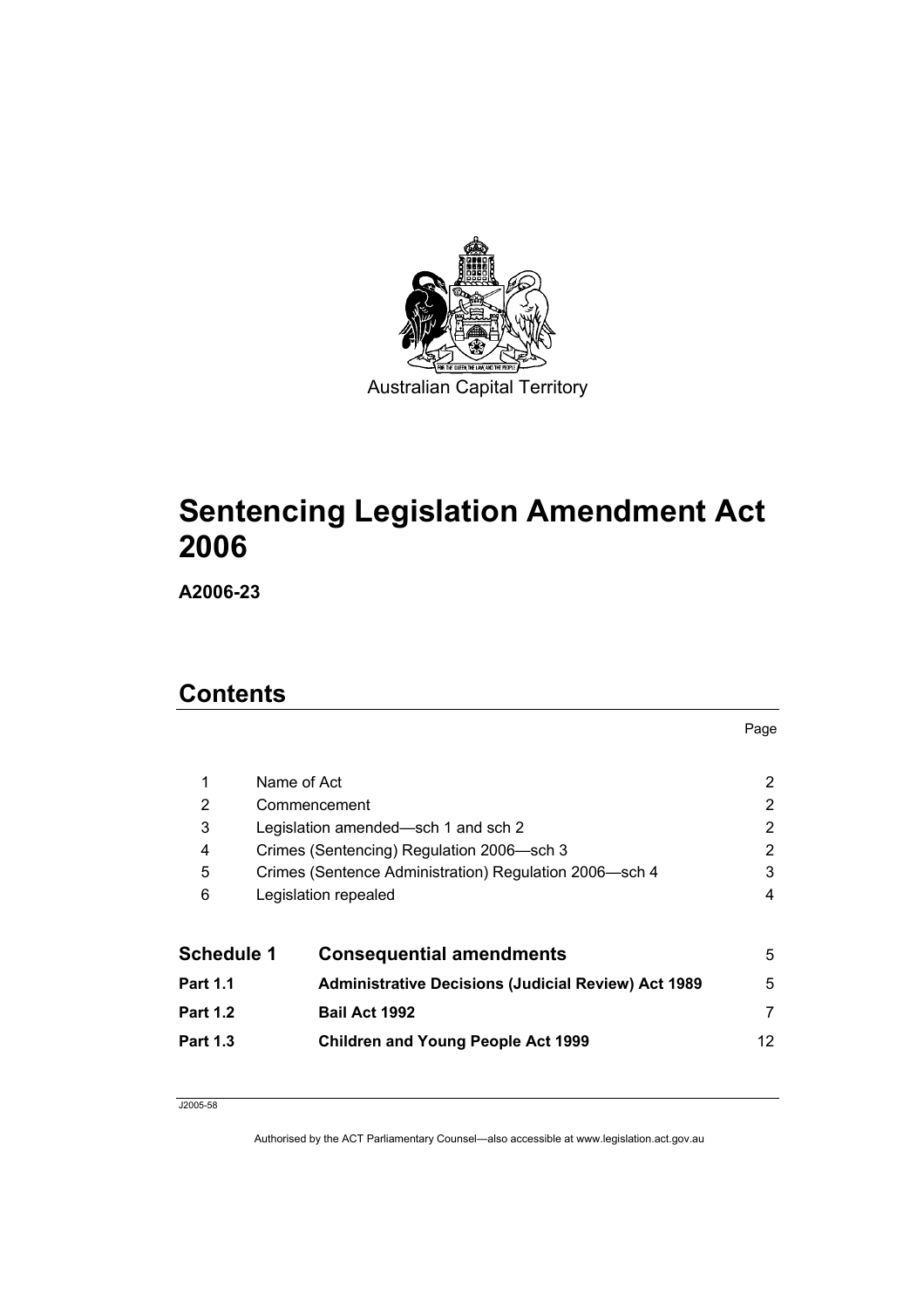#### **Contents**

| <b>Part 1.4</b>  | <b>Clinical Waste Act 1990</b>                          | Page<br>19 |
|------------------|---------------------------------------------------------|------------|
|                  |                                                         |            |
| <b>Part 1.5</b>  | <b>Confiscation of Criminal Assets Act 2003</b>         | 20         |
| <b>Part 1.6</b>  | <b>Coroners Act 1997</b>                                | 22         |
| <b>Part 1.7</b>  | <b>Crimes Act 1900</b>                                  | 26         |
| <b>Part 1.8</b>  | <b>Crimes (Child Sex Offenders) Act 2005</b>            | 31         |
| <b>Part 1.9</b>  | <b>Crimes (Forensic Procedures) Act 2000</b>            | 35         |
| <b>Part 1.10</b> | <b>Crimes (Restorative Justice) Act 2004</b>            | 37         |
| Part 1.11        | <b>Crimes (Sentencing) Act 2005</b>                     | 40         |
| <b>Part 1.12</b> | <b>Crimes (Sentence Administration) Act 2005</b>        | 49         |
| <b>Part 1.13</b> | <b>Director of Public Prosecutions Act 1990</b>         | 72         |
| Part 1.14        | <b>Domestic Violence and Protection Orders Act 2001</b> | 73         |
| Part 1.15        | <b>Drugs of Dependence Act 1989</b>                     | 73         |
| Part 1.16        | <b>Electoral Act 1992</b>                               | 75         |
| Part 1.17        | Evidence (Miscellaneous Provisions) Act 1991            | 77         |
| <b>Part 1.18</b> | <b>Firearms Act 1996</b>                                | 78         |
| Part 1.19        | <b>Firearms Regulation 1997</b>                         | 79         |
| <b>Part 1.20</b> | Food Act 2001                                           | 79         |
| Part 1.21        | <b>Hawkers Act 2003</b>                                 | 79         |
| <b>Part 1.22</b> | <b>Health Professionals Regulation 2004</b>             | 80         |
| <b>Part 1.23</b> | <b>Judicial Commissions Act 1994</b>                    | 80         |
| <b>Part 1.24</b> | <b>Juries Act 1967</b>                                  | 80         |
| <b>Part 1.25</b> | Land (Planning and Environment) Act 1991                | 82         |
| <b>Part 1.26</b> | <b>Legislation Act 2001</b>                             | 83         |
| Part 1.27        | <b>Magistrates Court Act 1930</b>                       | 85         |
| Part 1.28        | Mental Health (Treatment and Care) Act 1994             | 100        |
| Part 1.29        | <b>Prohibited Weapons Act 1996</b>                      | 101        |
| Part 1.30        | Road Transport (Alcohol and Drugs) Act 1977             | 102        |
|                  |                                                         |            |
|                  |                                                         |            |

contents 2 Sentencing Legislation Amendment Act 2006

A2006-23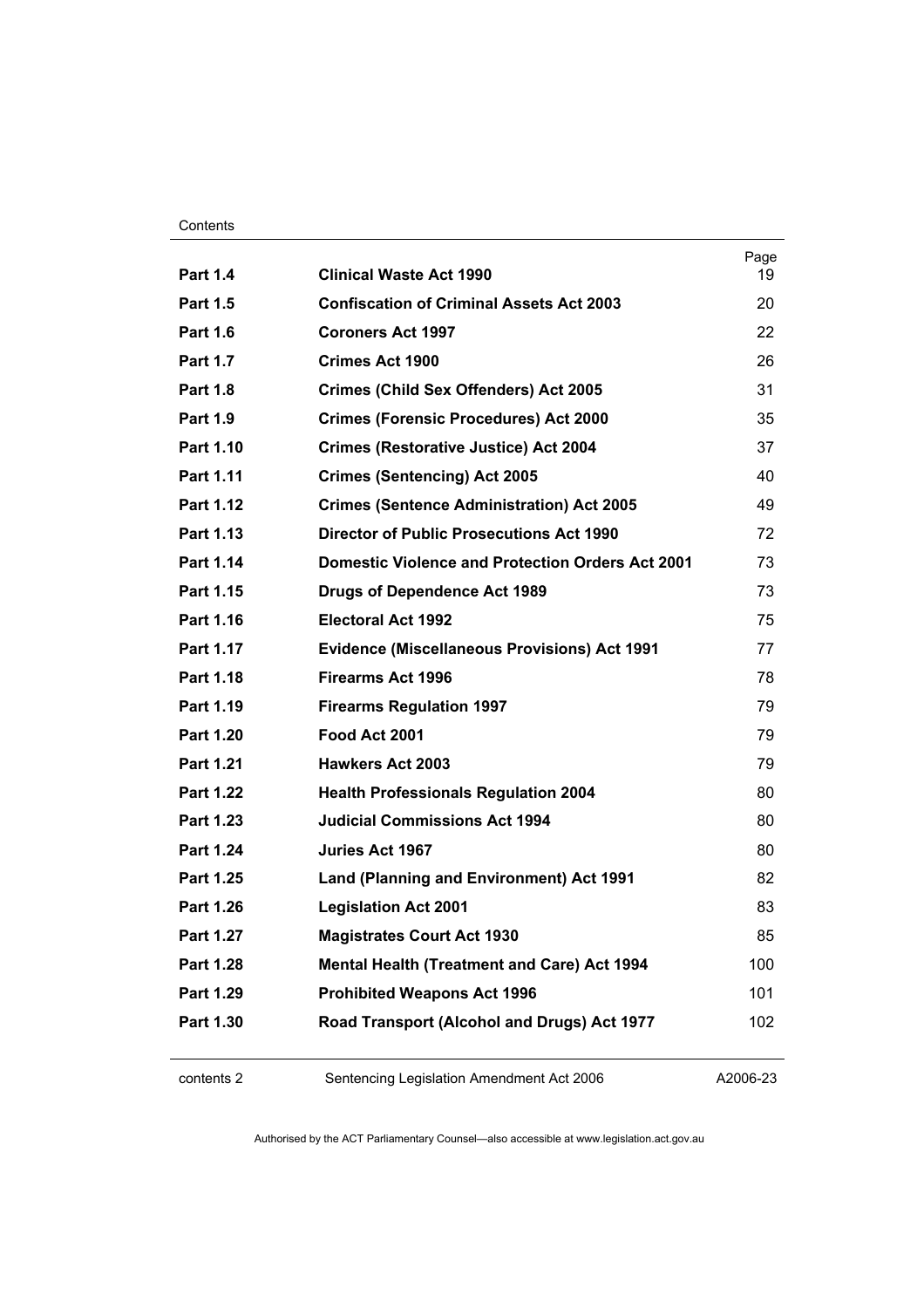**Contents** 

| <b>Part 1.31</b>  | <b>Royal Commissions Act 1991</b>                                | Page<br>103 |
|-------------------|------------------------------------------------------------------|-------------|
| Part 1.32         | <b>Security Industry Regulation 2003</b>                         | 103         |
| Part 1.33         | <b>Spent Convictions Act 2000</b>                                | 104         |
| Part 1.34         | <b>Supreme Court Act 1933</b>                                    | 106         |
| Part 1.35         | <b>Supreme Court Rules 1937</b>                                  | 107         |
| Part 1.36         | <b>Taxation Administration Act 1999</b>                          | 108         |
| Part 1.37         | <b>Victims of Crime (Financial Assistance) Act 1983</b>          | 110         |
| Part 1.38         | Victims of Crime (Financial Assistance) Regulation 1998          | 113         |
| Part 1.39         | <b>Workers Compensation Act 1951</b>                             | 113         |
| <b>Schedule 2</b> | Crimes Act 1900-other amendments                                 | 114         |
| <b>Schedule 3</b> | <b>New Crimes (Sentencing) Regulation</b>                        | 125         |
| <b>Schedule 4</b> | <b>New Crimes (Sentence Administration)</b><br><b>Regulation</b> | 127         |
| <b>Dictionary</b> |                                                                  | 130         |

A2006-23

Sentencing Legislation Amendment Act 2006

contents 3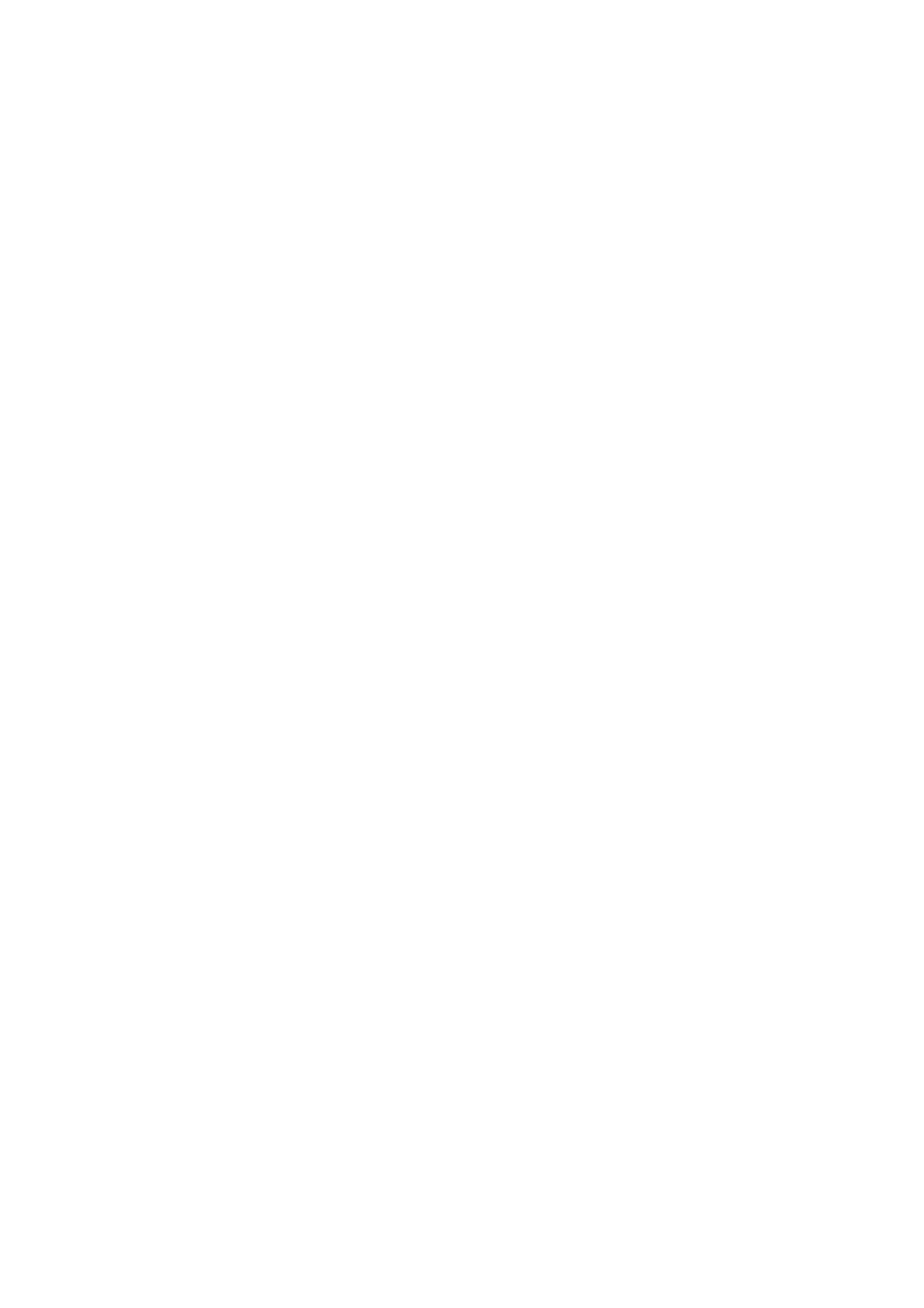

# **Sentencing Legislation Amendment Act 2006**

**A2006-23** 

I

An Act to amend Acts because of the enactment of the *Crimes (Sentencing) Act 2005* and *Crimes (Sentence Administration) Act 2005*, and for other purposes

The Legislative Assembly for the Australian Capital Territory enacts as follows:

J2005-58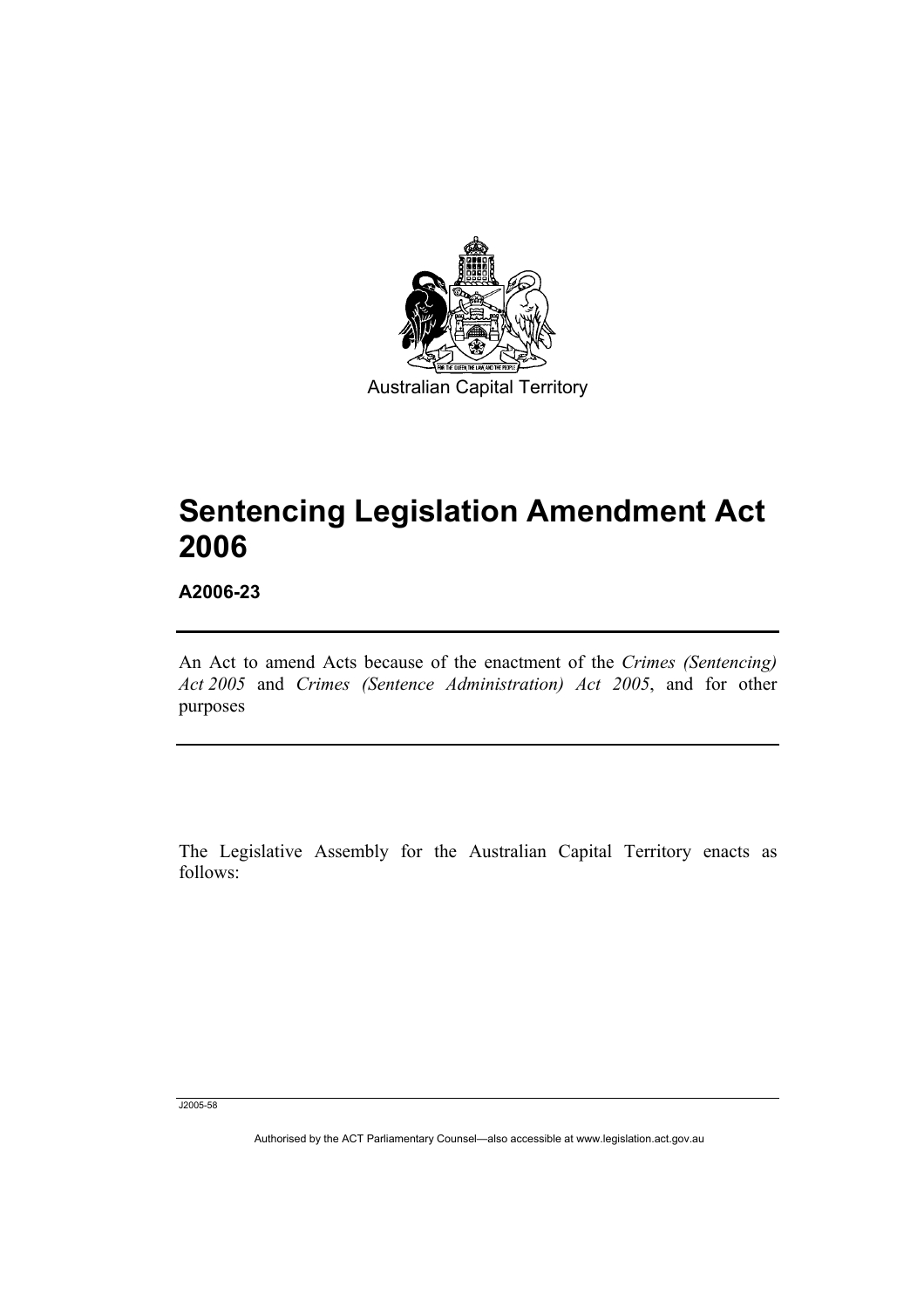#### **1 Name of Act**

This Act is the *Sentencing Legislation Amendment Act 2006*.

#### **2 Commencement**

 (1) This Act commences on the commencement of the *Crimes (Sentence Administration) Act 2005*.

 (2) However, an amendment made by this Act for which there is a commencement date stated in brackets at the end of the amendment commences on the date stated.

#### **3 Legislation amended—sch 1 and sch 2**

This Act amends the legislation mentioned in schedule 1 and schedule 2.

#### **4 Crimes (Sentencing) Regulation 2006—sch 3**

- (1) The provisions set out in schedule 3 are taken, on the commencement of this section, to be a regulation made under the *Crimes (Sentencing) Act 2005*, section 139 (Regulation-making power).
- (2) To remove any doubt and without limiting subsection (1), the provisions set out in schedule 3 may be amended or repealed as if they had been made as a regulation by the Executive under the *Crimes (Sentencing) Act 2005*, section 139.
- (3) To remove any doubt, the regulation mentioned in subsection (1) is taken—
	- (a) to have been notified under the Legislation Act on the day this Act is notified; and

*Note* The naming and commencement provisions automatically commence on the notification day (see Legislation Act, s 75 (1)).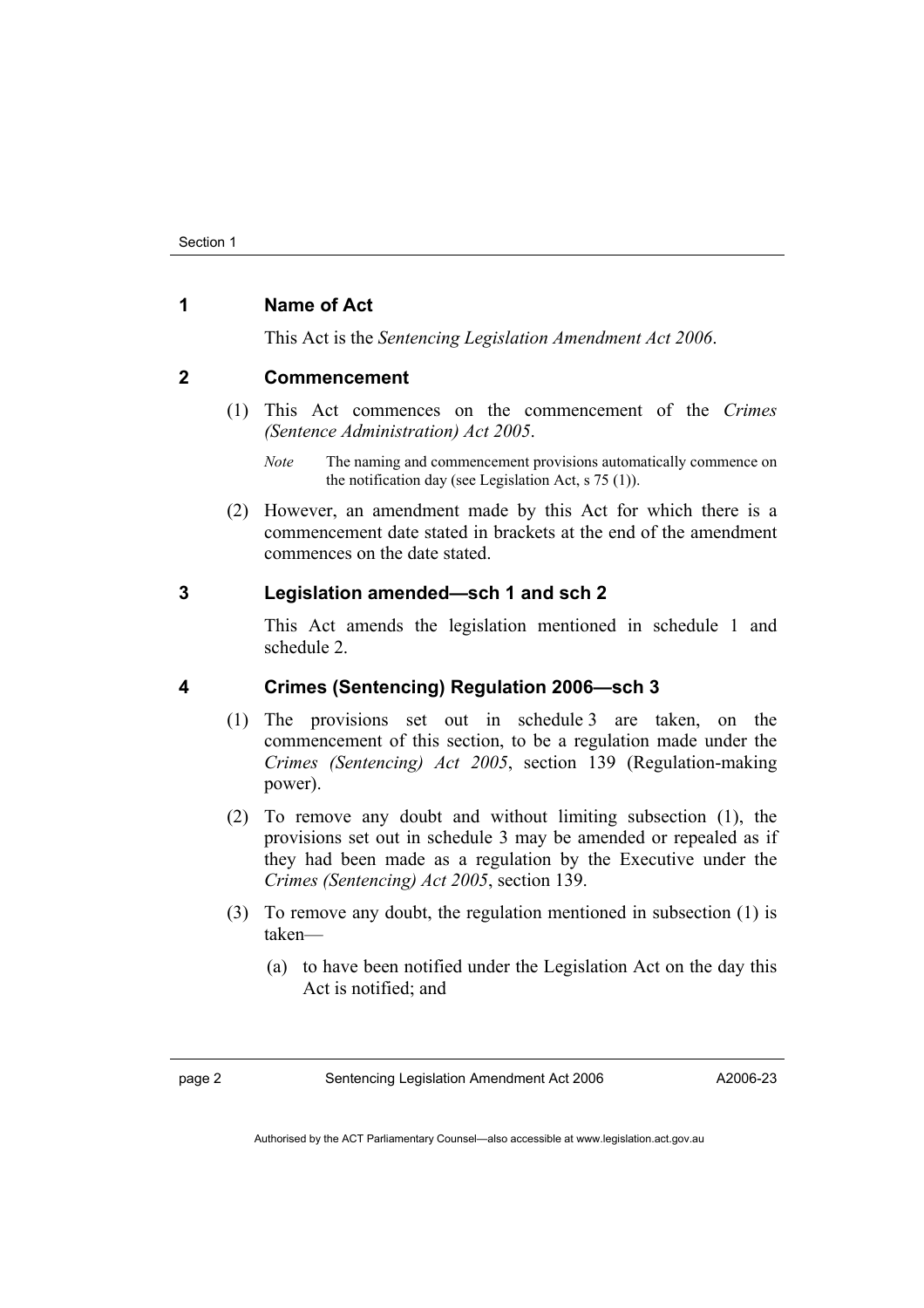- (b) to have commenced on the commencement of the *Crimes (Sentencing) Act 2005*; and
- (c) not to be required to be presented to the Legislative Assembly under the Legislation Act, section 64 (1).
- (4) This section is a law to which the Legislation Act, section 88 (Repeal does not end effect of transitional laws etc) applies.
- (5) This section expires on the day it commences.

#### **5 Crimes (Sentence Administration) Regulation 2006 sch 4**

- (1) The provisions set out in schedule 4 are taken, on the commencement of this section, to be a regulation made under the *Crimes (Sentence Administration) Act 2005*, section 325 (Regulation-making power).
- (2) To remove any doubt and without limiting subsection (1), the provisions set out in schedule 4 may be amended or repealed as if they had been made as a regulation by the Executive under the *Crimes (Sentence Administration) Act 2005*, section 325.
- (3) To remove any doubt, the regulation mentioned in subsection (1) is taken—
	- (a) to have been notified under the Legislation Act on the day this Act is notified; and
	- (b) to have commenced on the commencement of the *Crimes (Sentence Administration) Act 2005*; and
	- (c) not to be required to be presented to the Legislative Assembly under the Legislation Act, section 64 (1).
- (4) This section is a law to which the Legislation Act, section 88 (Repeal does not end effect of transitional laws etc) applies.
- (5) This section expires on the day it commences.

A2006-23

Sentencing Legislation Amendment Act 2006

page 3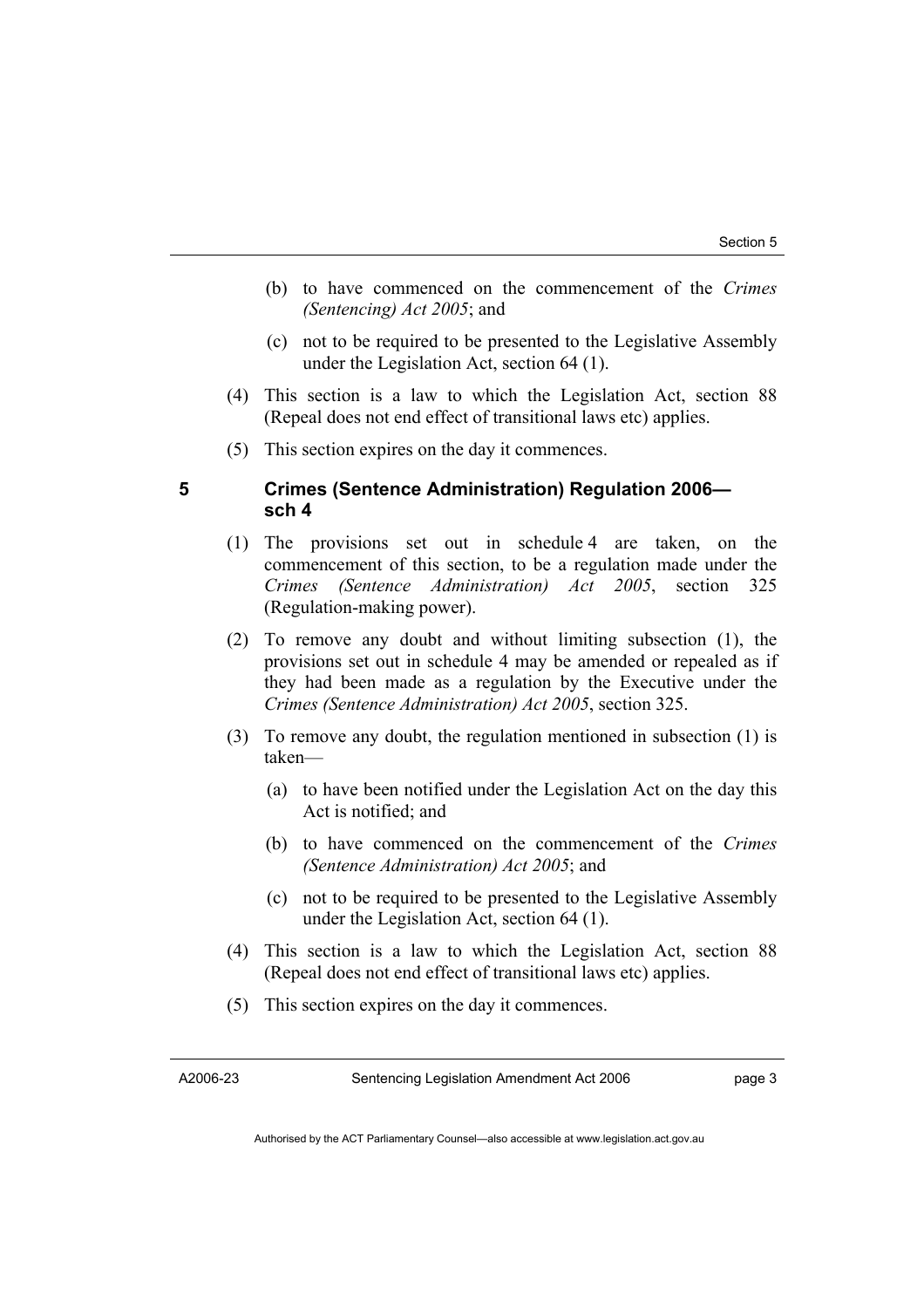#### **6 Legislation repealed**

- (1) The following Acts are repealed:
	- *Community Based Sentences (Transfer) Act 2003* A2003-5
	- *Corrections Reform Amendment Act 2004* A2004-61
	- *Custodial Escorts Act 1998* A1998-66
	- *Parole Orders (Transfer) Act 1983* A1983-10
	- *Periodic Detention Act 1995* A1995-3
	- *Prisoners (International Transfer) Act 1999* A1999-9
	- *Prisoners Interstate Leave Act 1997* A1997-99
	- *Prisoners (Interstate Transfer) Act 1993* A1993-70
	- *Rehabilitation of Offenders (Interim) Act 2001* A2001-82
	- *Remand Centres Act 1976* A1976-48
	- *Removal of Prisoners Act 1968* A1968-82
	- *Supervision of Offenders (Community Service Orders) Act 1985* A1985-10.
- (2) The following regulations are repealed:
	- *Community Based Sentences (Transfer) Regulation 2004* SL2004-51
	- *Custodial Escorts Regulation 2002* SL2002-11
	- *Periodic Detention Regulation 1995* SL1995-34
	- *Rehabilitation of Offenders (Interim) Regulation 2001* SL2001-39
	- *Remand Centres Regulation 1976* SL1976-17.
- (3) All other registrable instruments under an Act mentioned in subsection (1) are repealed.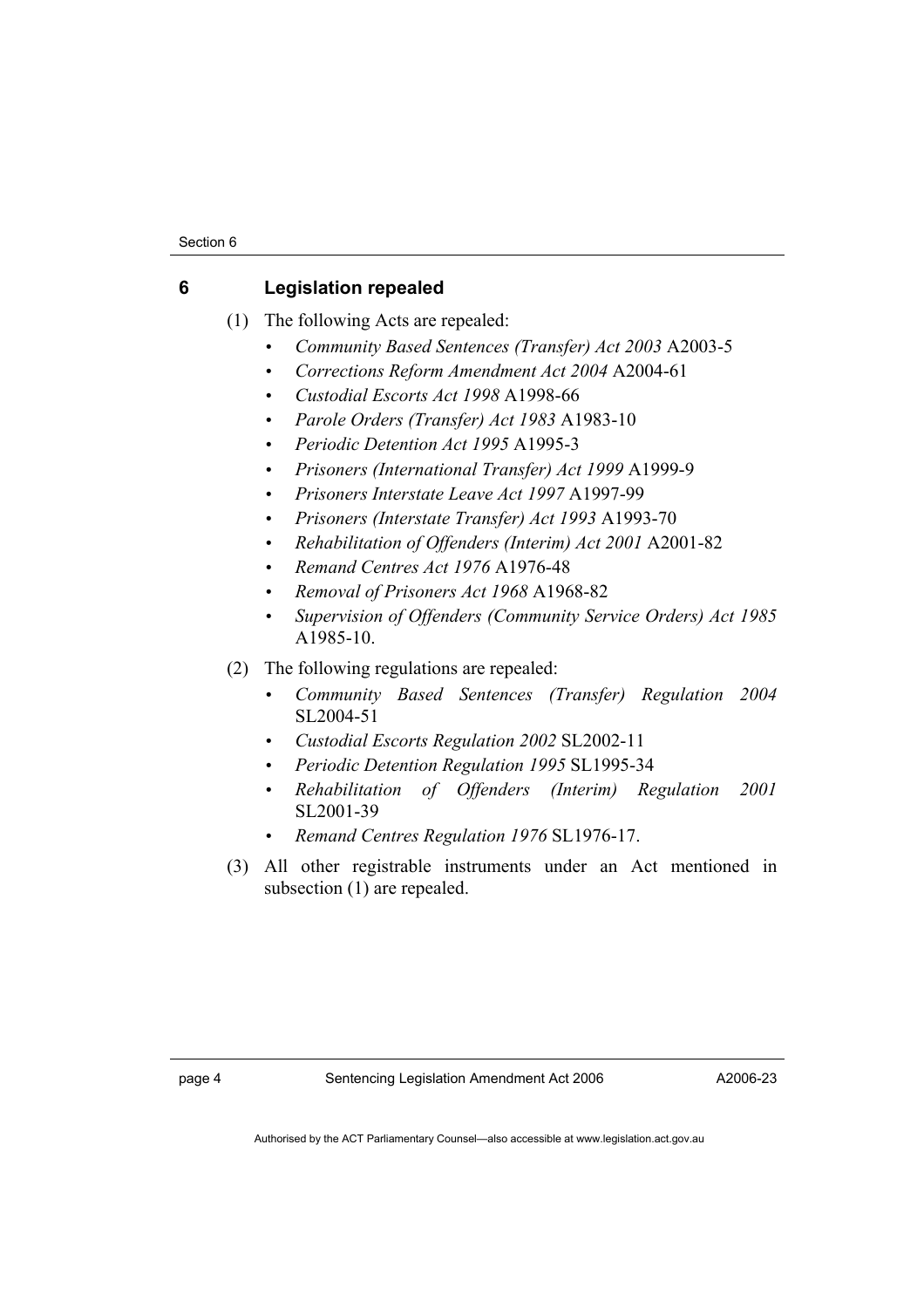Amendment [1.1]

### **Schedule 1 Consequential amendments**  (see s  $3)$ )

# **Part 1.1 Administrative Decisions (Judicial Review) Act 1989**

| [1.1] | Schedule 1, new item 4                  |  |                                                                             |
|-------|-----------------------------------------|--|-----------------------------------------------------------------------------|
|       | insert                                  |  |                                                                             |
| 4     | Crimes (Sentence<br>Administration) Act |  | A decision of the chief executive under any of the<br>following provisions: |
|       | 2005                                    |  | section 20 (Directions to escort officers)                                  |
|       |                                         |  | section 31 (Early release of offender)                                      |
|       |                                         |  | section 37 (Full-time detention—return<br>from NSW)                         |
|       |                                         |  | section 45 (Periodic detention—alcohol<br>and drug tests)                   |
|       |                                         |  | section 46 (Periodic detention—personal<br>searches)                        |
|       |                                         |  | section 95 (Community service work—<br>alcohol and drug tests)              |
|       |                                         |  | section 96 (Community service work—<br>frisk searches).                     |
| .21   | Schedule 1, items 4 to 17               |  |                                                                             |

*renumber as items 5 to 18* 

A2006-23

Sentencing Legislation Amendment Act 2006

page 5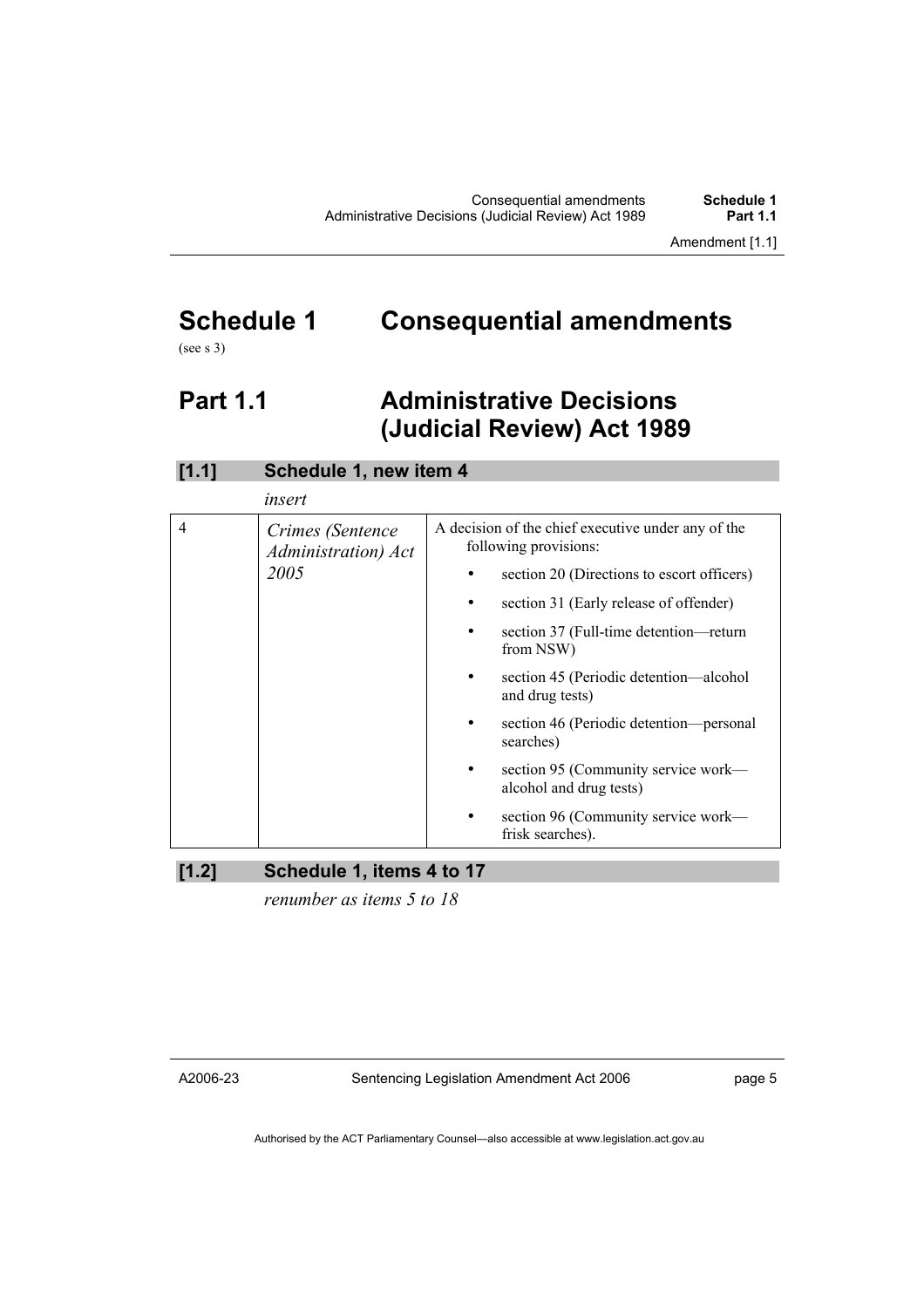**Schedule 1 Consequential amendments**<br>**Part 1.1 Administrative Decisions (Ju** Administrative Decisions (Judicial Review) Act 1989 Amendment [1.3]

#### **[1.3] Schedule 2, new item 2.6**

*insert* 

#### **2.6 Certain decisions under the Crimes (Sentence Administration) Act**

- (1) A decision by the chief executive under any of the following provisions of the *Crimes (Sentence Administration) Act 2005*:
	- section 25 (Full-time detention—chief executive directions)
	- section 28 (Work and activities by full-time detainee)
	- section 44 (Periodic detention—chief executive directions)
	- section 53 (Periodic detention—activities and work)
	- section 55 (Periodic detention—approval not to perform etc)
	- section 58 (Failing to perform periodic detention—extension of periodic detention period)
	- section 59 (Failing to perform periodic detention—referral to board)
	- section 60 (Offender not fit for periodic detention—extension of periodic detention period)
	- section 87 (Good behaviour—chief executive directions)
	- section 91 (Community service work—chief executive directions)
	- section 92 (Community service work—failure to report etc)
	- section 100 (Rehabilitation programs—chief executive directions)
	- section 138 (Parole—chief executive directions)
	- section 302 (Release on licence—chief executive directions)
	- section 321 (Chief executive directions—general).
- (2) A decision by a work supervisor under the *Crimes (Sentence Administration) Act 2005*, section 54 (3) or (4) (Periodic detention—activities or work outside correctional centres).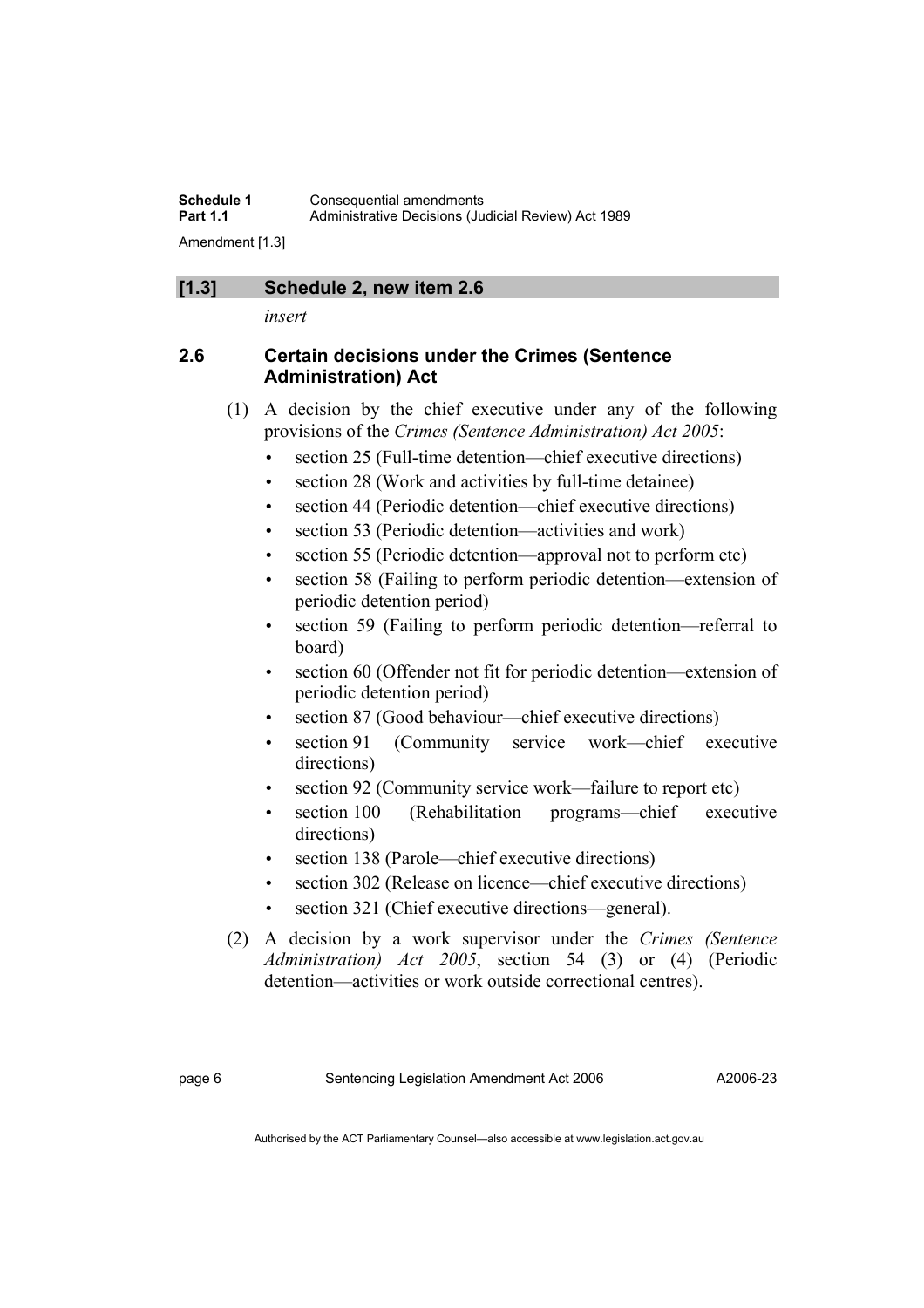### **Part 1.2 Bail Act 1992**

#### **[1.4] Section 2, note 1**

#### *substitute*

*Note 1* The dictionary at the end of this Act defines certain terms used in this Act, and includes references (*signpost definitions*) to other terms defined elsewhere.

> For example, the signpost definition '*mental dysfunction*—see the *Mental Health (Treatment and Care) Act 1994*, dictionary.' means that the term 'mental dysfunction' is defined in that dictionary and the definition applies to this Act.

#### **[1.5] Section 8A**

*substitute* 

#### **8A Entitlement to bail—breach of sentence obligations**

- (1) This section applies to a person arrested, or otherwise brought before the court or a magistrate, in relation to a breach, or anticipated breach, of—
	- (a) a deferred sentence obligation under the *Crimes (Sentencing) Act 2005*; or
	- (b) any of the following obligations under the *Crimes (Sentence Administration) Act 2005*:
		- (i) a periodic detention obligation;
		- (ii) a good behaviour obligation;
		- (iii) a parole obligation;
		- (iv) a release on licence obligation.

A2006-23

page 7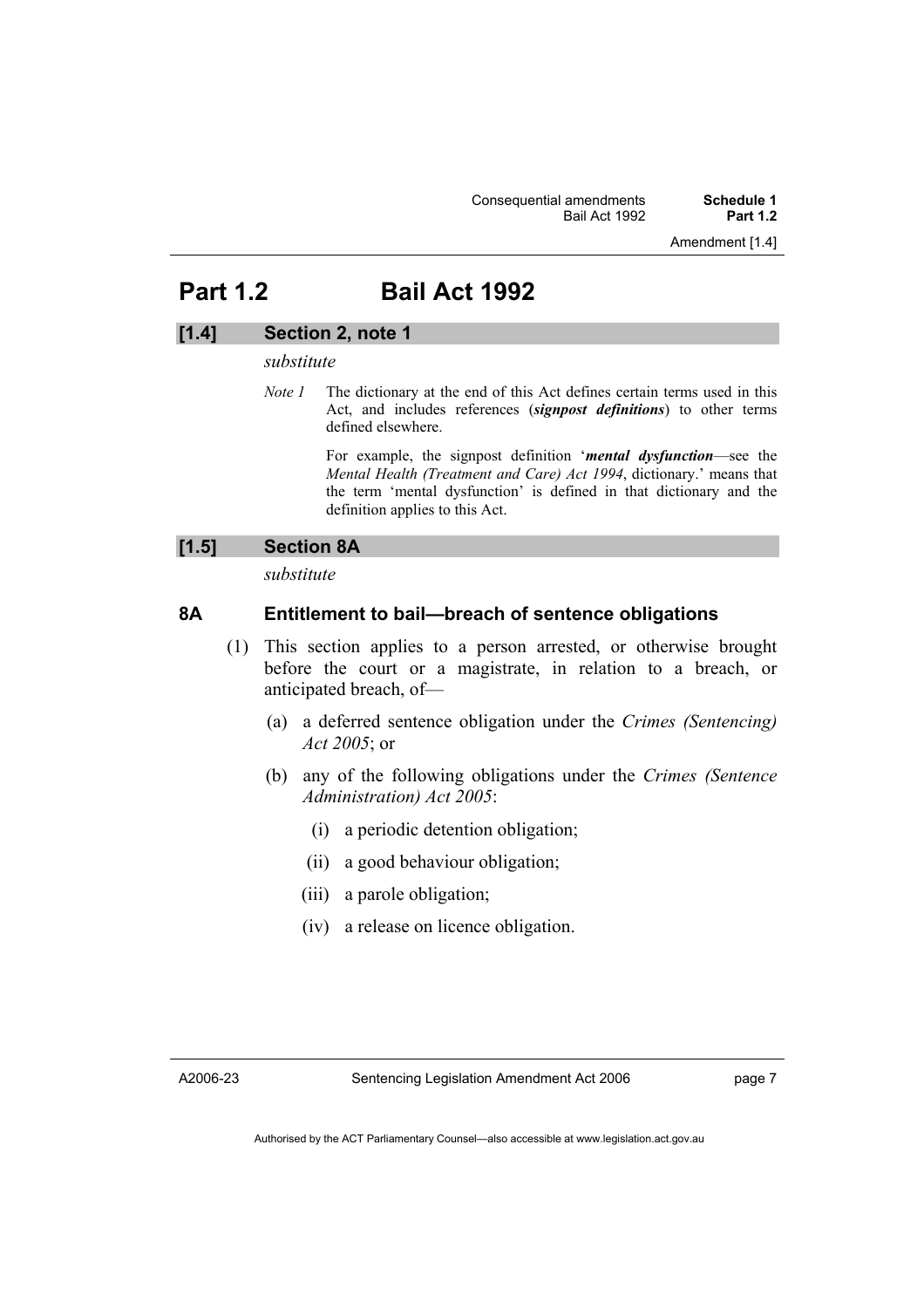| Schedule 1      | Consequential amendments |
|-----------------|--------------------------|
| <b>Part 1.2</b> | Bail Act 1992            |
| Amendment [1.5] |                          |

 (2) The person has the same entitlement to bail in relation to the breach, or anticipated breach, of the obligation as the person has under this part in relation to the offence to which the obligation relates.

#### **Examples**

- 1 Martin has been found guilty of armed robbery and sentenced to periodic detention. He has breached his periodic detention obligations and is arrested and brought before a magistrate under the *Crimes (Sentence Administration) Act 2005*, section 65 (Arrest warrant—breach of periodic detention obligations). There is no presumption in relation to bail because the offence of armed robbery is an offence to which division 2.2 (Presumption for bail) does not apply.
- 2 Joe has been found guilty of threatening to kill. Joe had, 3 years before, been found guilty of an offence involving violence. A suspended sentence order under the *Crimes (Sentencing) Act 2005* is made as part of the sentence for the offence of threatening to kill and Joe is released under the order on signing an undertaking under a good behaviour order. However, Joe breaches the good behaviour order and is before the court on an application to cancel the order. There is no presumption in relation to bail because section 9B (b) applies to make the offence of threatening to kill an offence to which division 2.2 (Presumption for bail) does not apply.
	- *Note* An example is part of the Act, is not exhaustive and may extend, but does not limit, the meaning of the provision in which it appears (see Legislation Act, s 126 and s 132).
- (3) This section also applies to a person arrested, or otherwise brought before the court, in relation to a breach, or anticipated breach, of an obligation under an order to which the *Crimes (Sentence Administration) Act 2005*, section 332 (Home detention orders— Rehabilitation of Offenders (Interim) Act) applies.
- (4) Subsection (3) is a law to which the Legislation Act, section 88 (Repeal does not end effect of transitional laws etc) applies.
- (5) This subsection, subsection (3) and subsection (4) expire 3 years after the day this section commences.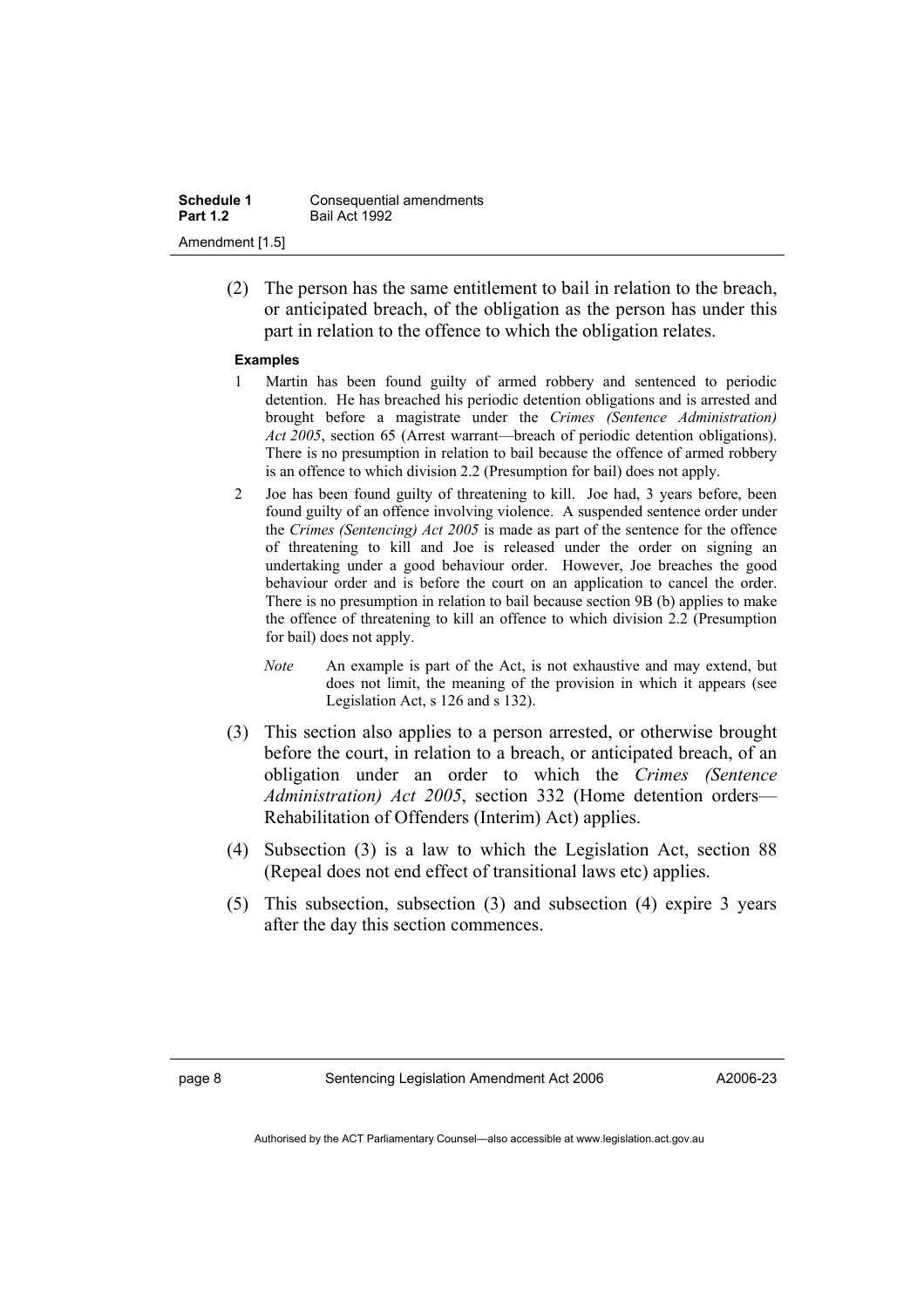#### **8B Entitlement to bail—custody relating to sentence administration board hearings**

- (1) This section applies if—
	- (a) a person is arrested under the *Crimes (Sentence Administration) Act 2005*, section 206 (Arrest of offender for board hearing) and brought before a magistrate; or
	- (b) a person is remanded in custody under the *Crimes (Sentence Administration) Act 2005*, section 210 (Custody of offender during board hearing adjournment) and an application for bail for the person is made to a court or magistrate.
- (2) The person has the same entitlement to bail as the person had for the offence to which the board hearing relates.

#### **[1.6] Section 9D (6), definition of** *outstanding***, note**

#### *substitute*

*Note Found guilty*, of an offence, includes—

- having an order made for the offence under the *Crimes (Sentencing) Act 2005*, s 17 (Non-conviction orders—general)
- having the offence taken into account under the *Crimes (Sentencing) Act 2005*, s 57 (Outstanding additional offences taken into account in sentencing)
- having an order made for the offence under the *Children and Young People Act 1999*, s 98 (Disposition without proceeding to conviction)

(see Legislation Act, dict, pt 1).

#### **[1.7] Section 25 (4) (e) and examples**

#### *substitute*

- (e) a requirement that the person—
	- (i) accept supervision by the chief executive; and

A2006-23

Sentencing Legislation Amendment Act 2006

page 9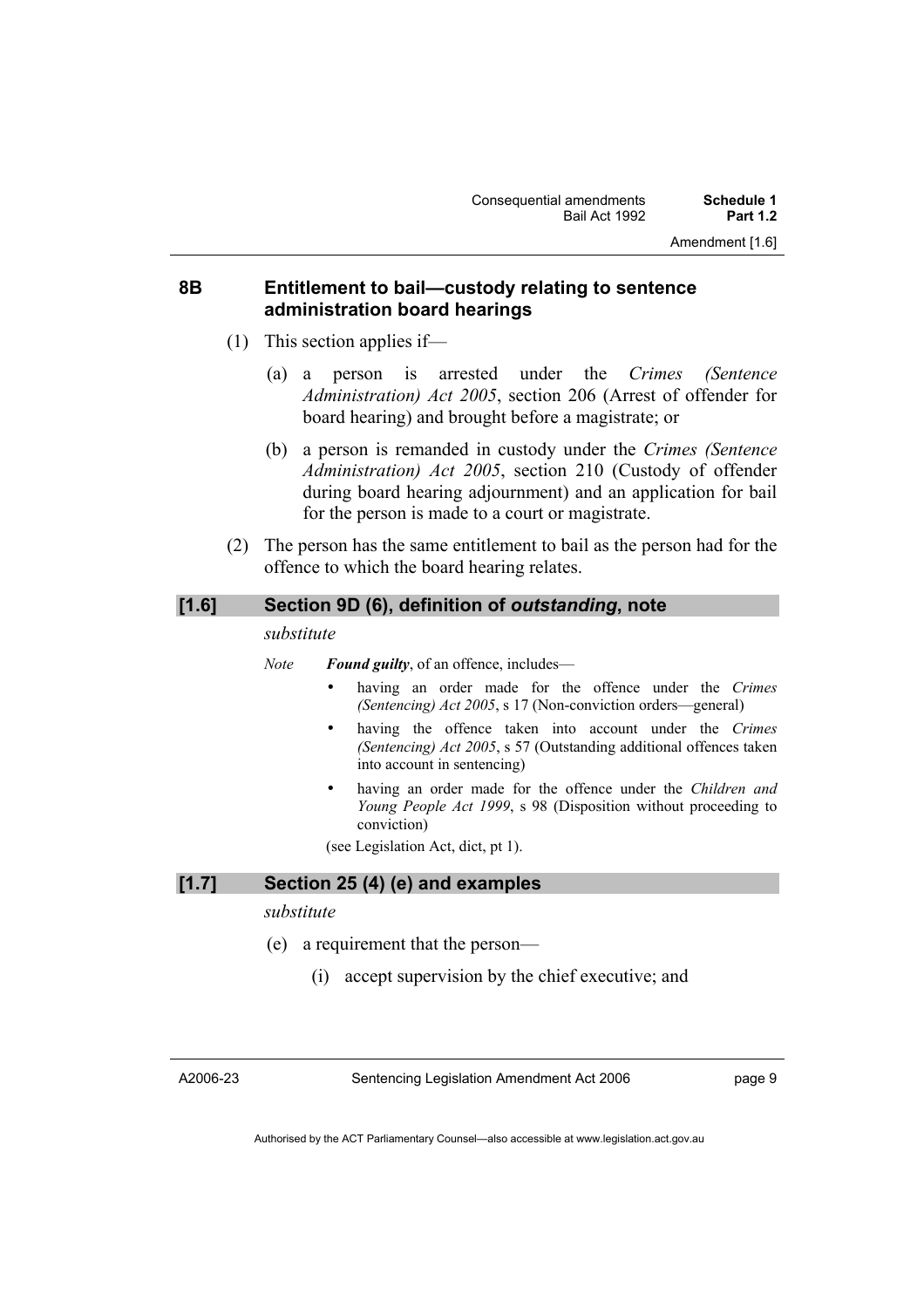| Schedule 1      | Consequential amendments |
|-----------------|--------------------------|
| <b>Part 1.2</b> | Bail Act 1992            |
| Amendment [1.8] |                          |

 (ii) comply with any reasonable direction of the chief executive; and

#### **Examples of directions**

- 1 a direction to attend a program
- 2 a direction to comply with a mental health assessment or treatment order made by the mental health tribunal
- 3 a direction to attend drug or alcohol counselling
- *Note* An example is part of the Act, is not exhaustive and may extend, but does not limit, the meaning of the provision in which it appears (see Legislation Act, s 126 and s 132).

#### **[1.8] Section 31 (1) (d)**

*substitute* 

 (d) for an accused person who is at a correctional centre or a NSW correctional centre—the person in charge of the centre.

#### **[1.9] Section 48 (2) to (5)**

*substitute* 

 (2) The person in charge of the correctional centre or other place where the person is in custody must give the court written notice that the person remains in custody because of the failure to comply with a bail condition.

*Note* If a form is approved under s 58 for a notice, the form must be used.

- (3) The notice must be given to the court not later than 7 days after the day the person is received into custody.
- (4) To remove any doubt, the court to which a notice is given under subsection (2) may, on its own initiative, conduct a review under section 46 of the condition on which bail was granted.
- (5) A notice under this section is required to be given only once in relation to any particular grant of bail.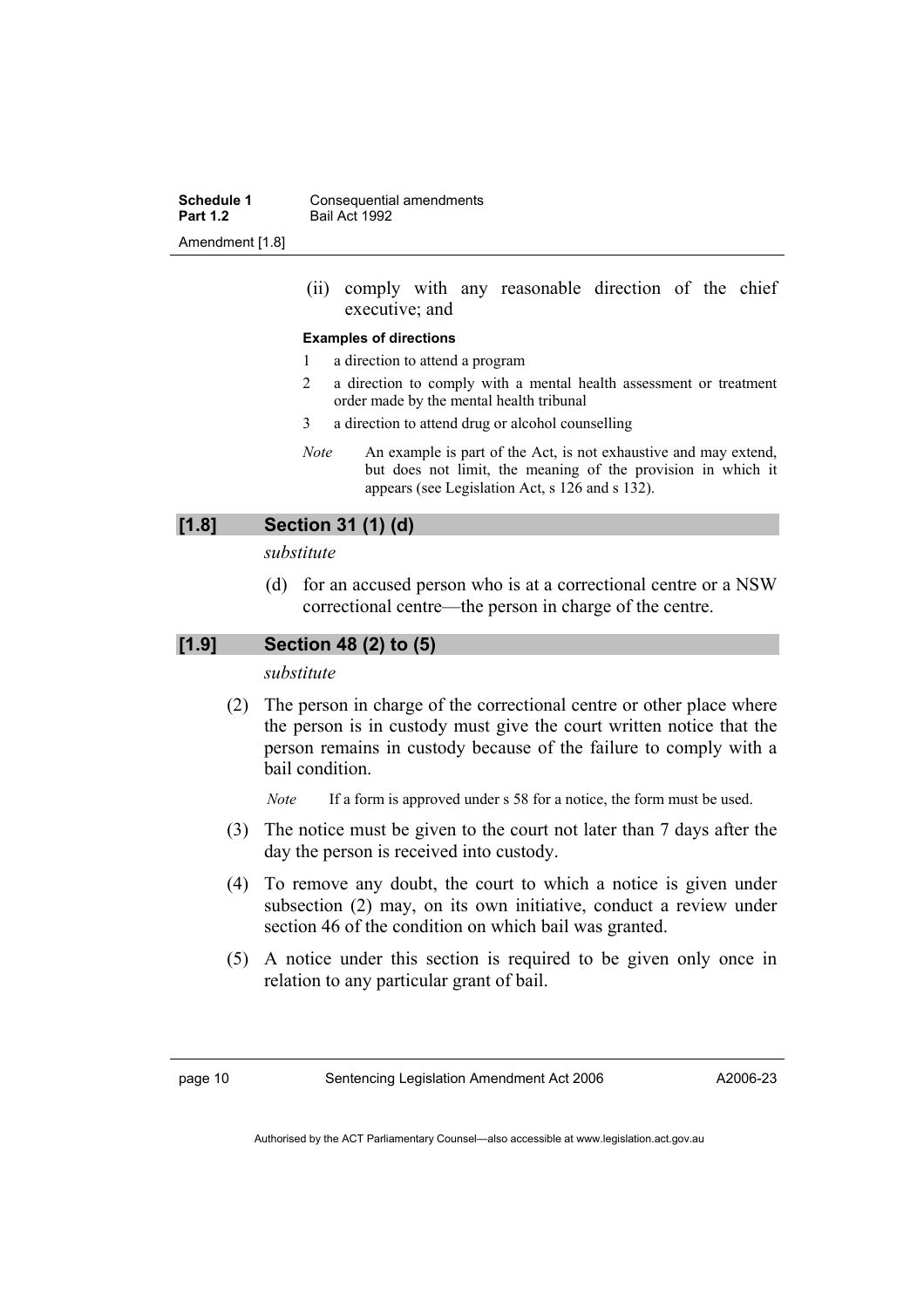(6) A regulation may prescribe information that is to be given to a court with a notice under this section.

| [1.10] | Dictionary, note 2, new dot points                                                                                             |
|--------|--------------------------------------------------------------------------------------------------------------------------------|
|        | insert<br>chief executive<br>$\bullet$                                                                                         |
|        | correctional centre                                                                                                            |
| [1.11] | Dictionary, note 2                                                                                                             |
|        | omit                                                                                                                           |
|        | director of corrective services                                                                                                |
| [1.12] | Dictionary, note 2, new dot point                                                                                              |
|        | insert                                                                                                                         |
|        | found guilty                                                                                                                   |
| [1.13] | Dictionary, definition of accused person, paragraph (d)                                                                        |
|        | substitute                                                                                                                     |
|        | a person subject to an order under the Crimes (Sentencing)<br>(d)<br>Act 2005, section 17 (Non-conviction orders—general); and |
| [1.14] | Dictionary, definition of offence, paragraph (b) (ii)                                                                          |

*substitute* 

 (ii) a breach of an obligation mentioned in section 8A (Entitlement to bail—breach of sentence obligations).

A2006-23

page 11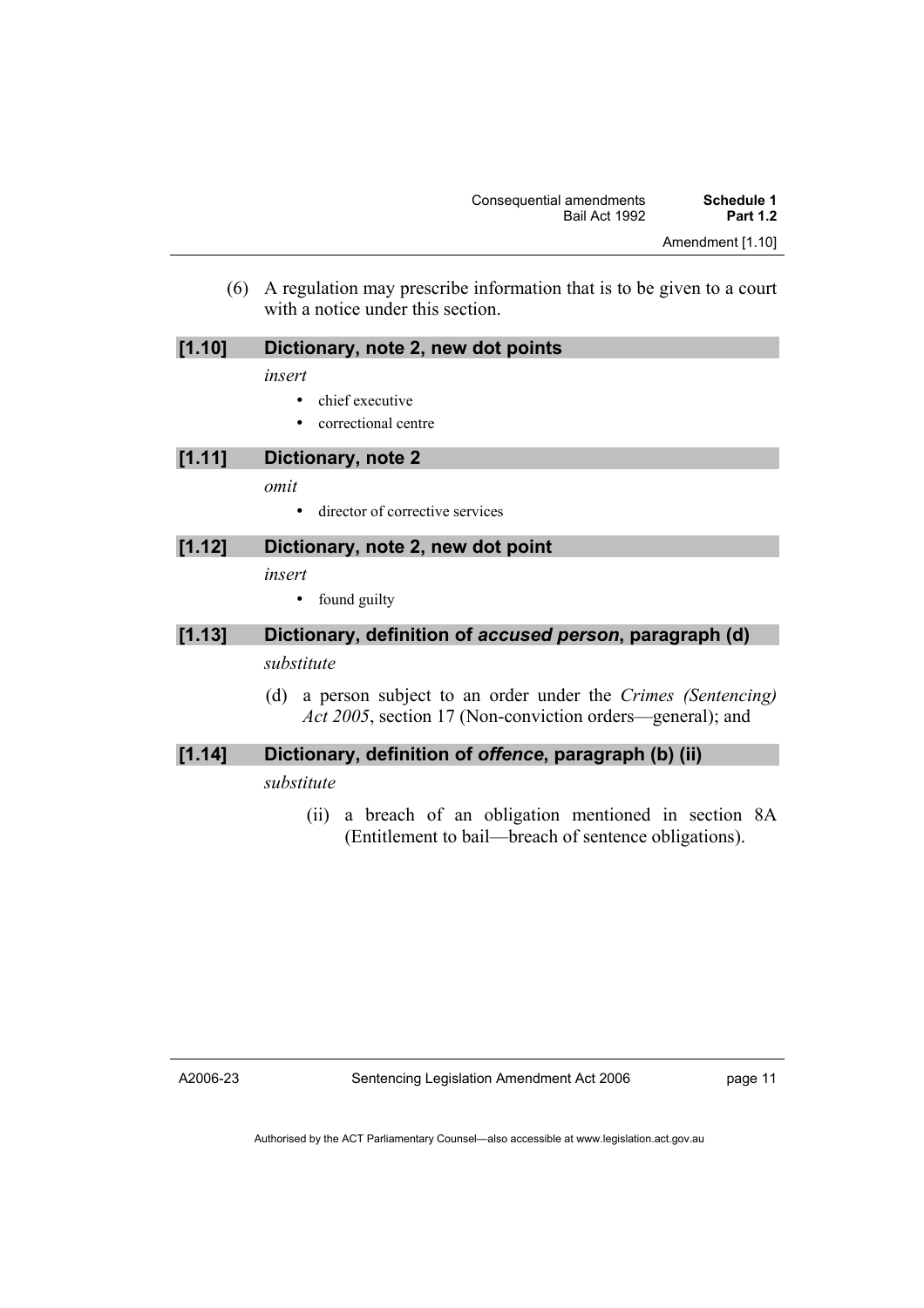**Schedule 1 Consequential amendments**<br>**Part 1.3 Children and Young People Part 1.3** Children and Young People Act 1999 Amendment [1.15]

#### **[1.15] Dictionary, definition of** *parental responsibility*

#### *substitute*

*parental responsibility*—a person has *parental responsibility* for a child or young person if the person has parental responsibility for the child or young person under the *Children and Young People Act 1999*, section 18.

### **Part 1.3 Children and Young People Act 1999**

#### **[1.16] Section 76, definition of** *police officer*

#### *substitute*

*police officer* includes a office-holder under an Act who, because of the Act, has the power to arrest or detain a person or to take a person into the office-holder's custody, but does not include a corrections officer.

*Note* A reference to an Act includes a reference to the statutory instruments made or in force under the Act, including any regulation (see Legislation Act, s 104).

#### **[1.17] Section 85 (2) and (4) (a)**

*omit* 

remand centre

*substitute* 

correctional centre

page 12 Sentencing Legislation Amendment Act 2006

A2006-23

*Note* For the meaning of *parental responsibility*, see the *Children and Young People Act 1999*, s 17.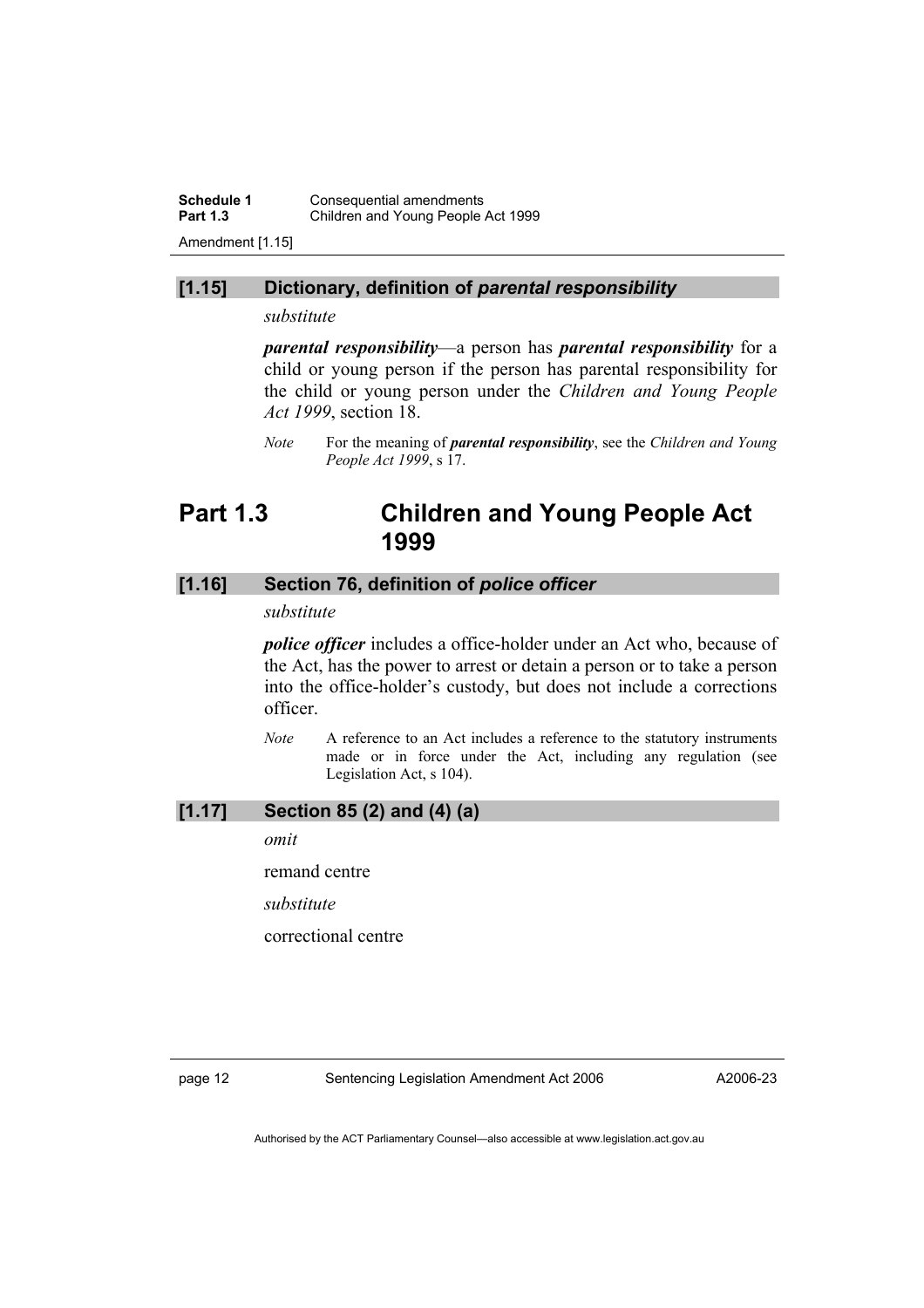#### **[1.18] Section 87 (1)**

*omit* 

a custodial escort

*substitute* 

corrections officer

#### **[1.19] Section 95 (4)**

*substitute* 

- (4) If the Childrens Court makes an order under subsection (2), the court must not make—
	- (a) an order under any of the following provisions of the *Crimes (Sentencing) Act 2005* for the offence:
		- (i) section 17 (Non-conviction orders—general);
		- (ii) section 19 (Reparation orders—losses and expenses generally);
		- (iii) section 20 (Reparation orders—stolen property); or
	- (b) a good behaviour order with a community service condition under the *Crimes (Sentencing) Act 2005*.

#### **[1.20] Section 99 (2)**

*substitute* 

- (2) For subsection (1) (b), the Childrens Court may make a good behaviour order under the *Crimes (Sentencing) Act 2005*—
	- (a) section 13 (Good behaviour orders); or
	- (b) section 17 (2) (b) (Non-conviction orders—general).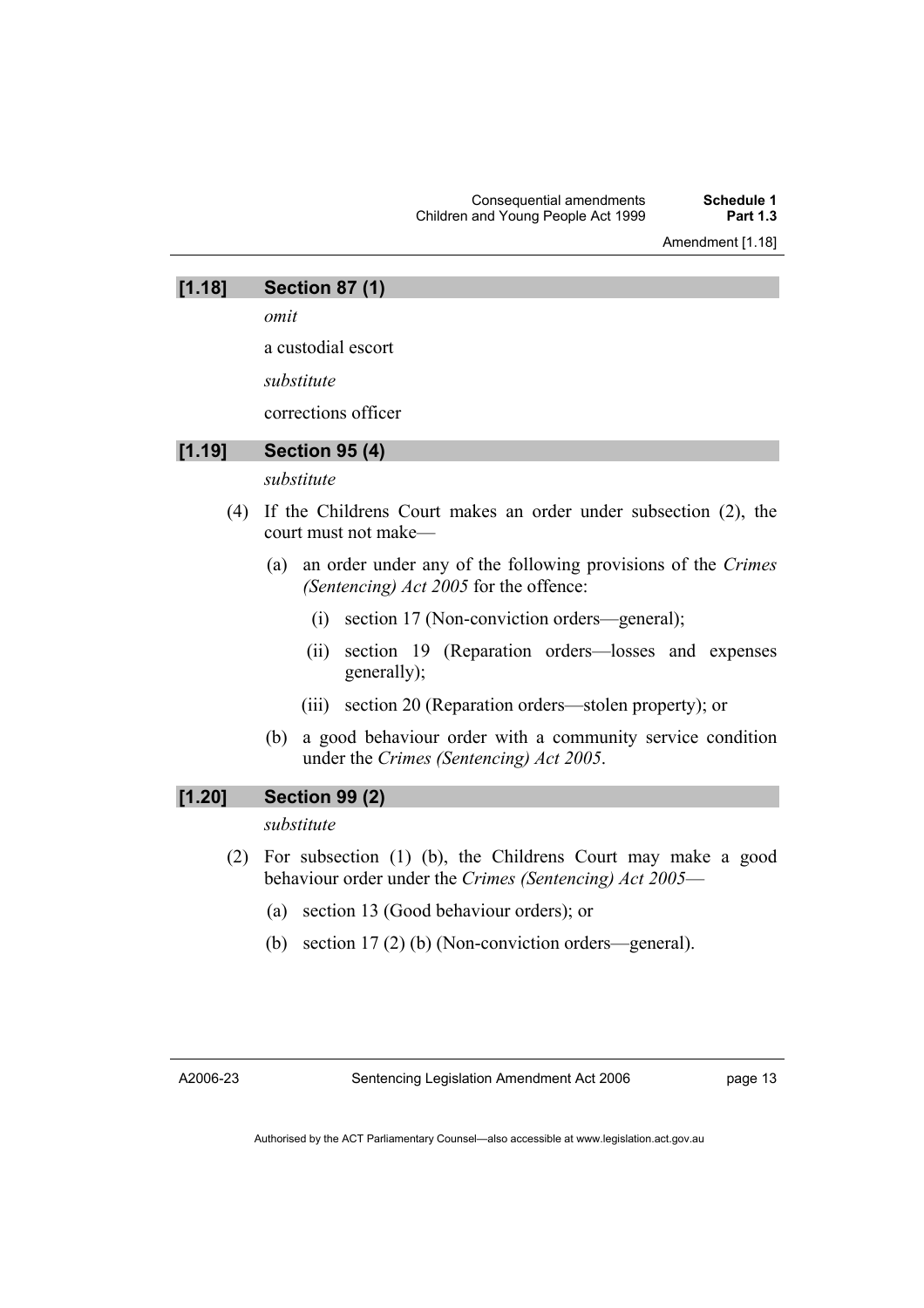- (3) However, the good behaviour order must not include any of the following conditions under the *Crimes (Sentencing) Act 2005*, section 13:
	- (a) that the young person give security for a stated amount, with or without sureties, for compliance with the order;
	- (b) a community service condition;
	- (c) a rehabilitation program condition;
	- (d) a probation condition.
- (4) Subsection (2) and (3) (d) do not limit the Childrens Court's power to make a probation order under section 96 (Disposition of young offenders).

#### **[1.21] Section 102 (3)**

*omit* 

prison

*substitute* 

a correctional centre

#### **[1.22] Section 102 (4) (b)**

#### *substitute*

- (b) the outstanding fine has not been remitted by the Executive.
	- *Note 1* For the remission of a fine by the Executive, see the *Crimes (Sentence Administration) Act 2005*, s 313 (Remission of penalties).
	- *Note 2* A fine also may have been remitted under the *Magistrates Court Act 1930*, s 159 (repealed) or the *Crimes Act 1900*, s 434 (repealed).

page 14 Sentencing Legislation Amendment Act 2006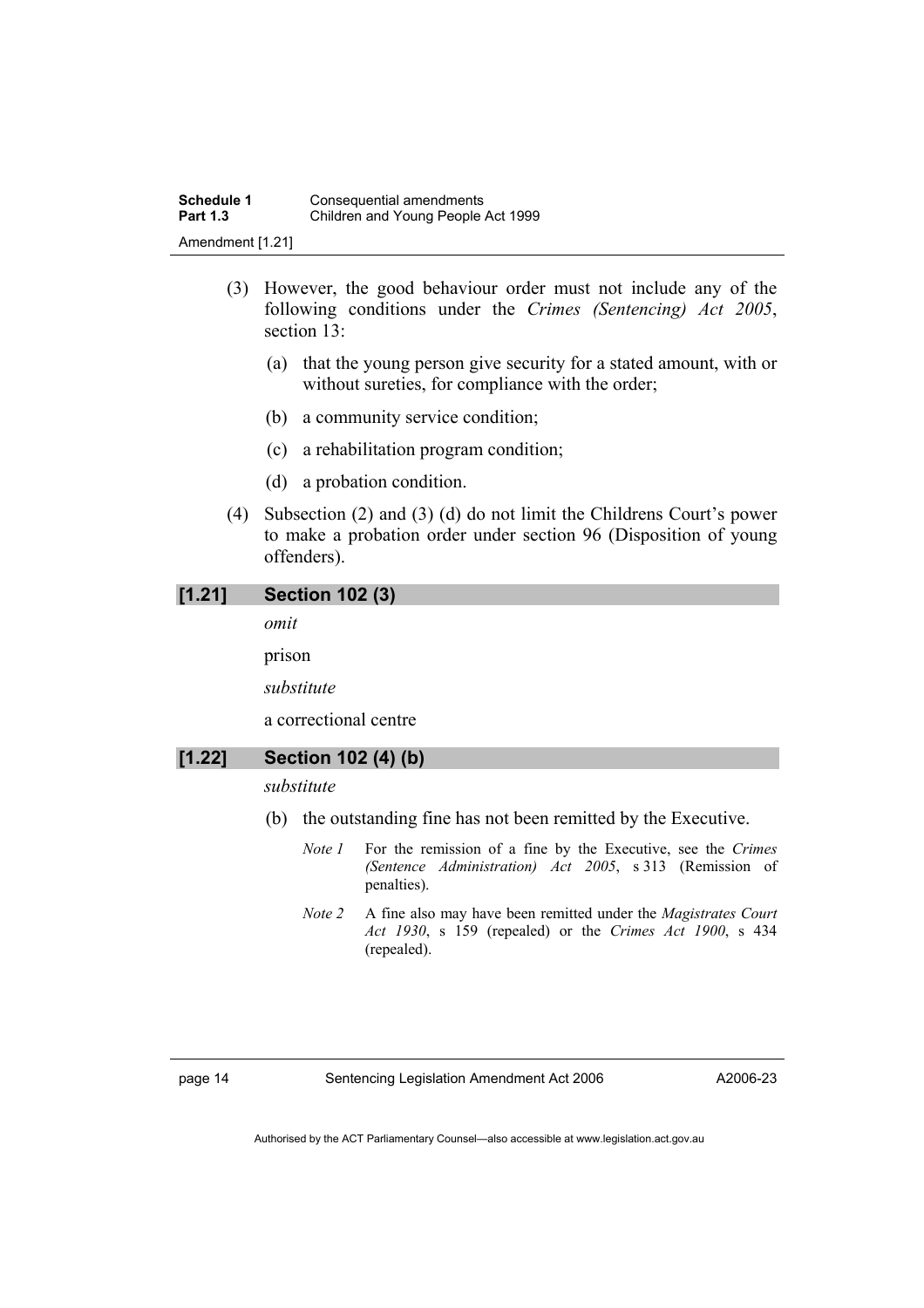| [1.23] | <b>Section 120 (6)</b> |  |  |
|--------|------------------------|--|--|
|--------|------------------------|--|--|

*omit* 

a custodial escort

*substitute* 

corrections officer

#### **[1.24] Section 122**

*substitute* 

#### **122 Temporary custody before transfer between institutions**

 (1) If the chief executive gives a transfer direction under section 120 for a person, the person may be placed in a shelter or correctional centre until the person is transferred.

*Note Correctional centre* is defined in the Legislation Act, dict, pt 1.

- (2) However, the person must not be placed in a correctional centre without the written approval of—
	- (a) the chief executive; and
	- (b) the chief executive of the administrative unit responsible for the *Crimes (Sentence Administration) Act 2005*.
- (3) The person must not be kept in a shelter for longer than 14 days without the written approval of the chief executive.
- (4) The person must not be kept at a correctional centre for longer than 14 days without the written approval of—
	- (a) the chief executive; and
	- (b) the chief executive of the administrative unit responsible for the *Crimes (Sentence Administration) Act 2005*.
- (5) A transfer direction for a person is authority for an officer, corrections officer or police officer—

A2006-23

Sentencing Legislation Amendment Act 2006

page 15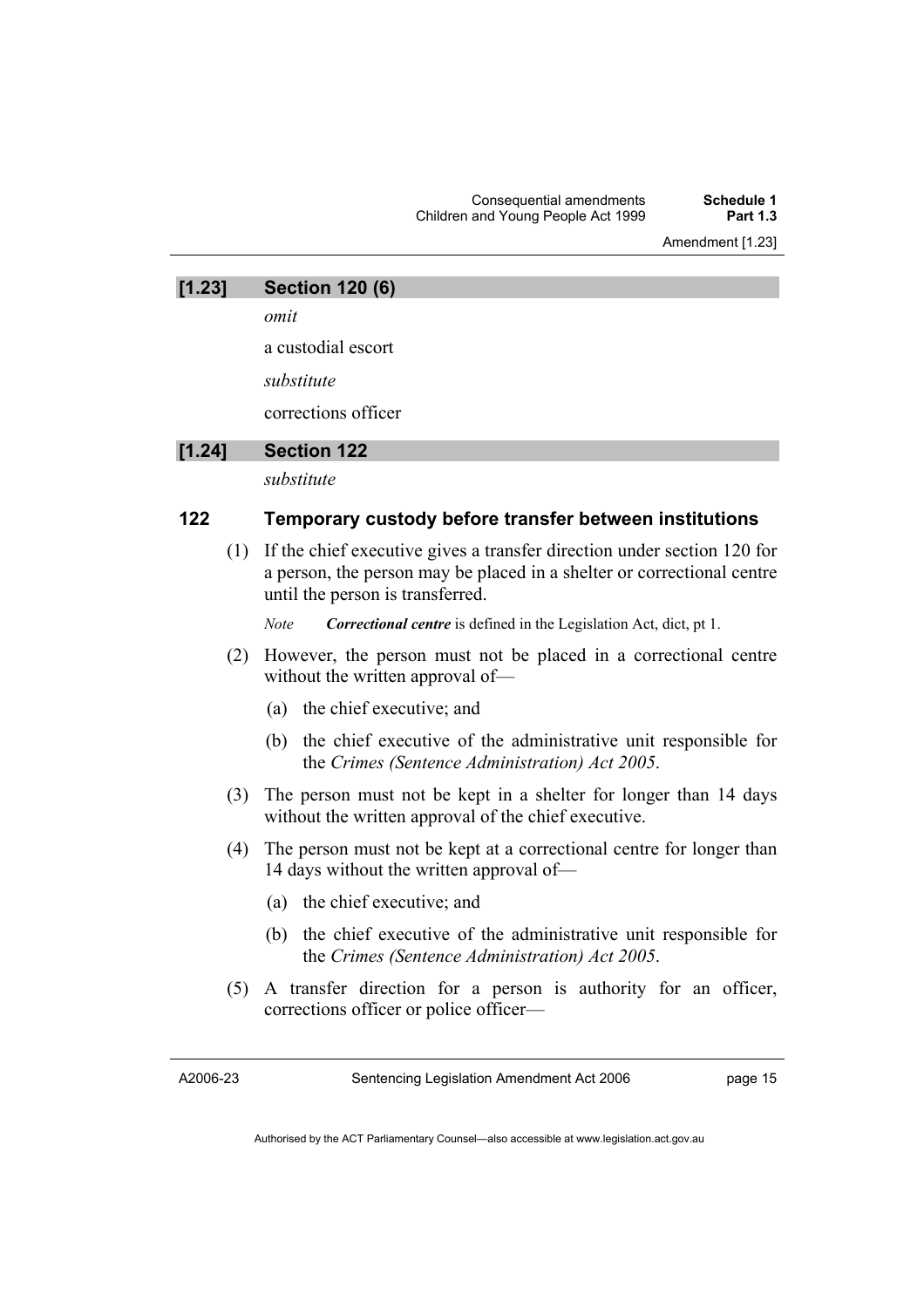- (a) to take the person to and from a shelter or correctional centre for this section; and
- (b) to take the person to the institution in accordance with the direction.
- (6) The authority under subsection (5) (a) is subject to the direction.

#### **[1.25] Section 124 (2) (b) and (3)**

*omit* 

remand centre

*substitute* 

correctional centre

#### **[1.26] Sections 125 and 126**

*substitute* 

#### **125 Placing in shelter or correctional centre**

 (1) If the Childrens Court commits a young person to an institution or State institution, the young person must be placed in a shelter or correctional centre until the young person is removed to the institution.

*Note Correctional centre* is defined in the Legislation Act, dict, pt 1.

- (2) The young person must not be kept in a shelter or correctional centre for longer than 14 days without an order of the Childrens Court or the written approval of the chief executive.
- (3) An order committing a young person to an institution or State institution is authority for an officer, corrections officer or police officer to do 1 or more of the following:
	- (a) take the young person to and from a shelter or correctional centre for this section;
	- (b) take the young person to the institution or State institution;

page 16 Sentencing Legislation Amendment Act 2006

A2006-23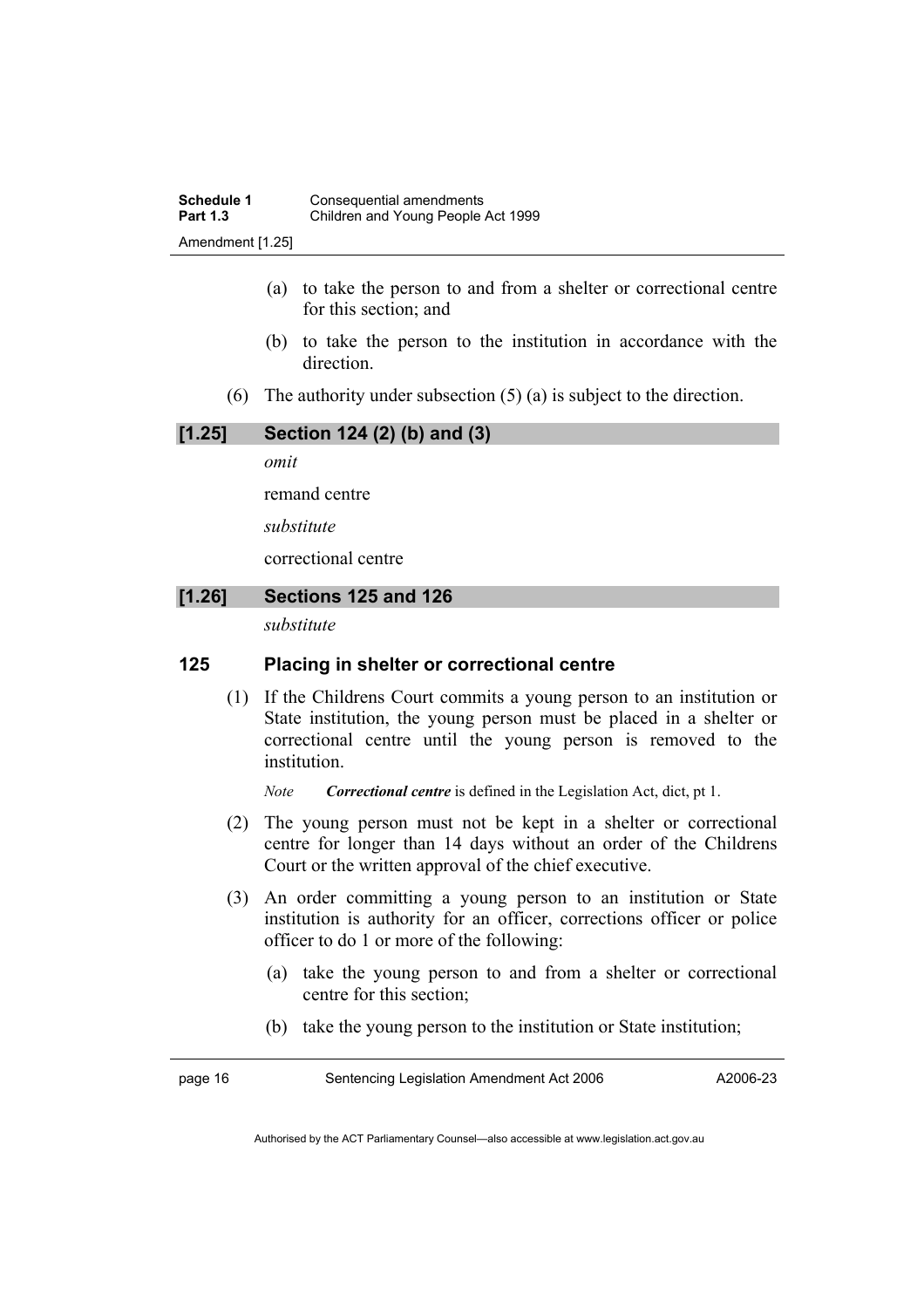- (c) for a young person committed to a State institution—take the young person to the State or Territory stated in the order for detention in the State institution.
- (4) The authority under subsection (3) (a) is subject to the order.

#### **126 Young people in correctional centres**

If a young person is in a correctional centre under this Act, the *Corrections Management Act 2006* applies in relation to the young person as if the young person were a full-time detainee under that Act.

*Note Correctional centre* is defined in the Legislation Act, dict, pt 1.

#### **[1.27] Section 131, new note**

*insert* 

*Note* For remissions, pardons and the prerogative of mercy, see the *Crimes (Sentence Administration) Act 2005*, pt 13.2.

#### **[1.28] Section 139 (2) (b)**

*substitute* 

(b) a corrections officer; or

#### **[1.29] Section 140**

*substitute* 

#### **140 Temporary custody pending interstate transfer**

 (1) If the chief executive makes an arrangement under this Act for the transfer of a young offender from the ACT to a State in the temporary control of an escort mentioned in section 139 (2), the offender may be placed in a shelter or correctional centre until the offender is delivered to the escort.

*Note Correctional centre* is defined in the Legislation Act, dict, pt 1.

A2006-23

Sentencing Legislation Amendment Act 2006

page 17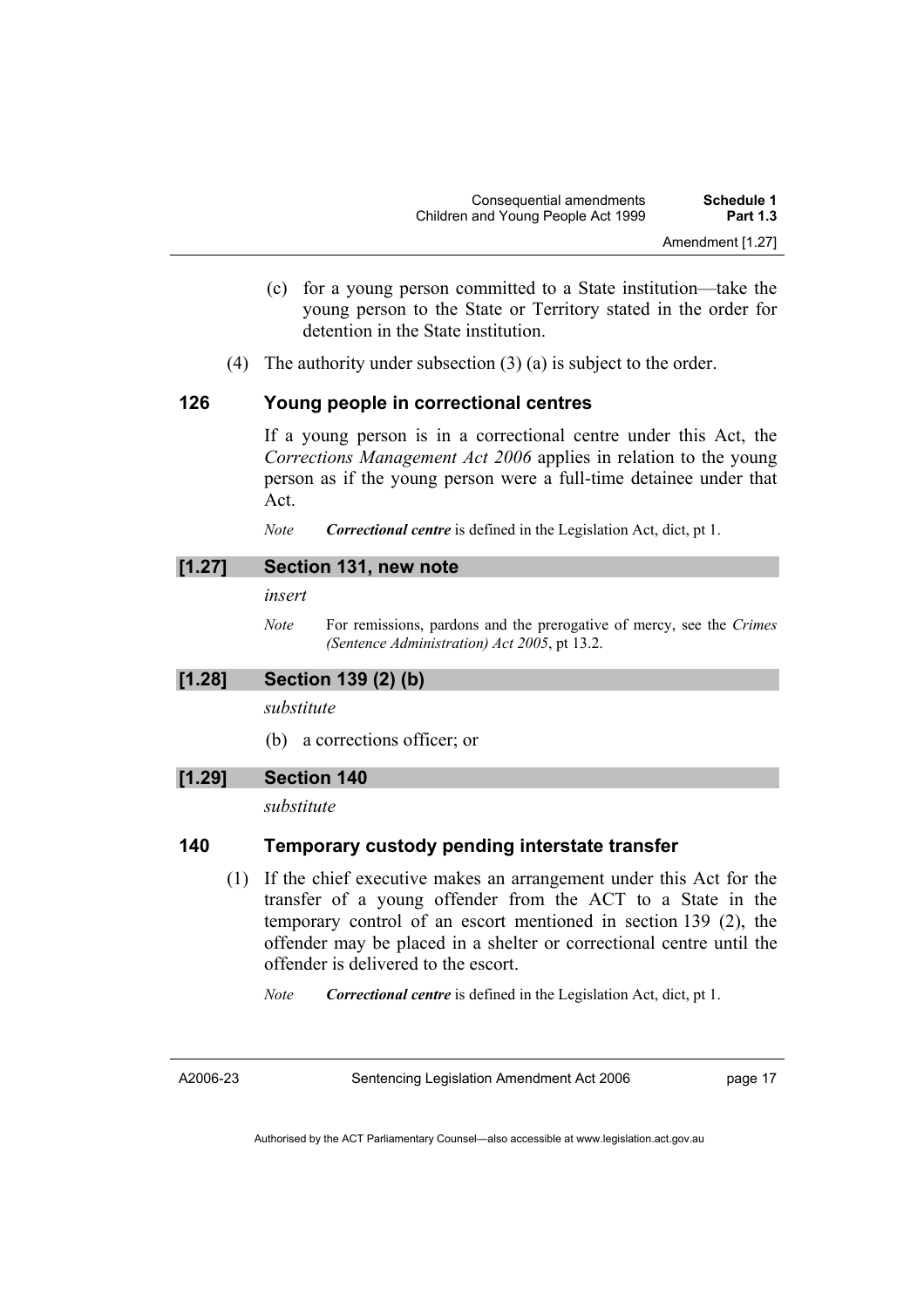- (2) However, the young offender must not be placed in a correctional centre without the written approval of—
	- (a) the chief executive; and
	- (b) the chief executive of the administrative unit responsible for the *Crimes (Sentence Administration) Act 2005*.
- (3) The young offender must not be kept in a shelter for longer than 14 days without the written approval of the chief executive.
- (4) The young offender must not be kept at a correctional centre for longer than 14 days without the written approval of-
	- (a) the chief executive; and
	- (b) the chief executive of the administrative unit responsible for the *Crimes (Sentence Administration) Act 2005*.
- (5) An arrangement under subsection (1) is authority for an officer, corrections officer or police officer to take the young offender to and from a shelter or correctional centre for this section.
- (6) The authority under subsection (5) is subject to the arrangement.

#### **[1.30] Section 399 (3)**

*substitute* 

 (3) This section does not apply to a child or young person to whom the *Corrections Management Act 2006* applies.

#### **[1.31] Section 401A, definition of** *place of detention*

*omit* 

remand centre

*substitute* 

correctional centre

page 18 Sentencing Legislation Amendment Act 2006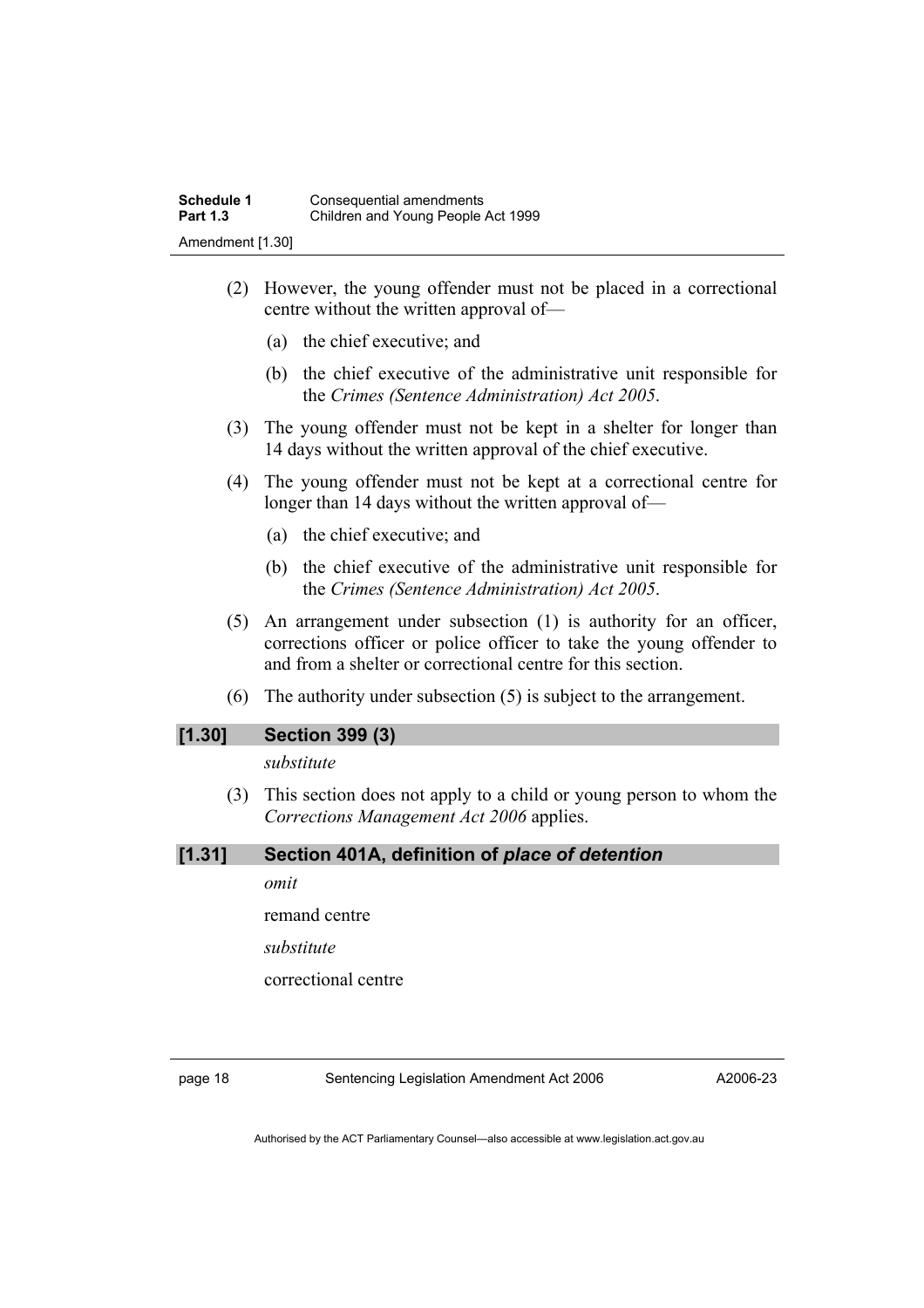Amendment [1.32]

| [1.32]          | Section 417 (4), definition of place of detention                           |
|-----------------|-----------------------------------------------------------------------------|
|                 | omit                                                                        |
|                 | remand centre                                                               |
|                 | substitute                                                                  |
|                 | correctional centre                                                         |
| [1.33]          | Dictionary, note 2, new dot point                                           |
|                 | insert                                                                      |
|                 | correctional centre                                                         |
| [1.34]          | Dictionary, new definition of corrections officer                           |
|                 | insert                                                                      |
|                 | corrections officer—see the Corrections Management Act 2006,<br>section 20. |
| [1.35]          | Dictionary, definition of custodial escort                                  |
|                 | omit                                                                        |
| [1.36]          | Dictionary, definition of remand centre                                     |
|                 | omit                                                                        |
|                 |                                                                             |
| <b>Part 1.4</b> | <b>Clinical Waste Act 1990</b>                                              |
|                 |                                                                             |

#### **[1.37] Section 36**

*substitute* 

### **36 Disposal of seized things**

 (1) The controller must take reasonable steps to return a thing seized under section 34 (e) to the person from whom it was seized, or to someone else who appears to the controller to be entitled to it, if—

A2006-23

Sentencing Legislation Amendment Act 2006

page 19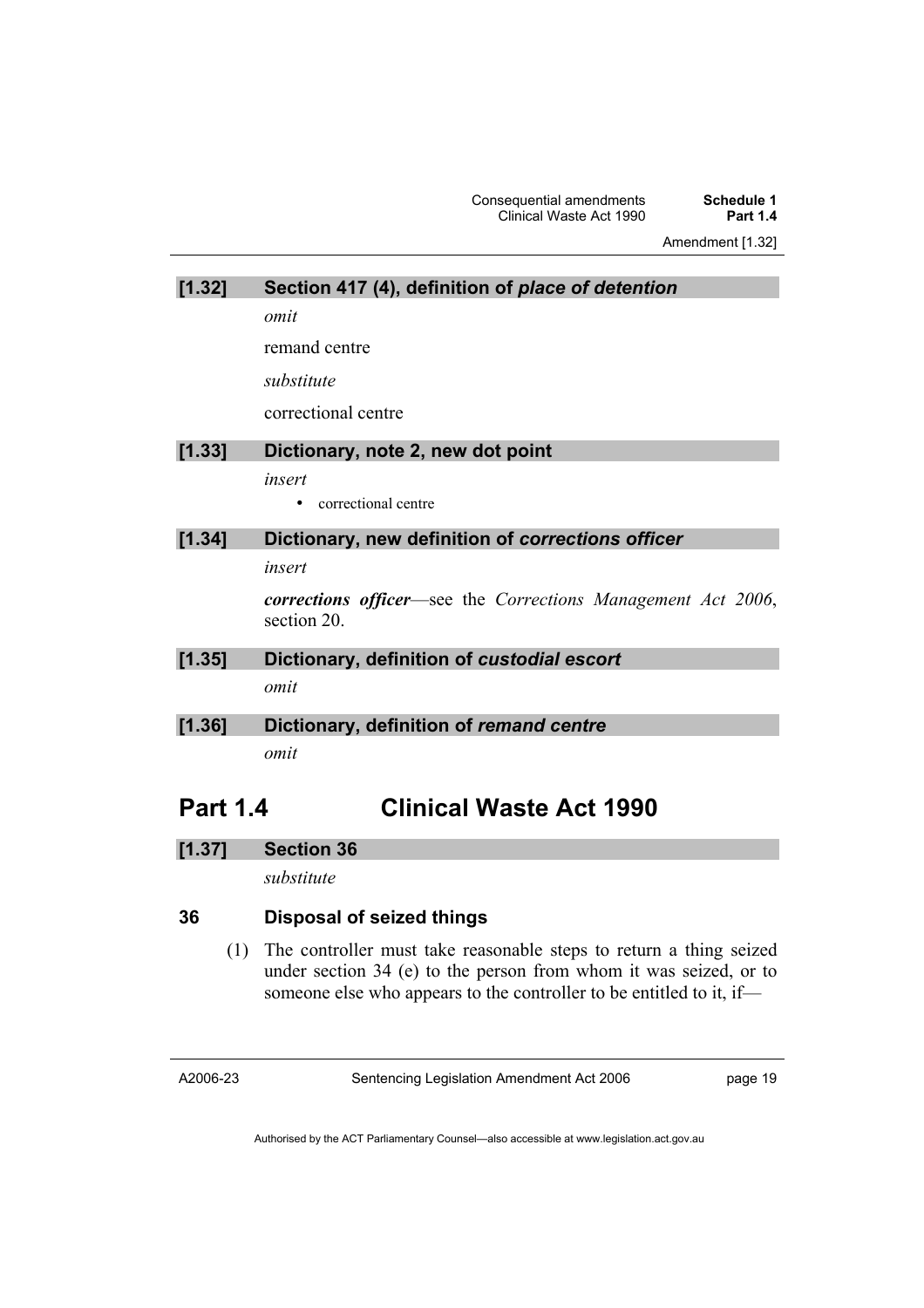- (a) a prosecution for an offence against this Act in relation to the thing is not started within 90 days after the day of the seizure; or
- (b) a person is charged with an offence against this Act in relation to the thing within the 90-day period but the person is not convicted or found guilty of the offence.
- (2) If a person is convicted or found guilty of an offence against this Act in relation to a thing seized under section 34 (e), the court may order—
	- (a) that the thing be given to the person who appears to the court to be entitled to it; or
	- (b) that the thing be forfeited to the Territory.

### **Part 1.5 Confiscation of Criminal Assets Act 2003**

#### **[1.38] Section 15 (1), note 1**

#### *substitute*

*Note 1 Found guilty*, of an offence, includes—

- having an order made for the offence under the *Crimes (Sentencing) Act 2005*, s 17 (Non-conviction orders—general)
- having the offence taken into account under the *Crimes (Sentencing) Act 2005*, s 57 (Outstanding additional offences taken into account in sentencing)
- having an order made for the offence under the *Children and Young People Act 1999*, s 98 (Disposition without proceeding to conviction)

(see Legislation Act, dict, pt 1).

#### **[1.39] Section 19, definition of** *restraining order***, paragraph (b)**

#### *substitute*

(b) another order under this Act of a relevant court; or

| page 20 | Sentencing Legislation Amendment Act 2006 | A2006-23 |
|---------|-------------------------------------------|----------|
|         |                                           |          |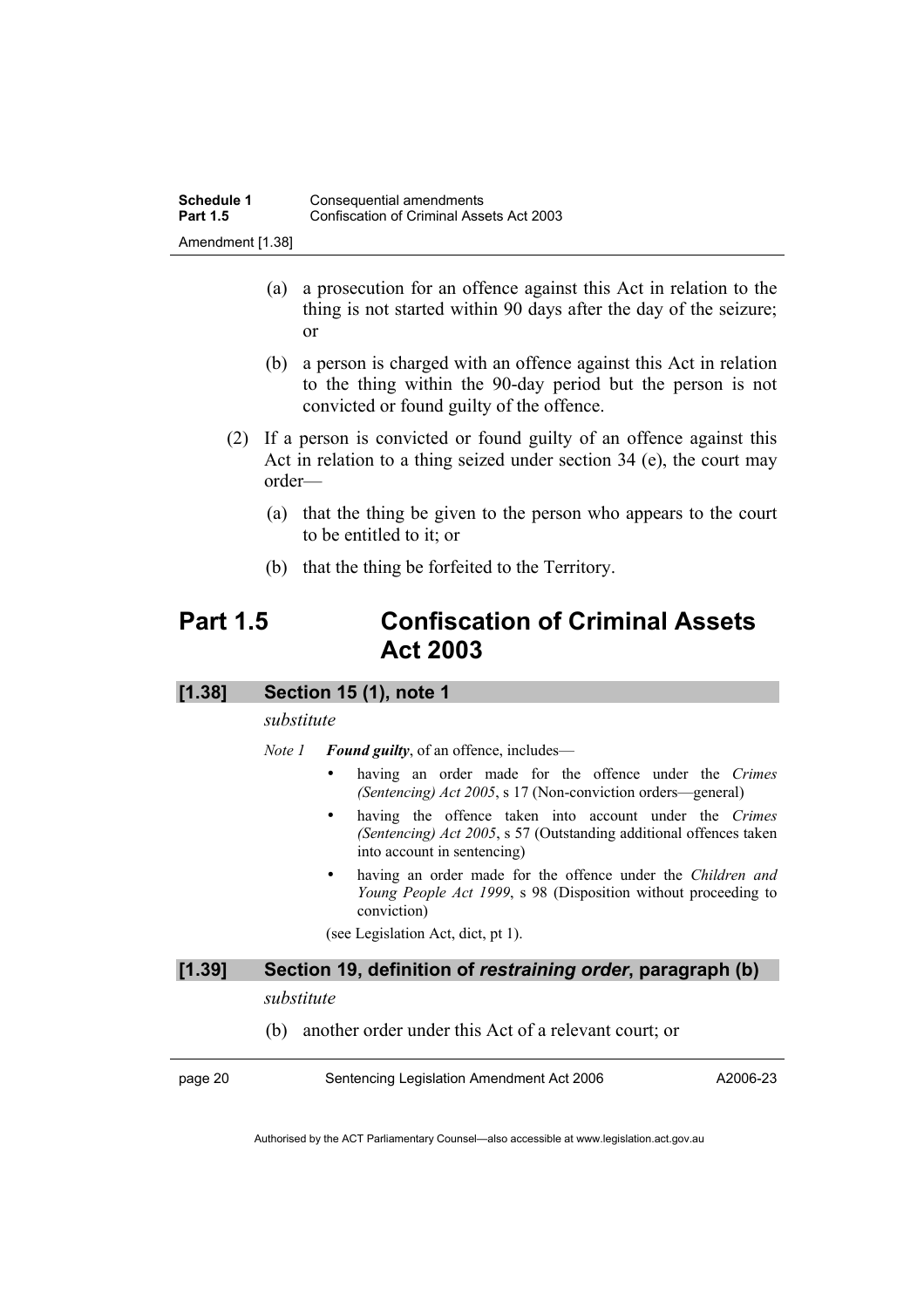#### **[1.40] New section 23 (4)**

*insert* 

- (4) Subsections (1) and (2) do not apply if the dealing with the property is in accordance with—
	- (a) an additional order under section 39; or
	- (b) this Act.

#### **[1.41] Section 33 (1) (b)**

#### *substitute*

(b) another order under this Act of a relevant court; or

#### **[1.42] Section 39 (1), example 2**

*omit* 

or execution levied against the property

| [1.43] | <b>Section 51 heading</b> |  |
|--------|---------------------------|--|
|        | substitute                |  |
|        |                           |  |

#### **51 Penalty orders—execution against restrained property**

#### **[1.44] Section 86 (3) (d)**

#### *substitute*

- (d) any amount payable by the offender under a reparation order under the *Crimes (Sentencing) Act 2005*, or any corresponding order made under the law of the Commonwealth, a State or another Territory;
	- *Note* A reparation order under the *Crimes Act 1900*, s 350 (repealed) is taken to be a reparation order under the *Crimes (Sentencing) Act 2005* (see that Act, s 142).

A2006-23

page 21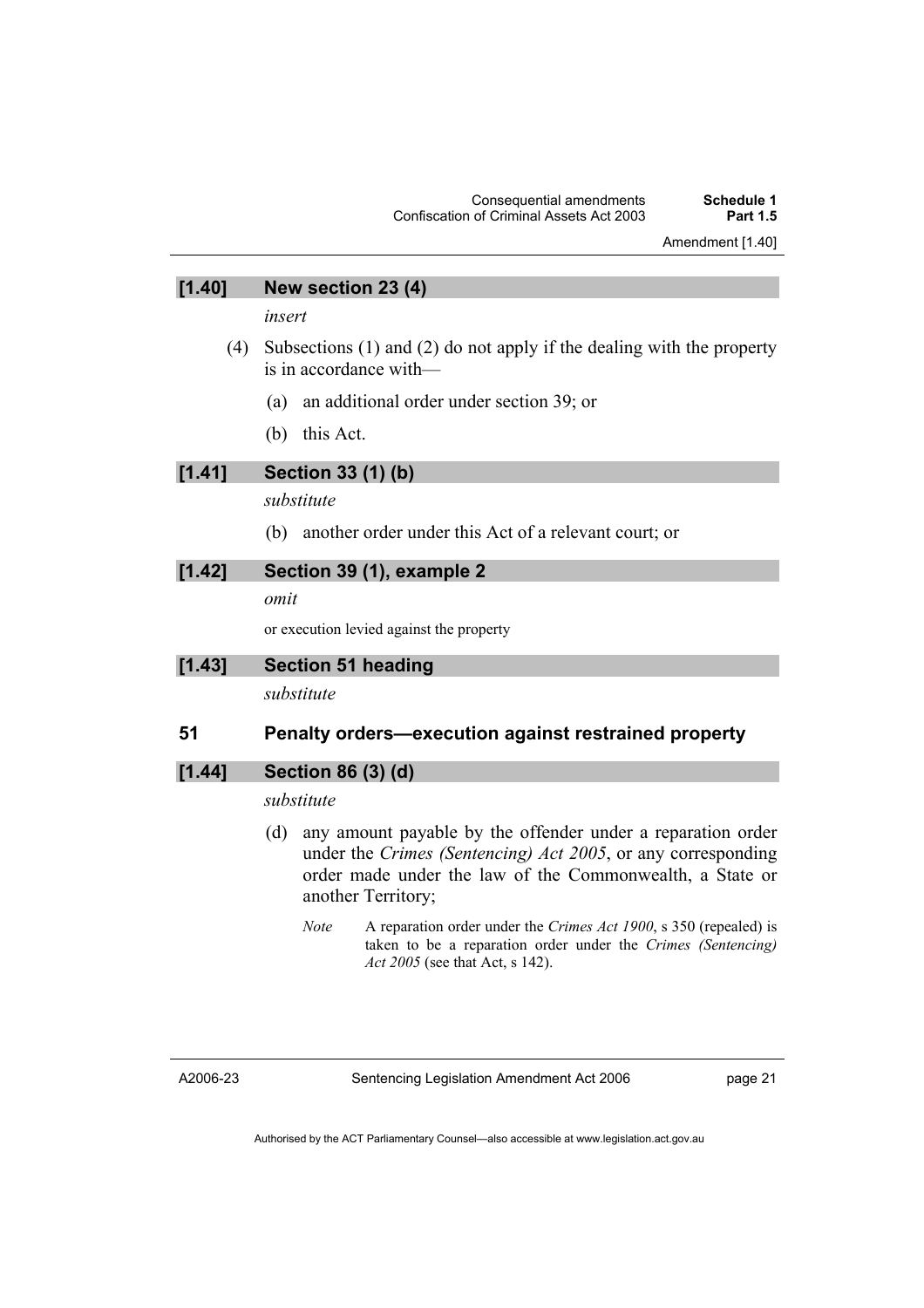**Schedule 1 Consequential amendments Part 1.6** Coroners Act 1997 Amendment [1.45]

### **Part 1.6 Coroners Act 1997**

#### **[1.45] Section 2, note 1**

#### *substitute*

*Note 1* The dictionary at the end of this Act defines certain terms used in this Act, and includes references (*signpost definitions*) to other terms defined elsewhere.

> For example, the signpost definition '*death in custody*—see section 3C.' means that the term 'death in custody' is defined in that section.

#### **[1.46] Section 3**

*omit* 

#### **[1.47] New sections 3C and 3D**

*in part 1, insert* 

#### **3C Meaning of** *death in custody*

- (1) For this Act, *death in custody* means the death of a person—
	- (a) at a correctional centre or lockup; or
	- (b) while performing work under a community service condition of a good behaviour order under the *Crimes (Sentencing) Act 2005*; or
		- *Note* An order under the *Crimes Act 1900*, s 408 (Directions to perform work) (repealed) is taken to be a good behaviour order under the *Crimes (Sentencing) Act 2005* (see *Crimes (Sentence Administration) Act 2005*, s 339).
	- (c) while performing work under a community service order under the *Children and Young People Act 1999*; or
	- (d) while performing periodic detention under the *Crimes (Sentencing) Act 2005*; or

page 22 Sentencing Legislation Amendment Act 2006

A2006-23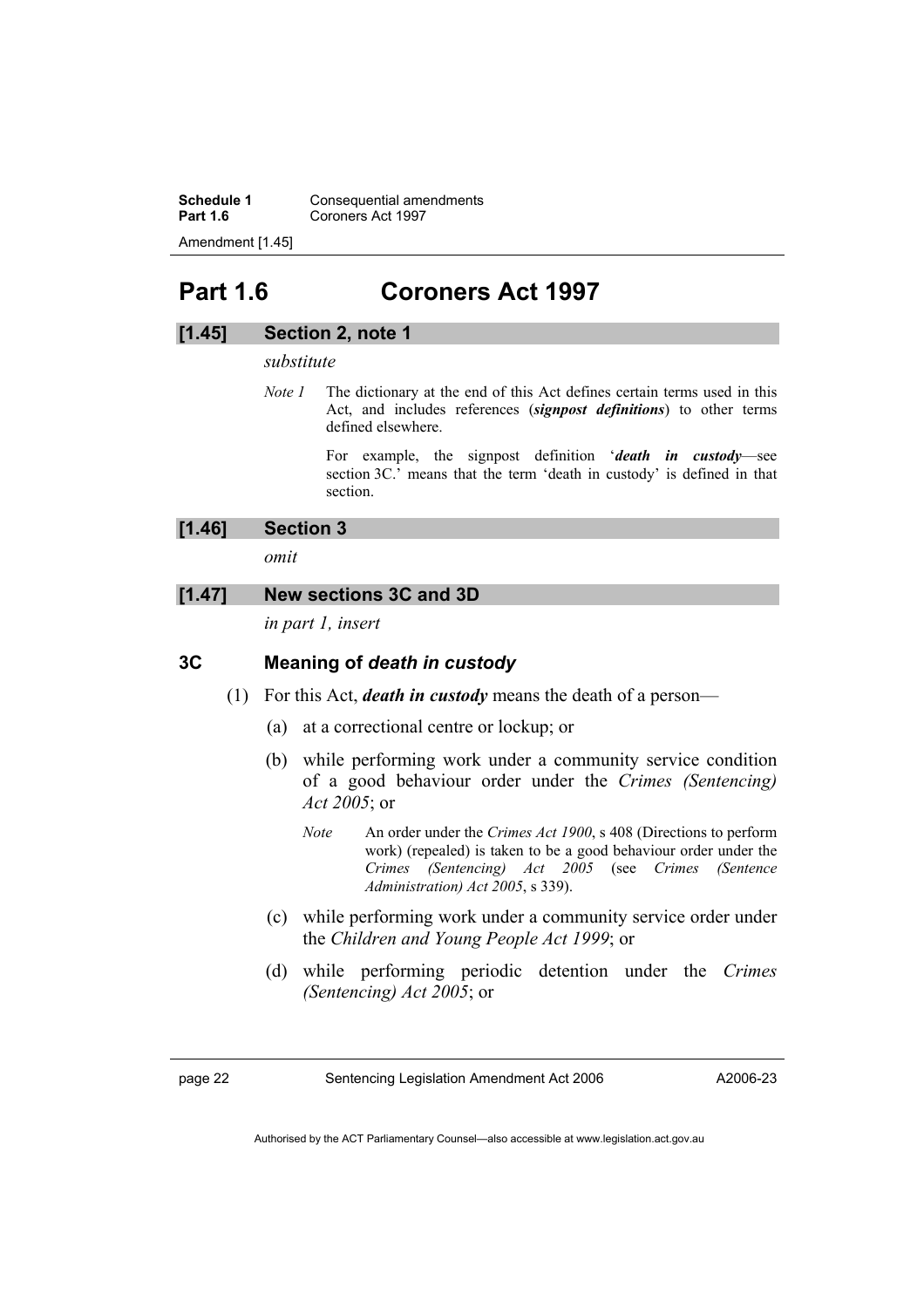- (e) while being taken into or detained in custody, or subject to an order, under the *Mental Health (Treatment and Care) Act 1994*; or
- (f) while subject to an order under the *Children and Young People Act 1999,* section 96 (1) (i) to (m) (Disposition of young offenders); or
- (g) while subject to an arrangement under the *Children and Young People Act 1999*, section 134 (Arrangements for transfer general) or section 145 (Lawful custody for transit through ACT); or
- (h) while at a licensed place under the *Intoxicated People (Care and Protection) Act 1994*; or
- (i) while in, being taken into, or after being taken into, the custody of a custodial officer; or
- (j) while escaping, or attempting to escape, from the custody of a custodial officer, other than a carer under the *Intoxicated People (Care and Protection) Act 1994*.
- (2) Also, *death in custody* includes death because of a fatal injury sustained in a place, or in circumstances, mentioned in subsection  $(1)$ .
- (3) For subsection (1) (f) and (g), a person is *subject to* an order or arrangement—
	- (a) while being taken into, or detained in, custody under the order or arrangement; or
	- (b) while being restrained, or otherwise being provided with care, under the order or arrangement; or
	- (c) while otherwise subject to the order or arrangement.
- (4) Subsection (1) (b), note and this subsection expire on 2 June 2011.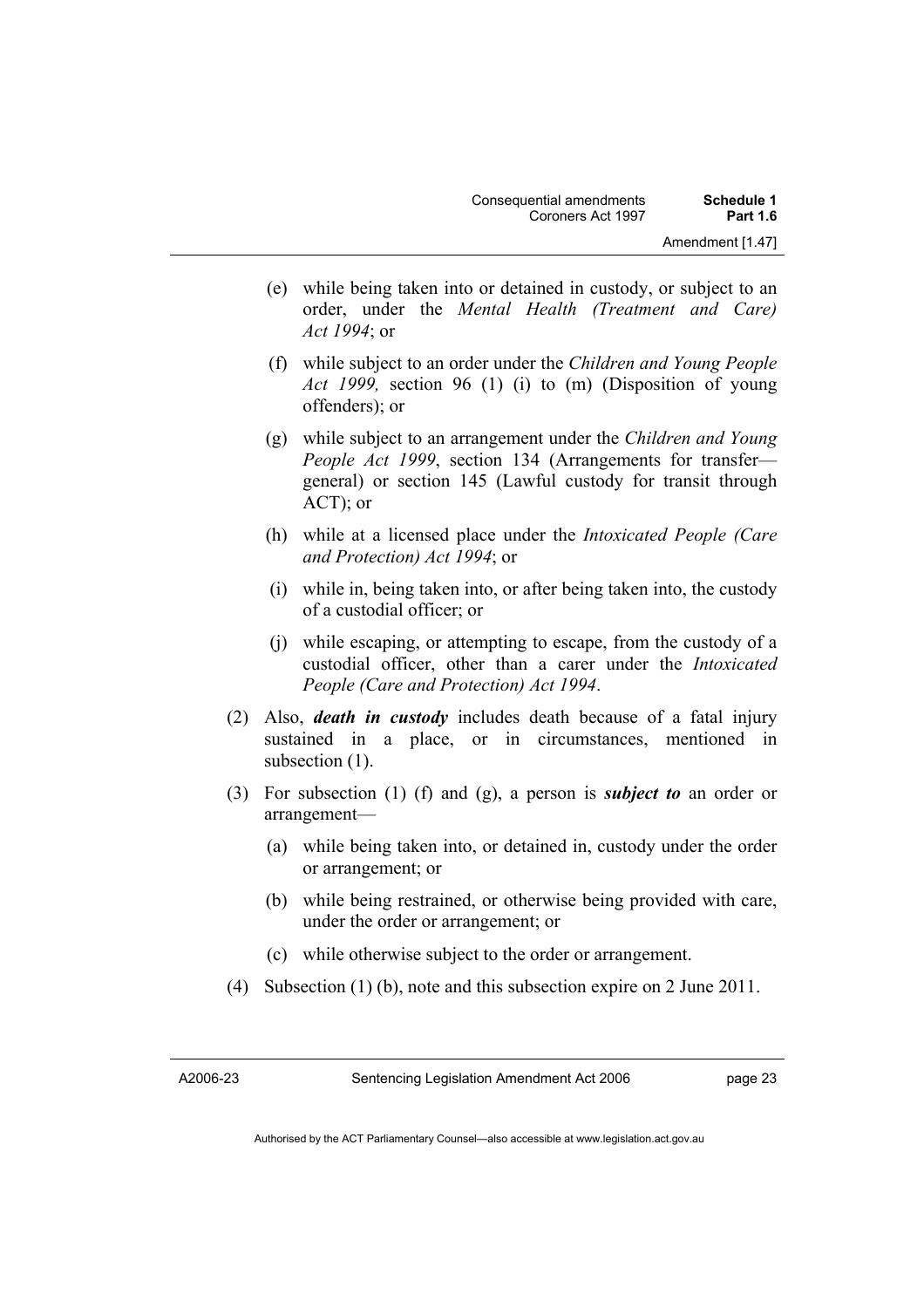**Schedule 1 Consequential amendments**<br>**Part 1.6 Coroners Act 1997 Part 1.6** Coroners Act 1997 Amendment [1.48]

#### **3D Who is a** *custodial officer***?**

In this Act:

*custodial officer* means any of the following:

- (a) a police officer;
- (b) the person in charge of a correctional centre;
- (c) a corrections officer;
- (d) the chief psychiatrist;
- (e) a mental health officer;
- (f) the chief executive of the administrative unit responsible for the *Children and Young People Act 1999*, chapter 2 (General objects, principles and parental responsibility) or an officer under that Act;
- (g) the sheriff, a deputy sheriff, or a person appointed to assist the sheriff, under the *Supreme Court Act 1933*;
- (h) a carer under the *Intoxicated People (Care and Protection) Act 1994*.

#### **[1.48] Dictionary, note 2**

*substitute* 

- Act
	- ACT
	- appoint
	- Attorney-General
	- Chief Magistrate
- child
- correctional centre
- corrections officer
- director of public prosecutions
- domestic partner (see s 169 (1))

page 24 Sentencing Legislation Amendment Act 2006

A2006-23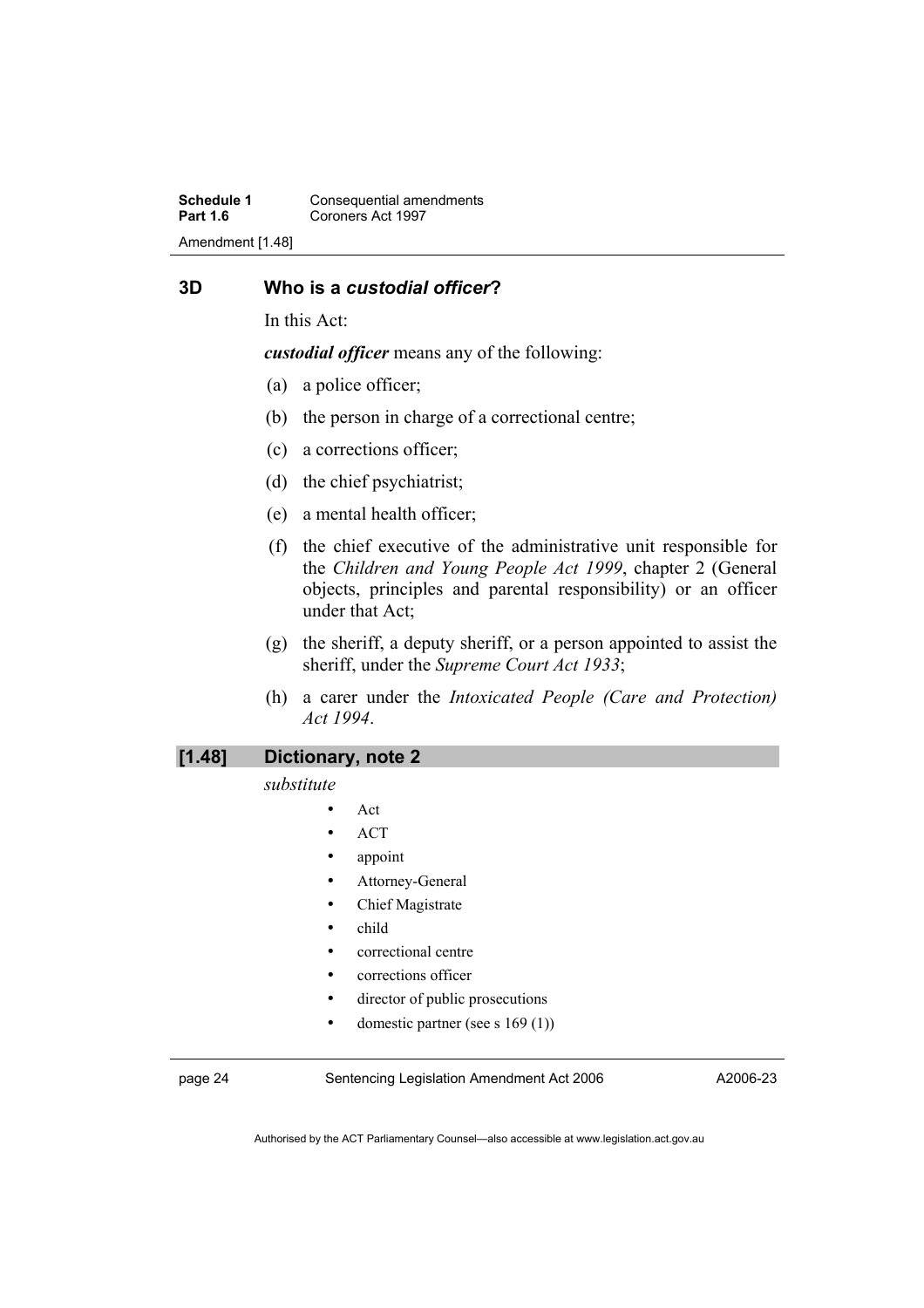#### Consequential amendments **Schedule 1**  Coroners Act 1997

Amendment [1.49]

- establish
- **Executive**
- exercise
- give
- indictable offence
- *individual*
- in relation to
- instrument
- law
- lawyer
- magistrate
- Minister (see s 162)
- oath
- parent
- person
- police officer
- power
- proceeding
- property
- public servant
- registrar-general
- regulation
- Supreme Court
- the Territory
- under

### **[1.49] Dictionary, new definition of** *chief psychiatrist*

#### *insert*

*chief psychiatrist*—see the *Mental Health (Treatment and Care) Act 1994*, dictionary.

A2006-23

Sentencing Legislation Amendment Act 2006

page 25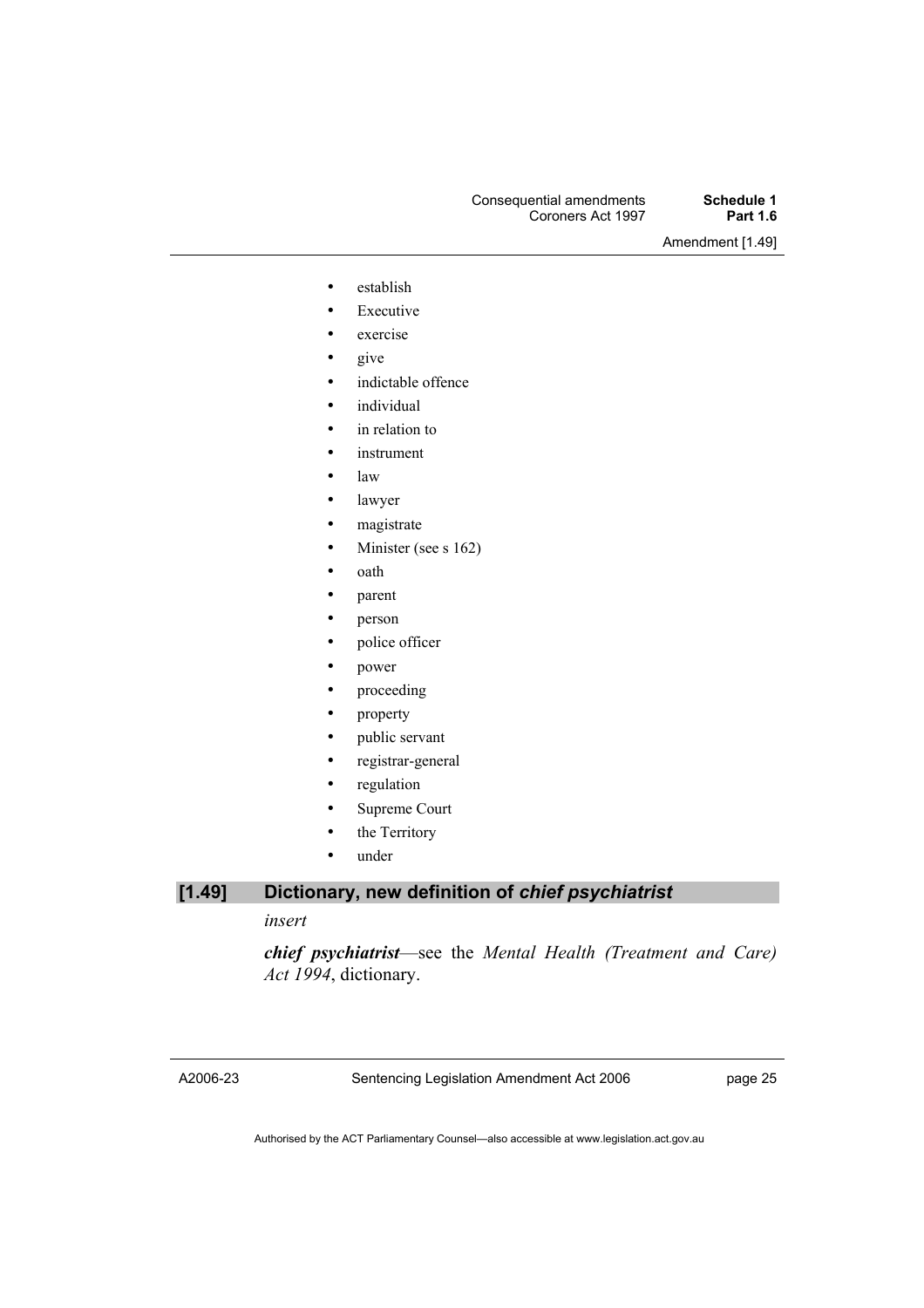**Schedule 1 Consequential amendments**<br>**Part 1.7 Crimes Act 1900 Part 1.7** Crimes Act 1900

Amendment [1.50]

#### **[1.50] Dictionary, definition of** *custodial officer*

*substitute* 

*custodial officer*—see section 3D.

#### **[1.51] Dictionary, definition of** *death in custody*

*substitute* 

*death in custody*—see section 3C.

## **[1.52] Dictionary, new definition of** *mental health officer*

*insert* 

*mental health officer*—see the *Mental Health (Treatment and Care) Act 1994*, dictionary.

#### **[1.53] Dictionary, definition of** *registrar-general omit*

### **Part 1.7 Crimes Act 1900**

#### **[1.54] Section 157**

*substitute* 

#### **157 Meaning of** *lawful custody***—periodic detention**

For this part, an offender serving periodic detention in the offender's periodic detention period of a sentence of imprisonment under the *Crimes (Sentencing) Act 2005* is taken to be in lawful custody only while performing periodic detention.

*Note* The *Crimes (Sentence Administration) Act 2005*, pt 5.3 provides for the performance of periodic detention.

page 26 Sentencing Legislation Amendment Act 2006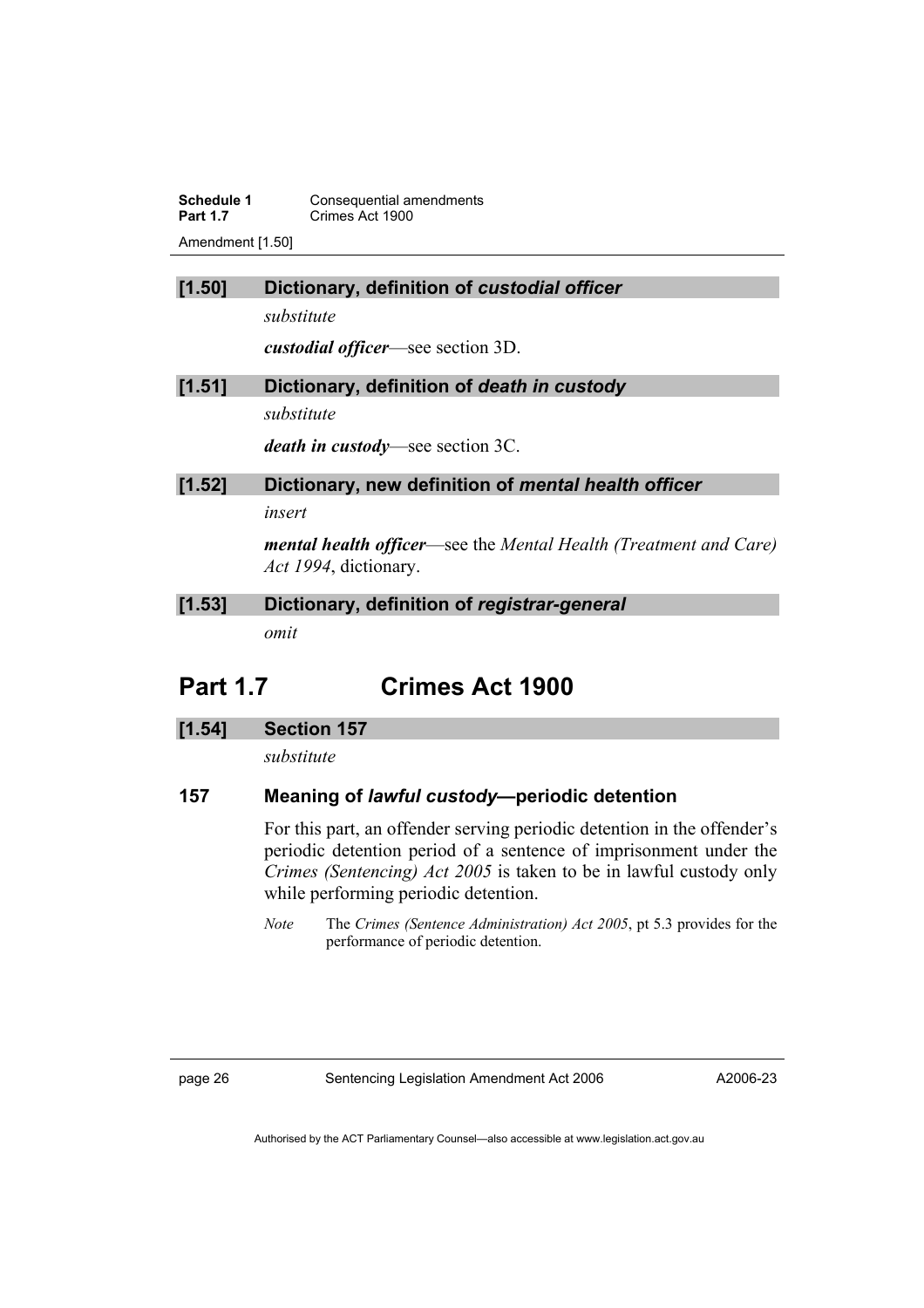#### **[1.55] Section 159 (d)**

*substitute* 

 (d) takes anything into a correctional centre, lockup or another place of lawful detention with intent to facilitate the escape from there of someone else who is detained or in custody in relation to an offence against a law of the Territory, the Commonwealth, a State or another Territory;

#### **[1.56] Section 161 (c)**

*substitute* 

 (c) rescues by force a person who is in lawful custody at a correctional centre, lockup or another place of lawful detention in relation to an offence against a law of the Territory, the Commonwealth, a State or another Territory from that centre, lockup or place; or

#### **[1.57] Section 162 (a)**

*substitute* 

 (a) in accordance with a permission given under a law of the Territory, the Commonwealth, a State or another Territory, leaves a correctional centre, lockup or another place of lawful detention where the person is detained, in custody or detained during pleasure in relation to an offence against a law of the Territory, the Commonwealth, a State or another Territory; and

#### **[1.58] Sections 162 (b) and 163 (1) (a)**

*omit* 

prison

*substitute* 

correctional centre

A2006-23

Sentencing Legislation Amendment Act 2006

page 27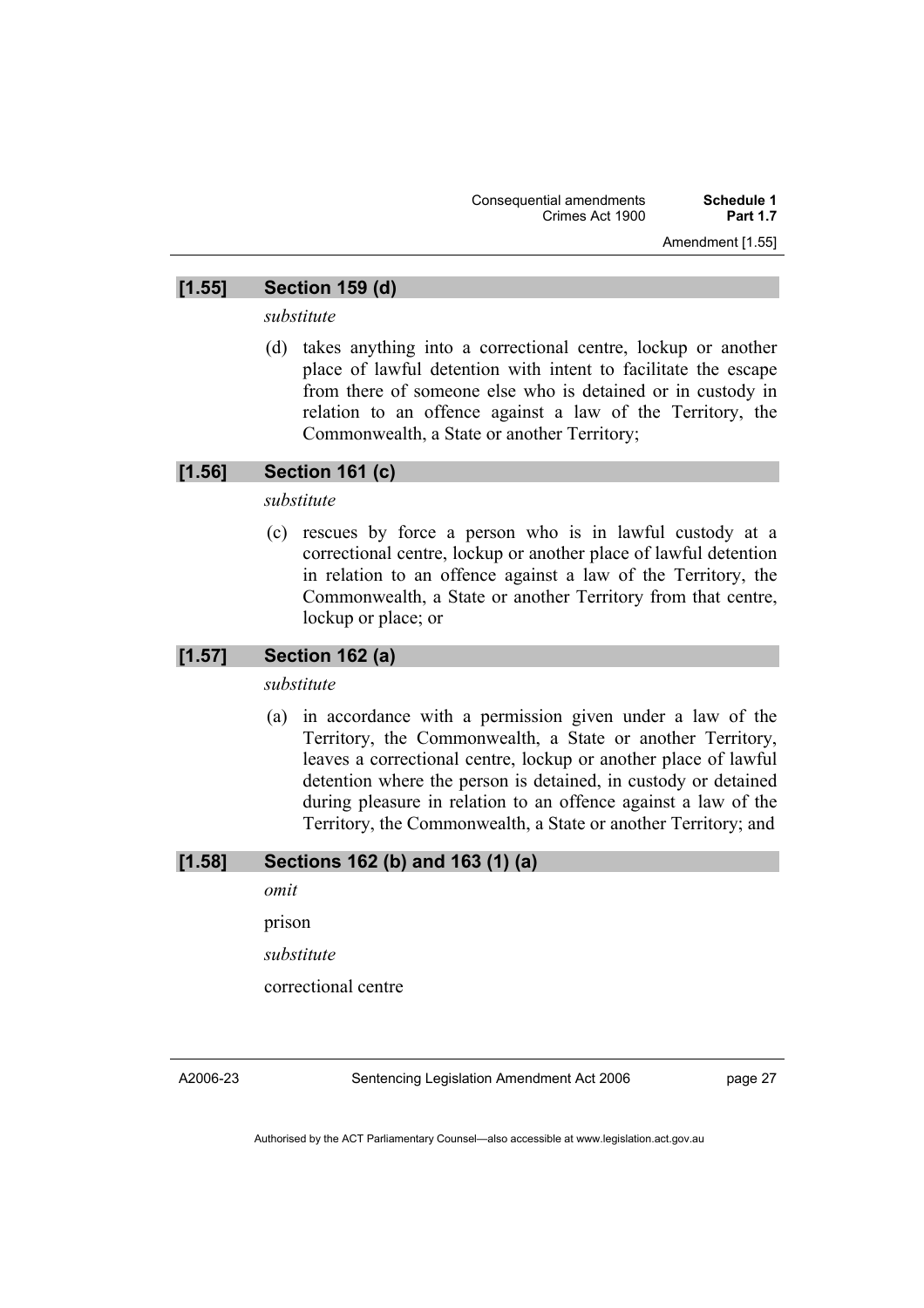**Schedule 1 Consequential amendments**<br>**Part 1.7 Crimes Act 1900 Part 1.7** Crimes Act 1900 Amendment [1.59]

#### **[1.59] Section 165**

*omit* 

#### **[1.60] Section 214 (3) (a)**

*substitute* 

 (a) authorising a police officer or corrections officer to take the person to a correctional centre or other place of detention stated in the warrant; and

#### **[1.61] Section 248 (1)**

#### *substitute*

 (1) A knife seized under section 193 (Power to conduct search of person for knife) is forfeited to the Territory if the person from whom the knife was seized is convicted or found guilty of an offence against section 382 (Possession of knife in public place or school) in relation to the knife.

#### **[1.62] Section 263 (2)**

*omit* 

to him or her seems meet

*substitute* 

the judge considers appropriate

#### **[1.63] Section 288 (2)**

#### *substitute*

 (2) On a trial on indictment the defendant must not, without the court's leave, present evidence in support of an alibi unless, within 14 days after the day the defendant is committed for trial, the defendant gives notice of particulars of the alibi.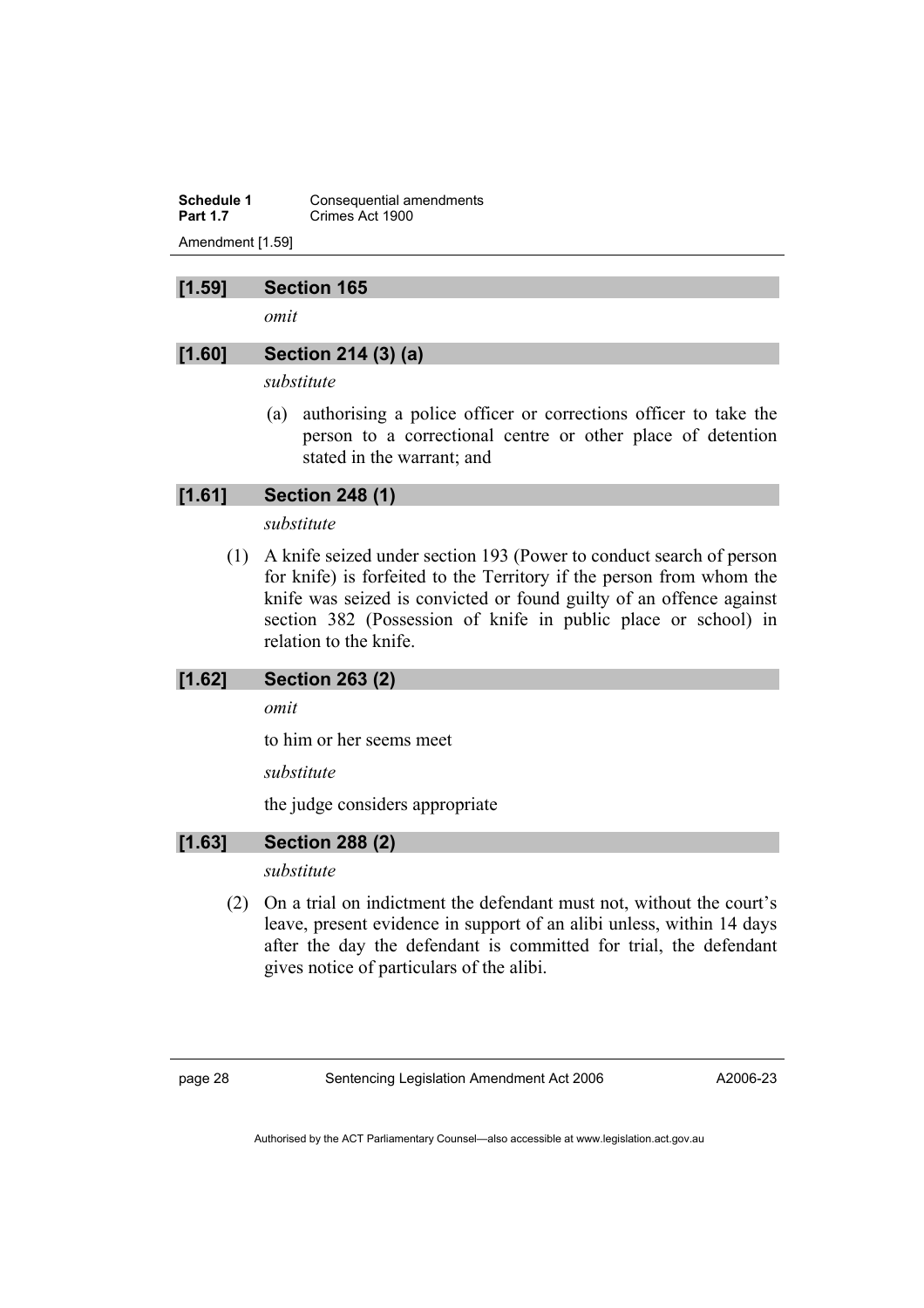Amendment [1.64]

| [1.64]   | Section 308 (d)                                                                                                                                                                          |
|----------|------------------------------------------------------------------------------------------------------------------------------------------------------------------------------------------|
|          | omit                                                                                                                                                                                     |
|          | prison                                                                                                                                                                                   |
|          | substitute                                                                                                                                                                               |
|          | a correctional centre                                                                                                                                                                    |
| [1.65]   | Section 309 (1) (a)                                                                                                                                                                      |
|          | omit                                                                                                                                                                                     |
|          | custodial escort                                                                                                                                                                         |
|          | substitute                                                                                                                                                                               |
|          | corrections officer                                                                                                                                                                      |
| [1.66]   | <b>Section 315 (3)</b>                                                                                                                                                                   |
|          | omit                                                                                                                                                                                     |
|          | prison or remand centre                                                                                                                                                                  |
|          | substitute                                                                                                                                                                               |
|          | correctional centre                                                                                                                                                                      |
| [1.67]   | <b>Section 334 (6)</b>                                                                                                                                                                   |
|          | substitute                                                                                                                                                                               |
| (6)      | If the Magistrates Court makes an order under subsection (2), it<br>must not make an order under any of the following provisions of the<br>Crimes (Sentencing) Act 2005 for the offence: |
|          | section 13 (Good behaviour orders);<br>(a)                                                                                                                                               |
|          | section 17 (Non-conviction orders—general);<br>(b)                                                                                                                                       |
|          | section 19 (Reparation orders—losses and expenses generally);<br>(c)                                                                                                                     |
|          | section 20 (Reparation orders—stolen property).<br>(d)                                                                                                                                   |
|          |                                                                                                                                                                                          |
| A2006-23 | Sentencing Legislation Amendment Act 2006<br>page 29                                                                                                                                     |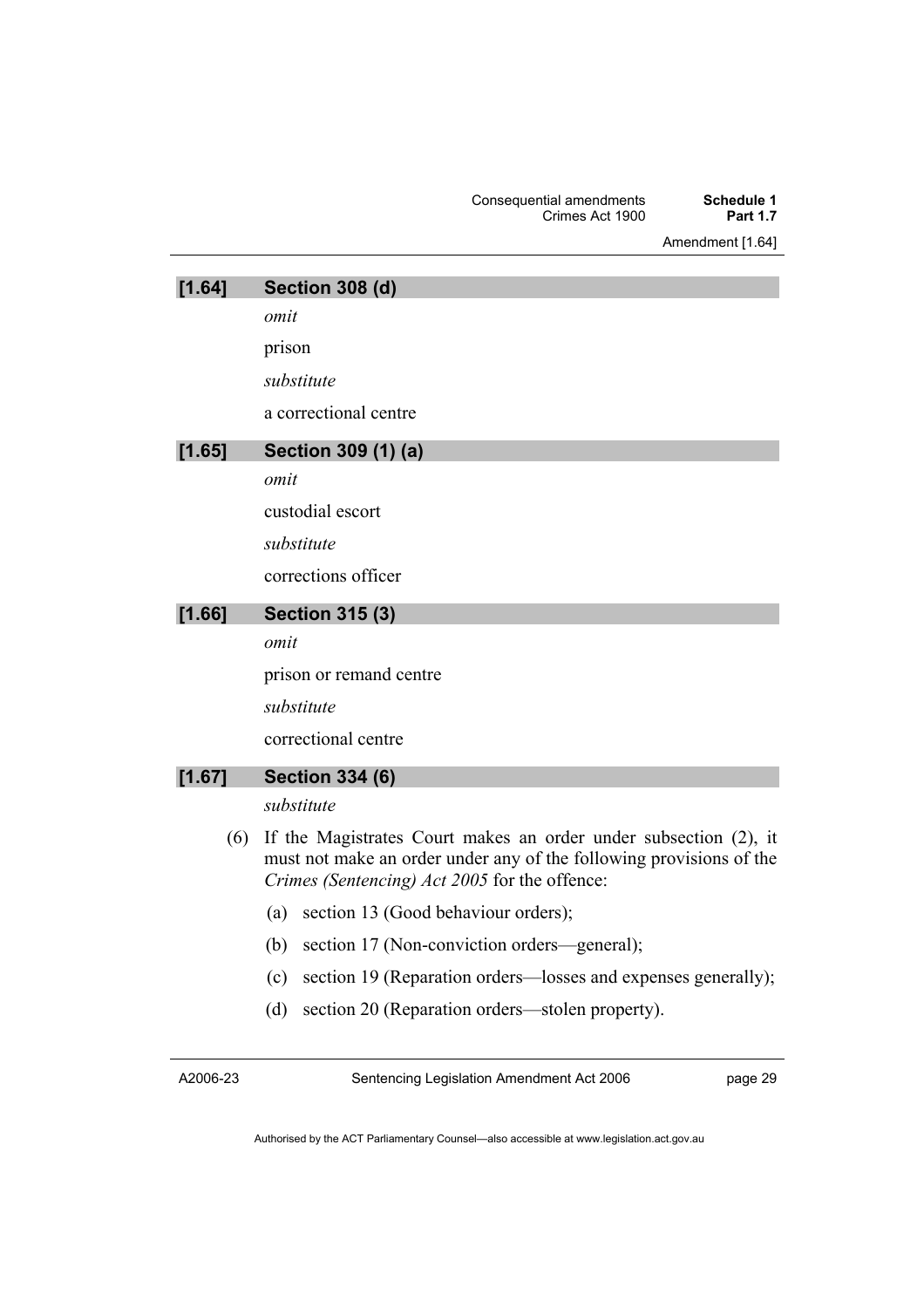**Schedule 1 Consequential amendments**<br>**Part 1.7 Crimes Act 1900 Part 1900** 

Amendment [1.68]

#### **[1.68] Part 15**

*omit* 

### **[1.69] Sections 368, 369 and 370**

*omit* 

#### **[1.70] Section 397 (2)**

*omit* 

the defendant may be imprisoned

*substitute* 

the magistrate may order that the defendant be imprisoned

| [1.71] | Sections 400 and 401                                                                                                                                                                                         |
|--------|--------------------------------------------------------------------------------------------------------------------------------------------------------------------------------------------------------------|
|        | omit                                                                                                                                                                                                         |
| [1.72] | Parts 18 and 19                                                                                                                                                                                              |
|        | omit                                                                                                                                                                                                         |
| [1.73] | Section 430 (2) (b)                                                                                                                                                                                          |
|        | substitute                                                                                                                                                                                                   |
|        | confirm the conviction and recommend that the Executive act<br>(b)<br>under either of the following sections of the Crimes (Sentence<br><i>Administration) Act 2005</i> in relation to the convicted person: |
|        | section 313 (Remission of penalties);<br>(i)                                                                                                                                                                 |
|        | section 314 (Grant of pardons); or<br>(11)                                                                                                                                                                   |
| [1.74] | Part 21                                                                                                                                                                                                      |
|        | omit                                                                                                                                                                                                         |
|        |                                                                                                                                                                                                              |

### **[1.75] Section 436**

*omit* 

page 30 Sentencing Legislation Amendment Act 2006

A2006-23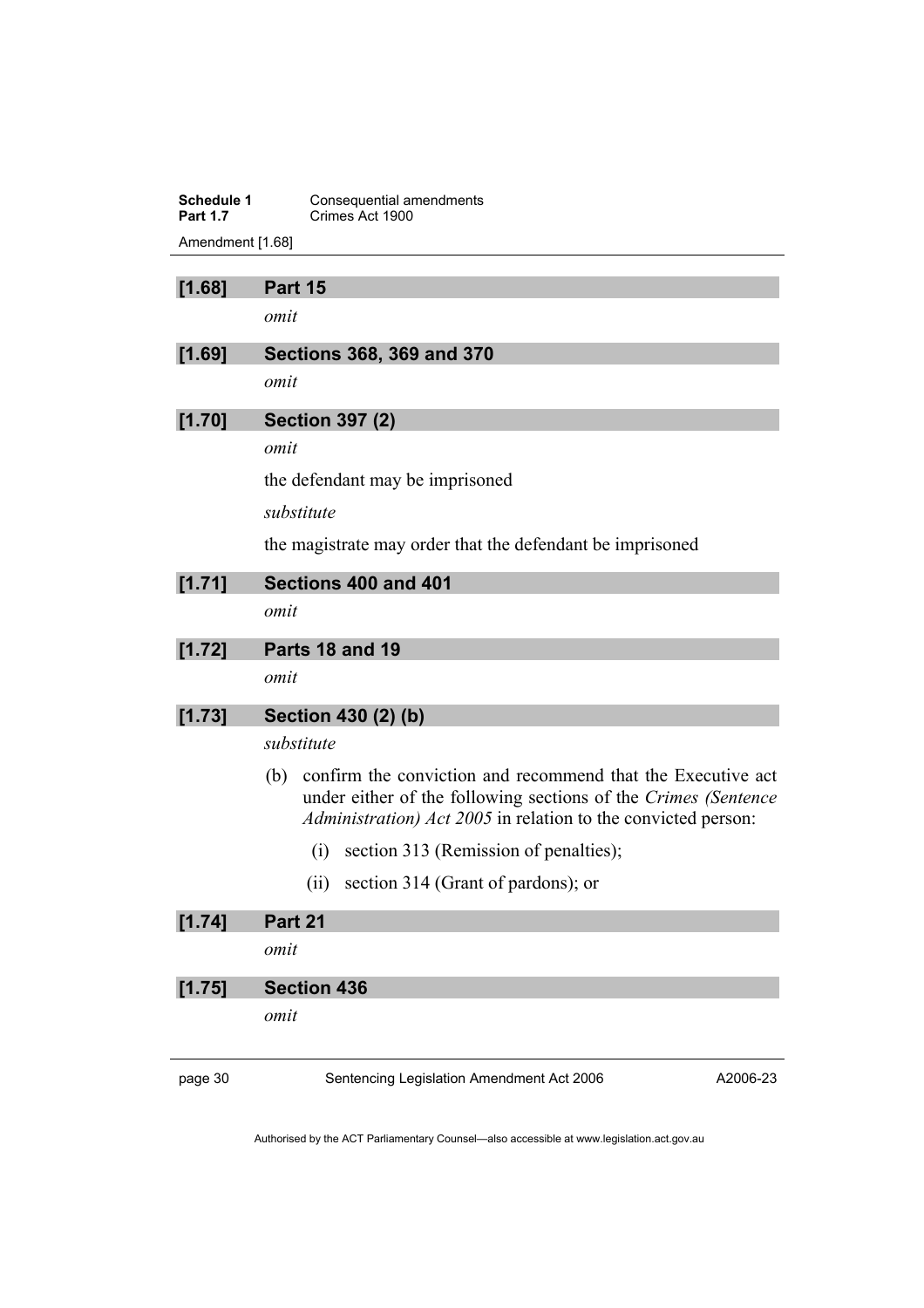Amendment [1.76]

#### **[1.76] Section 437**

*substitute* 

#### **437 Power of courts to bring detainees before them**

For a trial or prosecution, a court may order the person in charge of a correctional centre or other place where a person is detained in lawful custody to bring the person before the court and to return the person to the centre or other place in accordance with the order.

| [1.77]<br>Section 441 (6) (b) (ii) |  |  |  |
|------------------------------------|--|--|--|
|------------------------------------|--|--|--|

*substitute* 

(ii) a good behaviour order; or

#### **[1.78] Dictionary, note 2, new dot point**

*insert* 

• correctional centre

#### **[1.79] Dictionary, new definition of** *corrections officer*

*insert* 

*corrections officer*—see the *Corrections Management Act 2006*, section 20.

### **Part 1.8 Crimes (Child Sex Offenders) Act 2005**

#### **[1.80] Section 7 (1) (c)**

#### *substitute*

 (c) an offence taken into account by a court under the *Crimes (Sentencing) Act 2005*, part 4.4 (Taking additional offences into account) in making a sentence-related order in relation to a principal offence, or an admission (however described) being

A2006-23

Sentencing Legislation Amendment Act 2006

page 31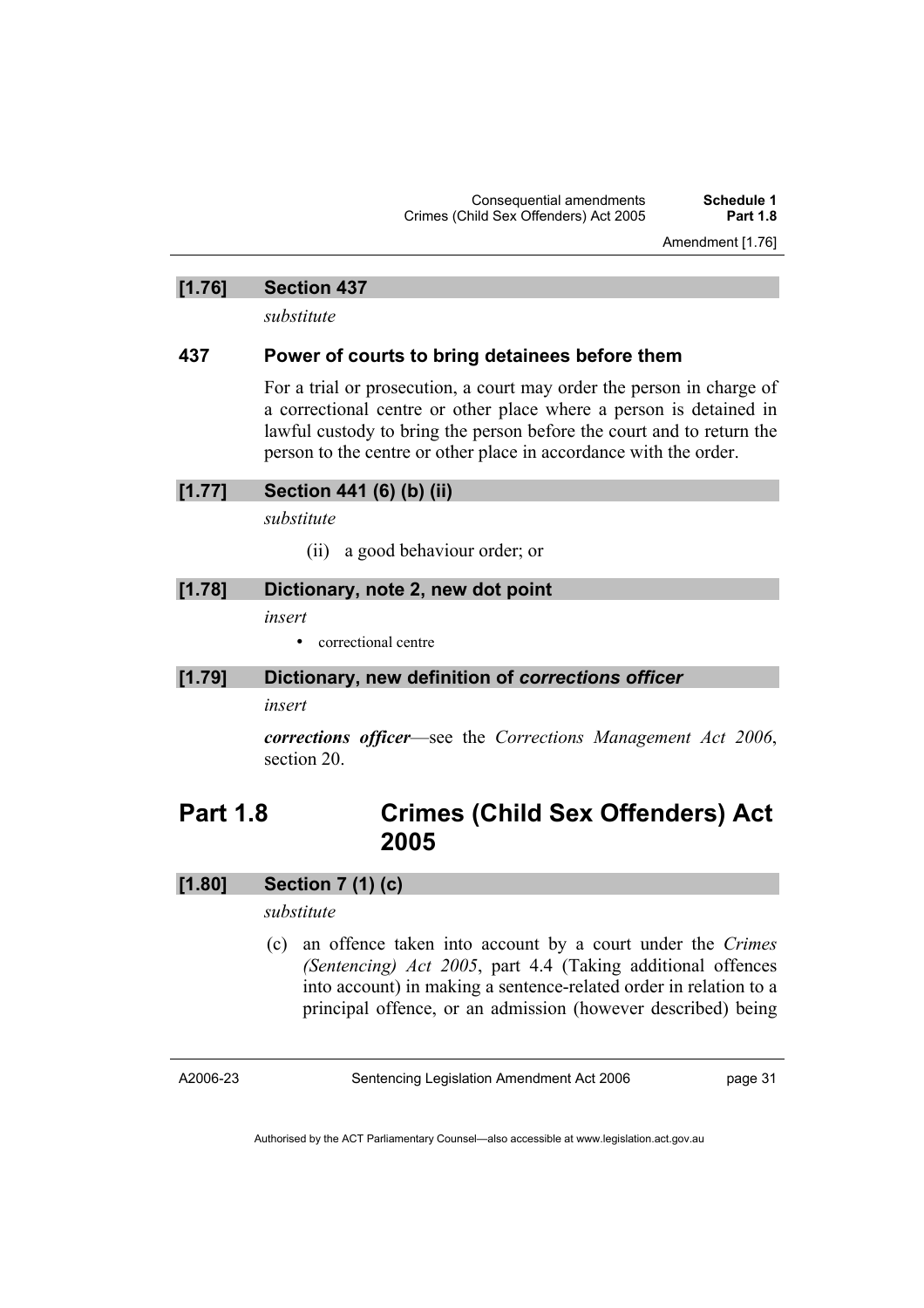| Schedule 1      | Consequential amendments              |
|-----------------|---------------------------------------|
| <b>Part 1.8</b> | Crimes (Child Sex Offenders) Act 2005 |
|                 |                                       |

Amendment [1.81]

accepted in relation to the offence under a corresponding provision of a foreign law;

| [1.81] | Section 7 (1) (d) (i) |  |  |  |
|--------|-----------------------|--|--|--|
|--------|-----------------------|--|--|--|

*substitute* 

- (i) the *Crimes (Sentencing) Act 2005*, section 17 (Non-conviction orders—general); or
	- *Note* An order under the *Crimes Act 1900*, s 402 (Conditional release of offenders without proceeding to conviction) (repealed) is taken to be a non-conviction order that is a good behaviour order under the *Crimes (Sentencing) Act 2005* (see *Crimes (Sentence Administration) Act 2005*, s 336).

#### **[1.82] Section 7 (2) (a) (i)**

*substitute* 

 (i) the offence was taken into account by a court under the *Crimes (Sentencing) Act 2005*, part 4.4 (Taking additional offences into account) in making a sentence-related order in relation to a principal offence; and

#### **[1.83] New section 7 (3)**

*insert* 

 (3) For this section, a reference to *taking into account* an offence includes the taking into account of the offence under the *Crimes Act 1900*, section 357 (repealed).

page 32 Sentencing Legislation Amendment Act 2006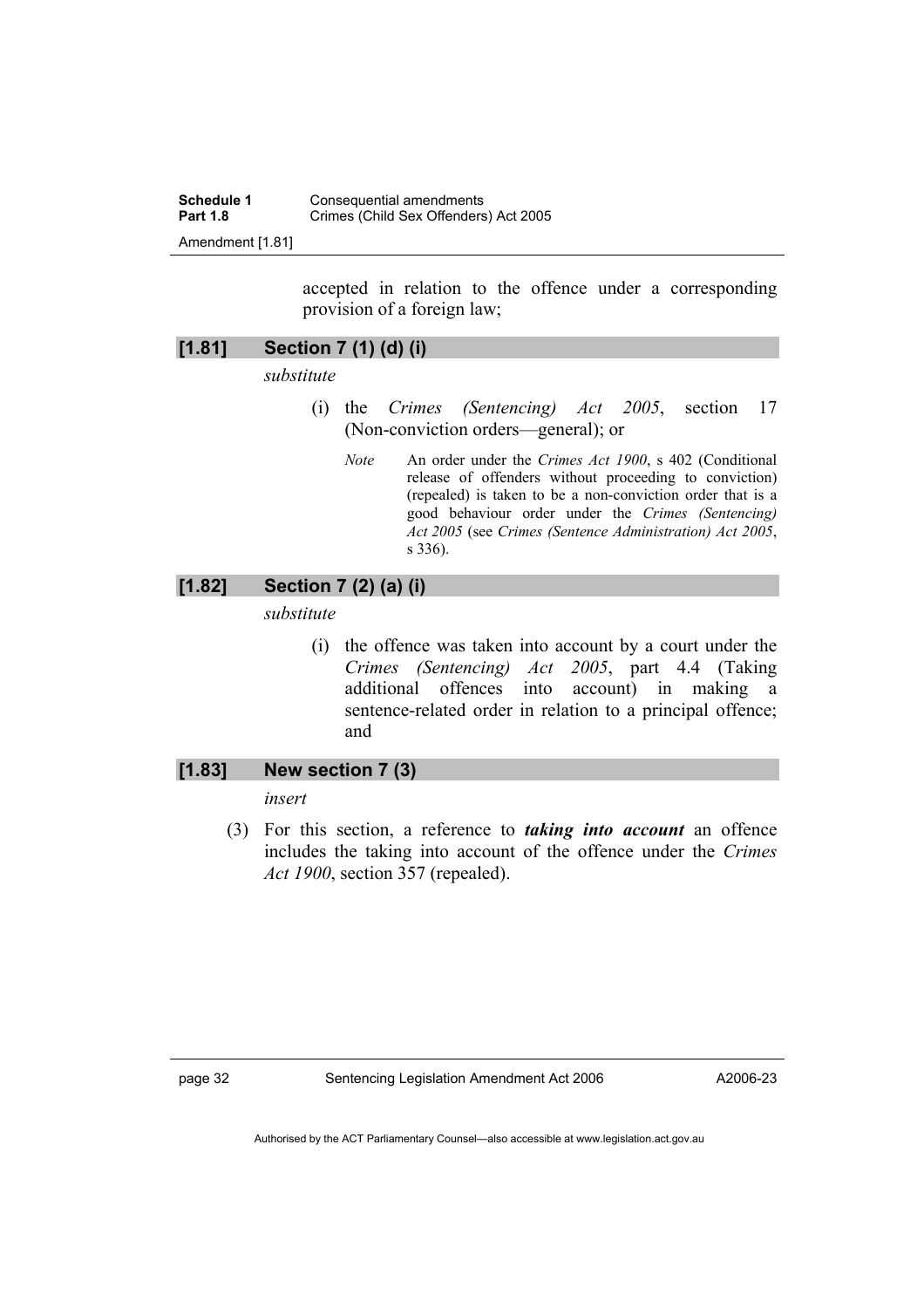Consequential amendments **Schedule 1**  Crimes (Child Sex Offenders) Act 2005

#### **[1.84] Section 9 (1) (a) (i)**

*substitute* 

- (i) the *Crimes (Sentencing) Act 2005*, section 17 (Non-conviction orders—general); or
	- *Note* An order under the *Crimes Act 1900*, s 402 (Conditional release of offenders without proceeding to conviction) (repealed) is taken to be a non-conviction order that is a good behaviour order under the *Crimes (Sentencing) Act 2005* (see *Crimes (Sentence Administration) Act 2005*, s 336).

#### **[1.85] New section 9 (4)**

*insert* 

 (4) Subsection (1) (a) (i), note and this subsection expire on 3 June 2021.

#### **[1.86] Section 108 (1) (c)**

*substitute* 

- (c) stops being subject to a good behaviour order under the *Crimes (Sentencing) Act 2005*; or
	- *Note* An order under the *Crimes Act 1900*, s 403 (1) (a) (Conditional release of offenders) (repealed) is taken to be a good behaviour order under the *Crimes (Sentencing) Act 2005* (see *Crimes (Sentence Administration) Act 2005*, s 337).

# **[1.87] Section 108 (4)**

#### *substitute*

- (4) The following provisions expire on 3 June 2011:
	- (a) subsection  $(1)$  (c), note;
	- (b) dictionary, definition of *community service order*, paragraph (a), note;
	- (c) this subsection.

A2006-23

Sentencing Legislation Amendment Act 2006

page 33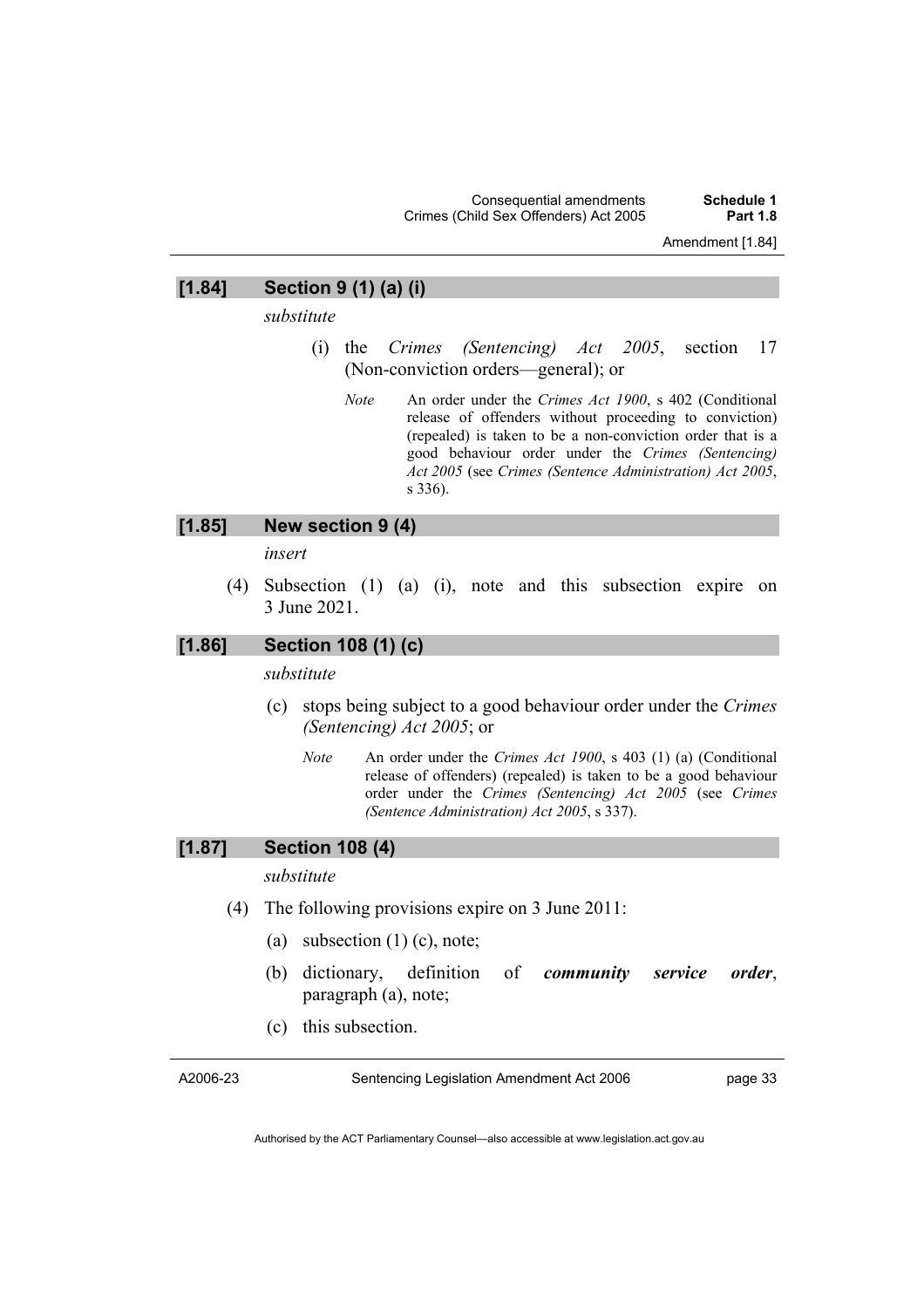**Schedule 1 Consequential amendments**<br>**Part 1.8 Crimes** (Child Sex Offenders **Crimes (Child Sex Offenders) Act 2005** Amendment [1.88]

# **[1.88] Dictionary, definition of** *community service order***, paragraph (a)**

#### *substitute*

- (a) means a community service order within the meaning of the *Crimes (Sentencing) Act 2005*, section 13 (6) (Good behaviour orders); or
	- *Note* An order under the *Crimes Act 1900*, s 408 (Directions to perform work) (repealed) is taken to be a good behaviour order under the *Crimes (Sentencing) Act 2005* (see *Crimes (Sentence Administration) Act 2005*, s 339).

#### **[1.89] Dictionary, definition of** *detainee*

*omit* 

# **[1.90] Dictionary, definition of** *government custody***, paragraph (b)**

*substitute* 

(b) as a detainee under the *Corrections Management Act 2006*; or

# **[1.91] Dictionary, definition of** *parole*

#### *substitute*

*parole* means parole under the *Crimes (Sentence Administration) Act 2005*, and includes an equivalent order (however described) made under a foreign law.

*Note* A parole order under the *Rehabilitation of Offenders (Interim) Act 2001* (repealed) is taken to be a parole order under the *Crimes (Sentence Administration) Act 2005* (see that Act, s 343 and s 344).

page 34 Sentencing Legislation Amendment Act 2006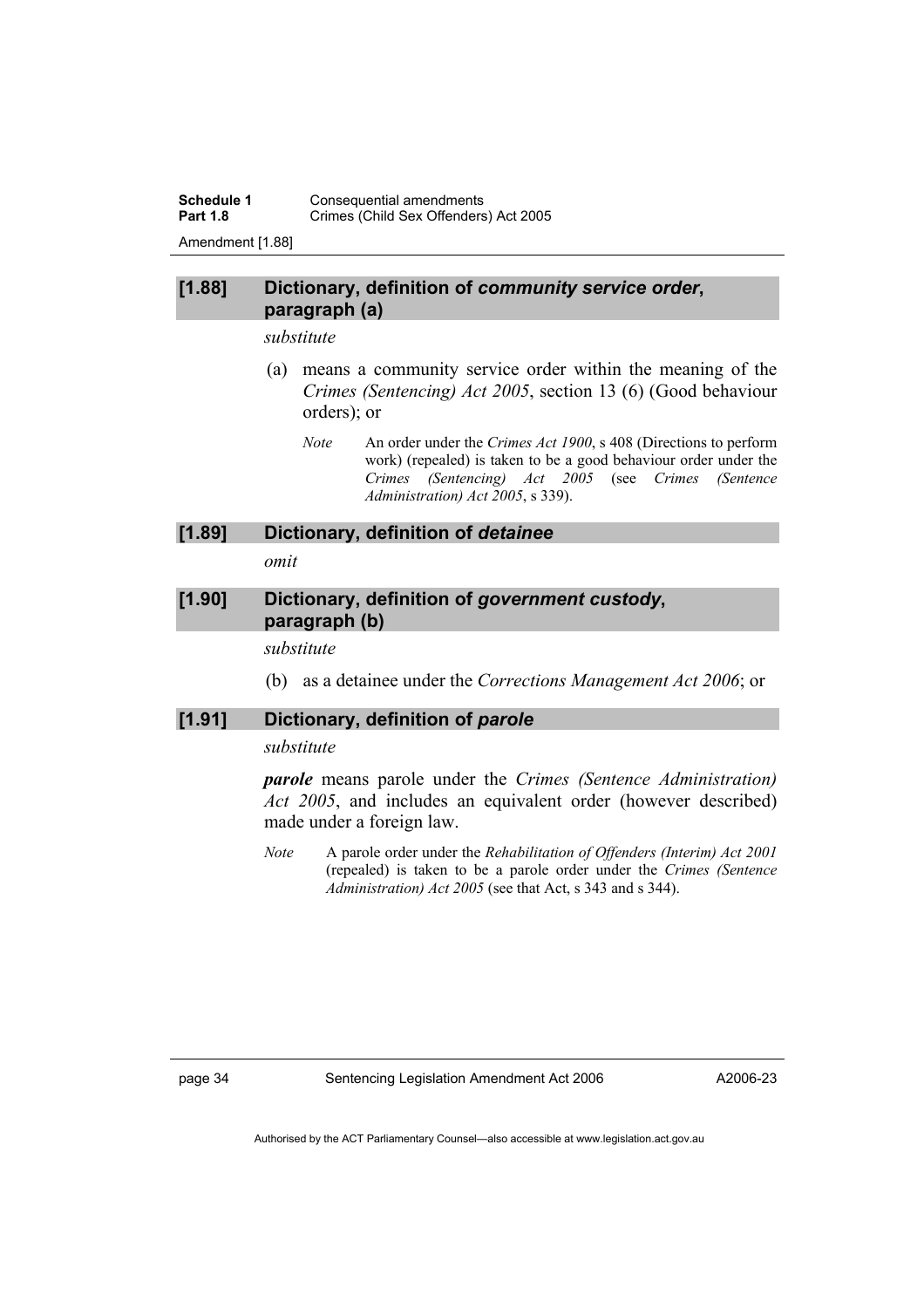# **Part 1.9 Crimes (Forensic Procedures) Act 2000**

# **[1.92] Section 71 (a)**

# *substitute*

- (a) for a person on whom the procedure is proposed to be carried out who is not serving a sentence of imprisonment at a correctional centre or other place of detention—the person is a serious offender; and
	- *Note Correctional centre* includes a NSW correction centre, see the dictionary.

# **[1.93] Section 72 (1) (f) (i)**

*substitute* 

 (i) if the serious offender is serving a sentence of imprisonment at a correctional centre or other place of detention—a medical officer for the centre or place be present while the blood is taken; or

### **[1.94] Section 78 (1)**

*omit* 

in prison

*substitute* 

in custody at a correctional centre

# **[1.95] Section 78 (1)**  *omit*  the prison *substitute*  the correctional centre

A2006-23

Sentencing Legislation Amendment Act 2006

page 35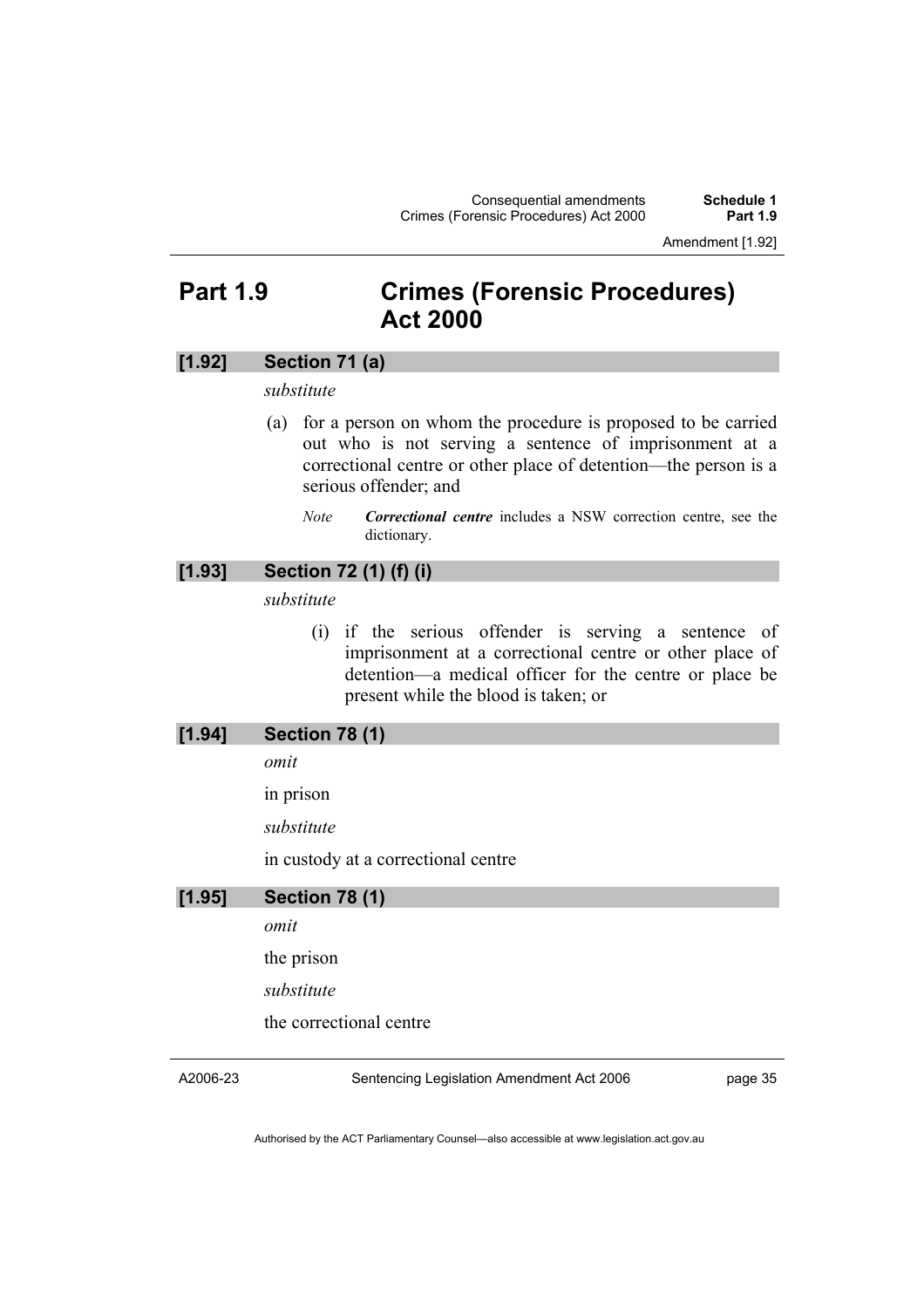# **Schedule 1 Consequential amendments**<br>**Part 1.9 Crimes (Forensic Procedure)** Crimes (Forensic Procedures) Act 2000

Amendment [1.96]

### **[1.96] Section 78 (1), new note**

*insert* 

*Note Correctional centre* includes a NSW correction centre, see the dictionary.

# **[1.97] Section 78 (2)**

*omit* 

in a prison

*substitute* 

in custody at a correctional centre

# **[1.98] Dictionary, new definitions**

*insert* 

*correctional centre* includes a NSW correctional centre.

*Note Correctional centre* and *NSW correctional centre* are defined in the Legislation Act, dict, pt 1.

*medical officer*, for a correctional centre, means a medical officer appointed for the centre.

# **[1.99] Dictionary, definitions of** *prison***,** *prison medical officer*  **and** *remand centre*

*omit* 

page 36 Sentencing Legislation Amendment Act 2006

A2006-23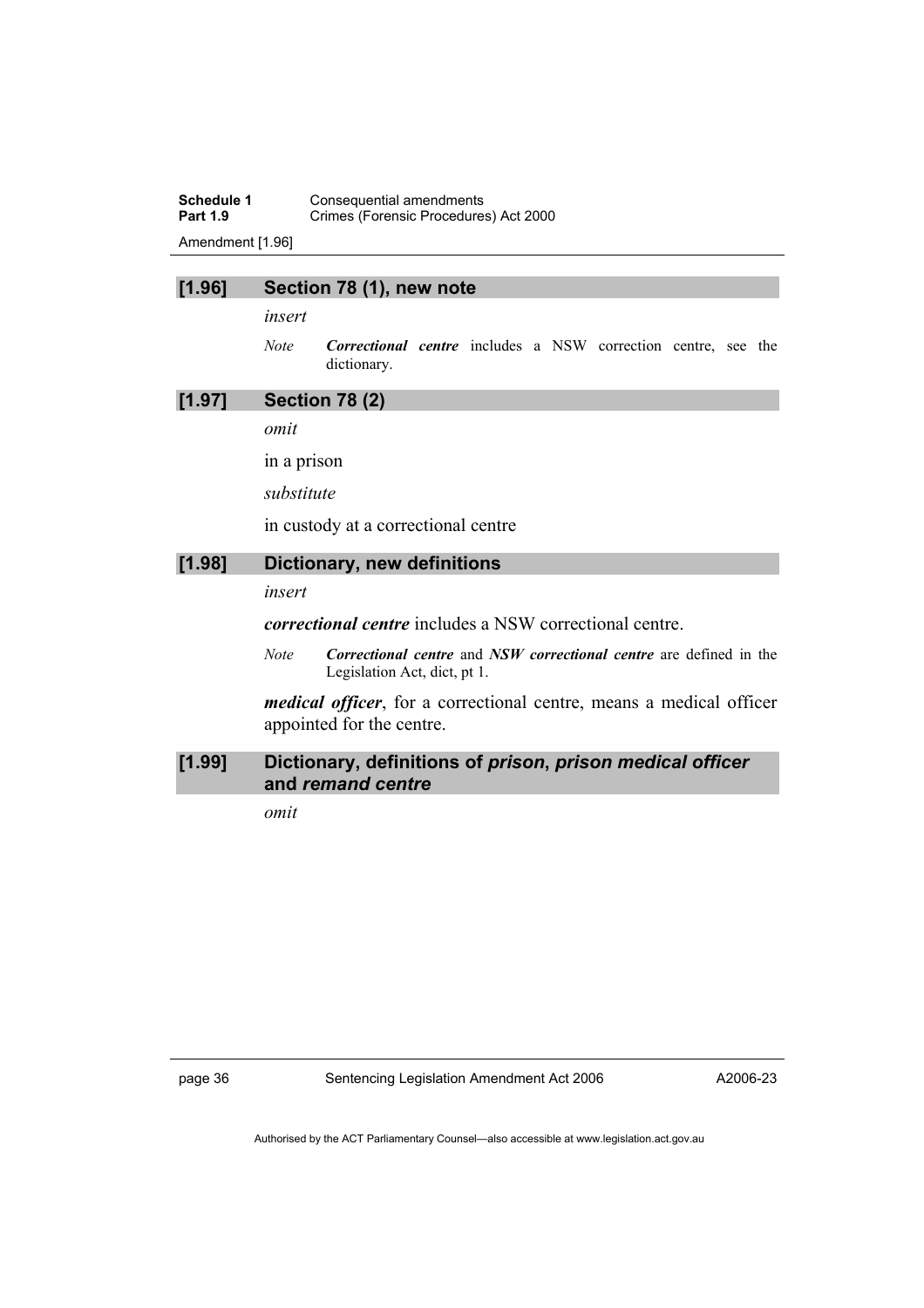# **Part 1.10 Crimes (Restorative Justice) Act 2004**

#### **[1.100] Section 13**

*substitute* 

### **13 Definition—***sentence-related order*

In this Act:

*sentence-related order*, for an offender who is found guilty of an offence, means—

- (a) for an adult offender, any of the following orders of the court:
	- (i) an order sentencing the offender;
	- (ii) an order under the *Crimes (Sentencing) Act 2005*, section 12 (Suspended sentences) or section 17 (Non-conviction orders—general);
	- *Note* Orders under the *Crimes Act 1900*, s 402 (Conditional release of offenders without proceeding to conviction) (repealed) and s 403 (Conditional release of offenders) (repealed) are taken to be orders under the *Crimes (Sentencing) Act 2005*, s 12 or s 17 (see *Crimes (Sentence Administration) Act 2005*, s 336 to s 338).
- (b) for a young offender, any of the following orders under the *Children and Young People Act 1999*:
	- (i) an order under that Act, section 96 (Disposition of young offenders);
	- (ii) an order under that Act, section 98 (Disposition without proceeding to conviction), including an order dismissing a charge.

#### **Examples for par (a) (i)**

- 1 an order for a sentence of imprisonment
- 2 an order for periodic detention under the *Crimes (Sentencing) Act 2005*

A2006-23

Sentencing Legislation Amendment Act 2006

page 37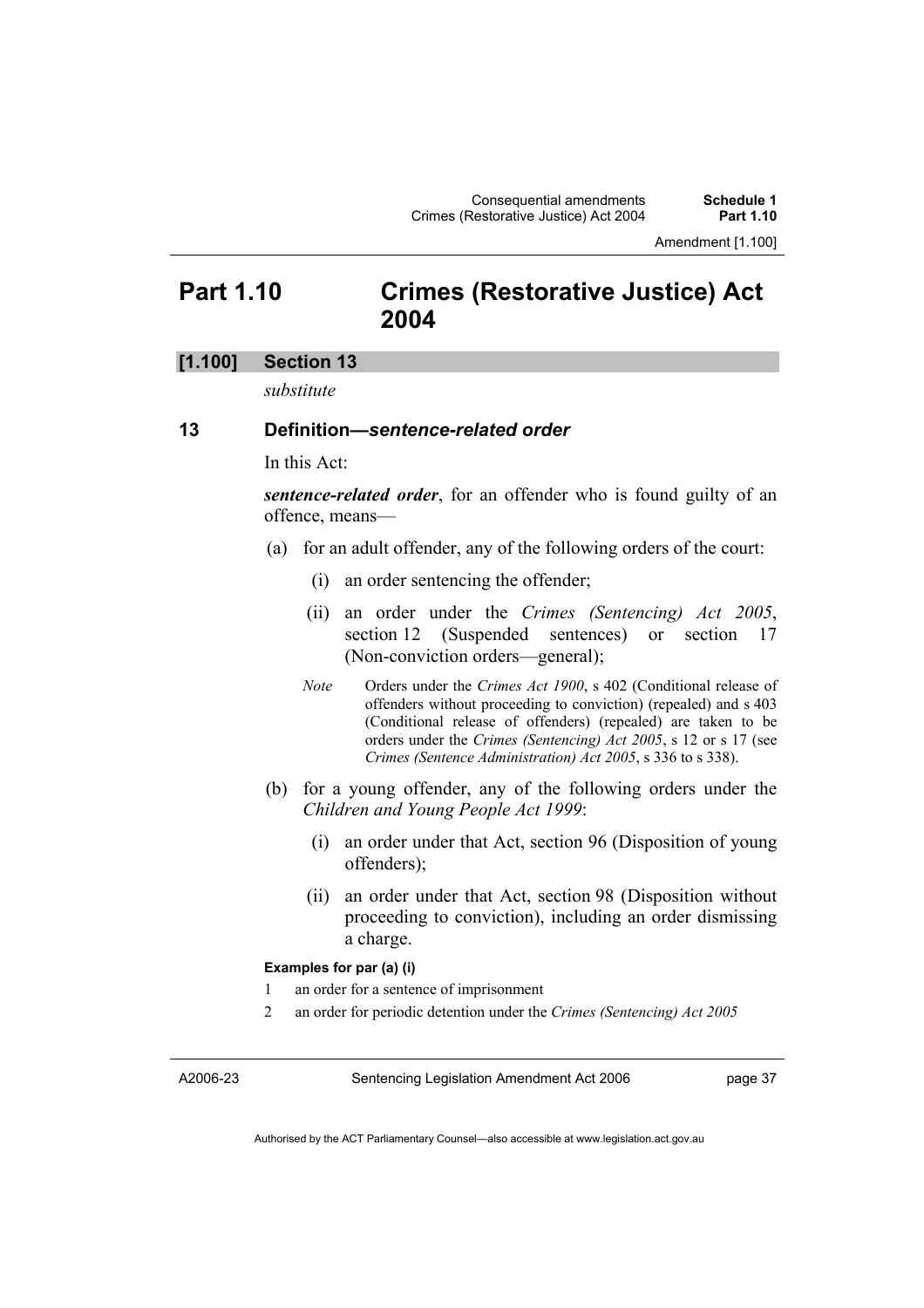- Amendment [1.101]
	- 3 a good behaviour order under the *Crimes (Sentencing) Act 2005*, including an order subject to a community service condition
	- *Note* An example is part of the Act, is not exhaustive and may extend, but does not limit, the meaning of the provision in which it appears (see Legislation Act, s 126 and s 132).

# **[1.101] Section 20 (2), note 2**

### *substitute*

*Note 2* The *Crimes (Sentencing) Act 2005*, section 33 (1) (x) provides that, in deciding how an offender should be sentenced (if at all) for an offence, the matters known to the court that it must consider include, if relevant, the fact that the person has accepted responsibility for the offence to take part in restorative justice.

> However, the *Crimes (Sentencing) Act 2005*, section 34 (1) (g) provides that a court must not increase the severity of the sentence that it would otherwise impose on a person for an offence because the offender has chosen not to take part, or to continue to take part, in restorative justice for the offence.

### **[1.102] Section 55 (2), example**

#### *substitute*

#### **Example**

Sam is an offender, and Bella is a victim of Sam's offence. Sam is found guilty of the offence but, under the *Crimes (Sentencing) Act 2005*, section 17 (Non-conviction orders—general), the charge is dismissed and no conviction is recorded. After taking part in a restorative justice conference, Sam and Bella sign a restorative justice agreement under which Sam agrees to work in Bella's garden every Saturday for 6 months.

However, 4 months after the start of the agreement, the company Sam works for moves its head office from Canberra to Brisbane, and Sam is required to move there before the 6 months is over to keep his job. Sam has until then complied fully with the agreement.

page 38 Sentencing Legislation Amendment Act 2006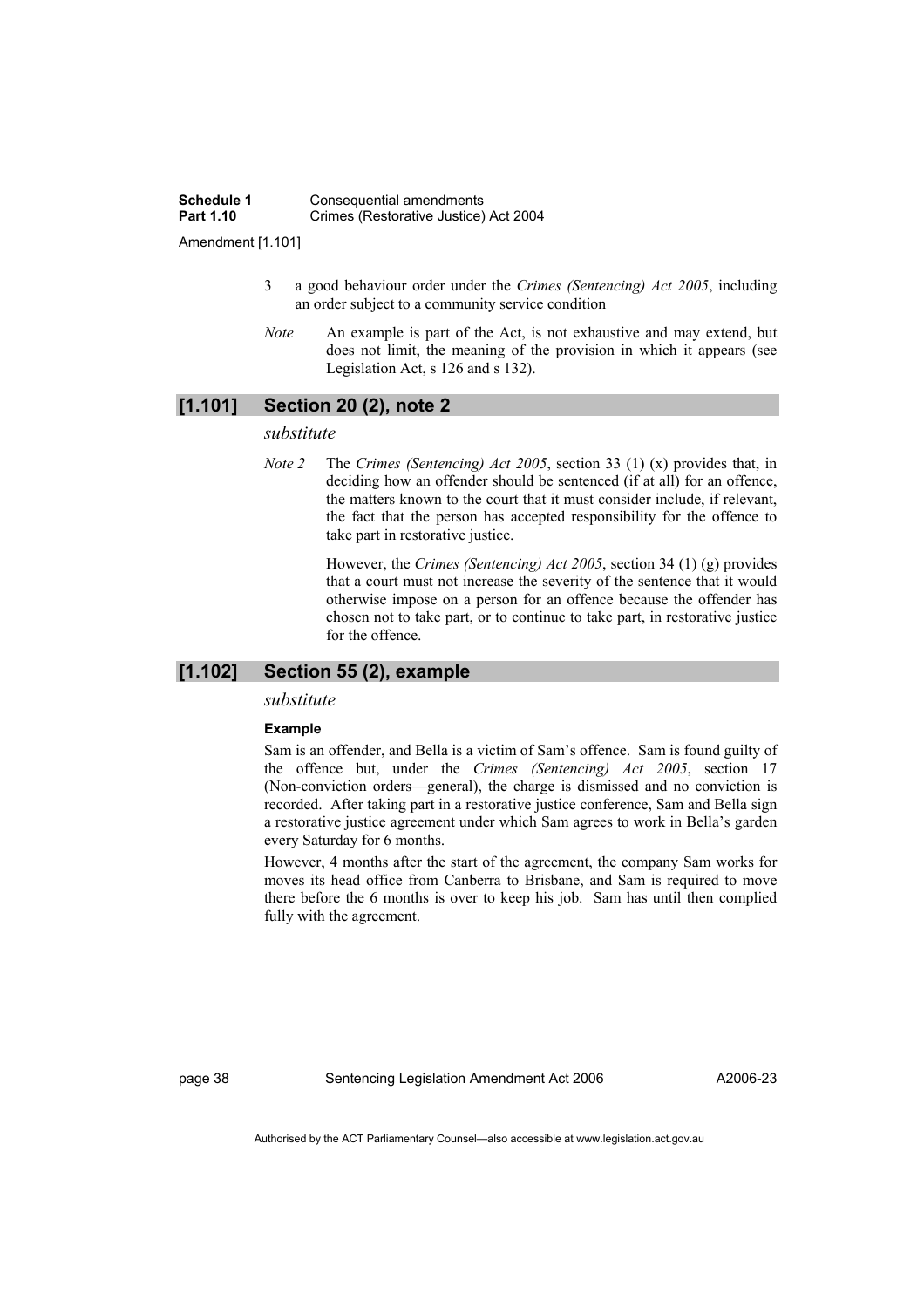The convenor may consider, because of Sam's history of compliance with the agreement, and the change in Sam's situation, there is a change in Sam's situation that would justify an amendment to the agreement to reduce its term so that it will end when Sam has to move to Brisbane.

- *Note 1* See s (5), def *change in the situation*. The definition excludes a change in the offender's, victim's or parent's attitude to compliance with the restorative justice agreement.
- *Note 2* An example is part of the Act, is not exhaustive and may extend, but does not limit, the meaning of the provision in which it appears (see Legislation Act, s 126 and s 132).

#### **[1.103] Section 72 (2), example**

#### *substitute*

#### **Example**

Pat has been found guilty of an offence but, without convicting Pat, the court makes a good behaviour order under the *Crimes (Sentencing) Act 2005*, section 17 (Non-conviction orders—general). The offence is referred for restorative justice by the chief executive (corrections).

After a restorative justice conference, Pat enters into a restorative justice agreement with the victim of the offence. Under the agreement, Pat promises to attend a rehabilitation program on a particular night of the week for 3 months. However, after 2 weeks, Pat breaches the agreement by stopping to attend the program.

The chief executive (restorative justice) becomes aware of the breach of the agreement. Under section 57 (2), the chief executive (restorative justice) must report the breach to the referring entity, the chief executive (corrections). However, the chief executive (restorative justice) is the same person as the chief executive (corrections).

This section requires the chief executive to ensure that administrative arrangements are made for the report to be given by a delegate of the chief executive in the chief executive's capacity as administering this Act to someone else who is a delegate of the chief executive in the chief executive's capacity as administering sentence-related orders such as the order for Pat.

*Note* An example is part of the Act, is not exhaustive and may extend, but does not limit, the meaning of the provision in which it appears (see Legislation Act, s 126 and s 132).

A2006-23

Sentencing Legislation Amendment Act 2006

page 39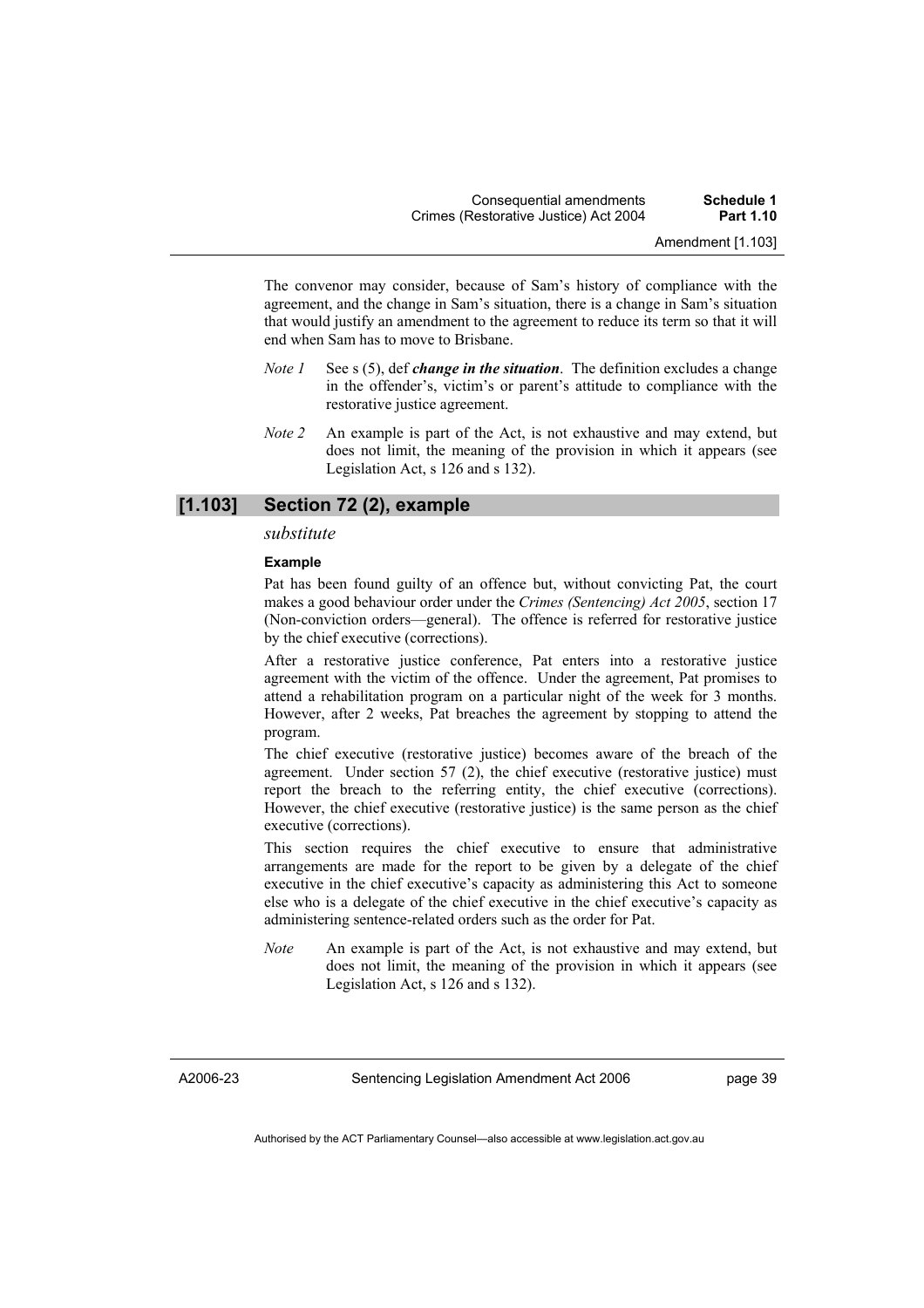**Schedule 1 Consequential amendments Part 1.11 Crimes (Sentencing) Act 2005** 

Amendment [1.104]

# **Part 1.11 Crimes (Sentencing) Act 2005**

#### **[1.104] Section 11 (5), note 1**

#### *substitute*

*Note 1* A condition recommended by the court is, under the *Crimes (Sentence Administration) Act 2005*, an additional condition of the offender's periodic detention (see that Act, s 40, def *additional condition*, par (a)).

**[1.105] Section 13 (8)** 

*substitute* 

(8) This section is subject to chapter 6 (Good behaviour orders).

#### **[1.106] Section 18 (5), example 2**

*omit* 

**[1.107] Section 42 (4) (f)** 

*omit* 

**[1.108] Section 42 (4) (g) to (l)** 

*renumber as section 42 (4) (f) to (k)* 

# **[1.109] Section 65 (2), note**

#### *omit*

*(see Crimes (Sentence Administration) Act 2005)* 

*substitute* 

(see *Crimes (Sentence Administration) Act 2005*, s 140 and s 160)

### **[1.110] Section 67, note**

#### *substitute*

*Note* The sentence administration board must have regard to any condition recommended by the sentencing court (see *Crimes (Sentence Administration) Act 2005*, s 130 (3)).

page 40 Sentencing Legislation Amendment Act 2006

A2006-23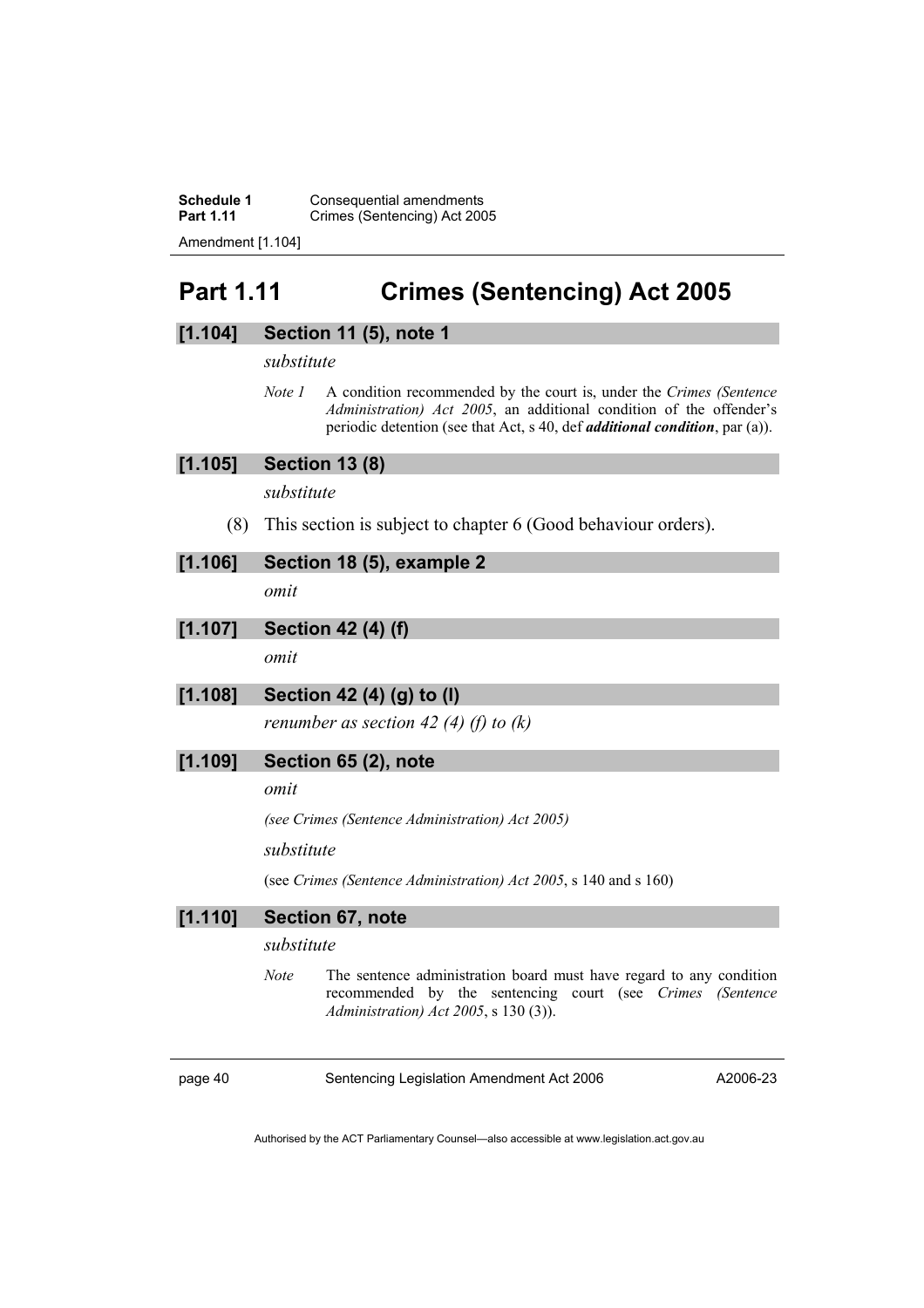Amendment [1.111]

#### **[1.111] New section 68 (3)**

*insert* 

- (3) To remove any doubt, this section does not apply in relation to a period of full-time detention that is consequent on the suspension or cancellation of a periodic detention period.
	- *Note* If an offender's periodic detention period is suspended or cancelled, the suspended part or the remainder of the sentence of periodic detention must be served by full-time detention (see *Crimes (Sentence Administration) Act 2005*, s 79).

# **[1.112] Section 71 (3) (b)**

*substitute* 

 (b) section 72 (Concurrent and consecutive sentences—offences while in custody or unlawfully absent);

### **[1.113] Section 72 heading**

*substitute* 

# **72 Concurrent and consecutive sentences—offences while in custody or unlawfully absent**

#### **[1.114] Section 72 (1)**

*substitute* 

- (1) This section applies if the primary sentence is imposed on the offender for any of the following offences:
	- (a) an offence committed while the offender was in lawful custody;
	- (b) an offence committed while the offender was unlawfully absent from a correctional centre or other place during the term of the offender's sentence of imprisonment;

A2006-23

page 41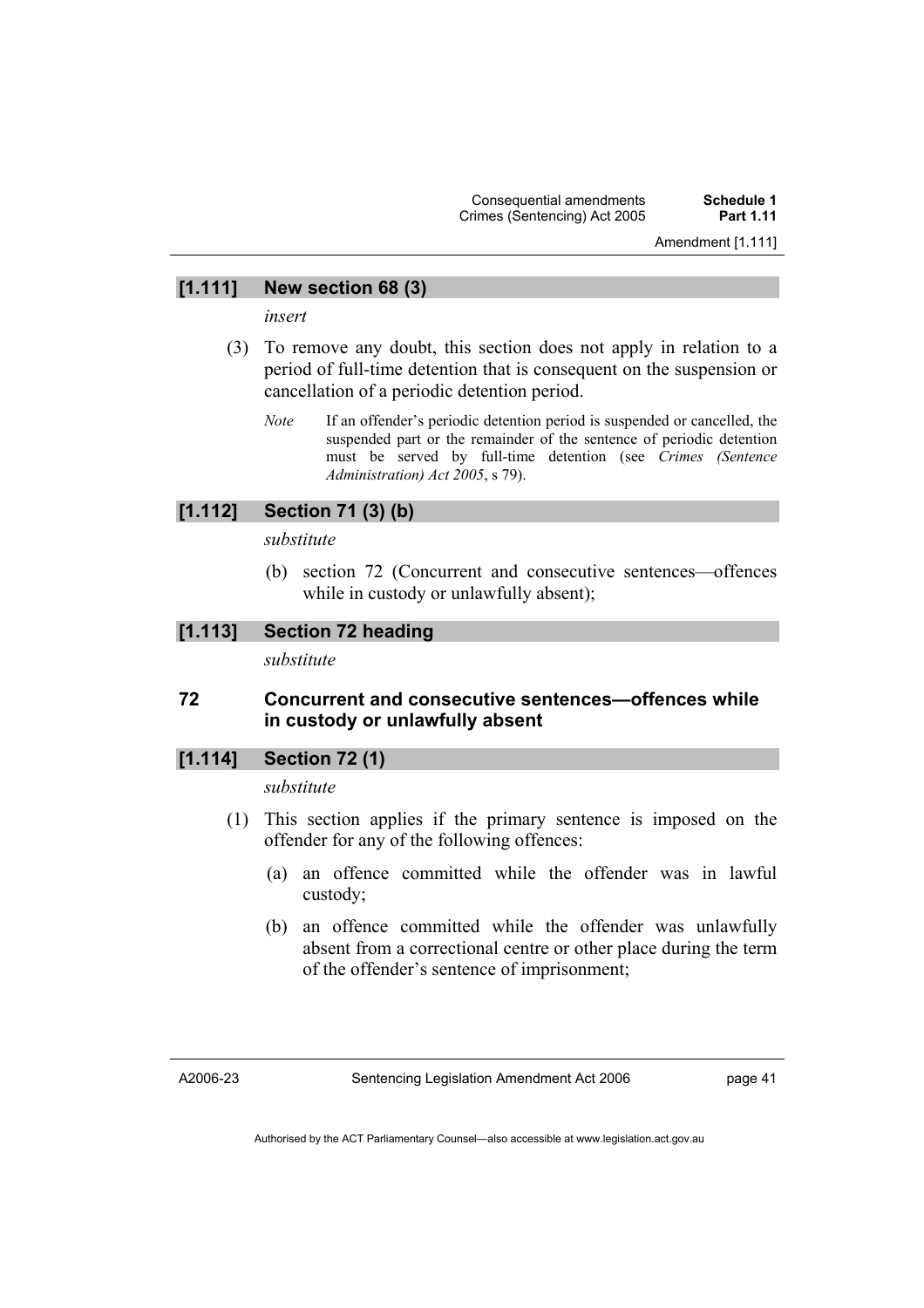(c) an offence involving an escape from lawful custody.

#### **Example of unlawful absence for par (b)**

the offender fails to return to a correctional centre as required after community service work or approved leave

*Note* An example is part of the Act, is not exhaustive and may extend, but does not limit, the meaning of the provision in which it appears (see Legislation Act, s 126 and s 132).

#### **[1.115] Section 78 (4)**

*omit* 

table 86

*substitute* 

table 79

# **[1.116] Section 85, definition of** *community service condition***, note 2**

#### *substitute*

*Note 2 Community service work* is work declared by regulation under the *Crimes (Sentence Administration) Act 2005* (see that Act, s 316).

#### **[1.117] New section 110A**

*insert* 

#### **110A Reparation orders—enforcing non-money order**

- (1) This section applies if the reparation order does not require the payment of money.
	- *Note* An offender may breach a reparation order by failing to comply with it (see Legislation Act, dict, pt 1, def *breach*).
- (2) If the offender breaches the reparation order, the person in whose favour the order was made may apply to the court for an order under this section to be made against the offender.

page 42 Sentencing Legislation Amendment Act 2006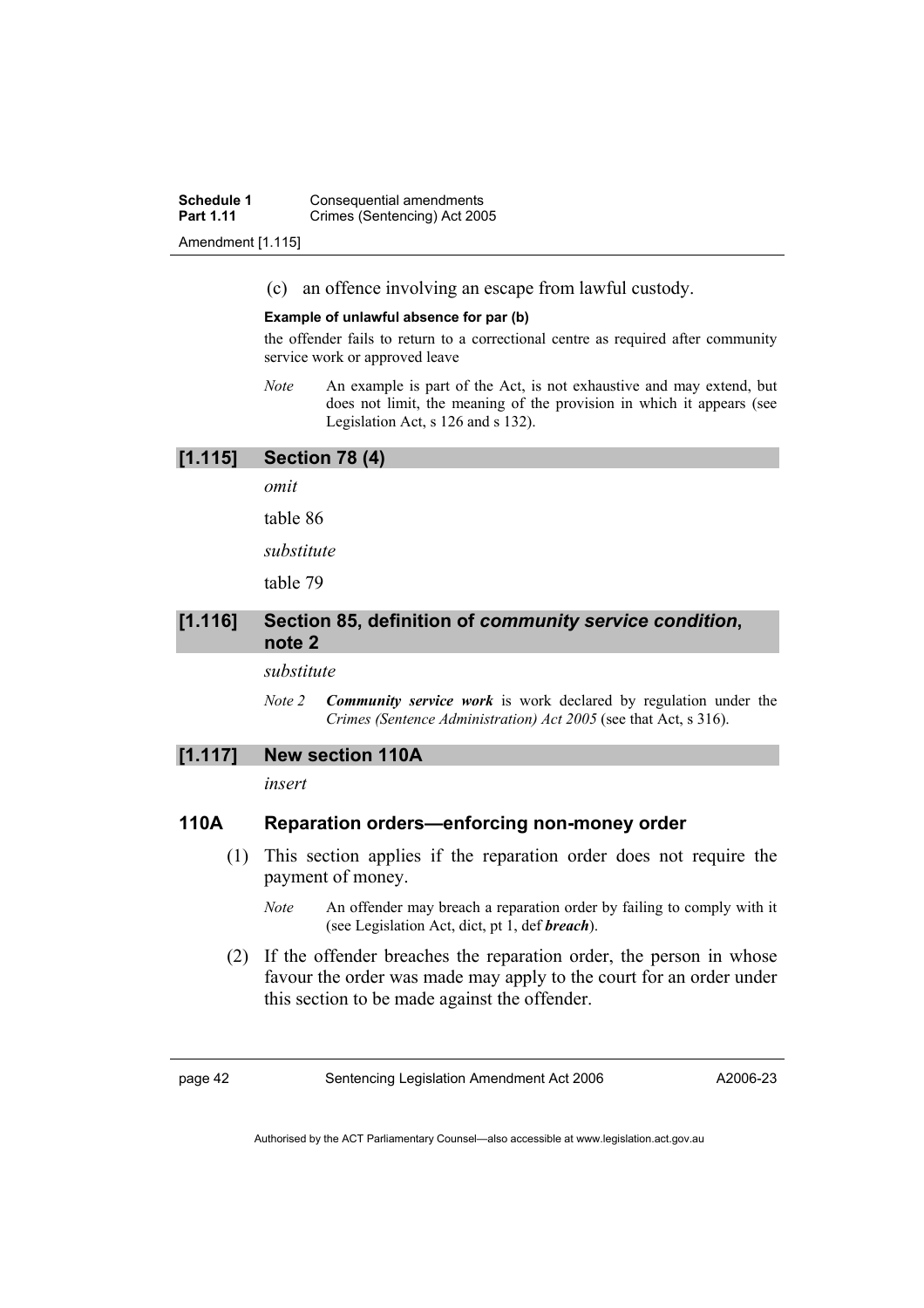(3) On an application under subsection (2), the court may make an order for the payment of money against the offender in substitution for the breached order.

# **[1.118] Section 112 (2)**

*substitute* 

- (2) To remove any doubt—
	- (a) an amount payable under a reparation order cannot be recovered from property that has been restrained or forfeited under the Confiscation Act; and
	- (b) a reparation order for the restoration of property cannot be made for property that has been restrained or forfeited under the Confiscation Act.
	- *Note 1* Restrained property may be dealt with only in accordance with the Confiscation Act (see that Act, s 19, def *restraining order* and s 33 (1)). For the exclusion of restrained property from forfeiture, see the Confiscation Act, pt 6.
	- *Note 2* For applications by a person who had an interest in forfeited property for the property's return or for compensation, see the Confiscation Act, div 9.5.

# **[1.119] Section 134 (5)**

*substitute* 

- (5) If a conviction or finding of guilt is set aside—
	- (a) any relevant order to which the conviction or finding of guilt relates is set aside; and
	- (b) an appeal court may make any order it considers appropriate in the interests of justice consequent on any order given under subsection (3).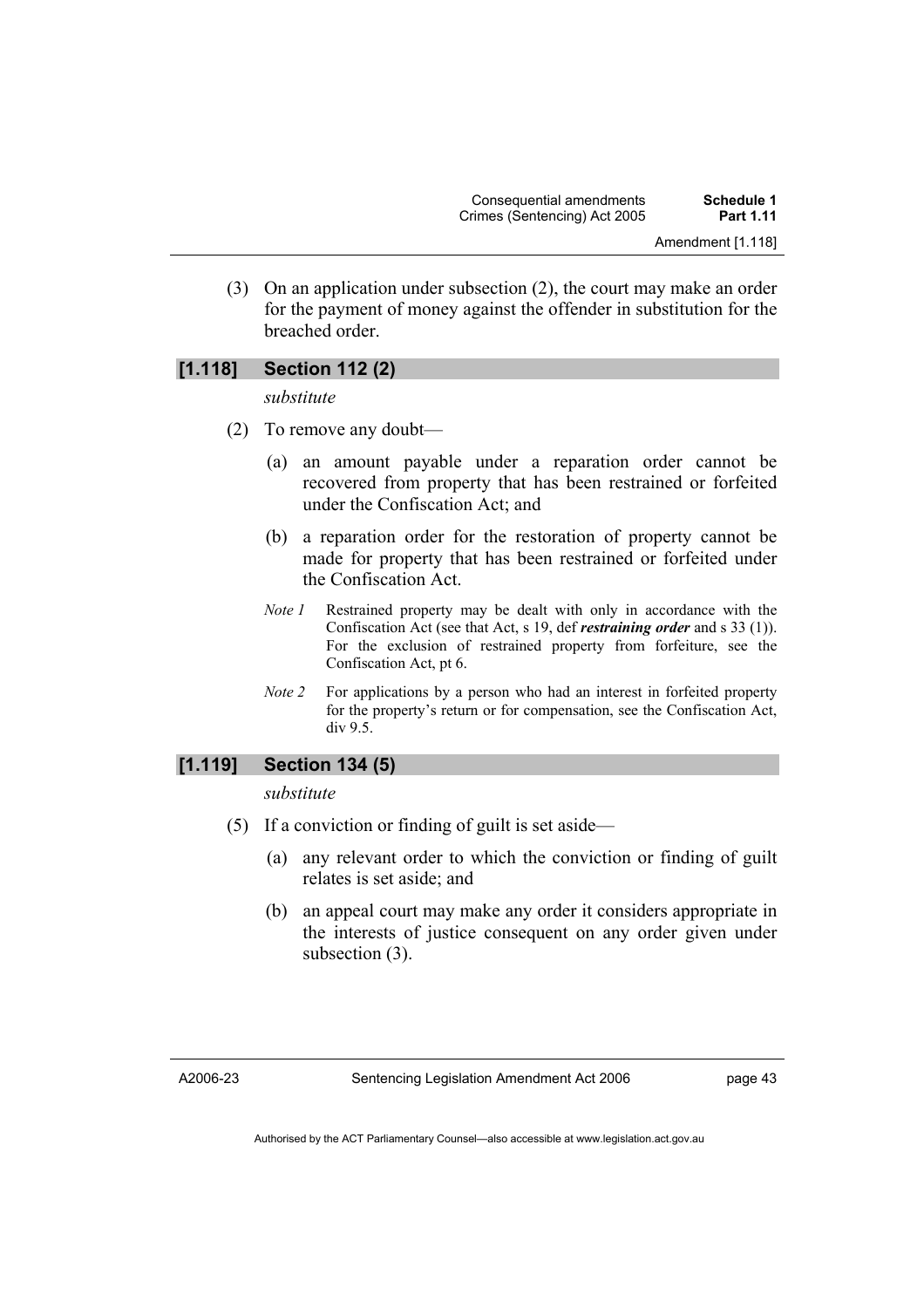**Schedule 1 Consequential amendments**<br>**Part 1.11 Crimes (Sentencing) Act 200 Crimes (Sentencing) Act 2005** Amendment [1.120]

# **[1.120] Section 136 (1)**

*substitute* 

- (1) This section applies to any information in relation to an offence (including an alleged offence) in a record of a criminal justice entity, including information about—
	- (a) a person charged with the offence; and
	- (b) a victim of the offence; and
	- (c) a person convicted or found guilty of the offence.

# **[1.121] Section 136 (4), definition of** *criminal justice entity***, paragraph (g)**

*substitute* 

- (g) the victims of crime coordinator under the *Victims of Crime Act 1994*;
- (h) any other entity prescribed by regulation.
- **[1.122] Section 140 heading**

*substitute* 

# **140 Application of Act to offenders charged before and after commencement**

# **[1.123] Section 140 (5), definition of** *old sentencing law***, note 1**

#### *omit*

*Crimes (Sentencing Legislation) Consequential Amendments Act 2005* 

*substitute* 

*Sentencing Legislation Amendment Act 2006* 

# **[1.124] Section 140 (6)**

*omit* 

page 44 Sentencing Legislation Amendment Act 2006

A2006-23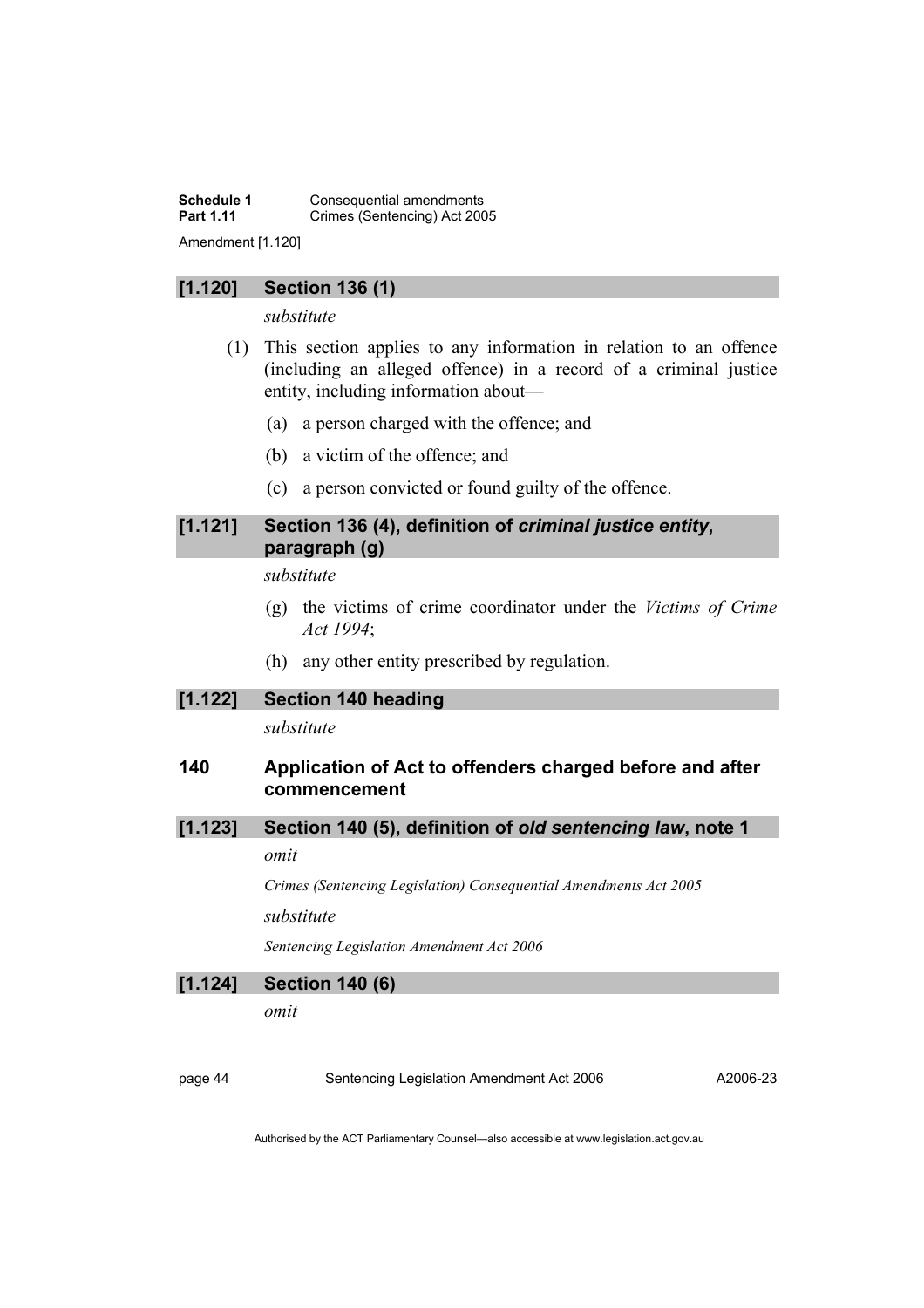# **[1.125] Section 141 (1) (b)**

*substitute* 

 (b) for an old nonparole period set before the commencement—the old nonparole period has not ended before the commencement.

# **[1.126] Section 141 (2) (a)**

*substitute* 

 (a) if the old nonparole period was set before the commencement of this section—for the period remaining at the commencement; or

#### **[1.127] Sections 141 (3) and 142 (4)**

*omit* 

# **[1.128] Section 143 (1)**

*substitute* 

 (1) A regulation may prescribe transitional matters necessary or convenient to be prescribed because of the enactment of this Act, the *Crimes (Sentence Administration) Act 2005* or the *Sentencing Legislation Amendment Act 2006*.

# **[1.129] New sections 144 to 147**

*insert* 

# **144 Common law disabilities of convictions abolished**

Any rule of the common law that provides that a person has a legal disability because of the person's conviction for the offence is abolished.

A2006-23

page 45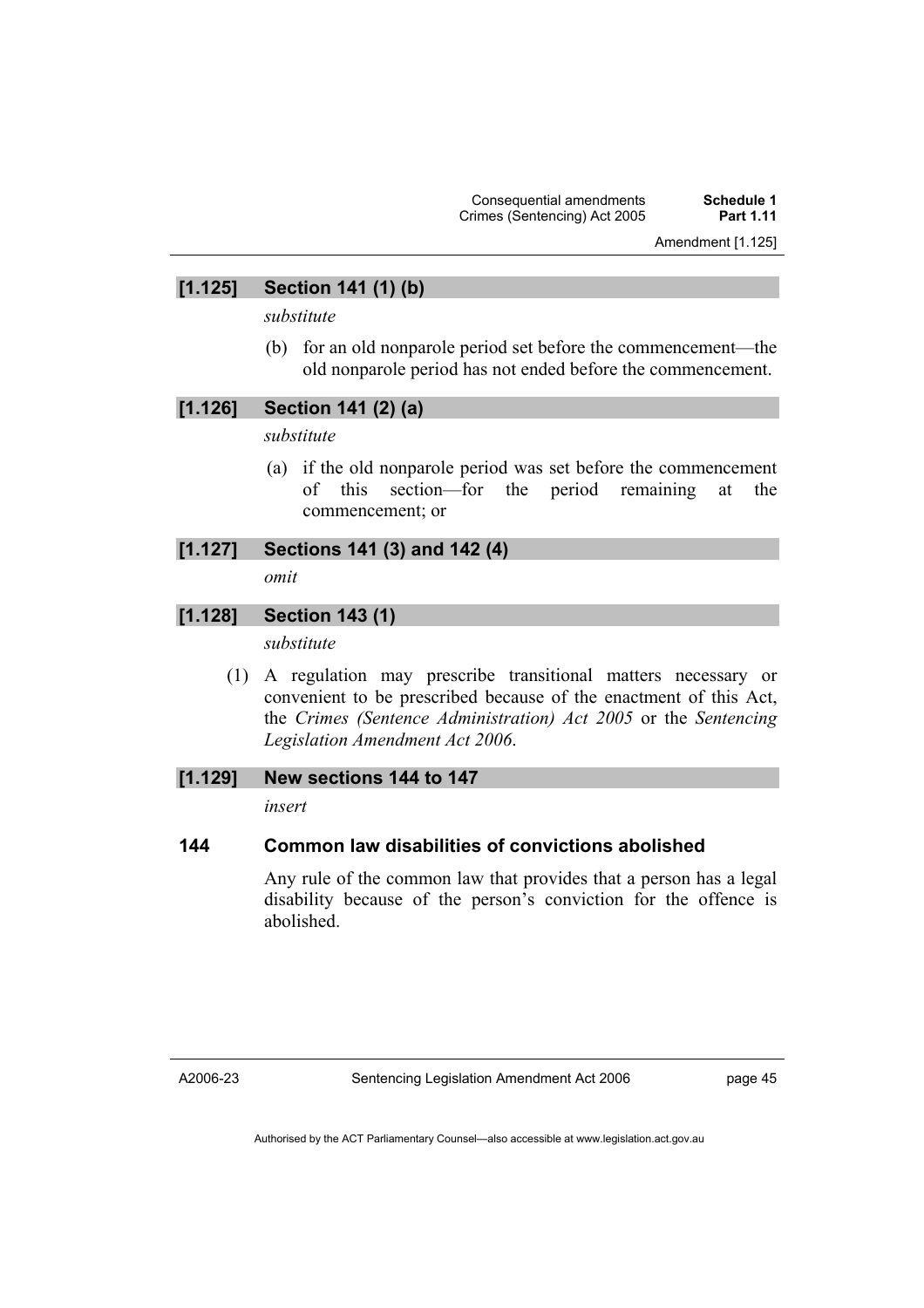# **145 Construction of outdated references**

- (1) In any Act, instrument made under an Act or document, a reference to an earlier law is, in relation to anything to which this Act applies, a reference to this Act.
- (2) In any Act, instrument made under an Act or document, a reference to a provision of an earlier law is, in relation to anything to which this Act applies, a reference to the corresponding provision of this Act.
- (3) In any Act, instrument made under an Act or document, a reference to anything that is no longer applicable because of the repeal or amendment of an earlier law by the *Sentencing Legislation Amendment Act 2006*, and for which there is a corresponding thing under this Act, is taken to be a reference to the thing under this Act, if the context allows and if otherwise appropriate.
- (4) In this section:

*earlier law* means any of the following:

- (a) *Crimes Act 1900*;
- (b) *Magistrates Court Act 1930*;
- (c) *Periodic Detention Act 1995* (repealed).

# **146 Application of Legislation Act, s 88**

A provision of this chapter (other than section 143 or section 147) is a law to which the Legislation Act, section 88 (Repeal does not end effect of transitional laws etc) applies.

# **147 Expiry of ch 10**

(1) This chapter expires 5 years after the day it commences.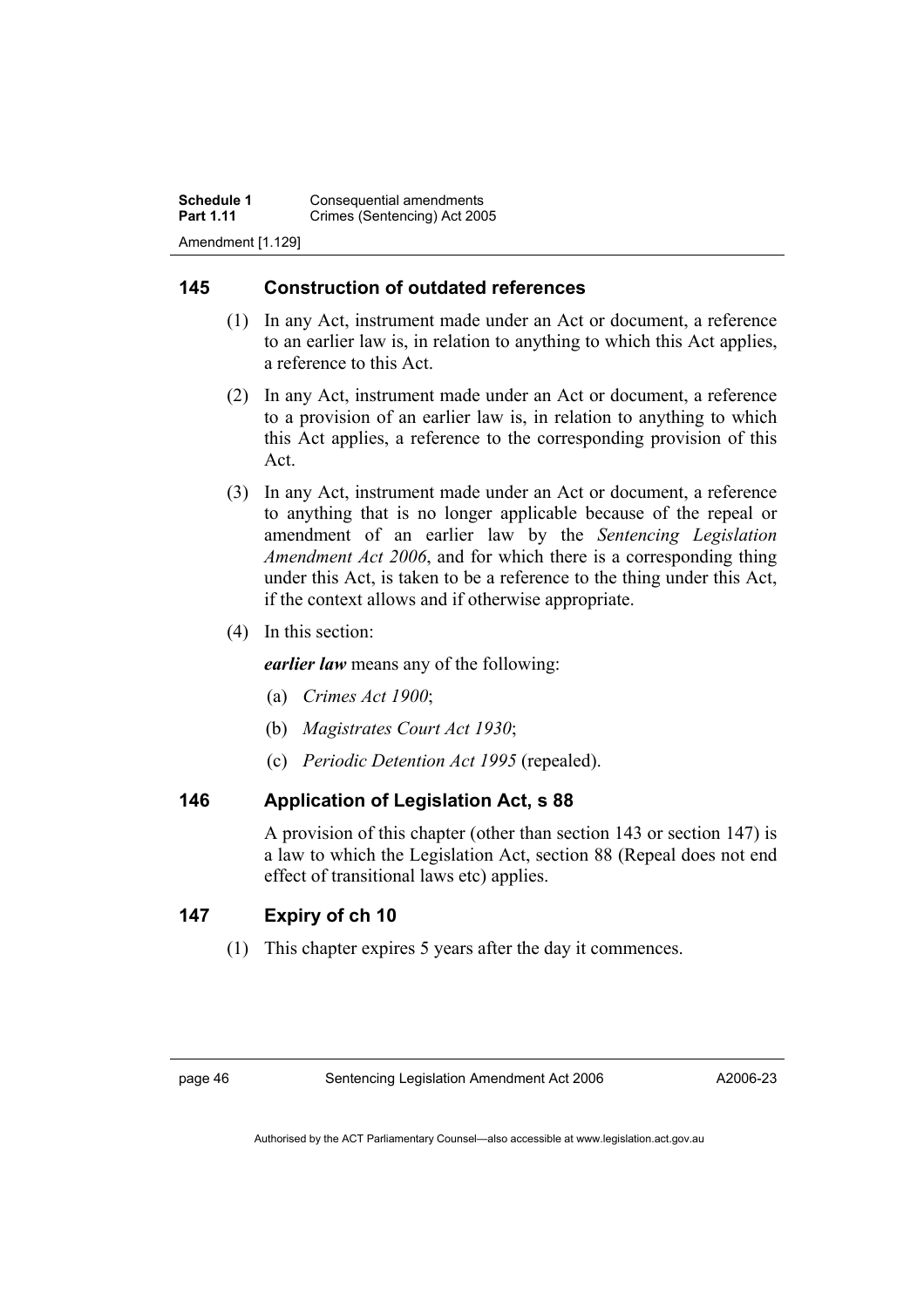- (2) When this chapter expires, the following provisions also expire:
	- (a) *Confiscation of Criminal Assets Act 2003*, section 86 (3) (d), note;
	- (b) the following provisions of the *Magistrates Court Act 1930*:
		- (i) section 146, definition of *fine*, paragraph (e), note;
		- $(ii)$  section 154D  $(4)$ , note;
	- (c) the following provisions of the *Victims of Crime (Financial Assistance) Act 1983*:
		- (i) section 35 (2) (c), note;
		- (ii) section 40 (2) (c), note;
		- (iii) section  $66(2)$  (a) (i), note.

### **[1.130] Dictionary, new definition of** *at*

*insert* 

*at*, in relation to a correctional centre, includes in the correctional centre.

#### **[1.131] Dictionary, definition of** *community service work*

*substitute* 

*community service work*—see the *Crimes (Sentence Administration) Act 2005*, section 316.

#### **[1.132] Dictionary, definition of** *corrections officer*

*substitute* 

*corrections officer*—see the *Corrections Management Act 2006*, section 20.

A2006-23

page 47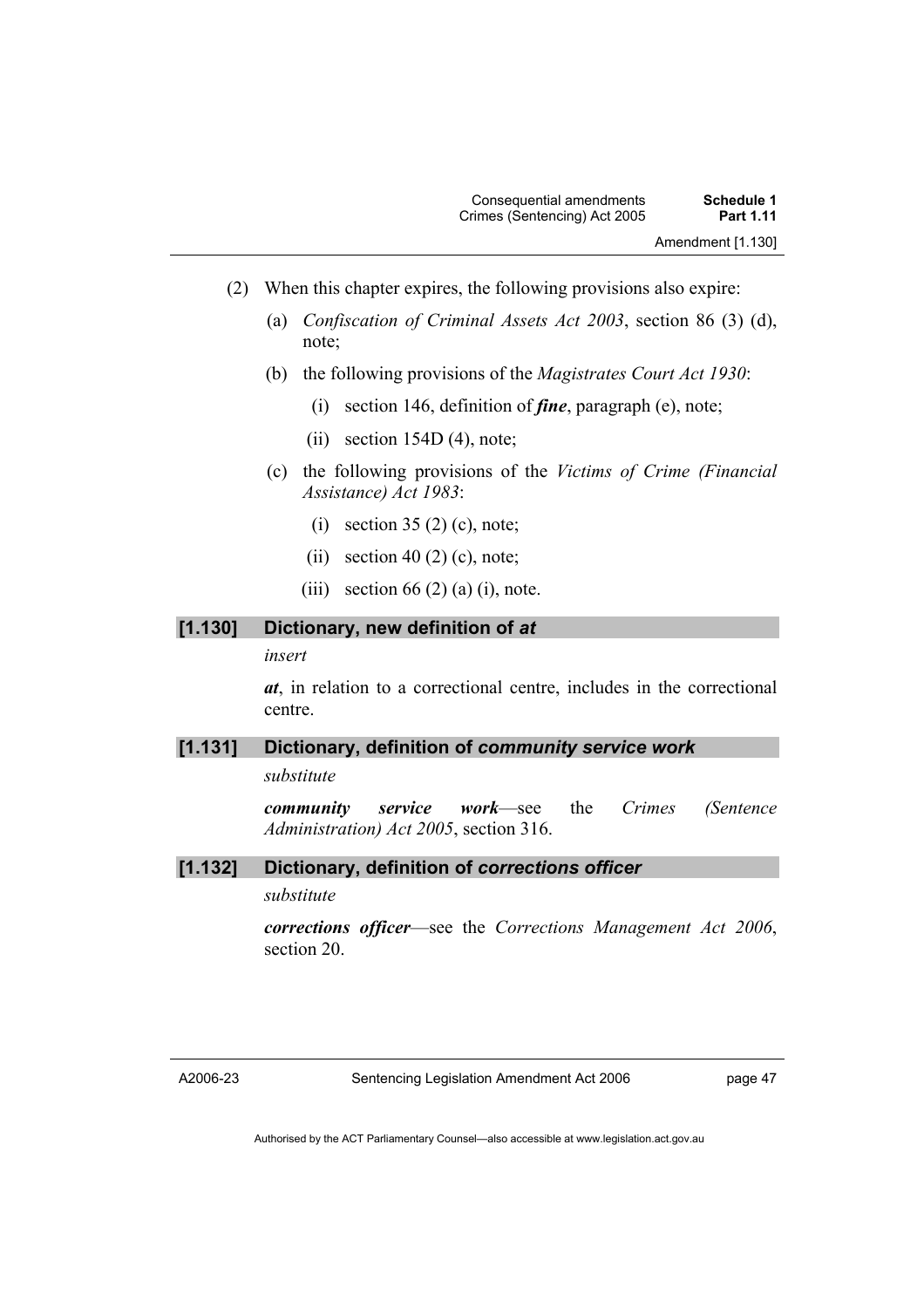**Schedule 1 Consequential amendments**<br>**Part 1.11 Crimes (Sentencing) Act 200** Crimes (Sentencing) Act 2005

Amendment [1.133]

#### **[1.133] Dictionary, definition of** *parole order*

*substitute* 

*parole order*—see the *Crimes (Sentence Administration) Act 2005*, section 117.

#### **[1.134] Dictionary, definition of** *periodic detention*

*substitute* 

*periodic detention*, for an offender—see the *Crimes (Sentence Administration) Act 2005*, section 40.

### **[1.135] Dictionary, definition of** *periodic detention period*

*omit* 

amended

*substitute* 

extended

# **[1.136] Further amendments, mentions of** *in a correctional centre*

*omit* 

in a correctional centre

*substitute* 

at a correctional centre

*in* 

- section  $9(2)$ , note 1
- section  $10(3)$
- section 29 (1) (a), note
- section 29 (1), example 2
- section 31 (c), example
- section  $82 \left( 1 \right)$  (c)

page 48 Sentencing Legislation Amendment Act 2006

A2006-23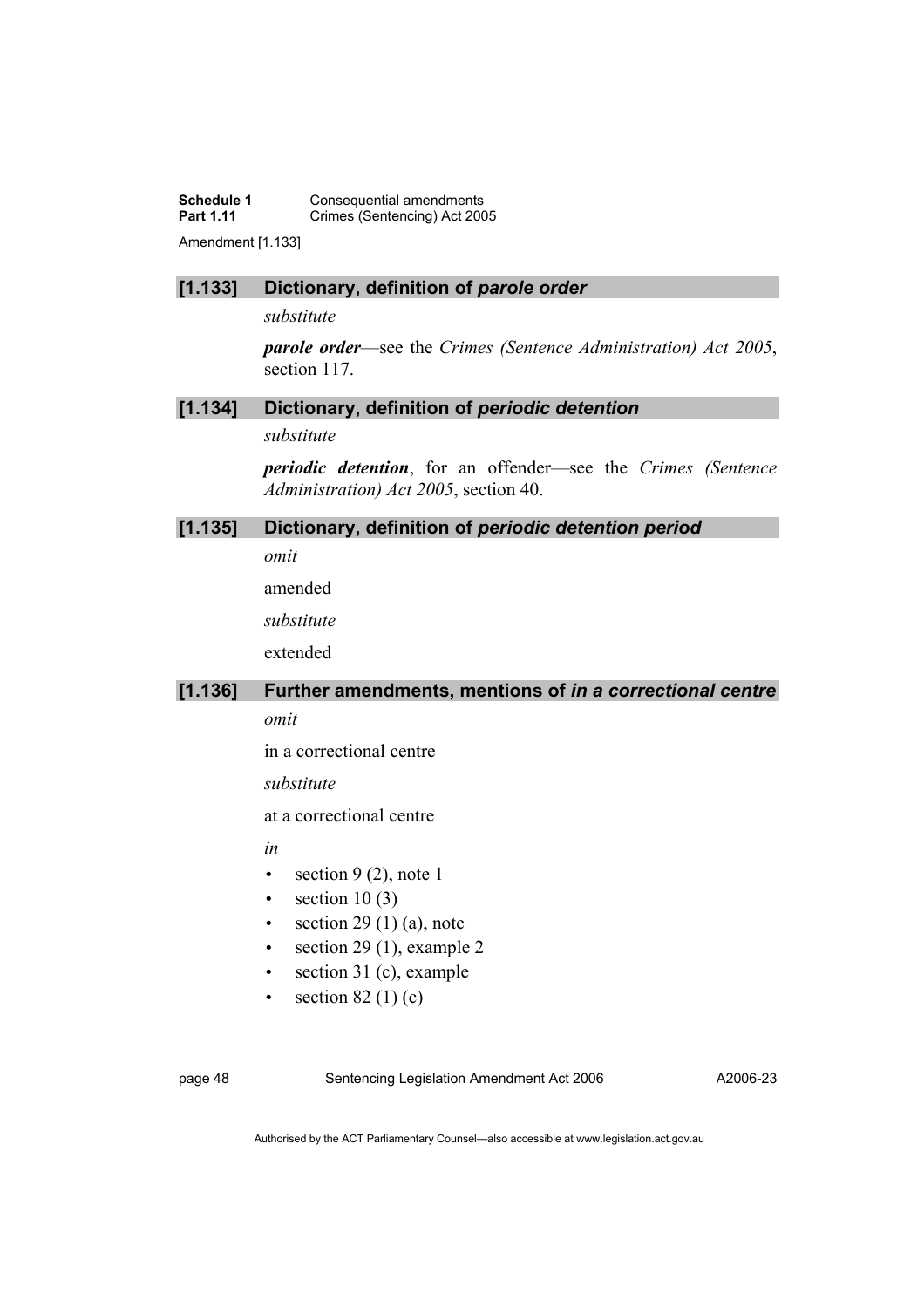# **Part 1.12 Crimes (Sentence Administration) Act 2005**

# **[1.137] Section 10 (2) (a)**

### *substitute*

 (a) the registrar of the Magistrates Court, in relation to an order under the *Magistrates Court Act 1930*, section 154D (Fine defaulters—imprisonment); and

#### **[1.138] Section 10 (2), new note 2**

#### *insert*

*Note 2* For the application of this Act to sentenced offenders and other detainees under full-time imprisonment before the commencement of this Act, see s 327 (Application of Act to offenders and other people in custody), s 330 (Full-time imprisonment—sentenced offenders) and s 331A (Full-time imprisonment—other detainees).

#### **[1.139] Section 15 (2), new note**

#### *insert*

*Note* For the application of this Act to remandees in custody before the commencement of this Act, see s 327 (Application of Act to offenders and other people in custody) and s 331 (Full-time imprisonmentremandees).

# **[1.140] Section 26 (1)**

*omit* 

detention in—

*substitute* 

detention at—

A2006-23

Sentencing Legislation Amendment Act 2006

page 49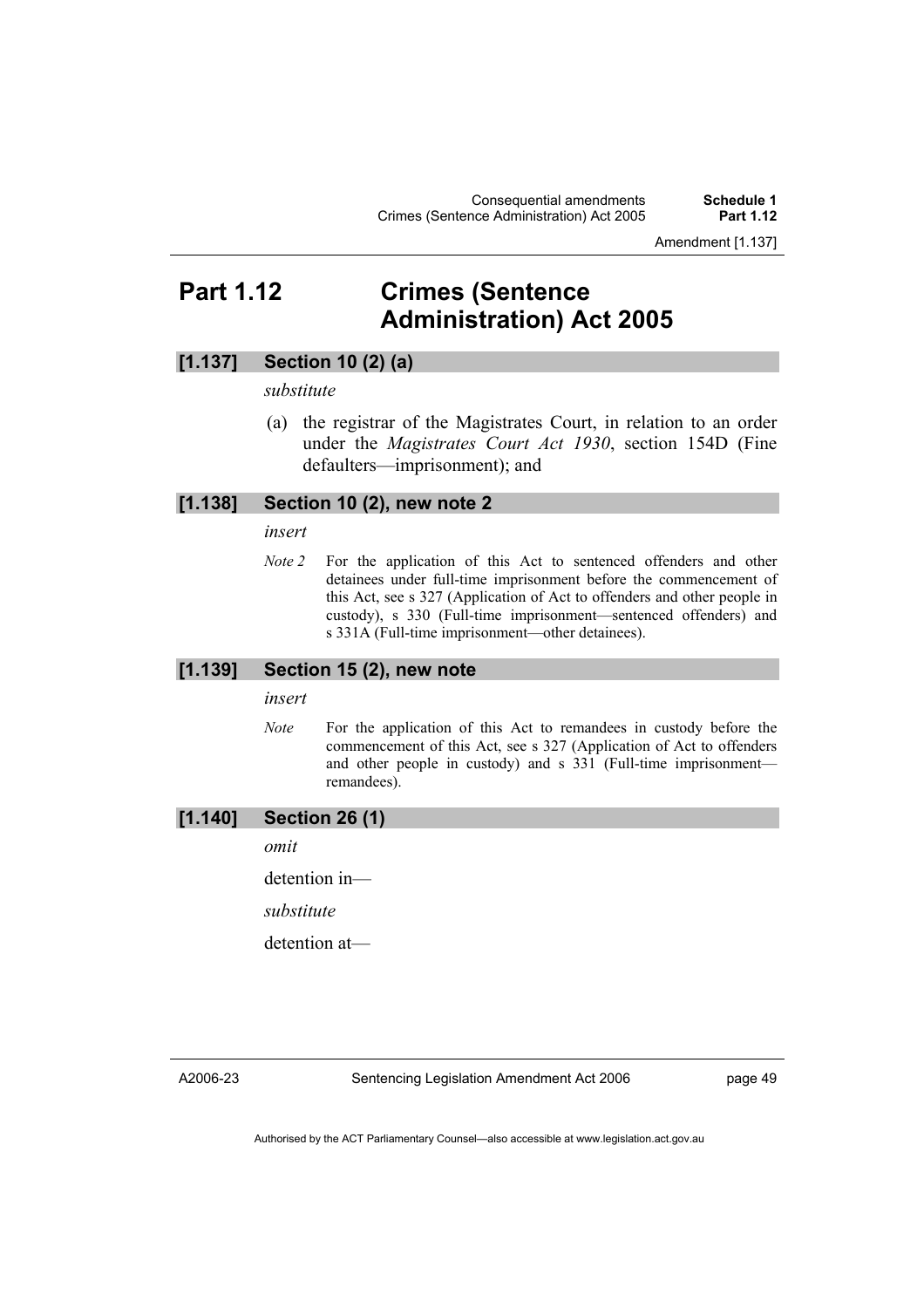**Schedule 1 Consequential amendments**<br>**Part 1.12 Crimes (Sentence Administry Crimes (Sentence Administration) Act 2005** Amendment [1.141]

# **[1.141] Section 26 (2) (a)**

*omit* 

in the ACT correctional centre

*substitute* 

at the ACT correctional centre

# **[1.142] Section 46**

*substitute* 

# **46 Periodic detention—searches**

- (1) The chief executive may direct an offender, orally or in writing, to submit to a search when reporting to perform periodic detention.
- (2) The provisions of the *Corrections Management Act 2006* relating to searches apply, with any necessary changes, in relation to a direction under this section and any search conducted under the direction.

#### **[1.143] Section 84 (1), definition of** *community service condition*

*omit* 

section 86

*substitute* 

section 85

# **[1.144] Section 96 (2)**

*substitute* 

 (2) The provisions of the *Corrections Management Act 2006* relating to searches apply, with any necessary changes, in relation to a direction under this section and any frisk search conducted under the direction.

page 50 Sentencing Legislation Amendment Act 2006

A2006-23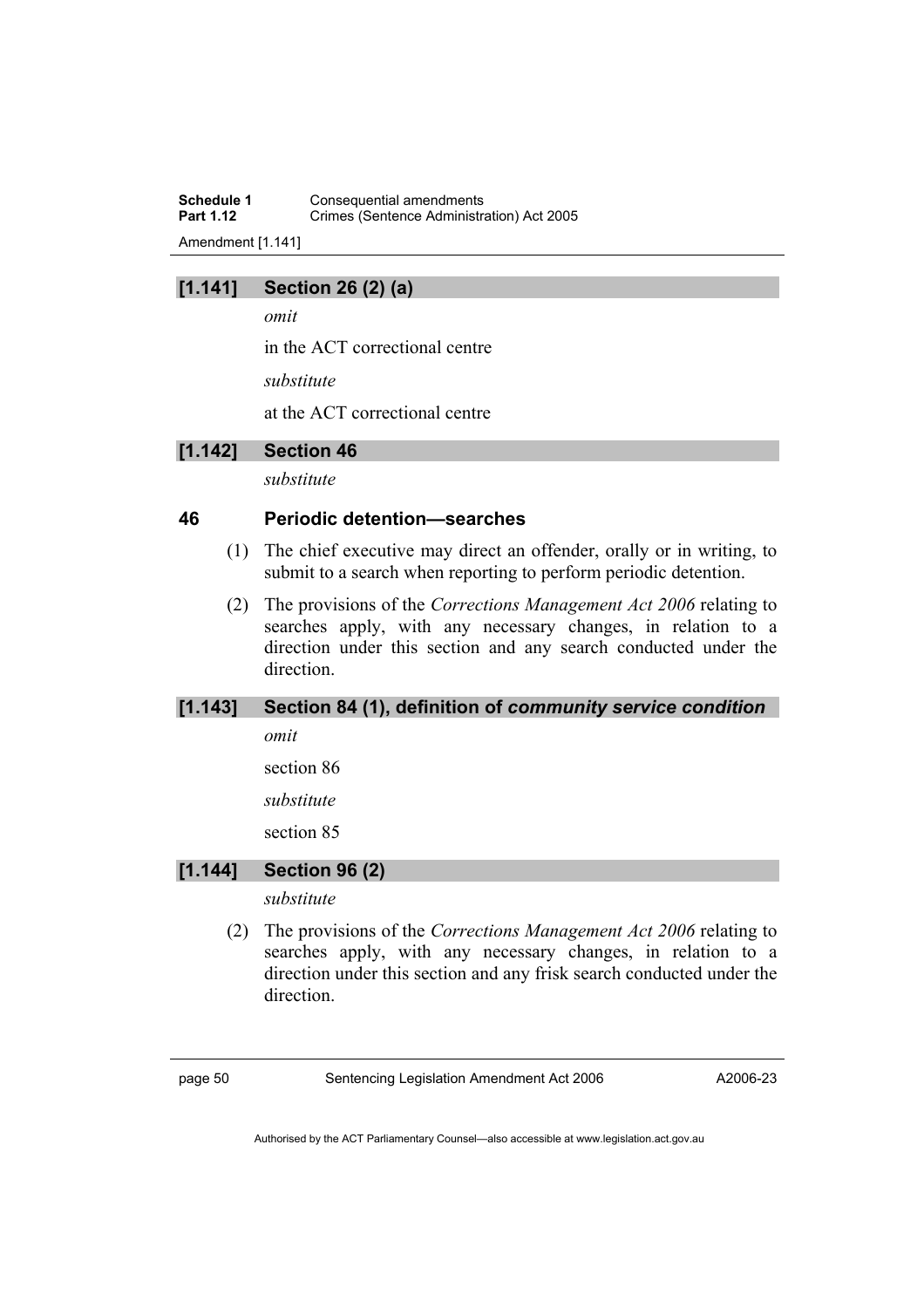Consequential amendments **Schedule 1**  Crimes (Sentence Administration) Act 2005

Amendment [1.145]

#### **[1.145] Section 117, definition of** *victim*

*omit* 

# **[1.146] New section 118A**

*in part 7.1, insert* 

# **118A Parole—meaning of** *registered victim* **and** *victim*

In this chapter:

*registered victim*, of an offender, means a person who is a registered victim of an offence by the offender only if this chapter applies to the sentence of imprisonment for the offence.

*victim*, of an offender, means a person who is a victim of an offence by the offender only if this chapter applies to the sentence of imprisonment for the offence.

# **[1.147] New section 138A**

*insert* 

# **138A Parole—alcohol and drug tests**

- (1) The chief executive may direct an offender, orally or in writing, to give a test sample.
- (2) The provisions of the *Corrections Management Act 2006* relating to alcohol and drug tests apply, with any necessary changes, in relation to a direction under this section and any sample given under the direction.

#### **[1.148] Section 153 (3) (a)**

*omit* 

release under the parole order

*substitute* 

release on parole

A2006-23

Sentencing Legislation Amendment Act 2006

page 51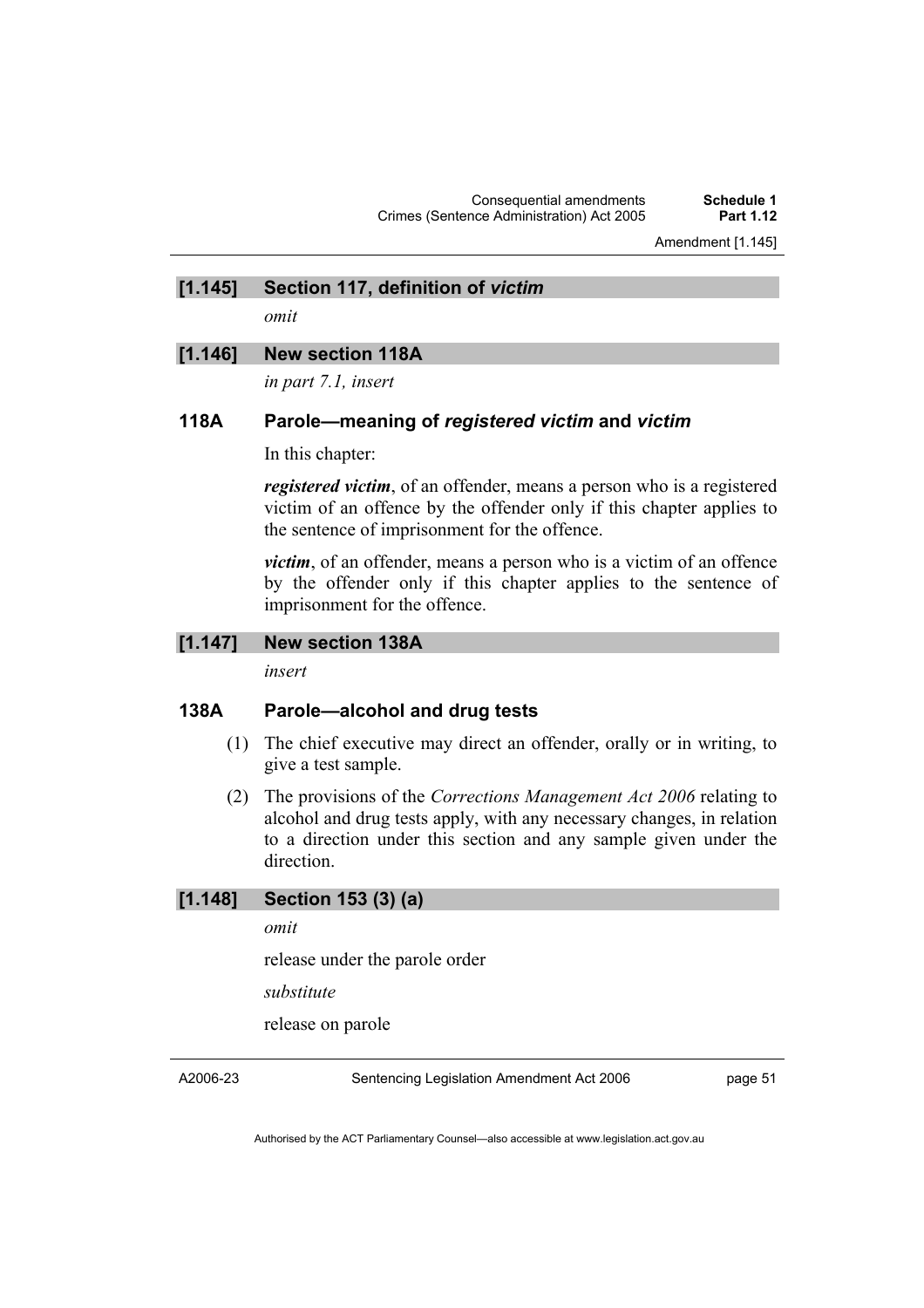**Schedule 1 Consequential amendments**<br>**Part 1.12 Crimes (Sentence Administry Crimes (Sentence Administration) Act 2005** Amendment [1.149]

# **[1.149] Section 168 (4)**

*omit* 

parole release date for the sentence

*substitute* 

offender's parole release date

# **[1.150] New section 302A**

*insert* 

# **302A Release on licence—alcohol and drug tests**

- (1) The chief executive may direct an offender, orally or in writing, to give a test sample.
- (2) The provisions of the *Corrections Management Act 2006* relating to alcohol and drug tests apply, with any necessary changes, in relation to a direction under this section and any sample given under the direction.

# **[1.151] New section 314A**

*in part 13.2, insert* 

# **314A Prerogative of mercy**

The prerogative of mercy is not affected by—

- this Act
- the *Corrections Management Act 2006*
- the *Crimes (Sentencing) Act 2005*.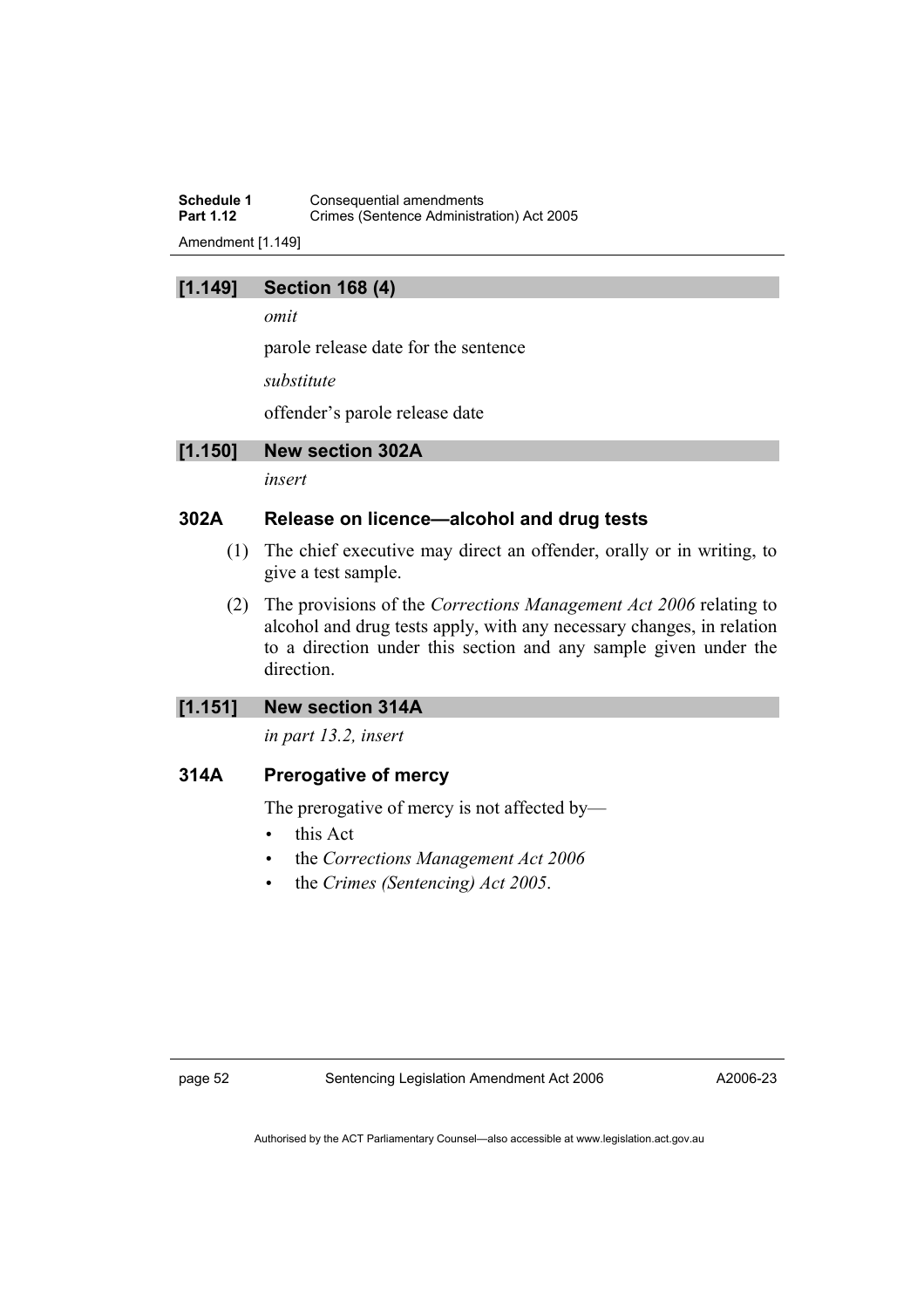Amendment [1.152]

#### **[1.152] New section 321A**

*insert* 

# **321A Evidentiary certificates**

- (1) A certificate that appears to be signed by or for the chief executive, and states any matter relevant to anything done or not done under this Act in relation to person, is evidence of the matter.
- (2) Without limiting subsection (1), a certificate under subsection (1) may state any of the following:
	- (a) that a stated person was, or was not subject to full-time detention or periodic detention on a stated day;
	- (b) that a stated person was or was not in the chief executive's custody on a stated day;
	- (c) that a stated offender subject to full-time detention did not comply with a stated obligation of the detention;
	- (d) that a stated offender subject to periodic detention did not comply with a stated obligation of the detention;
	- (e) that a stated offender's release from imprisonment on a stated day was authorised by a parole order;
	- (f) that a stated offender released from imprisonment on parole did not comply with a stated condition of the parole;
	- (g) that a stated offender's release from imprisonment on a stated day was authorised by a licence;
	- (h) that a stated offender released from imprisonment on licence did not comply with a stated condition of the release;
	- (i) that the chief executive gave a stated direction to a stated person on a stated day;
	- (j) that a stated person did not comply with a stated direction by the chief executive on a stated day;

A2006-23

Sentencing Legislation Amendment Act 2006

page 53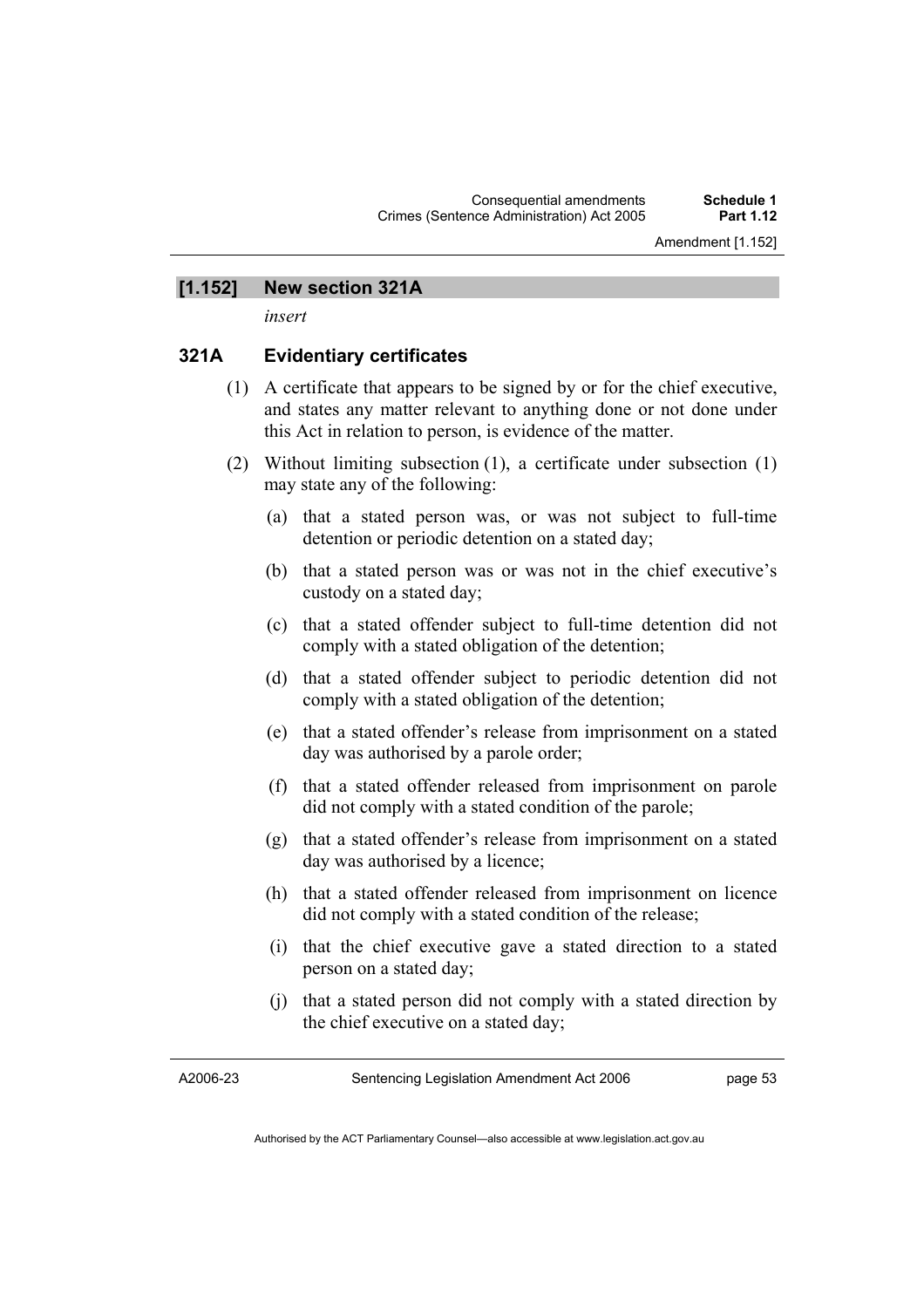- (k) that a stated decision was made by the board on a stated date;
- (l) that a stated person did, or did not, occupy a position under this Act on a stated day;
- (m) that a stated instrument under this Act was, or was not, in force on a stated day;
- (n) that a stated instrument is a copy of an instrument made, given, issued or received under this Act.
- (3) A certificate that appears to be signed by or for the chief executive, and states any matter prescribed by regulation for this section, is evidence of the stated matter.
- (4) A certificate mentioned in subsection (1) or (2) may state a matter by reference to a date or period.
- (5) A certificate of the results of the analysis of a substance under this Act, signed by an analyst, is evidence of the facts stated in the certificate.
- (6) A court must accept a certificate or other document mentioned in this section as proof of the matters stated in it if there is no evidence to the contrary.
- (7) However, the following certificates must not be admitted in evidence by a court unless the court is satisfied that reasonable efforts have been made to serve a copy of the certificate on the person concerned:
	- (a) a certificate about a matter mentioned in subsection (2) (c), (d) or (f) or (h) to (j);
	- (b) a certificate mentioned in subsection (5).
- (8) The chief executive may appoint analysts for this Act.
	- *Note 1* For the making of appointments (including acting appointments), see the Legislation Act, pt 19.3.

page 54 Sentencing Legislation Amendment Act 2006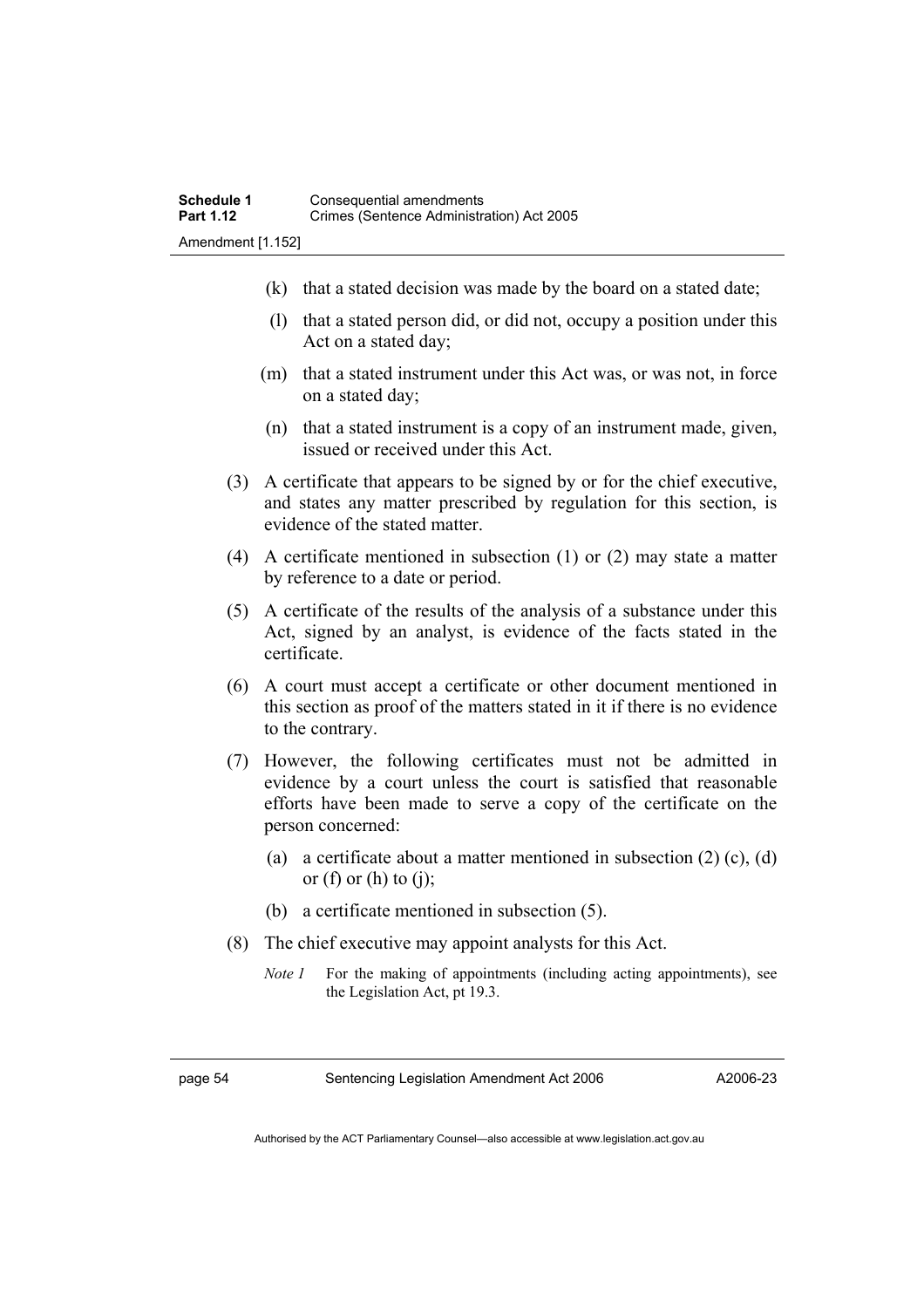- *Note 2* In particular, a person may be appointed for a particular provision of a law (see Legislation Act, s  $7(3)$ ) and an appointment may be made by naming a person or nominating the occupant of a position (see s 207).
- (9) An appointment under subsection (8) is a notifiable instrument.

*Note* A notifiable instrument must be notified under the Legislation Act.

(10) In this section:

*analyst* means a person who is appointed as an analyst under subsection (8).

**[1.153] Chapter 16 heading** 

*substitute* 

# **Chapter 16 Transitional—general**

# **[1.154] Section 328, definition of** *consequential amendments Act*

# *omit*

*Crimes (Sentencing Legislation) Consequential Amendments Act 2005* 

*substitute* 

*Sentencing Legislation Amendment Act 2006* 

# **[1.155] Section 330 (2) and (3)**

*substitute* 

- (2) If the offender's sentence was imposed before the commencement day—
	- (a) this Act applies in relation to the sentence on and after the commencement day; and
	- (b) the court order for the sentence is taken to be a committal order under part 3.1 (Imprisonment) in relation to the sentence on and after the commencement day.

A2006-23

Sentencing Legislation Amendment Act 2006

page 55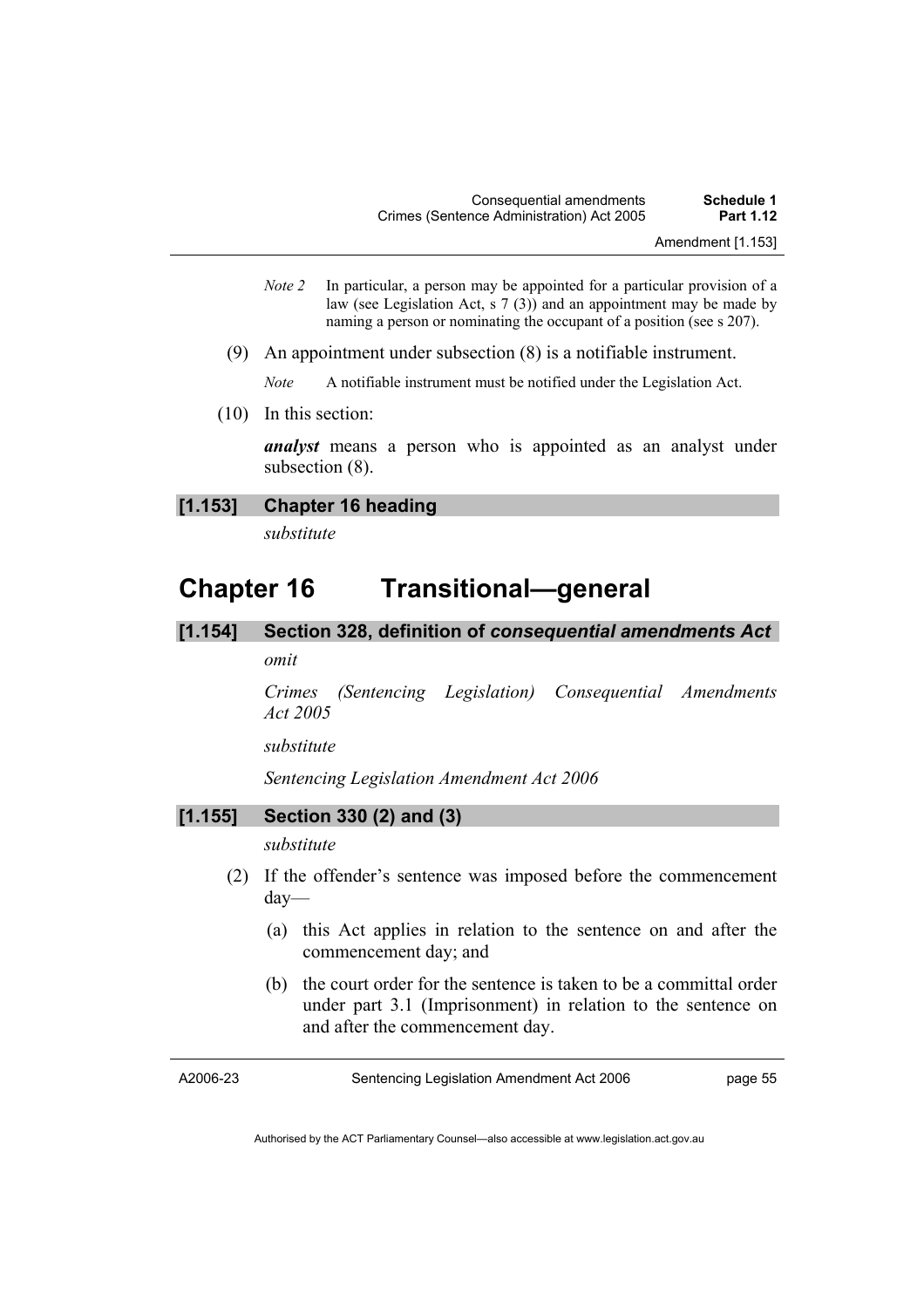- (3) If the offender's sentence is imposed on or after the commencement day—
	- (a) this Act applies in relation to the sentence from the time when the sentence is imposed; and
	- (b) the court order for the sentence is taken to be a committal order under part 3.1 in relation to the sentence from the time when the sentence is imposed.
- (4) For each offender to whom this section applies, the chief executive is taken to have given a direction under section 26 (Full-time detention in ACT or NSW) on the commencement day that the offender be kept in full-time detention in the place where the offender was in full-time imprisonment immediately before the commencement day.

# **[1.156] Section 331 (2) and (3)**

*substitute* 

- (2) If the order for the offender's remand was made before the commencement day—
	- (a) this Act applies in relation to the remand on and after the commencement day; and
	- (b) the court order for the remand is taken to be a remand order under part 3.2 (Remand) in relation to the remand on and after the commencement day.
- (3) If the order for the offender's remand is made on or after the commencement day—
	- (a) this Act applies in relation to the remand from the time when the order is made; and
	- (b) the court order for the remand is taken to be an order for remand under part 3.2 in relation to the remand from the time when the order is made.

page 56 Sentencing Legislation Amendment Act 2006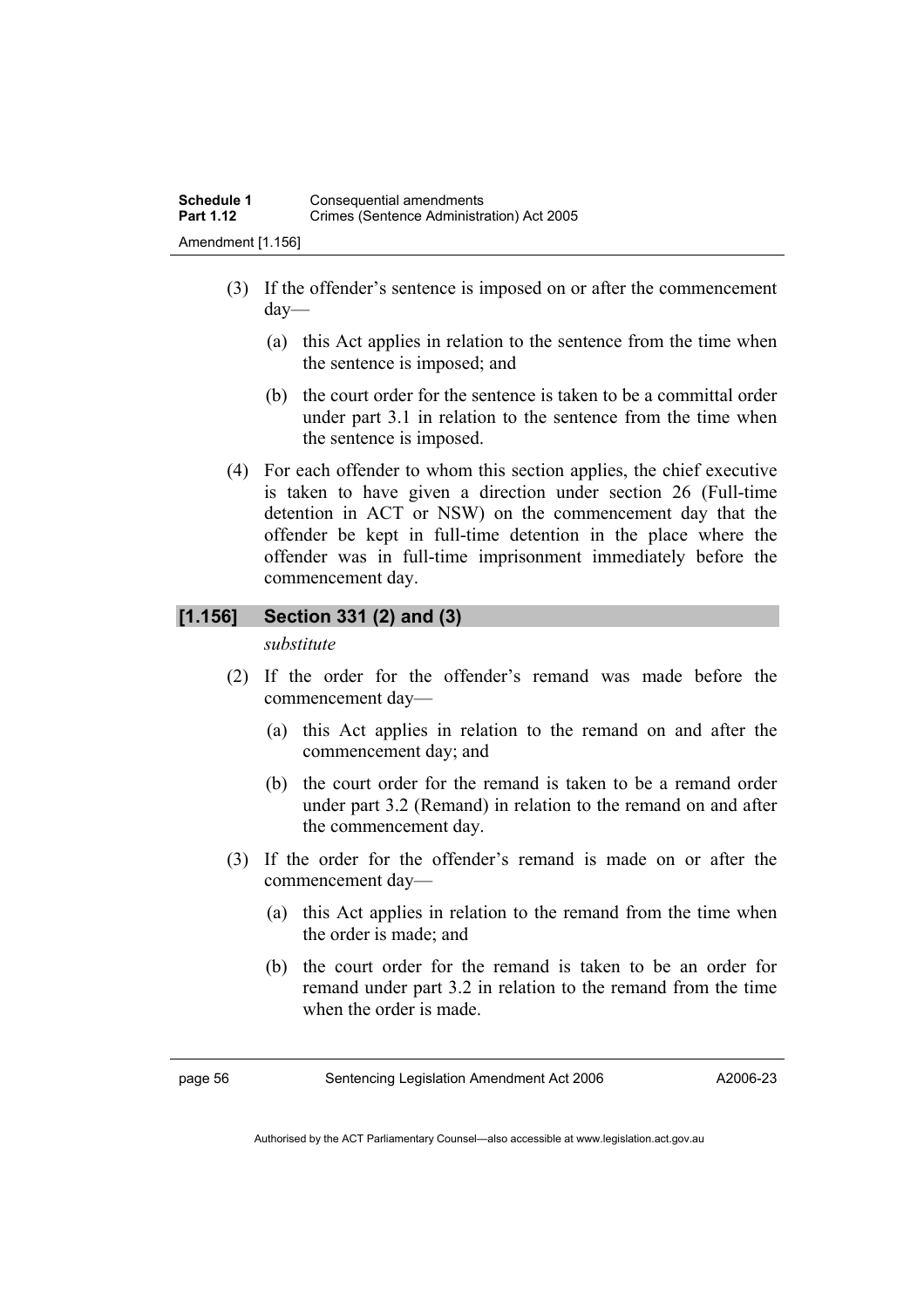(4) For each offender to whom this section applies, the chief executive is taken to have given a direction under section 26 (Full-time detention in ACT or NSW) on the day the order is made that the offender be kept in full-time detention in the place where the offender was in full-time imprisonment immediately before that day.

# **[1.157] New sections 331A and 331B**

*insert* 

# **331A Full-time imprisonment—other detainees**

- (1) This section applies if a person (other than a sentenced offender or remandee) is required, immediately before the commencement day, to be held in custody or detention under a territory law or a law of the Commonwealth, a State or another Territory.
- (2) The warrant or other authority (however described) for the custody or detention is taken to be a committal order under part 3.1 (Imprisonment) in relation to the custody or detention on and after the commencement day.
- (3) For each person to whom this section applies, the chief executive is taken to have given a direction under section 26 (Full-time detention in ACT or NSW) on the commencement day that the offender be kept in full-time detention in the place where the offender was held in custody or detention immediately before the commencement day.

# **331B Application of Act to transitional warrants under Removal of Prisoners Act (repealed)**

 (1) A warrant in force immediately before the commencement day under the *Removal of Prisoners Act 1968* (repealed), section 5 (Removal to, or detention in, State) in relation to a detainee is taken, on and after the commencement day, to be a direction under this Act, section 26 (Full-time detention in ACT or NSW) for the detention of the detainee at a NSW correctional centre.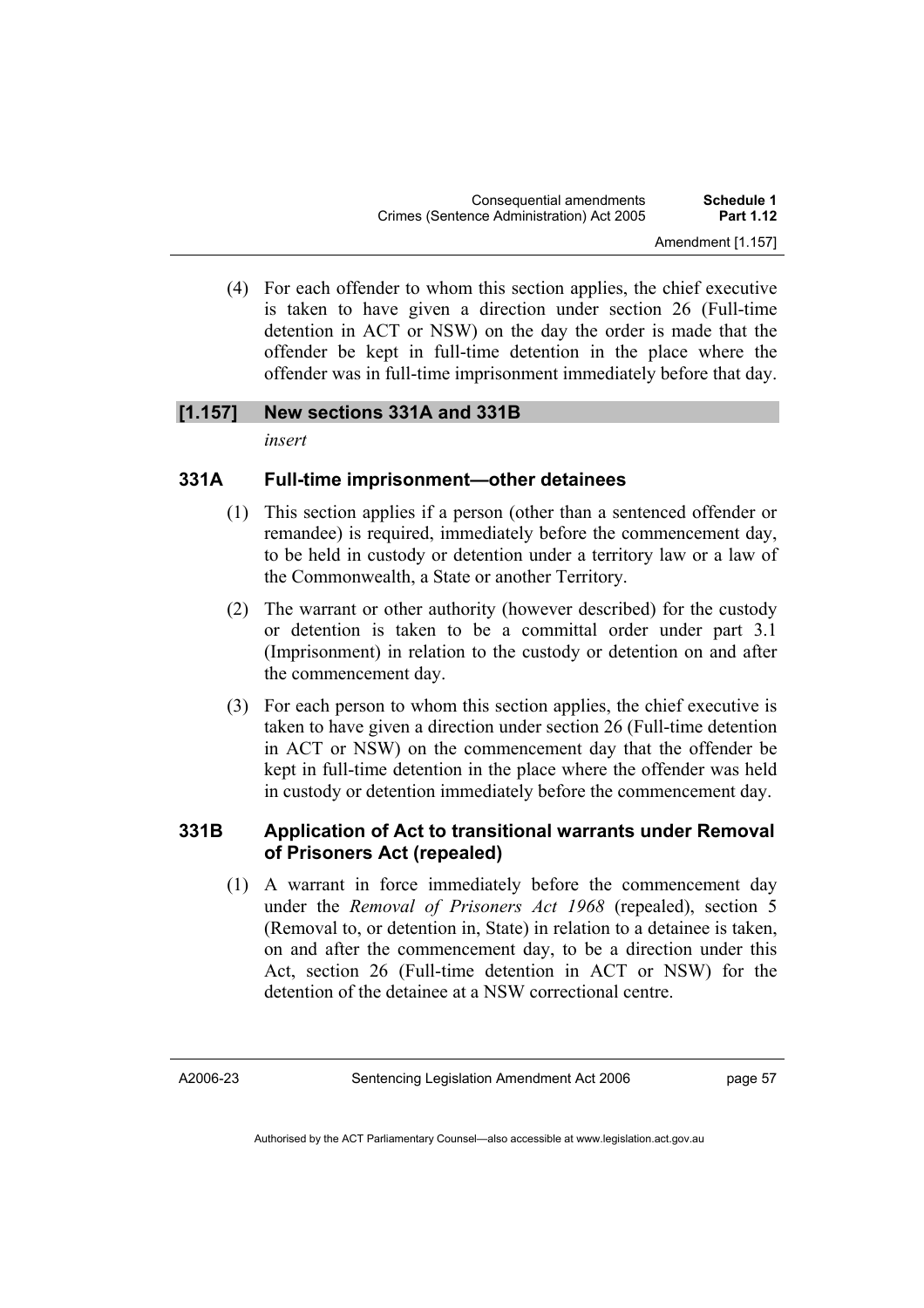- (2) To remove any doubt, this Act, part 4.3 (Full-time detention in NSW) applies in relation to a detainee to whom this section applies.
- (3) This section is a law to which the Legislation Act, section 88 (Repeal does not end effect of transitional laws etc) applies.

# **[1.158] Part 16.6 heading**

*substitute* 

# **Part 16.6 Transitional—other provisions**

# **[1.159] New sections 348A and 348B**

*insert* 

# **348A Sentence administration board—transitional members etc**

- (1) This section applies to a person who held any of the following positions on the Sentence Administration Board (the *old board*) under the *Rehabilitation of Offenders (Interim) Act 2001* (repealed) immediately before the commencement day:
	- (a) chairperson;
	- (b) deputy chairperson;
	- (c) member.
- (2) The chairperson of the old board is taken to be the chairperson of the board under this Act.
- (3) A deputy chairperson of the old board is taken to be a deputy chairperson of the board under this Act.
- (4) A member of the old board is taken to be a member of the board under this Act.
- (5) A person who holds a position on the board under this Act because of this section holds that position, subject to this Act, for the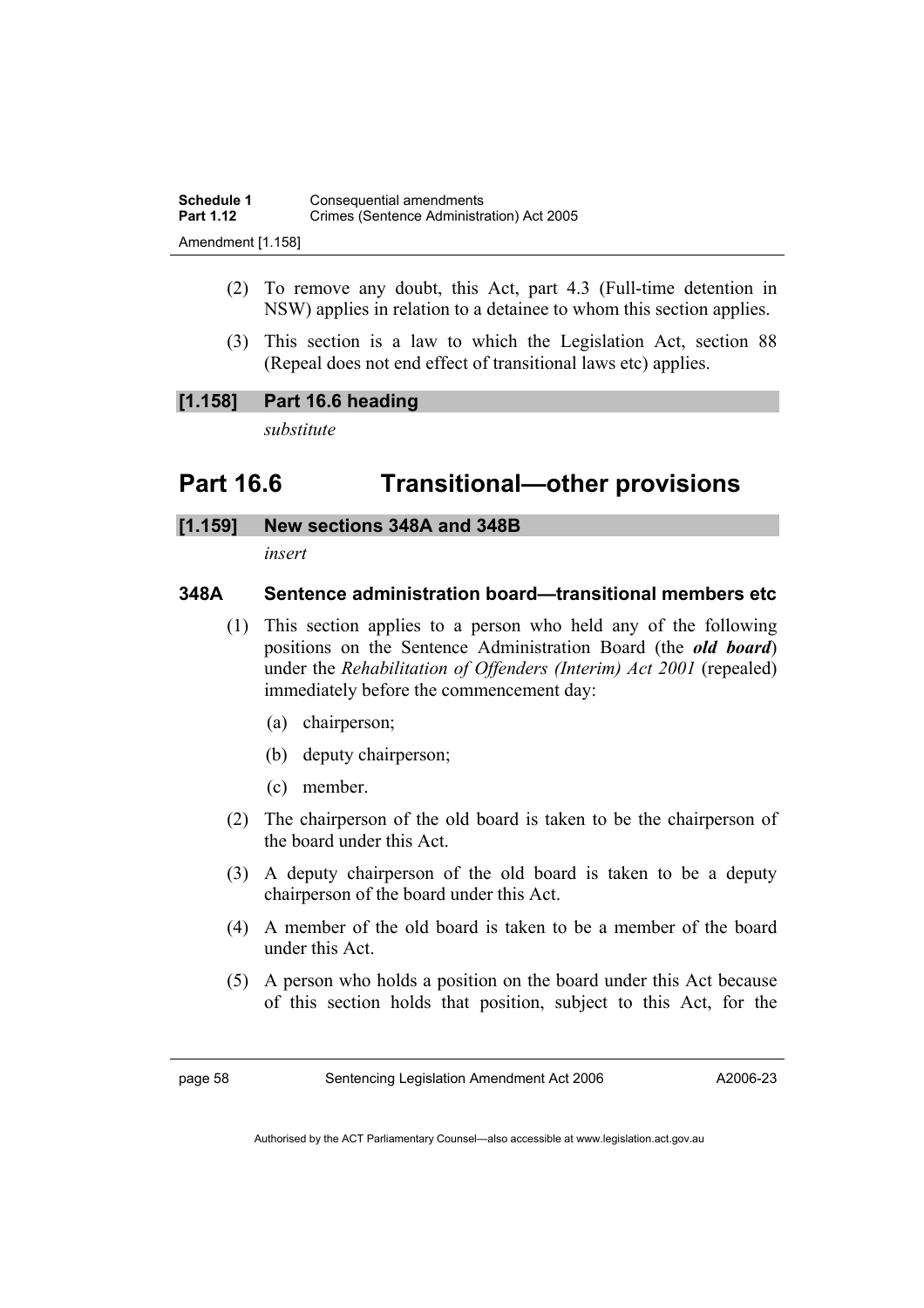remainder of the term for which the person was appointed to the corresponding position on the old board.

# **348B Official visitors—transitional**

- (1) This section applies to a person who held a position of official visitor under the *Remand Centres Act 1976* (repealed) immediately before the commencement day.
- (2) The person is taken to be an official visitor in relation to a correctional centre under this Act.
- (3) A person who holds a position of official visitor in relation to a correctional centre under this Act because of this section holds that position, subject to this Act, for the remainder of the term for which the person was appointed as an official visitor under the *Remand Centres Act 1976* (repealed).

# **[1.160] Section 349 heading**

*substitute* 

# **349 Transitional regulations—ch 16**

# **[1.161] Section 349 (1)**

*substitute* 

 (1) A regulation may prescribe transitional matters necessary or convenient to be prescribed because of the enactment of this Act, the *Crimes (Sentencing) Act 2005* or the *Sentencing Legislation Amendment Act 2006*.

A2006-23

page 59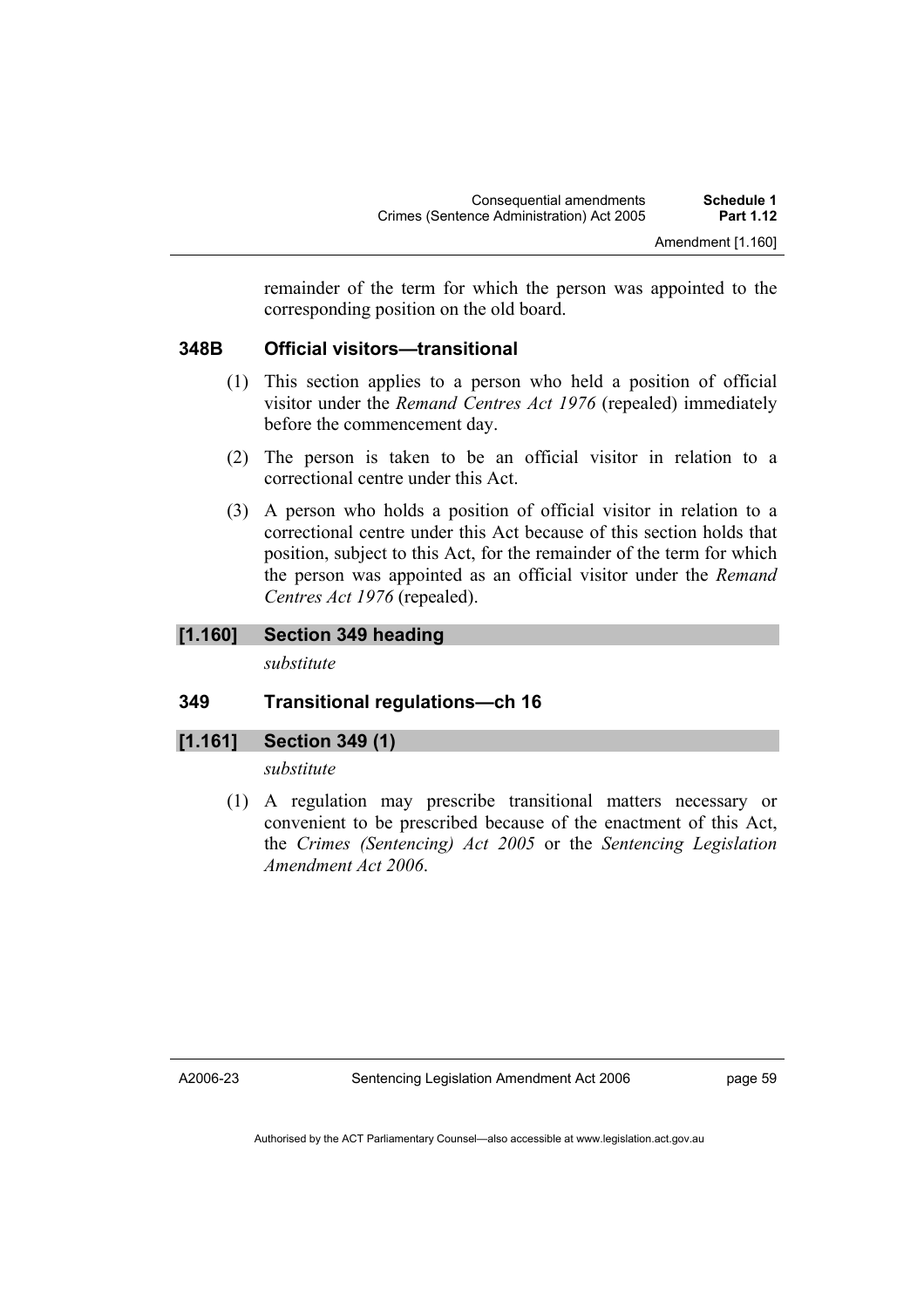**Schedule 1 Consequential amendments**<br>**Part 1.12 Crimes (Sentence Administry) Crimes (Sentence Administration) Act 2005** Amendment [1.162]

# **[1.162] Section 350**

*substitute* 

# **350 Construction of outdated references**

- (1) In any Act, instrument made under an Act or document, a reference to an earlier law is, in relation to anything to which this Act applies, a reference to this Act.
- (2) In any Act, instrument made under an Act or document, a reference to a provision of an earlier law is, in relation to anything to which this Act applies, a reference to the corresponding provision of this Act.
- (3) In any Act, instrument made under an Act or document, a reference to anything that is no longer applicable because of the repeal or amendment of an earlier law by the *Sentencing Legislation Amendment Act 2006*, and for which there is a corresponding thing under this Act, is taken to be a reference to the thing under this Act, if the context allows and if otherwise appropriate.
- (4) In this section:

*earlier law* means any of the following:

- (a) *Community Based Sentences (Transfer) Act 2003* (repealed);
- (b) *Crimes Act 1900*;
- (c) *Custodial Escorts Act 1998* (repealed);
- (d) *Magistrates Court Act 1930*;
- (e) *Parole Orders (Transfer) Act 1983* (repealed);
- (f) *Periodic Detention Act 1995* (repealed);
- (g) *Prisoners (International Transfer) Act 1999* (repealed);
- (h) *Prisoners Interstate Leave Act 1997* (repealed);
- (i) *Prisoners (Interstate Transfer) Act 1993* (repealed);

page 60 Sentencing Legislation Amendment Act 2006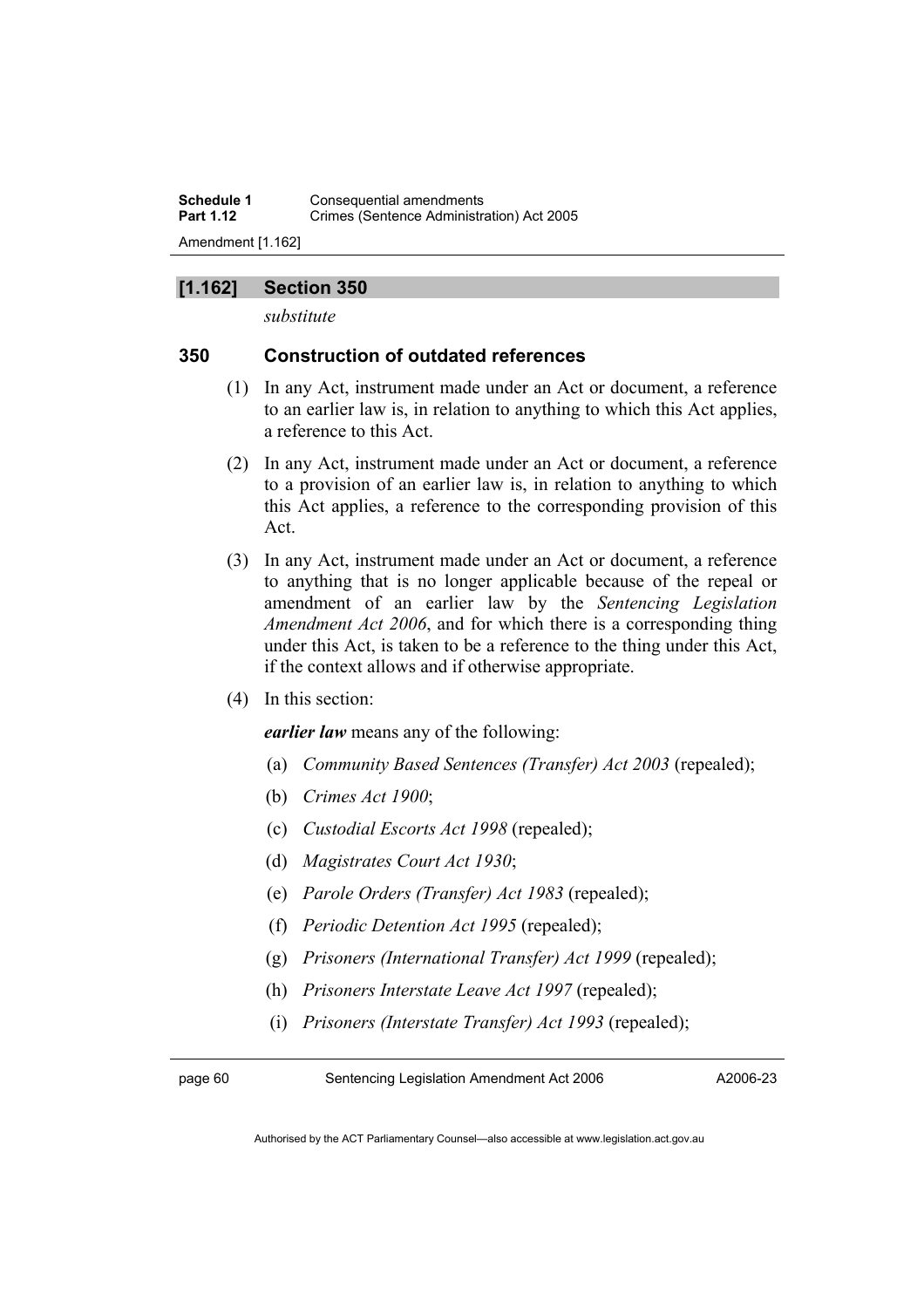- (j) *Rehabilitation of Offenders (Interim) Act 2001* (repealed);
- (k) *Remand Centres Act 1976* (repealed);
- (l) *Removal of Prisoners Act 1968* (repealed);
- (m) *Supervision of Offenders (Community Service Orders) Act 1985* (repealed).

### **351 Application of Legislation Act, s 88—ch 16**

A provision of this chapter (other than section 348 or section 352) is a law to which the Legislation Act, section 88 (Repeal does not end effect of transitional laws etc) applies.

# **352 Expiry of ch 16**

- (1) This chapter expires 5 years after the day it commences.
- (2) When this chapter expires, the following provisions also expire:
	- (a) section 10, note 2;
	- (b) section 15, note.

# **[1.163] New chapter 17**

*insert* 

# **Chapter 17 Transitional—interim custody arrangements**

**600 Purpose—ch 17** 

The purpose of this chapter is to make interim transitional provision, until the commencement of the *Corrections Management Act 2006*, in relation to the custody of people under sentences of imprisonment or under remand, or in other lawful custody, under a law in force in the ACT.

A2006-23

Sentencing Legislation Amendment Act 2006

page 61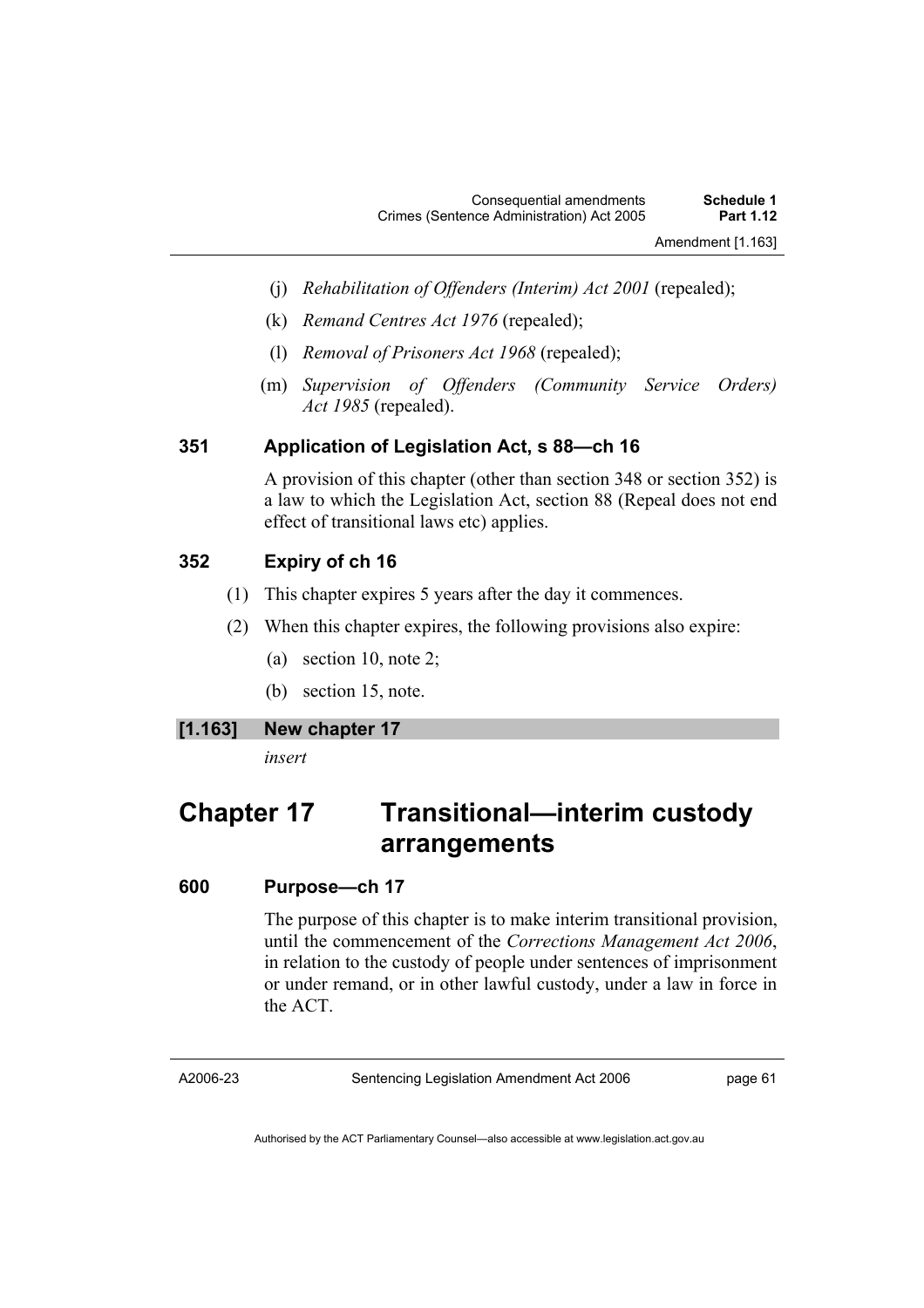**Schedule 1 Consequential amendments**<br>**Part 1.12 Crimes (Sentence Administry) Crimes (Sentence Administration) Act 2005** Amendment [1.163]

#### **601 Relationship with ch 16**

This chapter is additional to, and does not limit, chapter 16 (Transitional—general).

#### **602 No application to home detention**

To remove any doubt, this chapter does not apply in relation to an order to which section 332 (Home detention orders—Rehabilitation of Offenders (Interim) Act) applies.

#### **603 Definitions—ch 17**

(1) In this chapter:

*Corrections Management Act 2006* means an Act about correctional services passed by the Legislative Assembly after 2 June 2006 that provides that this definition applies to it.

*Note* The new sentencing law commences on 2 June 2006.

*custody*, in relation to a person, means the custody of the person under a sentence of imprisonment or under remand, or in other lawful custody, under a law in force in the ACT.

*interim custody period* means the period commencing on 2 June 2006 and ending immediately before the *Corrections Management Act 2006* commences.

*new sentencing law* means the following Acts:

- (a) the *Crimes (Sentencing) Act 2005*;
- (b) the *Crimes (Sentence Administration) Act 2005*.

*old custody law* means the territory law in force immediately before 2 June 2006 applying in relation to the custody of a person, and includes, in particular, the following:

 (a) the provisions of the *Periodic Detention Act 1995* (repealed), as applied by section 606 (Application of old custody law periodic detention);

page 62 Sentencing Legislation Amendment Act 2006

A2006-23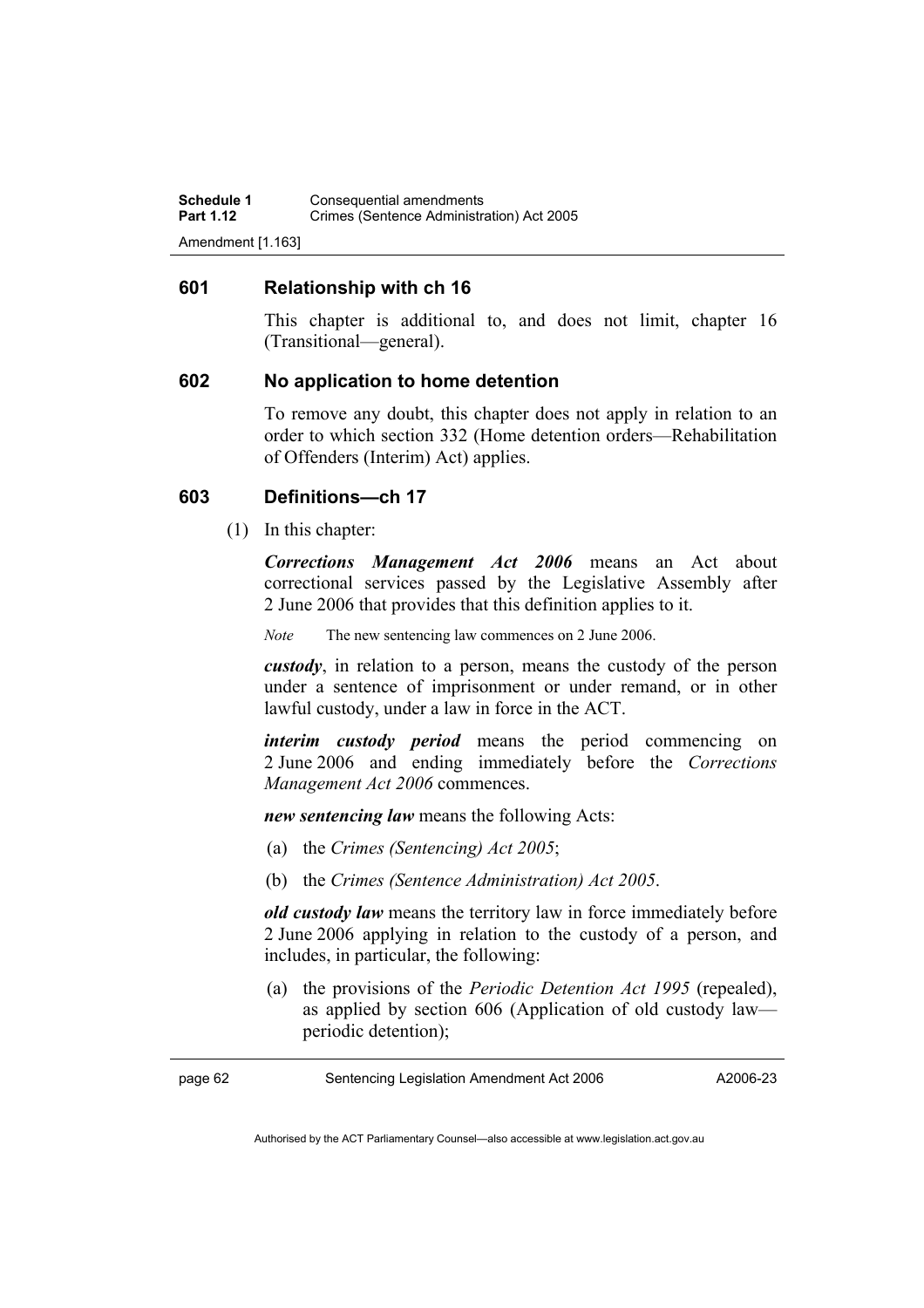- (b) the provisions of the *Prisoners Interstate Leave Act 1997*  (repealed);
- (c) the provisions of the *Remand Centres Act 1976* (repealed), as applied by section 607 (Application of old custody law remand).
- (2) This section is a law to which the Legislation Act, section 88 (Repeal does not end effect of transitional laws etc) applies.

# **604 Application of new sentencing law—interim custody period**

- (1) Subject to section 605, the old custody law applies to the new sentencing law in relation to the custody of a person in the interim custody period.
- (2) For subsection (1), the old custody law and the new sentencing law apply with—
	- (a) any necessary changes so that the person in custody is dealt with as nearly as practicable in the way the person would have been dealt with before 2 June 2006; and
	- (b) any changes prescribed by regulation.
- (3) For subsection (1) and (2), a reference in the new sentencing law to something relating to the custody of a person is taken to be a reference to the corresponding thing under the old custody law.

#### **Examples of corresponding references**

| reference under new<br>sentencing law                                                                                                                | case                                                                                                                                     | reference under old<br>custody law                                                                                                                               |
|------------------------------------------------------------------------------------------------------------------------------------------------------|------------------------------------------------------------------------------------------------------------------------------------------|------------------------------------------------------------------------------------------------------------------------------------------------------------------|
| sentence of<br>serving a<br>imprisonment by full-time<br>detention at a correctional<br>under<br>the<br>centre<br>Corrections Management<br>Act 2006 | Crimes<br>(Sentence<br><i>Administration</i> )<br>Act<br>$2006$ :<br>section 24 (Full-<br>$\bullet$<br>detention<br>time<br>obligations) | undergoing imprisonment<br>NSW under<br>the<br>in<br>Removal of Prisoners Act<br>1968 (repealed) (see that<br>Act, s 4 (Imprisonment)<br>may be served in State) |

A2006-23

Sentencing Legislation Amendment Act 2006

page 63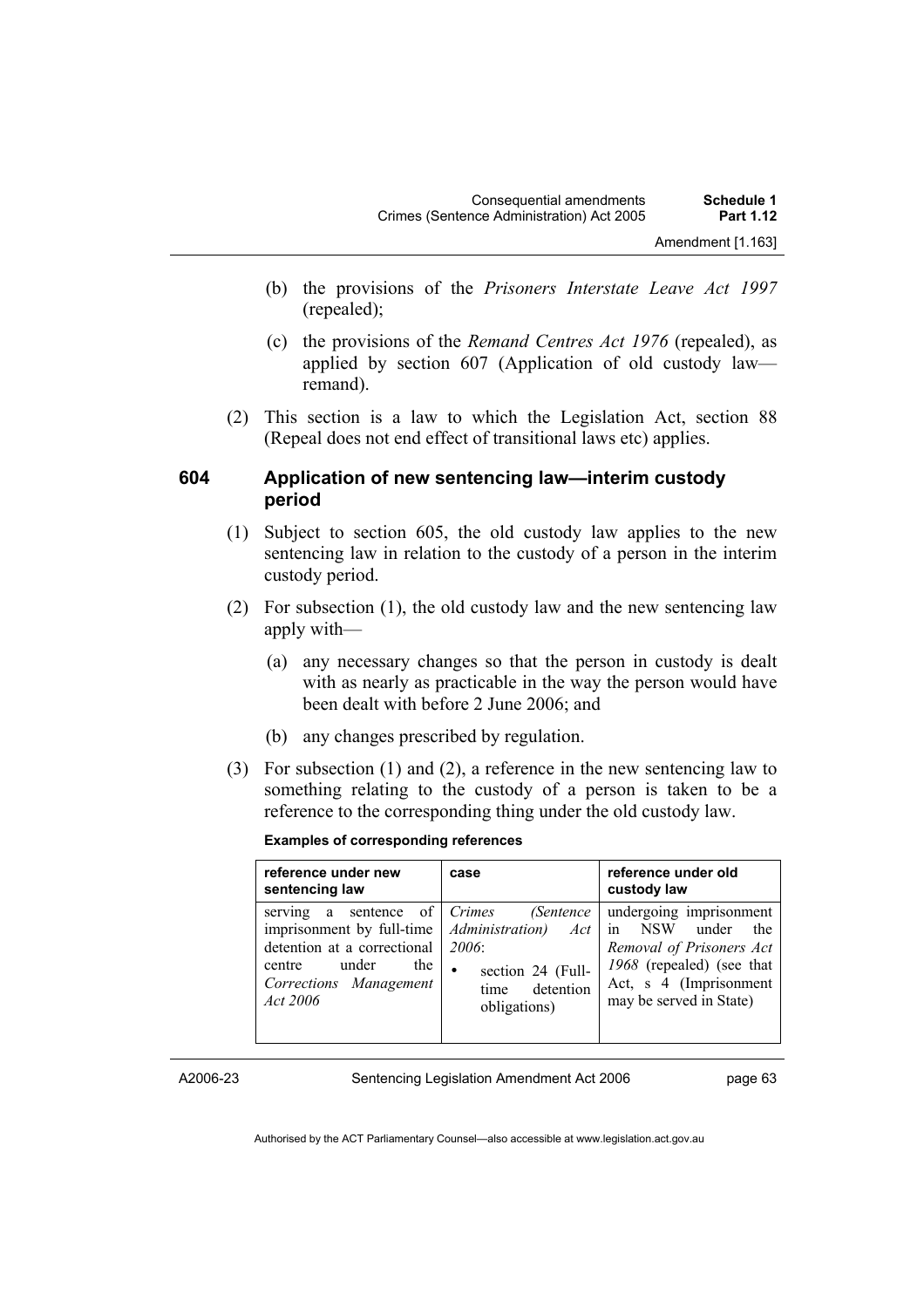# **Schedule 1 Consequential amendments**<br>**Part 1.12 Crimes (Sentence Administration Crimes (Sentence Administration) Act 2005**

Amendment [1.163]

|                     | section 26 (Full-<br>time detention in<br>ACT or NSW)                                                        |                                                                                                       |
|---------------------|--------------------------------------------------------------------------------------------------------------|-------------------------------------------------------------------------------------------------------|
| correctional centre | in relation to periodic<br>detention                                                                         | detention centre under the<br>Periodic Detention Act<br>1995 (repealed)                               |
| correctional centre | in relation to remand                                                                                        | remand centre under the<br>Remand Centres Act 1976<br>(repealed)                                      |
| chief executive     | in relation to periodic<br>detention                                                                         | director of<br>corrective<br>under<br>the<br>services<br>Periodic Detention<br>Act<br>1995 (repealed) |
| chief executive     | in relation to remand                                                                                        | administrator under the<br>Remand Centres Act 1976<br>(repealed)                                      |
| escort officer      | $\overline{\text{in}}$<br>relation<br>to<br>removing a full-time<br>detainee to a NSW<br>correctional centre | constable<br>under<br>the<br>Removal of Prisoners Act<br>$1968$ (repealed)                            |
| corrections officer | in relation to periodic<br>detention                                                                         | custodial officer under the<br>Periodic Detention<br>Act<br>1995 (repealed)                           |
| corrections officer | in relation to remand                                                                                        | custodial officer under the<br>Remand Centres Act 1976<br>(repealed)                                  |

*Note* An example is part of the Act, is not exhaustive and may extend, but does not limit, the meaning of the provision in which it appears (see Legislation Act, s 126 and s 132).

 (4) This section is a law to which the Legislation Act, section 88 (Repeal does not end effect of transitional laws etc) applies.

# **605 Old custody law continues**

 (1) For section 604, the provisions of the old custody law apply in relation to the custody of a person in the interim custody period despite the repeal of the following Acts and regulations (and any

page 64 Sentencing Legislation Amendment Act 2006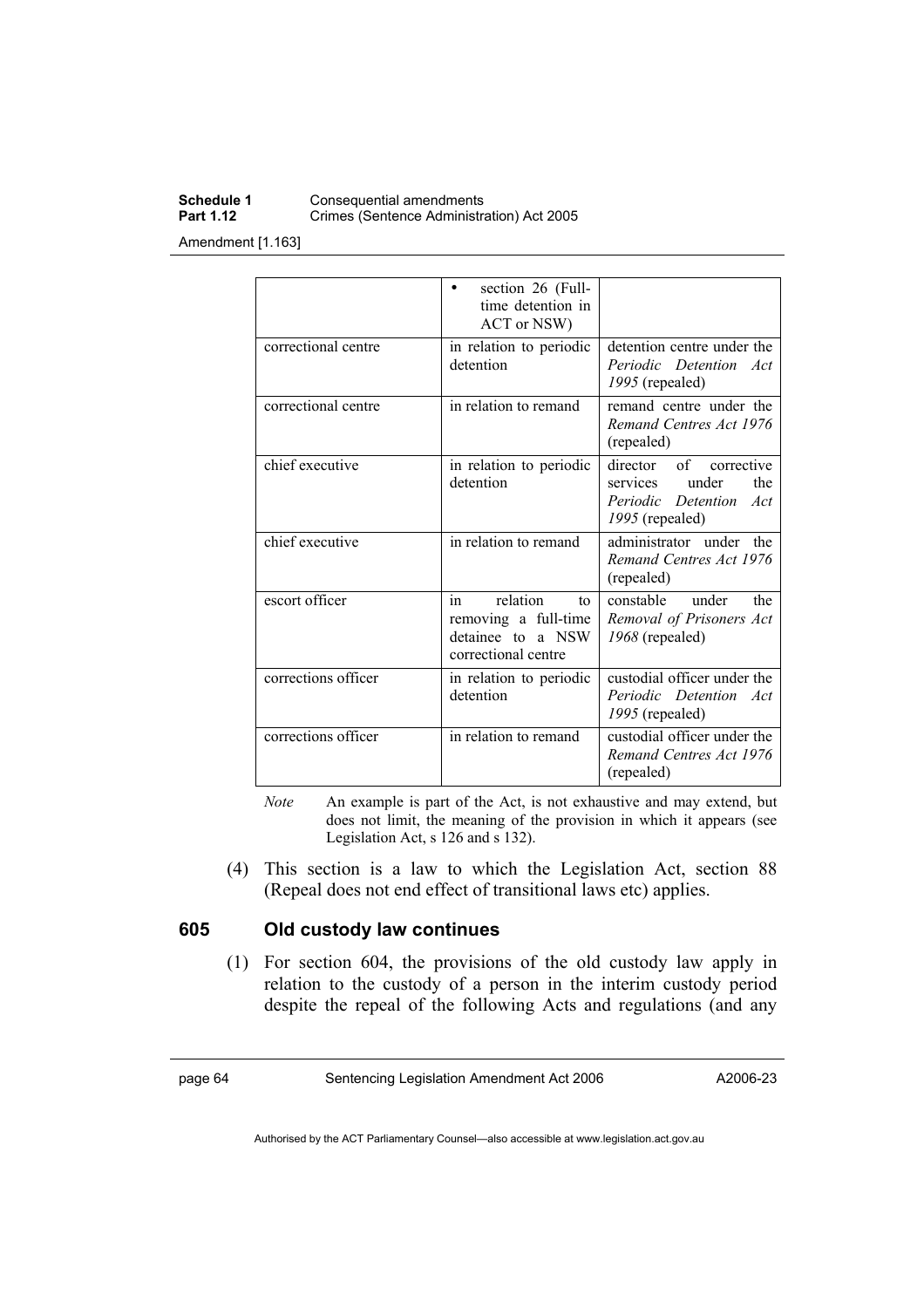instruments under them) by the *Sentencing Legislation Amendment Act 2006,* section 6 (Legislation repealed):

- *Community Based Sentences (Transfer) Act 2003* A2003-5
- *Community Based Sentences (Transfer) Regulation 2004* SL2004-51
- *Custodial Escorts Act 1998* A1998-66
- *Custodial Escorts Regulation 2002* SL2002-11
- *Parole Orders (Transfer) Act 1983* A1983-10
- *Periodic Detention Act 1995* A1995-3
- *Periodic Detention Regulation 1995* SL1995-34
- *Prisoners (International Transfer) Act 1999* A1999-9
- *Prisoners Interstate Leave Act 1997* A1997-99
- *Prisoners (Interstate Transfer) Act 1993* A1993-70
- *Rehabilitation of Offenders (Interim) Act 2001* A2001-82
- *Rehabilitation of Offenders (Interim) Regulation 2001* SL2001-39
- *Remand Centres Act 1976* A1976-48
- *Remand Centres Regulation 1976* SL1976-17
- *Removal of Prisoners Act 1968* A1968-82
- *Supervision of Offenders (Community Service Orders) Act 1985* A1985-10.
- (2) However, a provision of the old custody law has no effect to the extent that it is inconsistent with the new sentencing law.
- (3) For subsection (2), a provision is taken to be consistent with the new sentencing law to the extent that it can operate concurrently with that law.
- (4) This section is a law to which the Legislation Act, section 88 (Repeal does not end effect of transitional laws etc) applies.

A2006-23

page 65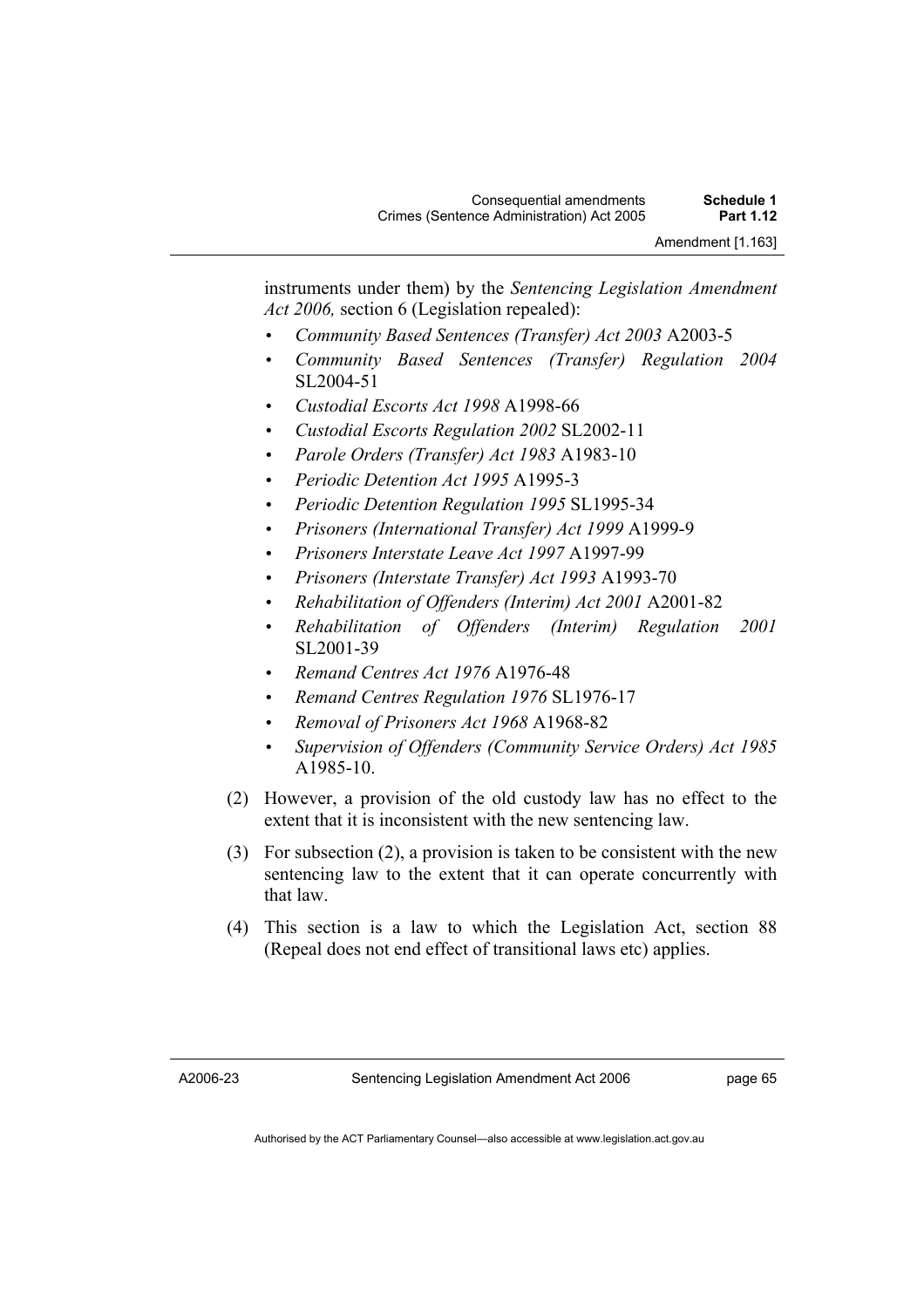# **606 Application of old custody law—periodic detention**

- (1) For section 605, the provisions of the *Periodic Detention Act 1995*  (repealed) continue to apply in relation to the custody of a person in the interim custody period, and, in particular, for the application of the relevant provisions in relation to the custody of the person in that period.
- (2) For subsection (1), the *relevant provisions* are as follows:
	- (a) section 8 (Identification of detainees);
	- (b) section 21 (Complaints by detainees);
	- (c) section 23 (Manager may require alcohol or drug testing);
	- (d) section 27 (Directions);
	- (e) part 3 (Corrective services administration).
- (3) This section is a law to which the Legislation Act, section 88 (Repeal does not end effect of transitional laws etc) applies.

# **607 Application of old custody law—remand**

- (1) For section 605 (Old custody law continues), the provisions of the *Remand Centres Act 1976* (repealed) continue to apply in relation to the custody of a person in the interim custody period.
- (2) However, the following provisions of the *Remand Centres Act 1976*  (repealed) do not apply in relation to the custody of a person in the interim custody period:
	- (a) section 15 (Persons who may be detained);
	- (b) section 16 (Transportation of detainees).
- (3) This section is a law to which the Legislation Act, section 88 (Repeal does not end effect of transitional laws etc) applies.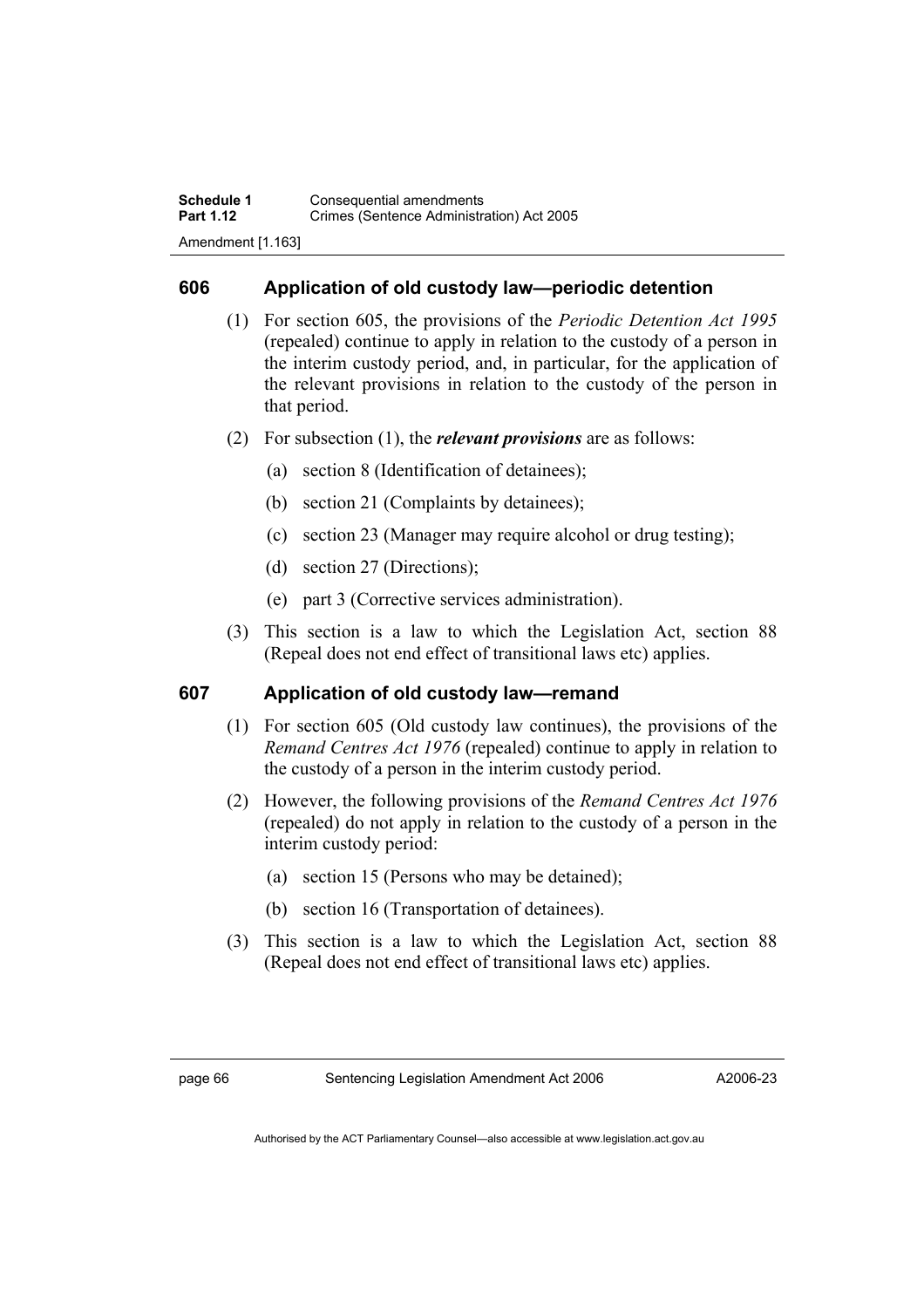# **608 Additional powers of courts etc**

- (1) This section applies to a court, judge or magistrate, or the registrar or a deputy registrar of a court, (a *judicial entity*) in relation to the exercise of a function under the new sentencing law or the old custody law in relation to the custody of a person in the interim custody period.
- (2) A judicial entity may make any order or give any direction it considers necessary or desirable to facilitate the application of the new sentencing law or the old custody law in relation to the custody of the person in the interim custody period.
- (3) This section is additional to, and does not limit, any other power of the judicial entity.
- (4) This section is a law to which the Legislation Act, section 88 (Repeal does not end effect of transitional laws etc) applies.

# **609 Additional powers of sentence administration board**

- (1) This section applies to the board in relation to the exercise of a function under the new sentencing law or the old custody law in relation to the custody of a person in the interim custody period.
- (2) The board may give any direction it considers necessary or desirable to facilitate the application of the new sentencing law or the old custody law in relation to the custody of a person in the interim custody period.
- (3) This section is additional to, and does not limit, any other power of the board.
- (4) A direction under this section is subject to any order or direction under section 608.
- (5) This section is a law to which the Legislation Act, section 88 (Repeal does not end effect of transitional laws etc) applies.

A2006-23

page 67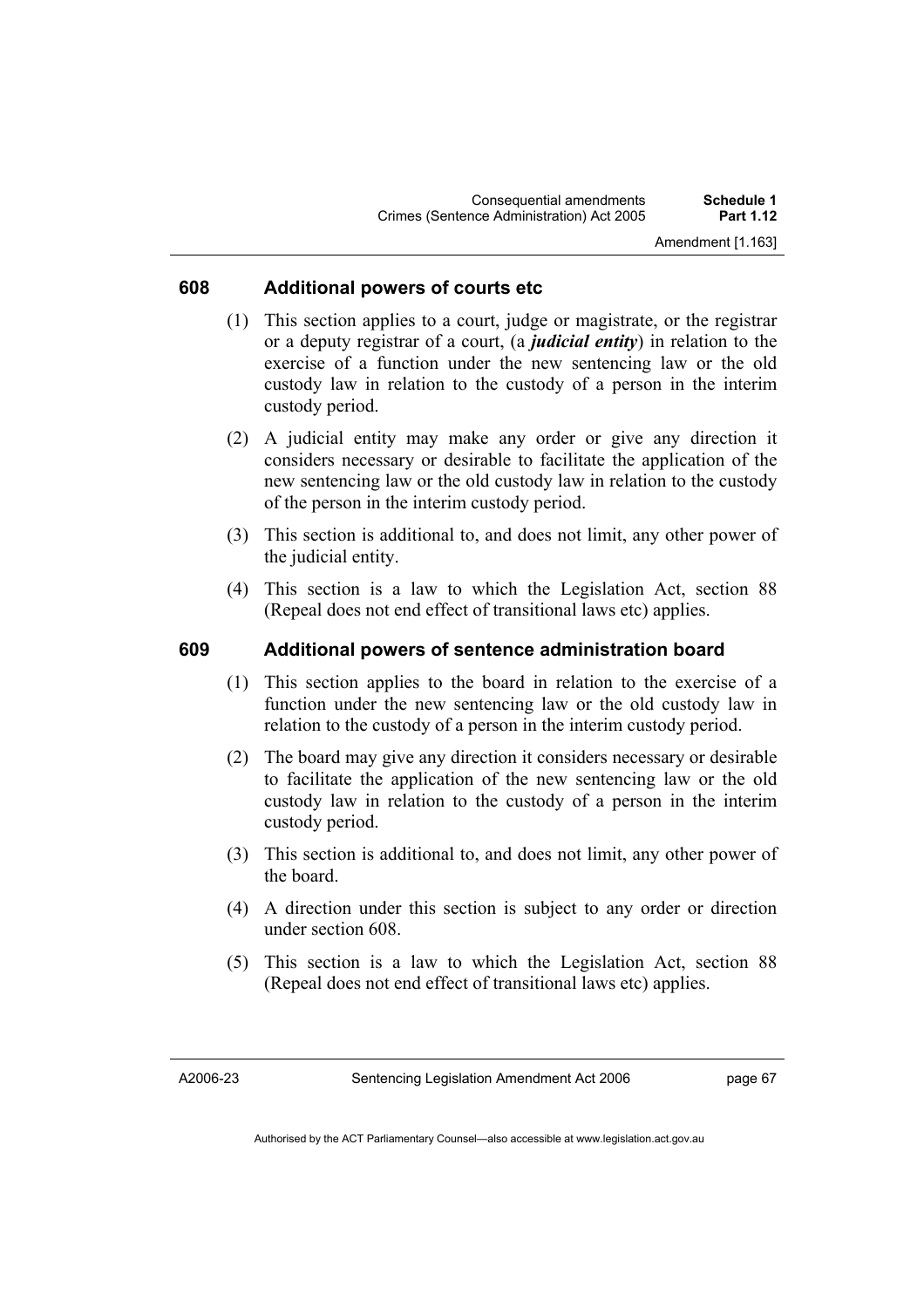# **610 Additional powers of chief executive**

- (1) This section applies to the chief executive in relation to the exercise of a function under the new sentencing law or the old custody law in relation to the custody of a person in the interim custody period.
- (2) The chief executive may give any direction the chief executive considers necessary or desirable to facilitate the application of the new sentencing law or the old custody law in relation to the custody of a person in the interim custody period.
- (3) This section is additional to, and does not limit, any other power of the chief executive.
- (4) A direction under this section is subject to—
	- (a) any order or direction under section 608 (Additional powers of courts etc); and
	- (b) any direction under section 609 (Additional powers of sentence administration board).
- (5) This section is a law to which the Legislation Act, section 88 (Repeal does not end effect of transitional laws etc) applies.

# **611 Transitional regulations—ch 17**

- (1) A regulation may prescribe transitional matters necessary or convenient to be prescribed because of the enactment of this Act, the *Crimes (Sentencing) Act 2005*, the *Corrections Management Act 2006* or the *Crimes (Sentencing Legislation) Consequential Amendments Act 2005*.
- (2) A regulation may modify this chapter (including its operation in relation to another territory law) to make provision in relation to anything that, in the Executive's opinion, is not, or is not adequately or appropriately, dealt with in this chapter.
- (3) A regulation under subsection (2) has effect despite anything else in this Act or another territory law.

page 68 Sentencing Legislation Amendment Act 2006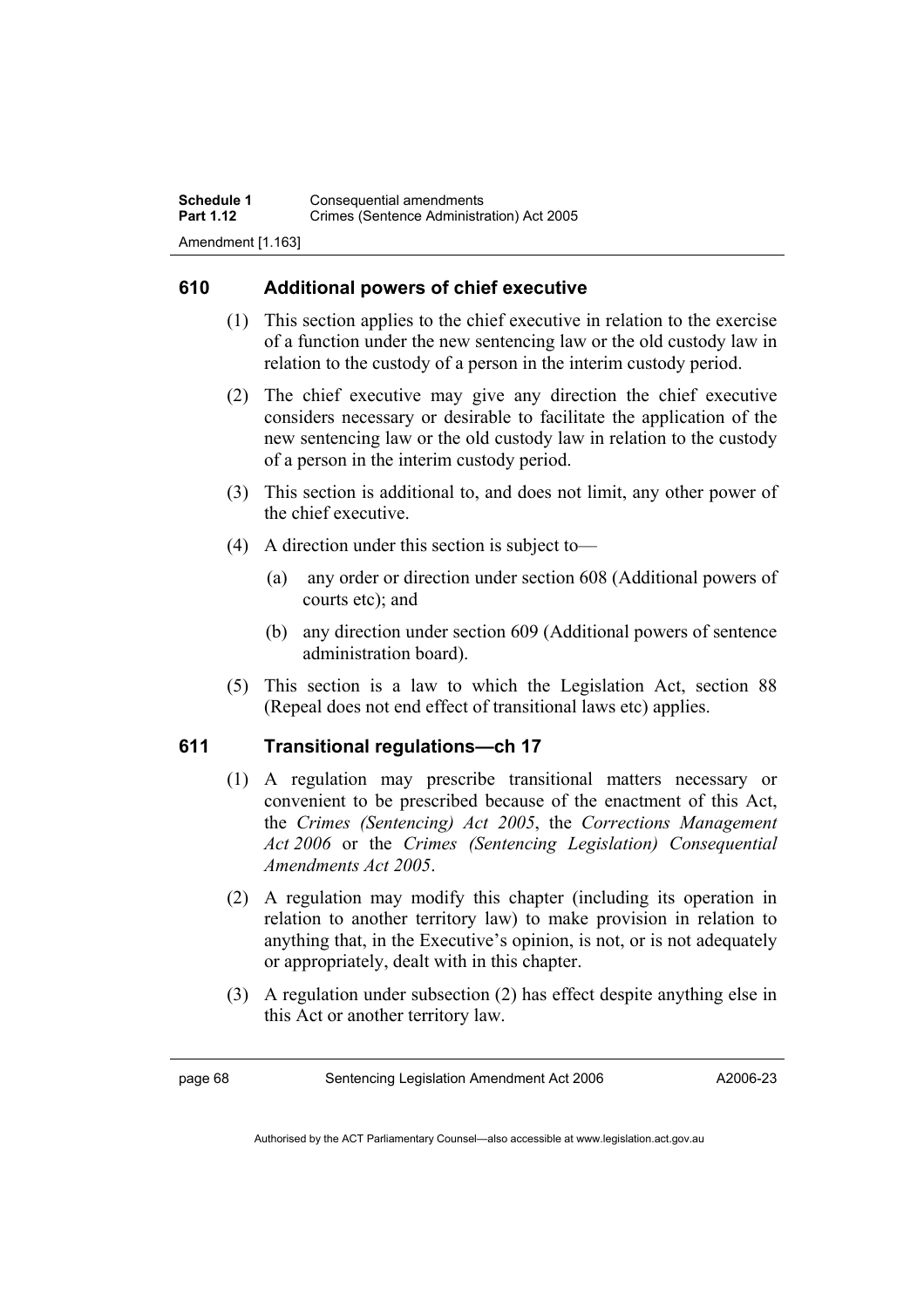### **612 Expiry—ch 17**

This chapter expires 1 year after the day it commences.

#### **[1.164] Dictionary, new definition of** *at*

*insert* 

*at*, in relation to a correctional centre, includes in the correctional centre.

#### **[1.165] Dictionary, definition of** *combination sentence*

#### *substitute*

*combination sentence*—see the *Crimes (Sentencing) Act 2005*, section 29 (1) (Combination sentences—offences punishable by imprisonment) and section 30 (1) (Combination sentences offences punishable by fine).

#### **[1.166] Dictionary, definition of** *community service condition*

*omit* 

section 86

*substitute* 

section 85

#### **[1.167] Dictionary, definition of** *nonparole period***, note**

*omit* 

in a NSW correctional centre

*substitute* 

at a NSW correctional centre

A2006-23

Sentencing Legislation Amendment Act 2006

page 69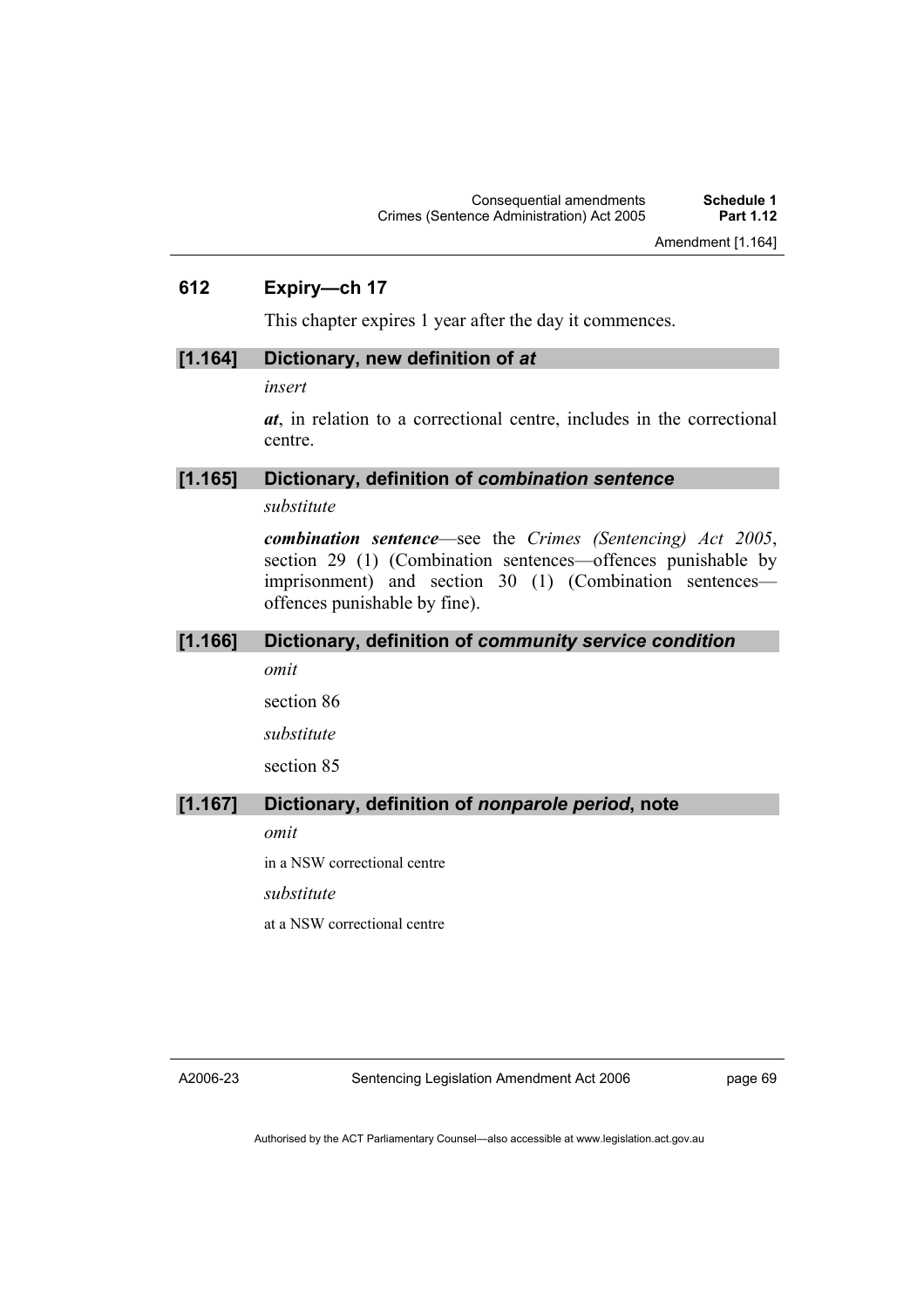## **[1.168] Dictionary, definitions of** *registered victim* **and** *victim*

*substitute* 

*registered victim*, of an offender, means—

- (a) for chapter 7 (Parole)—see section 118A; or
- (b) for this Act—see section 213.

*victim*, of an offender, means—

- (a) for chapter 7 (Parole)—see section 118A; or
- (b) for this Act—see section 214.

## **[1.169] Further amendments, references to** *Corrections Management Act 2005*

*omit* 

*Corrections Management Act 2005* 

*substitute* 

*Corrections Management Act 2006* 

*in* 

- section 6
- section  $7(2)(b)$
- section  $8(2)(c)$
- section  $9(3)(b)$
- sections 13 and 14
- section  $18(1)(a)$
- section 19
- section 24
- section  $36(3)(b)$
- section 42 $(2)$  $(e)$
- section 43 $(1)$  $(d)$
- section  $45(2)$

page 70 Sentencing Legislation Amendment Act 2006

A2006-23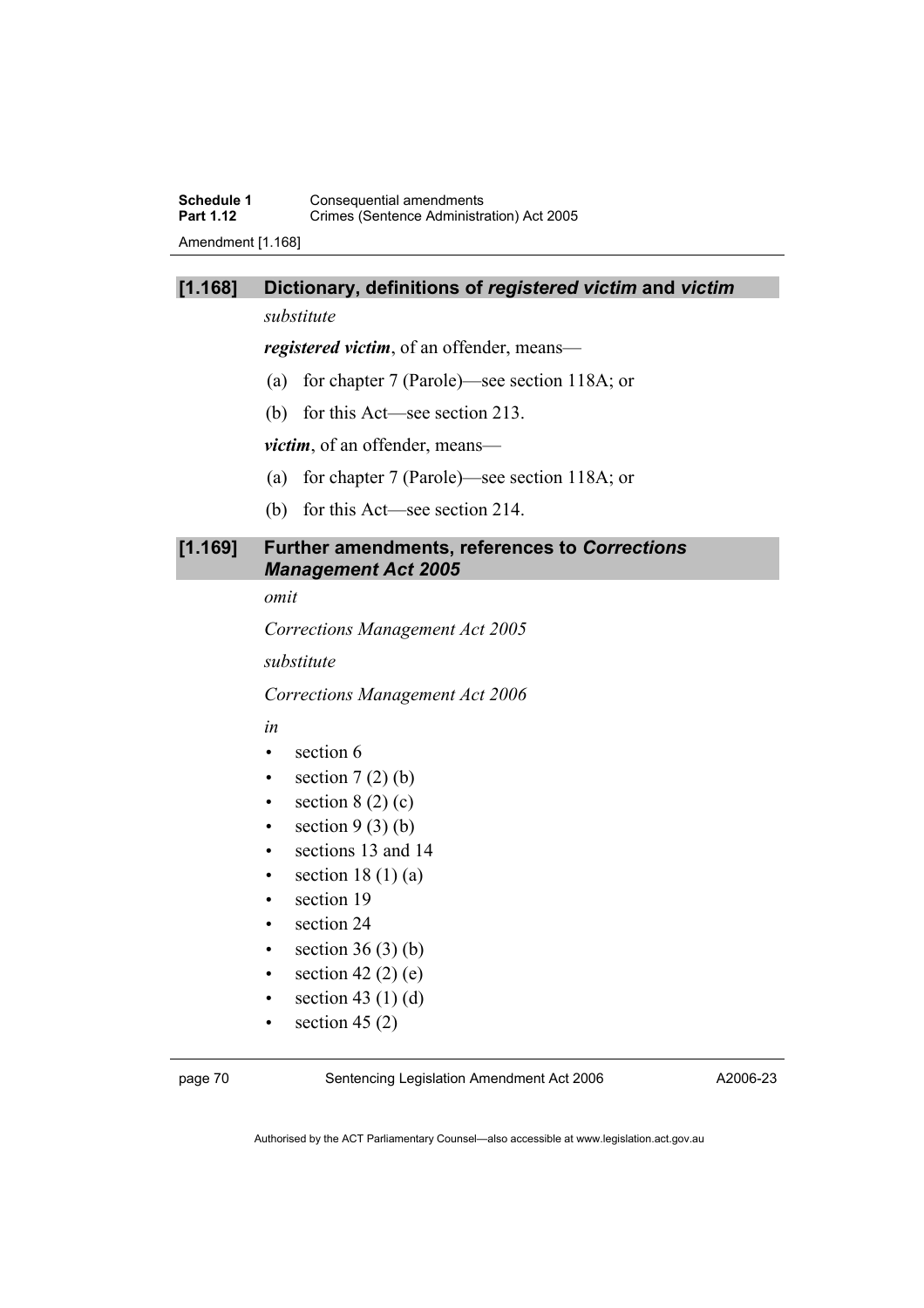- section  $46(2)$
- section  $62(1)$
- $\bullet$  section 85 (c)
- section  $86(1)(d)$
- section  $95(2)$
- section  $96(2)$
- $\bullet$  section 136 (b)
- section  $137(1)(d)$
- section  $216(1)$ , example 4, paragraph (e)
- $\bullet$  section 300 (b)
- section 301 $(1)$  $(d)$
- section  $319(1)$
- section 322 (1), definition of *research*, paragraph (b) and (2) (c)
- section 329
- dictionary, definition of *test sample*

## **[1.170] Further amendments, mentions of** *in a correctional centre*  **or** *in a NSW correctional centre*

*omit* 

in a correctional centre

*substitute* 

at a correctional centre

*in* 

- section  $36(2)(a)$
- section  $37(4)$
- section 162, definition of *sentence of imprisonment*
- section  $200(3)(b)$
- section  $330(1)(b)$

page 71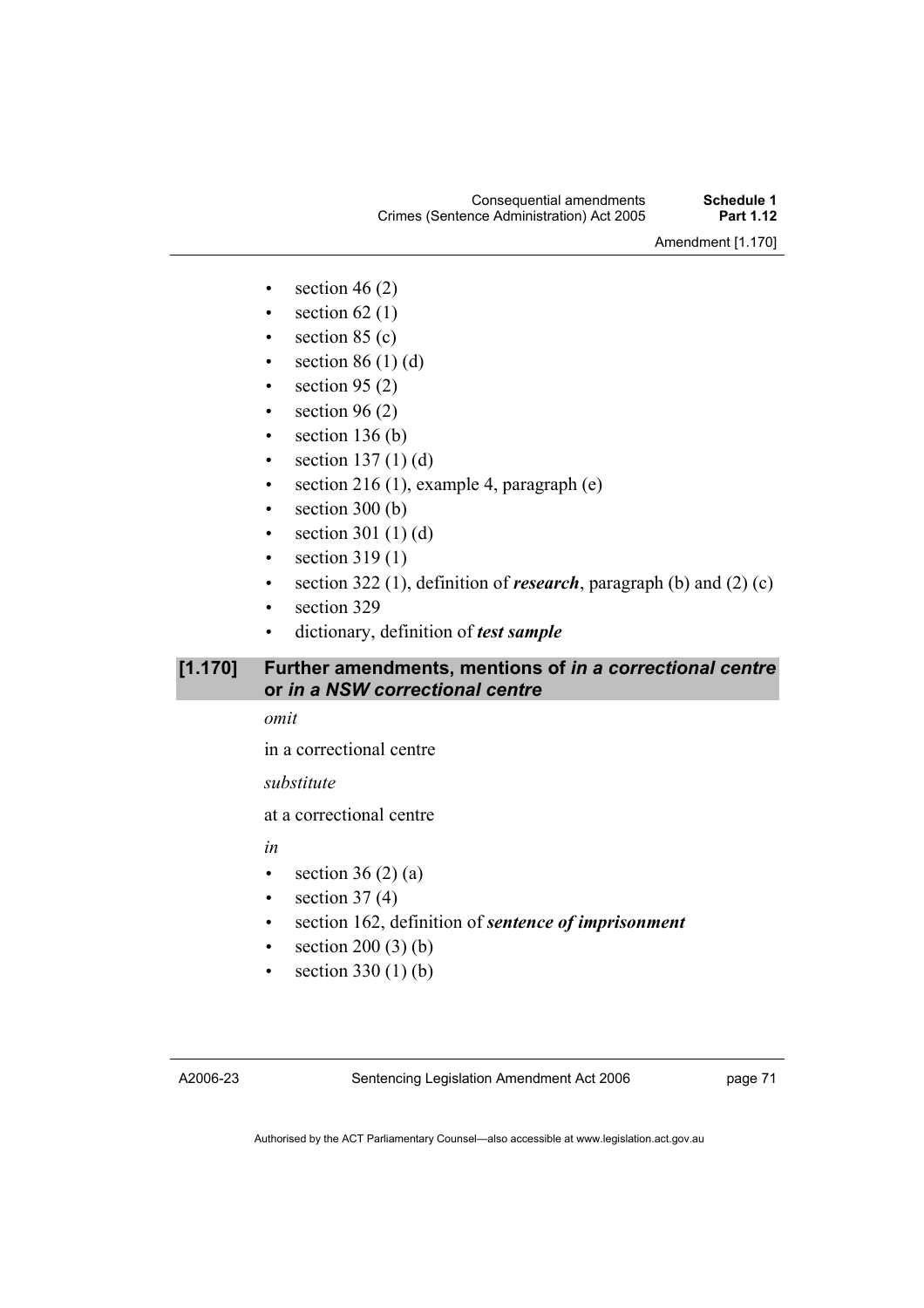**Schedule 1 Consequential amendments**<br>**Part 1.13 Director of Public Prosecution Director of Public Prosecutions Act 1990** 

Amendment [1.171]

## **[1.171] Further amendments, mentions of** *(Application of Act charges after commencement)*

*omit* 

(Application of Act—charges after commencement)

*substitute* 

(Application of Act to offenders charged before and after commencement)

*in* 

- $\bullet$  section 326 (2), note
- $\bullet$  section 330 (1), note
- $\bullet$  section 332 (2), note
- section  $334(1)$ , note
- $\bullet$  section 336 (1), note
- $\bullet$  section 337 (1), note
- section  $338(1)$ , note
- $\bullet$  section 339 (1), note
- $\bullet$  section 340 (1), note
- section 348  $(2)$ , note 1

## **Part 1.13 Director of Public Prosecutions Act 1990**

## **[1.172] Section 6 (1) (k)**

#### *substitute*

 (k) the functions of the director under the *Crimes (Sentence Administration) Act 2005*;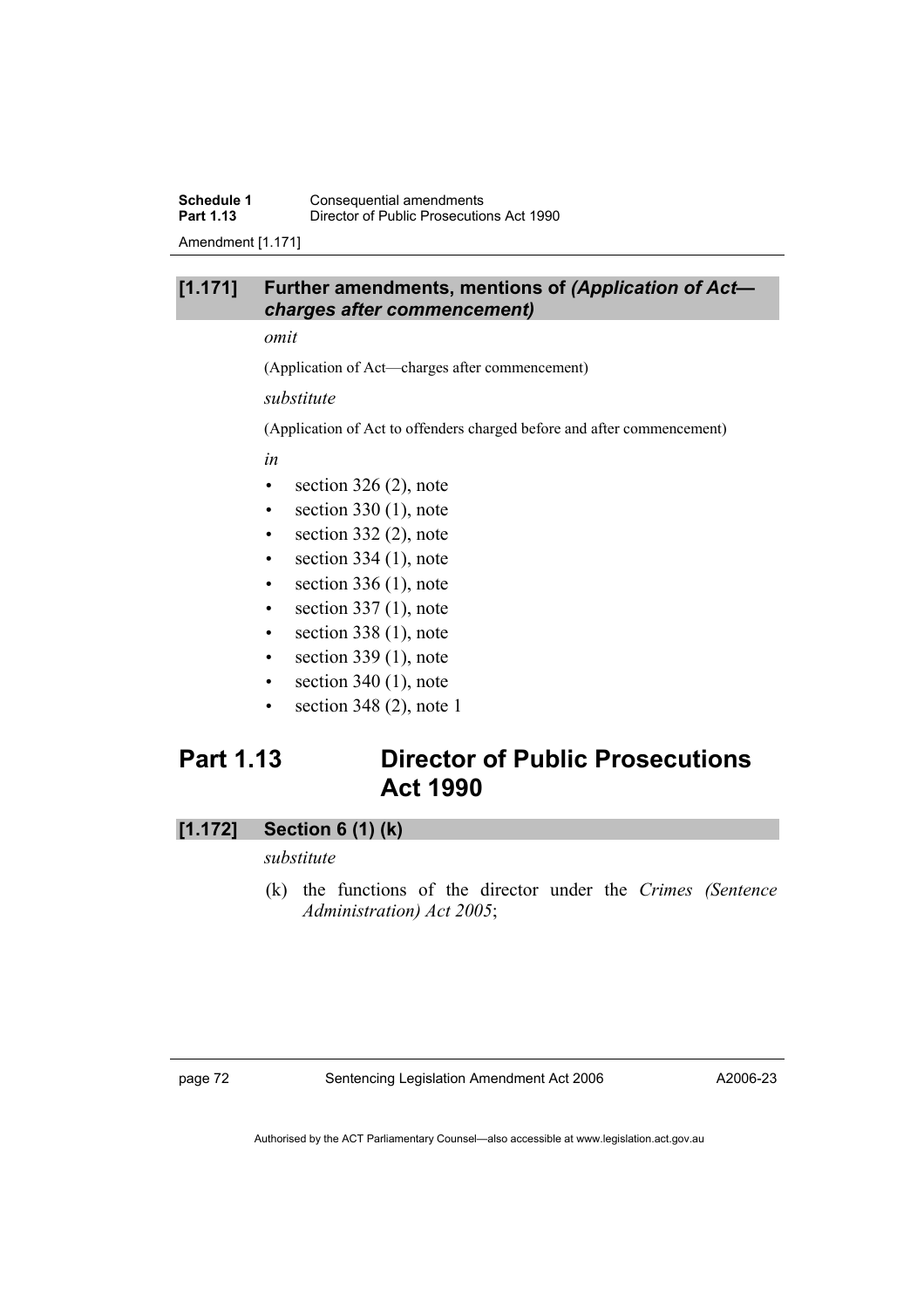Amendment [1.173]

## **Part 1.14 Domestic Violence and Protection Orders Act 2001**

## **[1.173] Section 34 (2), note**

#### *substitute*

*Note* In deciding the sentence to be imposed on a person under this section, the Magistrates Court must consider the matters under the *Crimes (Sentencing) Act 2005*, s 33 (Sentencing—relevant considerations).

## **[1.174] Section 101 (2) (c)**

#### *substitute*

- (c) information from being given to a criminal justice entity under the *Crimes (Sentencing) Act 2005*, section 136 (Information exchanges between criminal justice entities); or
- (ca) information from being given to the chief executive in relation to the exercise of the chief executive's functions; or

## **[1.175] Section 101 (2)**

*renumber paragraphs when Act next republished under Legislation Act* 

## **Part 1.15 Drugs of Dependence Act 1989**

## **[1.176] Section 121, definition of** *responsible officer*

#### *substitute*

*responsible officer* means—

 (a) in relation to an offender who is under 18 years old—the chief executive of the administrative unit responsible for the *Children and Young People Act 1999*, chapter 2 (General objects, principles and parental responsibility); or

A2006-23

Sentencing Legislation Amendment Act 2006

page 73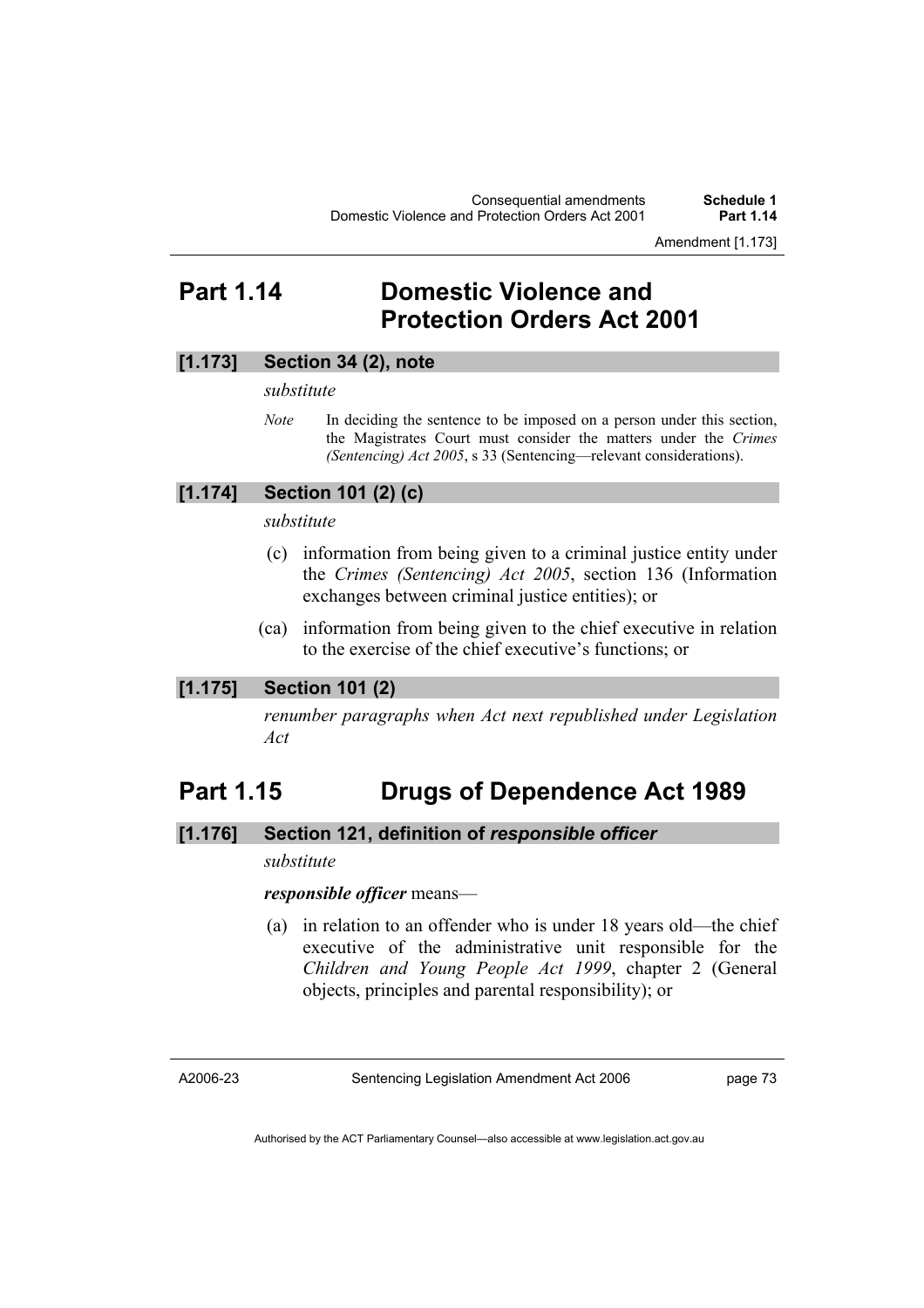**Schedule 1 Consequential amendments**<br>**Part 1.15 Drugs of Dependence Act 19 Prugs of Dependence Act 1989** Amendment [1.177]

> (b) in any other case—the chief executive of the administrative unit responsible for the *Crimes (Sentence Administration) Act 2005*.

## **[1.177] Section 123 (6)**

*omit* 

## **[1.178] Section 123**

*renumber subsections when Act next republished under Legislation Act* 

## **[1.179] Section 124 (7) (c)**

*substitute* 

 (c) that any security under any good behaviour order in relation to the original offence committed by the offender be forfeited.

## **[1.180] Section 125 (4)**

*omit* 

may admit him or her to bail on the recognisance it considers appropriate

#### *substitute*

may grant bail to the offender

## **[1.181] Section 128**

*omit*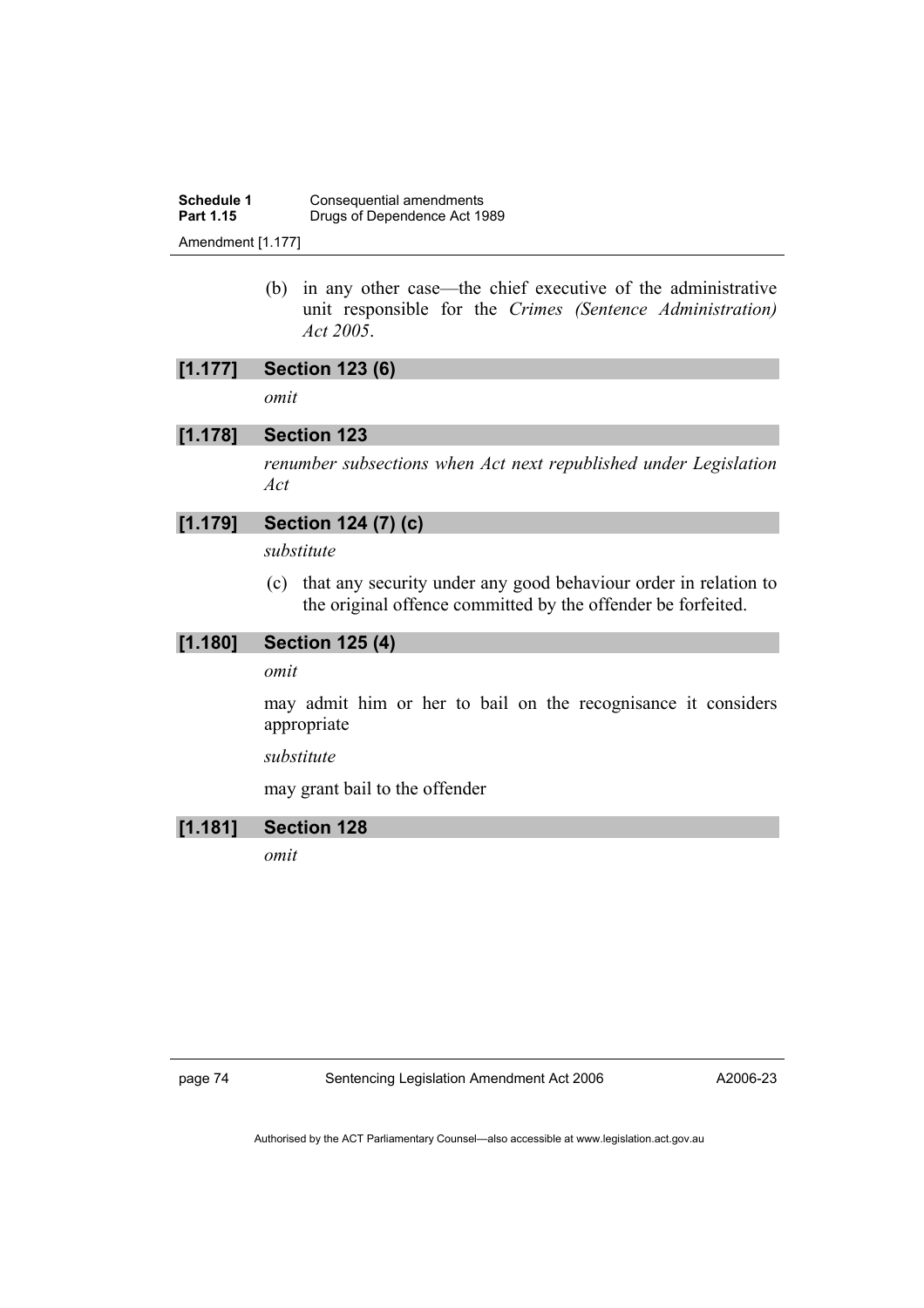Amendment [1.182]

## **Part 1.16 Electoral Act 1992**

## **[1.182] Section 71A**

*omit* 

For this part,

*substitute* 

(1) For this part,

## **[1.183] New section 71A (2)**

#### *insert*

(2) In this section:

*sentence of imprisonment* does not include a periodic detention period of the sentence set by a court under the *Crimes (Sentencing) Act 2005*, section 11 (Periodic detention).

## **[1.184] Section 103 (1)**

*omit* 

subsections (2) and (4)

*substitute* 

this section

## **[1.185] New section 103 (3A)**

*insert* 

- (3A) A person is not eligible to be an MLA if the person is under a sentence of imprisonment for 1 year or longer for a conviction of an indictable offence.
	- *Note* For the meaning of *indictable offence*, see the Legislation Act, s 190 (Indictable and summary offences).

A2006-23

Sentencing Legislation Amendment Act 2006

page 75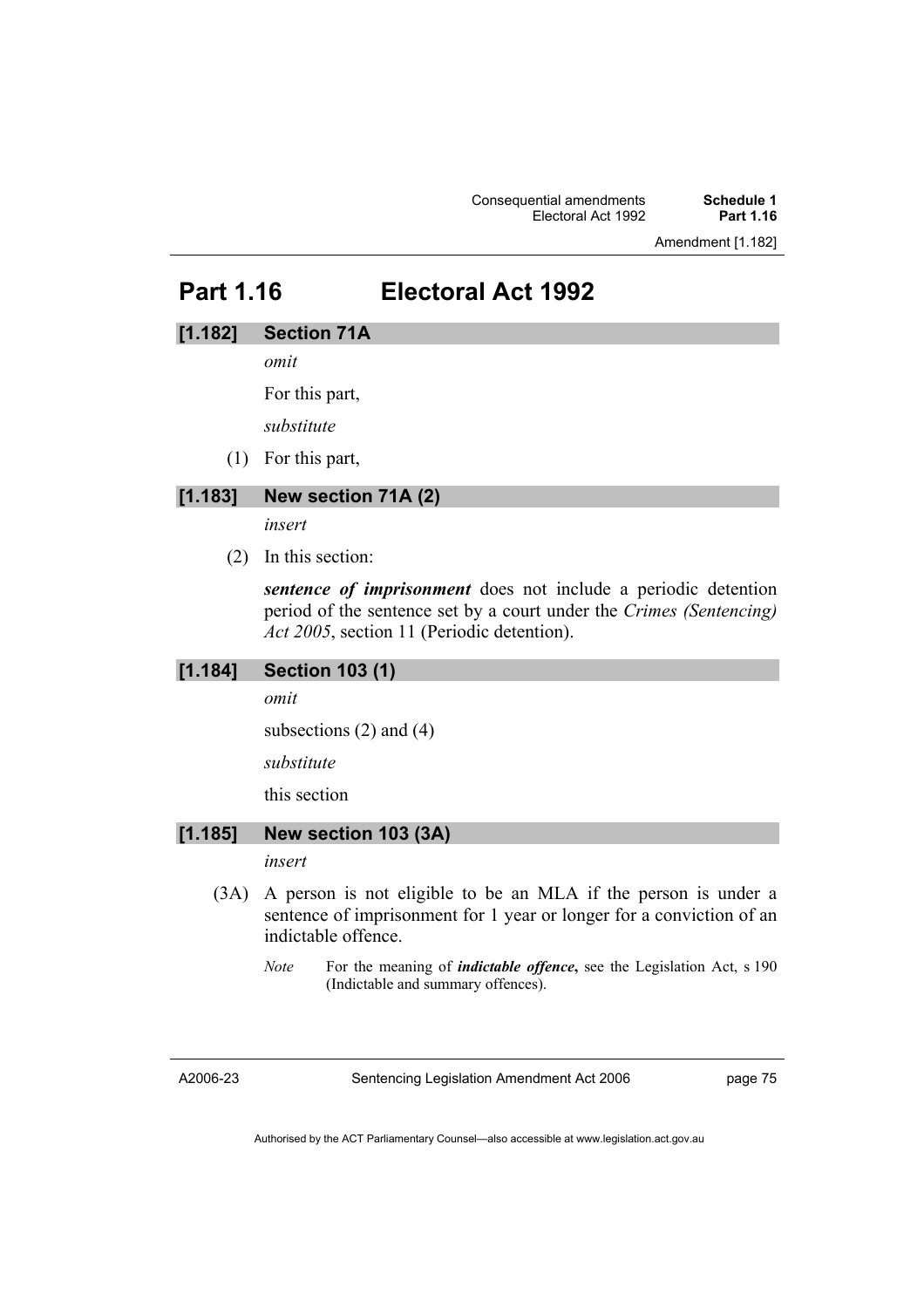**Schedule 1 Consequential amendments**<br>**Part 1.16 Electoral Act 1992 Electoral Act 1992** 

Amendment [1.186]

#### **[1.186] Section 103 (4) (b), notes**

*substitute* 

*Note Contravention* is defined for pt 16 (Disputed elections, eligibility and vacancies) in s 250.

## **[1.187] Section 103**

*renumber subsections when Act next republished under Legislation Act* 

## **[1.188] Section 131 (1) (b)**

*omit* 

in a remand centre

*substitute* 

at a correctional centre

#### **[1.189] New section 131 (4)**

*insert* 

 (4) To remove any doubt, subsection (2) does not give an elector detained in lawful custody any right to leave, or be released from, the place of custody to cast a vote.

## **[1.190] Section 149, definition of** *remand centre*

*omit* 

### **[1.191] Section 150 (3) and (4)**

*substitute* 

- (3) The commissioner may arrange for an officer to visit electors detained at a correctional centre to take their votes.
- (4) A visit mentioned in subsection (3) must be made at a time, and in accordance with any conditions, arranged between the commissioner and the person in charge of the correctional centre.

page 76 Sentencing Legislation Amendment Act 2006

A2006-23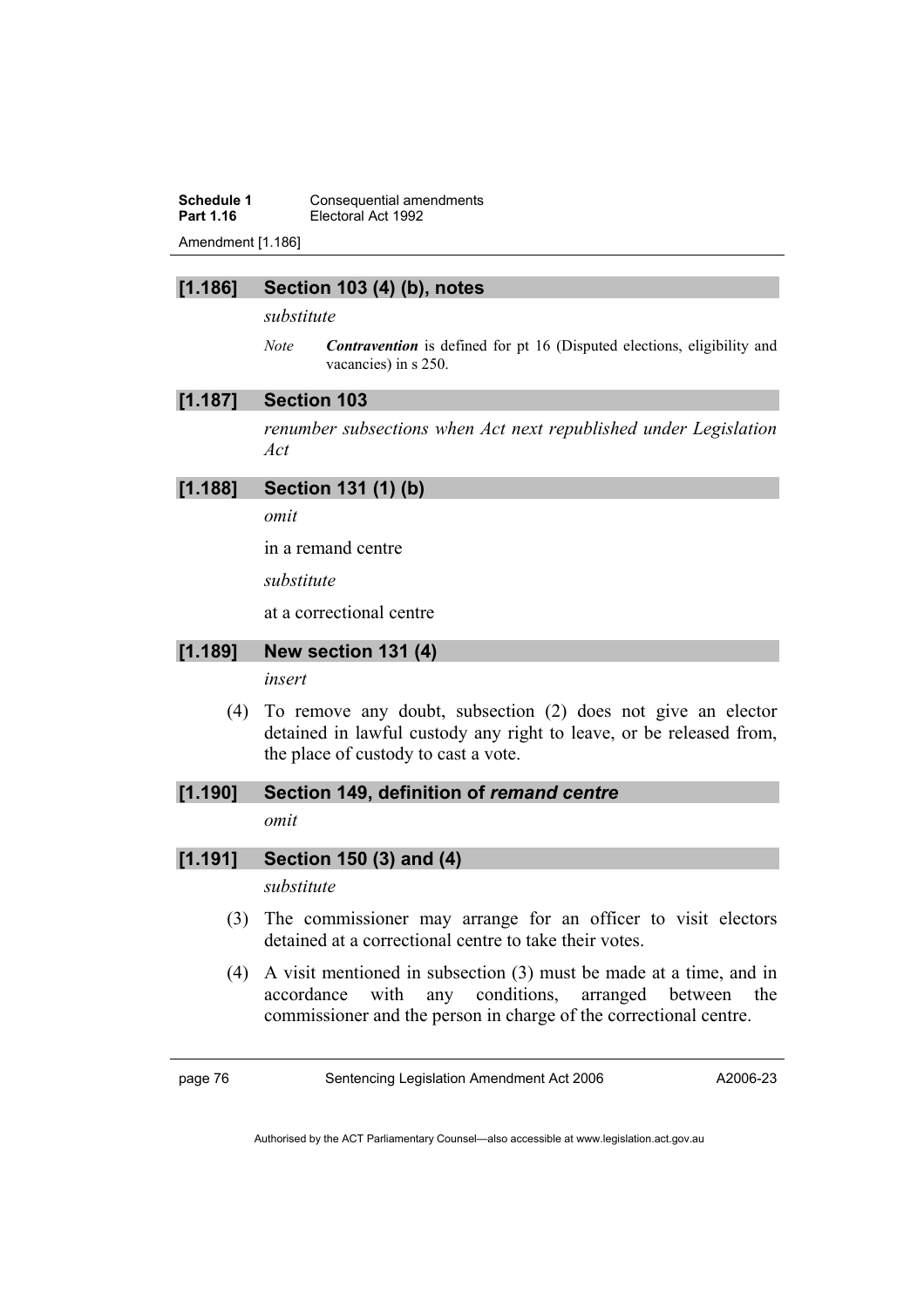Amendment [1.192]

## **[1.192] Section 151 (2)**

*substitute* 

 (2) The number of scrutineers for a particular candidate who are present at a hospital, special hospital or correctional centre with the visiting officer must not be more than the number of officers at the hospital, special hospital or correctional centre.

## **[1.193] Section 151 (5)**

*substitute* 

 (5) A visit under section 150 to a person detained at a correctional centre must not be made if the person in charge of the centre tells the visiting officer that the visit is prohibited on security grounds.

#### **[1.194] Dictionary, note 2, new dot points**

*insert* 

- correctional centre
- indictable offence
- **[1.195] Dictionary, definition of** *remand centre*

*omit* 

## **Part 1.17 Evidence (Miscellaneous Provisions) Act 1991**

## **[1.196] Section 16, definition of** *territory court***, paragraph (f)**

*substitute* 

- (f) the sentence administration board; or
- (g) a presiding officer under the *Corrections Management Act 2006*, chapter 10 (Conduct of disciplinary inquiries).

A2006-23

Sentencing Legislation Amendment Act 2006

page 77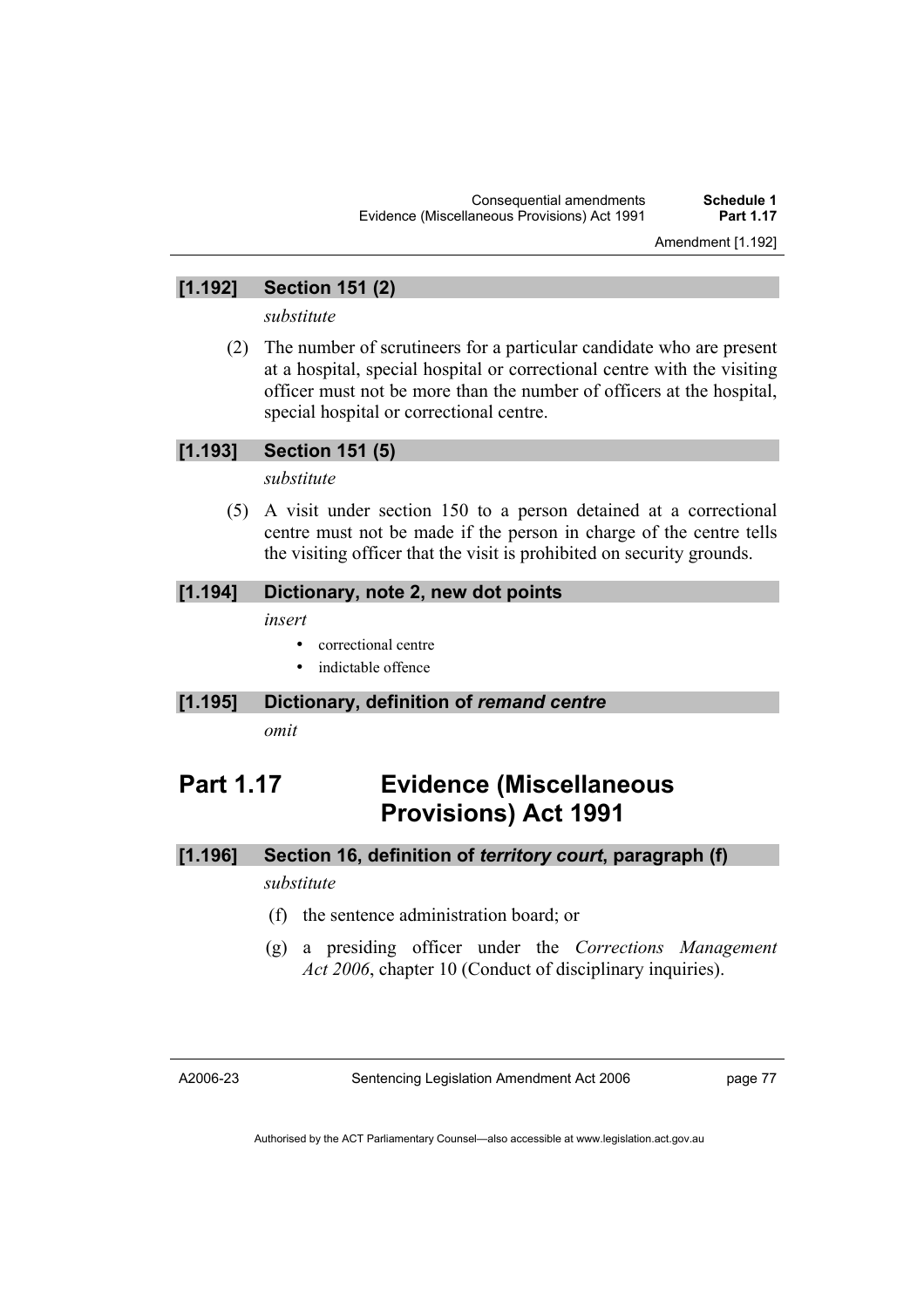**Schedule 1 Consequential amendments**<br>**Part 1.18 Expanse Except** Firearms Act 1996 **Firearms Act 1996** Amendment [1.197]

#### **[1.197] Dictionary, note 2, new dot point**

*insert* 

• sentence administration board

## **Part 1.18 Firearms Act 1996**

**[1.198] Section 6** 

*omit* 

This Act

*substitute* 

(1) This Act

## **[1.199] Section 6 (b)**

*substitute* 

 (b) a corrections officer in relation to a firearm in the officer's possession for use in the exercise of the officer's functions; or

## **[1.200] New section 6 (2)**

*insert* 

(2) In this section:

*corrections officer* includes a person engaged by an entity responsible under a State law for providing correctional services for offenders.

*Note Corrections officer* is defined in the Legislation Act, dict, pt 1.

## **[1.201] Section 46 (3) (c)**

*substitute* 

 (c) is subject to a court order (however described), in the ACT or elsewhere, to keep the peace; or

page 78 Sentencing Legislation Amendment Act 2006

A2006-23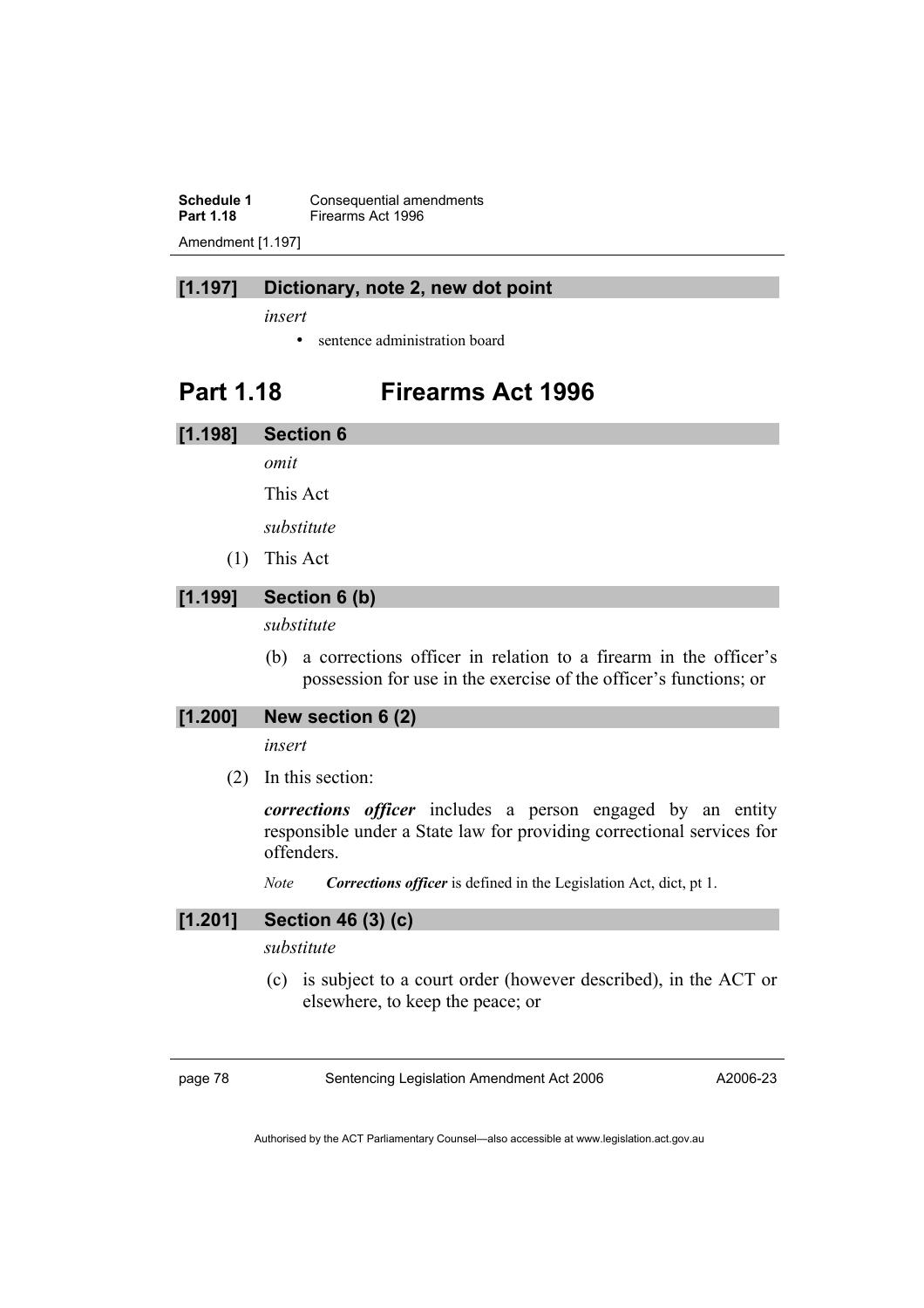## **Part 1.19 Firearms Regulation 1997**

## **[1.202] Section 29 (2) (b) (xi) (C)**

*omit* 

recognisance

*substitute* 

court order (however described)

## **Part 1.20 Food Act 2001**

## **[1.203] Section 9 (1) (o) (i)**

*substitute* 

 (i) a correctional centre or lockup, or an institution or shelter under the *Children and Young People Act 1999*; or

## **Part 1.21 Hawkers Act 2003**

## **[1.204] Section 18 (3) (c)**

#### *substitute*

- (c) whether the applicant or anyone else who is concerned with, or takes part in, the applicant's management has been convicted or found guilty of an offence against—
	- (i) the Criminal Code, section 313 (Receiving); or
	- (ii) the *Crimes Act 1900*, section 105 (Handling stolen property) (repealed); or
	- (iii) an offence against the law of a State or another Territory that corresponds to an offence mentioned in subparagraph (i) or (ii);

A2006-23

Sentencing Legislation Amendment Act 2006

page 79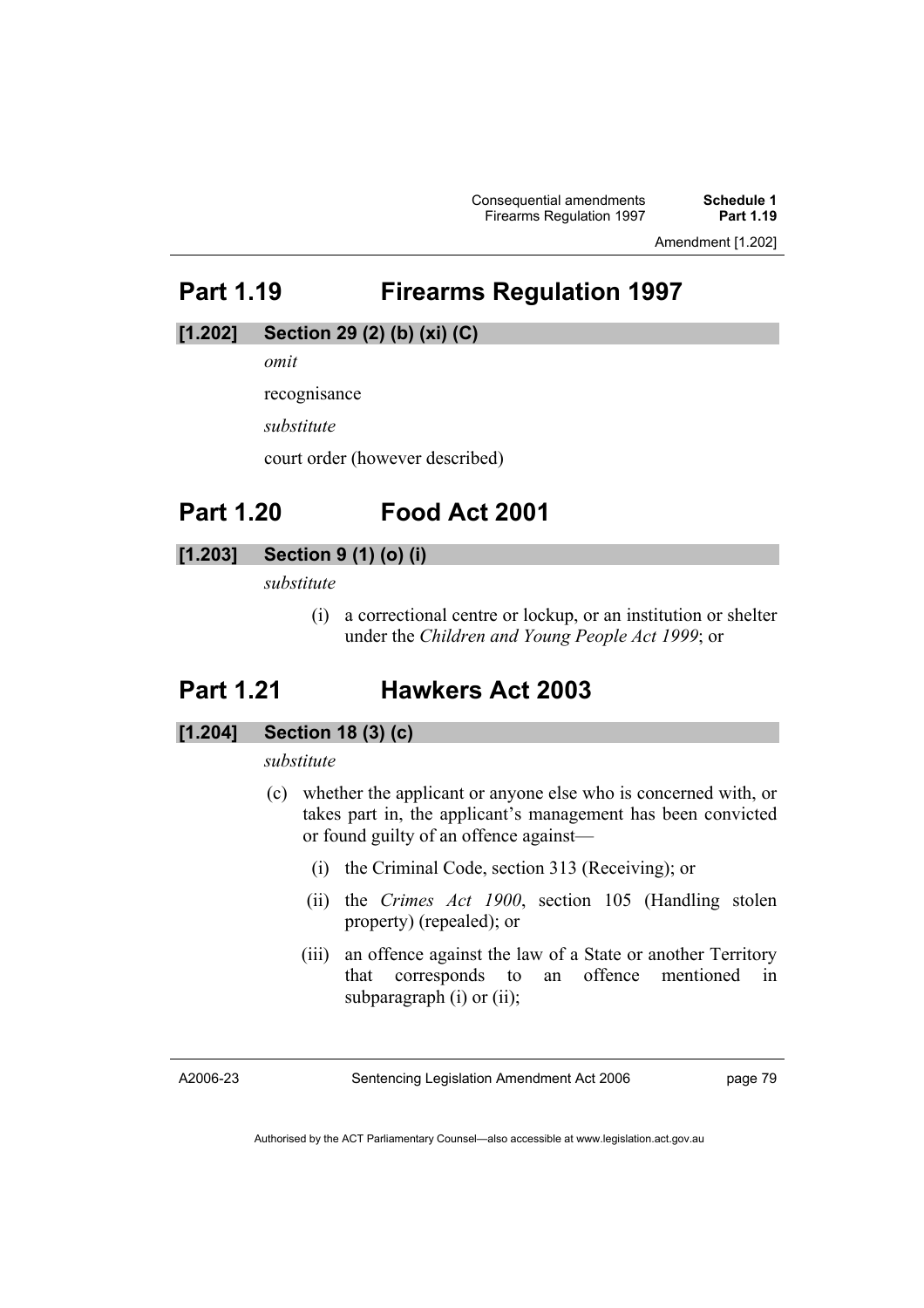- (d) whether the applicant or anyone else who is concerned with, or takes part in, the applicant's management has contravened an order under—
	- (i) the Criminal Code, section 364 (Stolen property held by dealers etc—owners rights); or
	- (ii) the *Crimes Act 1900*, section 109 (Delivery of stolen property held by dealers) (repealed); or
	- (iii) a provision of the law of a State or another Territory that corresponds to a provision mentioned in subparagraph (i) or  $(ii)$ .

## **Part 1.22 Health Professionals Regulation 2004**

# **[1.205] Schedule 17, section 150M (7)**

*omit* 

## **Part 1.23 Judicial Commissions Act 1994**

## **[1.206] Section 44 (6)**

*omit* 

## **Part 1.24 Juries Act 1967**

**[1.207] Section 10 (a)** 

*omit* 

free

page 80 Sentencing Legislation Amendment Act 2006

A2006-23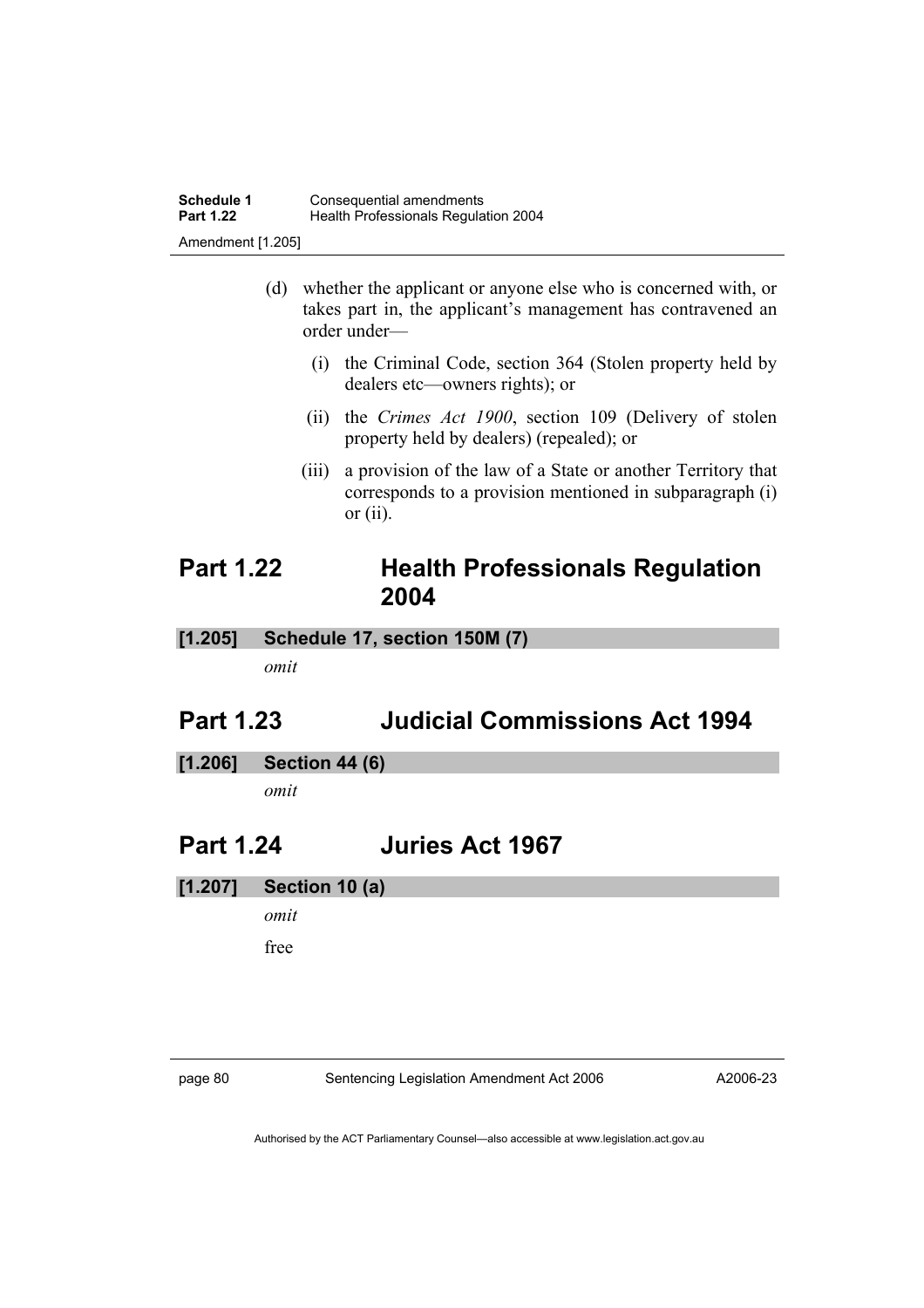| [1.208] | Schedule 2, part 2.1, items 22 to 30                                                                                                                       |
|---------|------------------------------------------------------------------------------------------------------------------------------------------------------------|
|         | substitute                                                                                                                                                 |
| 22      | a corrections officer                                                                                                                                      |
| 23      | an employee at a place declared to be an attendance centre,<br>institution or shelter under the Children and Young People<br><i>Act 1999</i> , section 412 |
| 24      | a person appointed as 1 of the following:                                                                                                                  |
|         | a royal commission under the <i>Royal Commissions</i><br>(a)<br>Act 1991, section 5;                                                                       |
|         | a board of inquiry under the <i>Inquiries Act 1991</i> , section 5;<br>(b)                                                                                 |
|         | a member of a judicial commission under the <i>Judicial</i><br>(c)<br>Commissions Act 1994, section 6                                                      |
| 25      | a public servant during the period the public servant is made<br>available to a royal commission, board of inquiry or judicial<br>commission               |
| [1.209] | Dictionary, note 2, new dot points                                                                                                                         |
|         | insert                                                                                                                                                     |

- corrections officer
- judge
- registrar.

A2006-23

page 81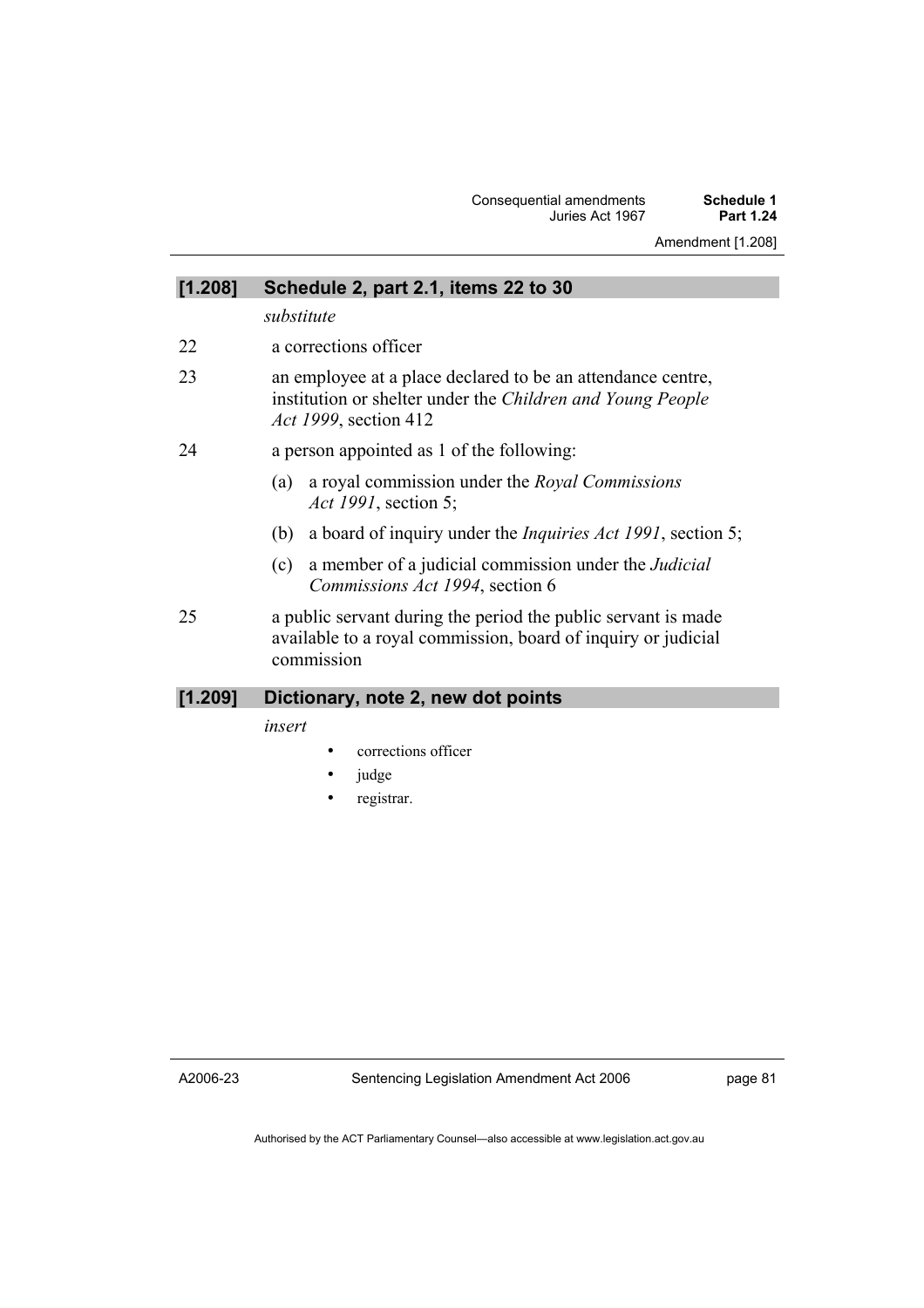**Schedule 1 Consequential amendments**<br>**Part 1.25 Land (Planning and Environi Part 1.25** Land (Planning and Environment) Act 1991

Amendment [1.210]

## **Part 1.25 Land (Planning and Environment) Act 1991**

## **[1.210] Section 272**

*substitute* 

## **272 Disposal of seized things**

- (1) The planning and land authority must take reasonable steps to return a thing seized under section 269 (1) (d) to the person from whom it was seized, or to someone else who appears to the authority to be entitled to it, if—
	- (a) a prosecution for an offence against this part in relation to the thing is not started within 90 days after the day of the seizure; or
	- (b) a person is charged with an offence against this part in relation to the thing within the 90-day period but the person is not convicted or found guilty of the offence.
- (2) If a person is convicted or found guilty of an offence against this part in relation to a thing seized under section 269 (1) (d), the court may order—
	- (a) that the thing be given to the person who appears to the court to be entitled to it; or
	- (b) that the thing be forfeited to the Territory.

A2006-23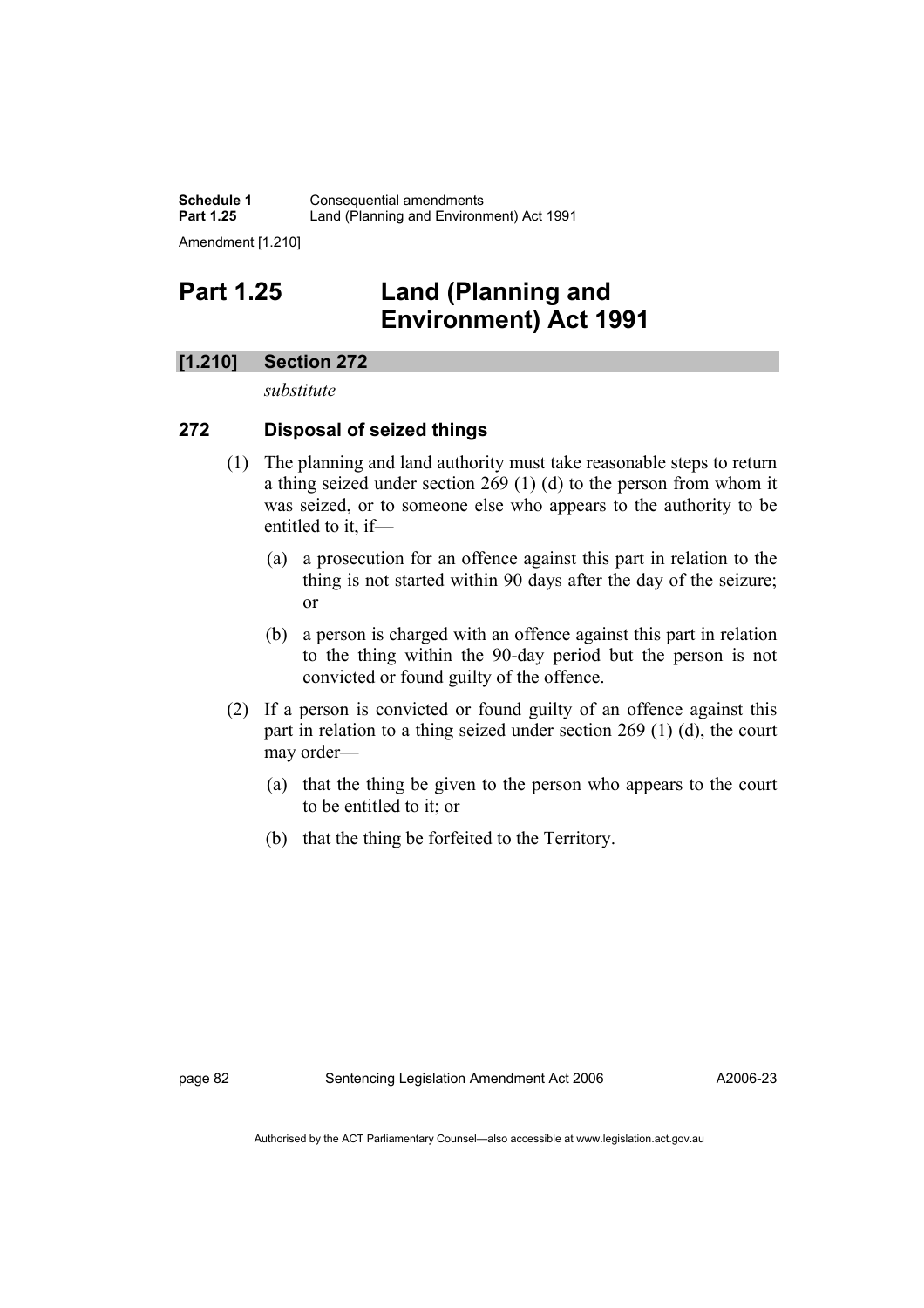Amendment [1.211]

## **Part 1.26 Legislation Act 2001**

#### **[1.211] Section 140, example 3**

#### *omit*

'an order under the *Crimes Act 1900*, section 402'

*substitute* 

'a non-conviction order under the *Crimes (Sentencing) Act 2005*'

#### **[1.212] Dictionary, part 1, definition of** *committed for trial*

#### *substitute*

*commit*, a person for trial, means—

- (a) to order that the person be remanded in custody until tried by the Supreme Court; or
- (b) to grant bail to the person to appear and be tried by the Supreme Court.

## **[1.213] Dictionary, part 1, new definitions**

#### *insert*

*correctional centre* means a correctional centre under the *Corrections Management Act 2006*.

*corrections officer* means a corrections officer under the *Corrections Management Act 2006*.

#### **[1.214] Dictionary, part 1, definition of** *custodial escort*

*omit* 

**[1.215] Dictionary, part 1, definition of** *director of corrective services*

*omit* 

A2006-23

page 83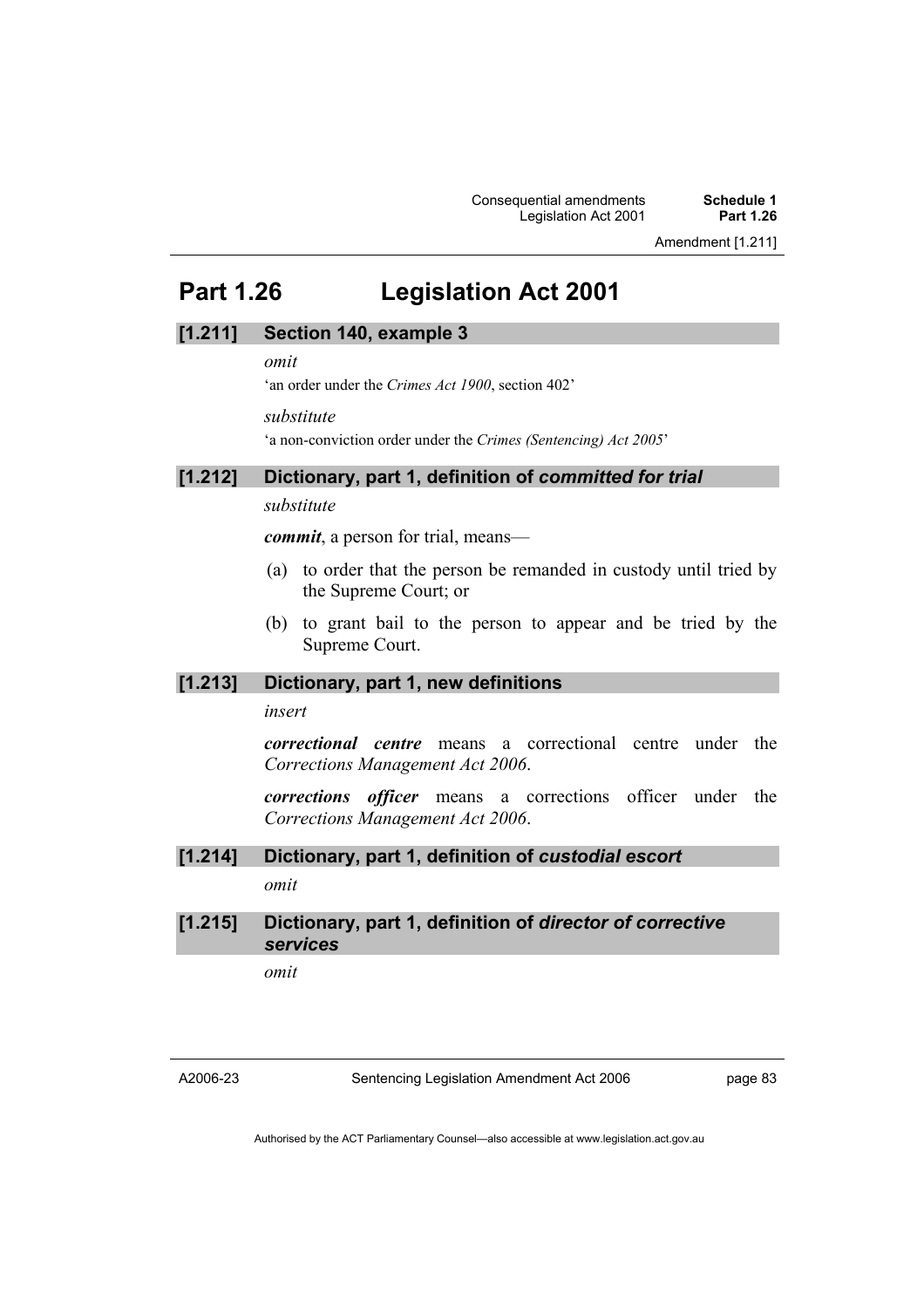**Schedule 1 Consequential amendments**<br>**Part 1.26 Legislation Act 2001** Legislation Act 2001 Amendment [1.216]

## **[1.216] Dictionary, part 1, definition of** *found guilty*

*substitute* 

*found guilty*, of an offence, includes—

- (a) having an order made for the offence under the *Crimes (Sentencing) Act 2005*, section 17 (Non-conviction orders general); and
- (b) having the offence taken into account under the *Crimes (Sentencing) Act 2005*, section 57 (Outstanding additional offences taken into account in sentencing); and
- (c) having an order made for the offence under the *Children and Young People Act 1999*, section 98 (Disposition without proceeding to conviction).

## **[1.217] Dictionary, part 1, new definition of** *NSW correctional centre*

#### *insert*

*NSW correctional centre* means a correctional centre (however described) under the *Crimes (Administration of Sentences) Act 1999* (NSW).

## **[1.218] Dictionary, part 1, definitions of** *remand centre* **and**  *remand centre administrator*

*omit* 

## **[1.219] Dictionary, part 1, definition of** *sentence administration board*

#### *substitute*

*sentence administration board* means the Sentence Administration Board under the *Crimes (Sentence Administration) Act 2005*.

page 84 Sentencing Legislation Amendment Act 2006

A2006-23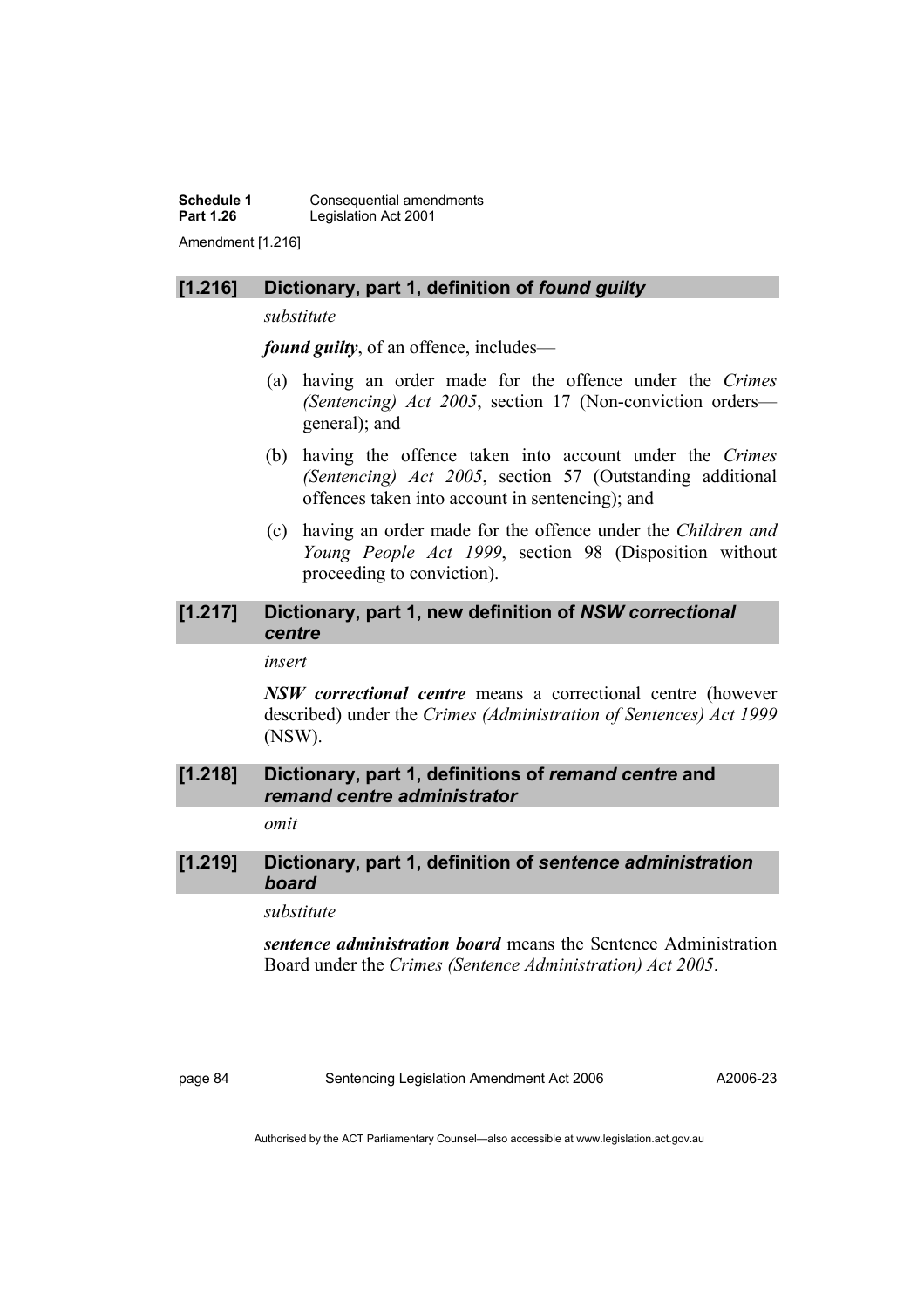## **Part 1.27 Magistrates Court Act 1930**

## **[1.220] Section 13**

*substitute* 

## **13 Issue of writ of execution after case decided**

After a case has been heard and decided, any magistrate or the registrar may issue a writ of execution for the purposes of the case.

## **[1.221] Section 17C**

*omit* 

warrant of commitment or writ of execution is granted on it

*substitute* 

committal order or writ of execution is issued for the conviction or order

## **[1.222] Section 17E**

*omit* 

If a warrant of commitment or writ of execution is granted

*substitute* 

If a committal order or writ of execution is issued

| $[1.223]$ | <b>Section 17E</b> |
|-----------|--------------------|
|-----------|--------------------|

*omit* 

warrant or writ

*substitute* 

committal order or writ

A2006-23

Sentencing Legislation Amendment Act 2006

page 85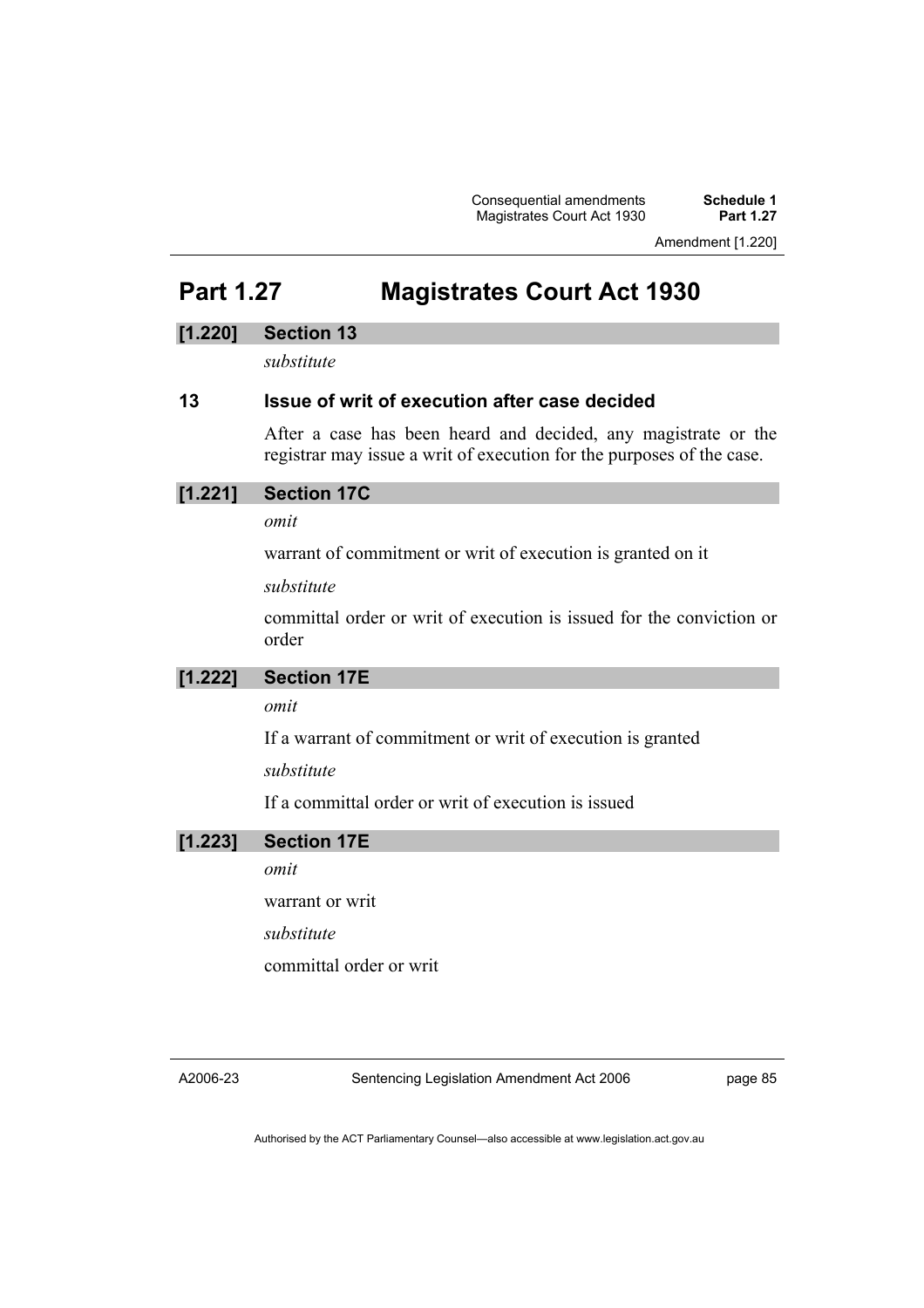**Schedule 1 Consequential amendments**<br>**Part 1.27 Magistrates Court Act 1930 Magistrates Court Act 1930** Amendment [1.224]

## **[1.224] Section 18A, definitions of** *administrator***,** *escort* **and**  *superintendent*

*omit* 

## **[1.225] Section 23B**

*omit* 

## **[1.226] Section 43 (2) (a)**

## *omit*

confined in prison for any other offence than that charged in the indictment—on proof on oath that the person so confined in prison is the person charged and named in the indictment, issue a warrant directed to the gaoler of the prison where the person is so confined, commanding the gaoler to detain the person in the gaoler's custody

#### *substitute*

detained at a correctional centre (including a NSW correctional centre) for any other offence—on proof on oath that the person is the person charged in the indictment, issue a warrant directing the person in charge of the correctional centre to detain the person

## **[1.227] Division 3.4.3**

*substitute* 

## **Division 3.4.3 Remand**

## **70 Remand of defendant**

- (1) This section applies if the court considers it is necessary or desirable to adjourn the hearing of a proceeding for an indictable offence—
	- (a) because of the absence of witnesses; or
	- (b) for any other reasonable cause.

page 86 Sentencing Legislation Amendment Act 2006

A2006-23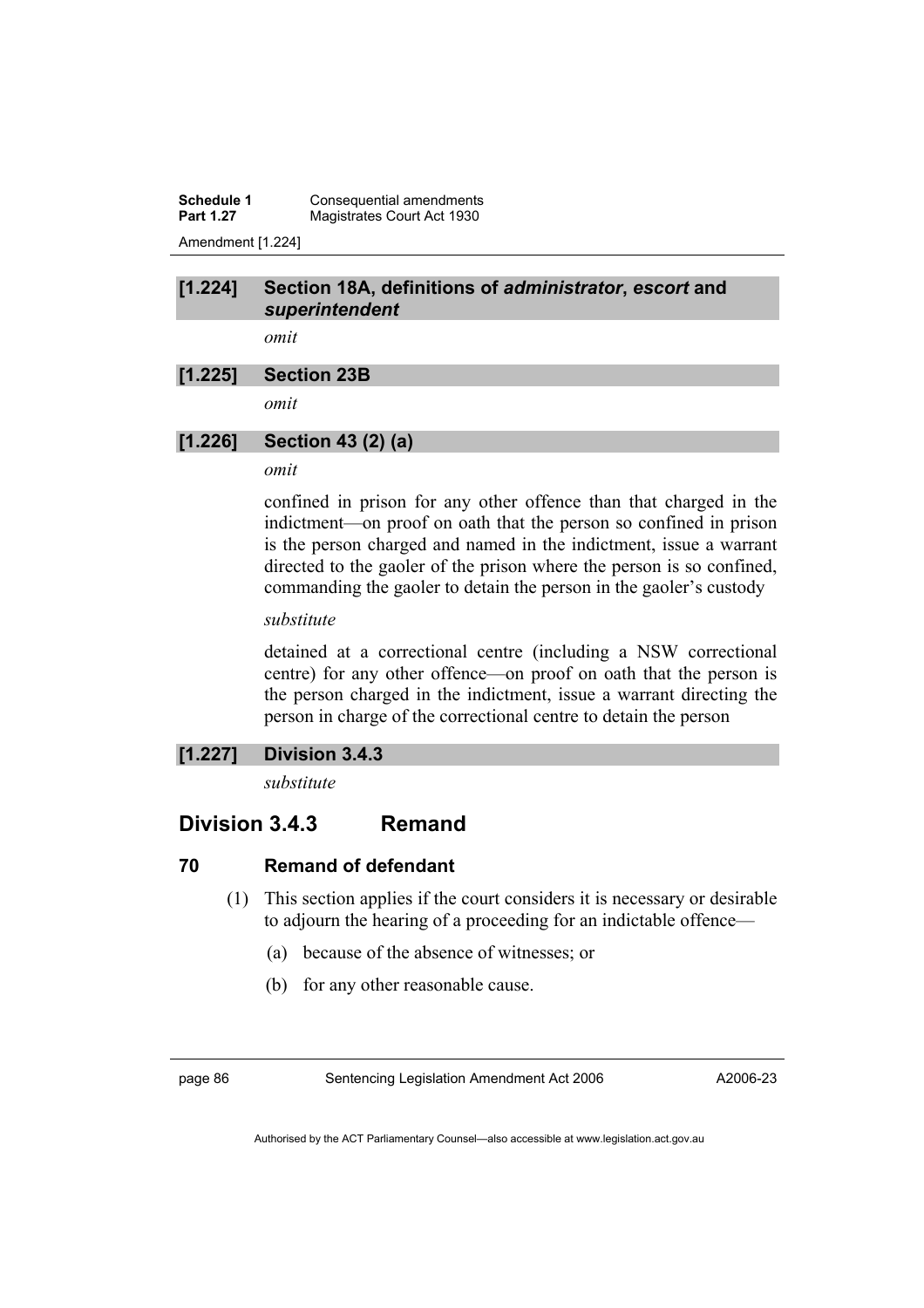Amendment [1.227]

- (2) The court may—
	- (a) adjourn the hearing; and
	- (b) order the remand of the defendant into custody for a stated period; and
	- (c) order the chief executive to arrange for the defendant to be brought before the court at a stated time and place for the hearing.
	- *Note* The court must issue a warrant for the remand of the defendant in the chief executive's custody (see *Crimes (Sentence Administration) Act 2005*, s 17).
- (3) If the period of remand is not longer than 3 days, the order may be made orally.
	- *Note* The *Crimes (Sentence Administration) Act 2005*, pt 3.2 provides for the chief executive to have custody of the defendant during the remand.
- (4) Any single period of remand under this section must be no longer than—
	- (a) 28 days; or
	- (b) if the defendant chooses to be remanded for a longer period without review—a longer period that the court considers reasonable.

#### **72 Bringing remanded defendant before court**

The court may order that a defendant remanded under section 70 be brought before the court at any time during the period for which the defendant was remanded.

*Note* The *Crimes (Sentence Administration) Act 2005*, pt 3.2 and pt 3.3 provide for the chief executive to have custody of the defendant during the remand and to bring the defendant before the court as ordered by the court.

A2006-23

page 87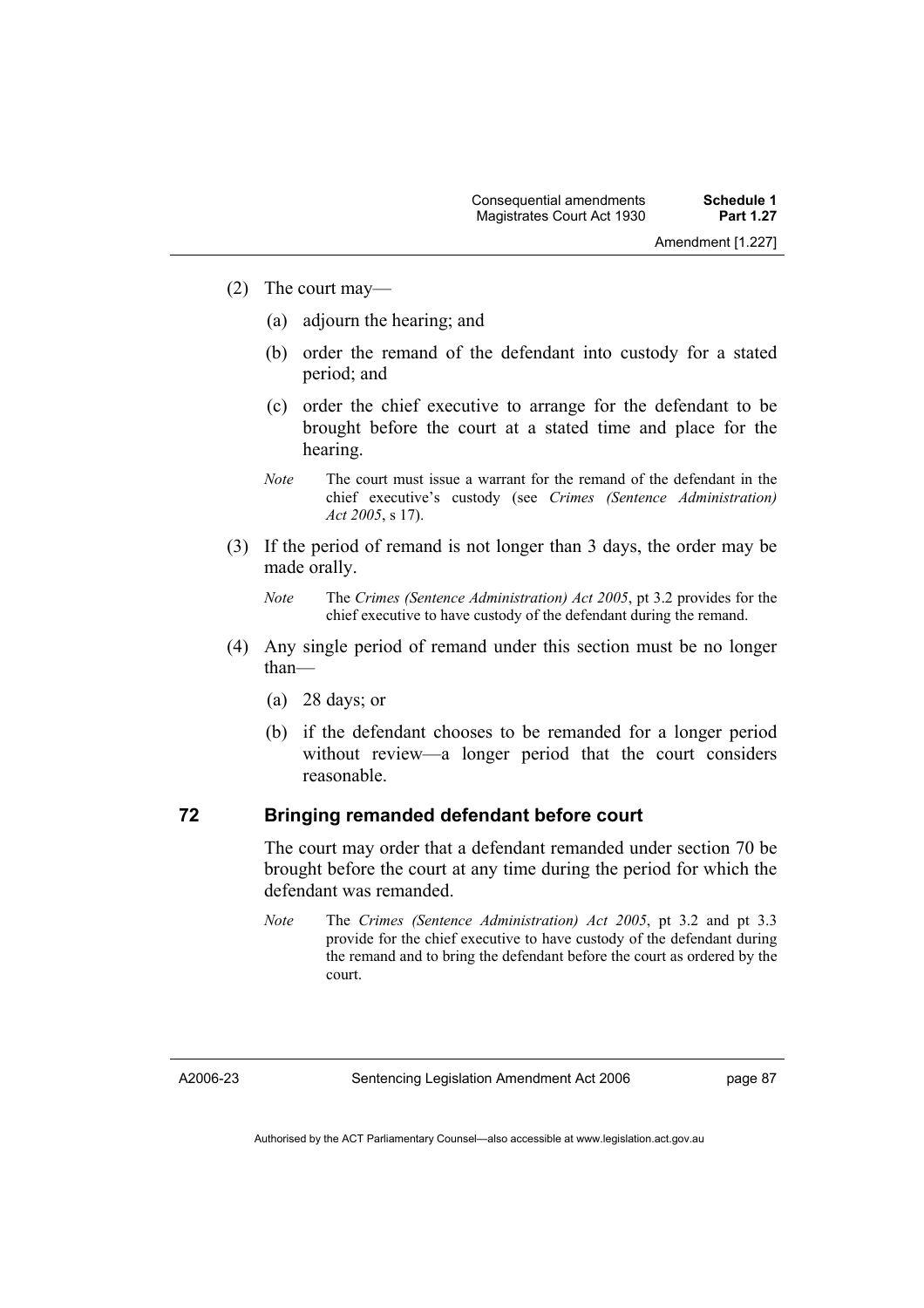## **72A Bail application hearings—audiovisual links**

- (1) This section applies if—
	- (a) a person in custody is entitled to appear, or is required to appear or be brought, before the court for the hearing of an application for bail; and
	- (b) the hearing could be conducted using an audiovisual link between the court and the place of custody.
- (2) Unless the court directs otherwise, the hearing must be conducted using the audiovisual link.
- (3) The court may amend or revoke a direction under subsection (2)—
	- (a) at any time; and
	- (b) on its own initiative or on application by a party to the bail proceeding.
- (4) In this section:

*audiovisual link*—see the *Evidence (Miscellaneous Provisions) Act 1991*, dictionary.

## **72B Defendant's appearance in non-bail proceedings audiovisual links**

- (1) This section applies if the court gives a direction under the *Evidence (Miscellaneous Provisions) Act 1991*, section 20 (Territory courts may take evidence and submissions from outside ACT) or section 32 (1) (Use of link in proceedings) in relation to any part of a proceeding in relation to a defendant remanded under—
	- (a) section 70 (Remand of defendant); or
	- (b) section 72 (Bringing remanded defendant before court).
- (2) The chief executive must make arrangements to ensure that the evidence can be taken, or the submission made, in accordance with the court's direction.

A2006-23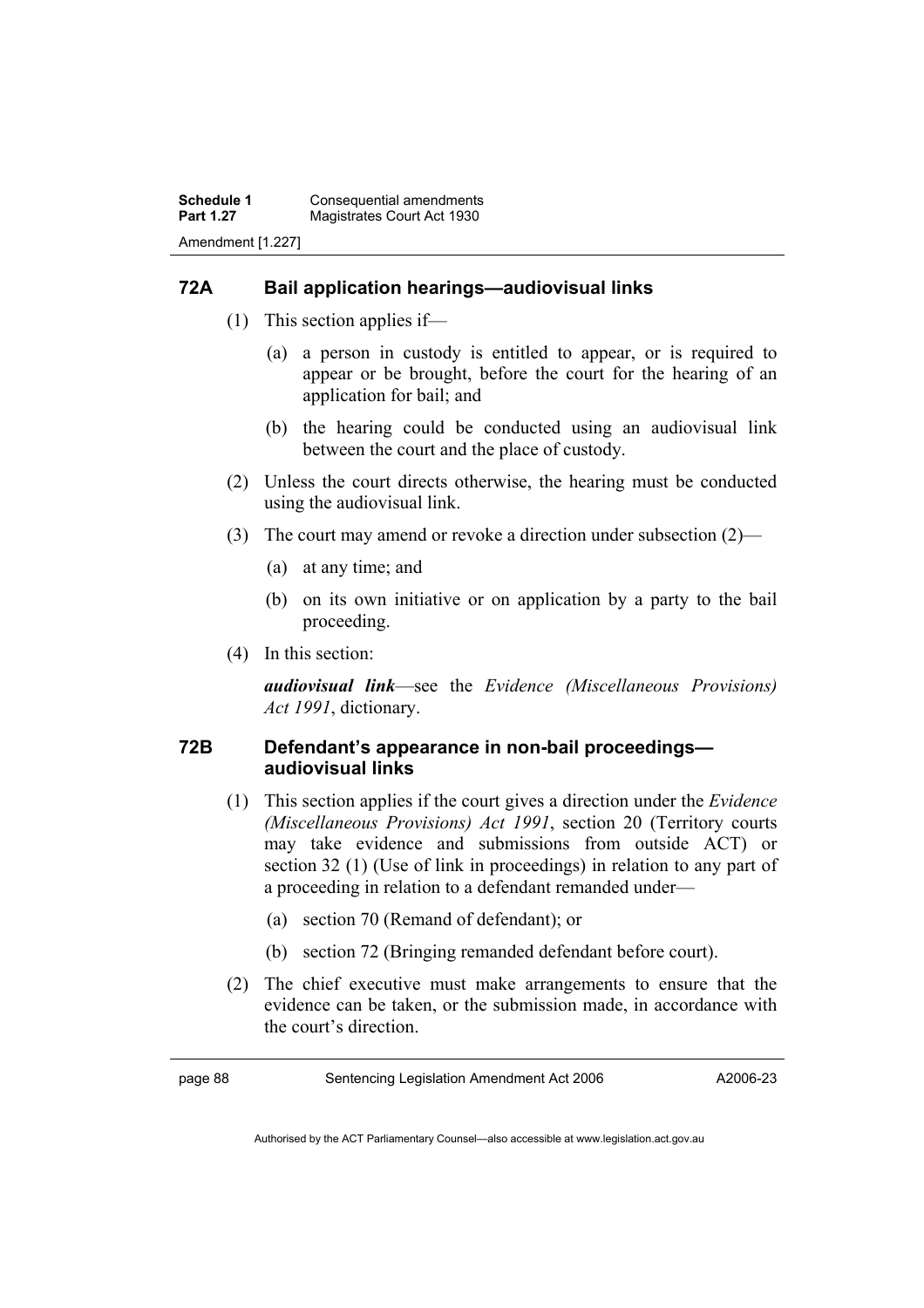Amendment [1.228]

## **[1.228] Sections 74 and 75**

*substitute* 

## **74 Remand of defendant before decision**

The court may, at any time before the court gives its decision in a case, order that the defendant be remanded in custody.

- *Note 1* The court must issue a warrant for the remand of the defendant in the chief executive's custody (see *Crimes (Sentence Administration) Act 2005*, s 17).
- *Note 2* The *Crimes (Sentence Administration) Act 2005*, pt 3.2 provides for the chief executive to have custody of the defendant during the remand.

#### **75 Remand of witness or defendant after decision**

- (1) If the court commits a witness or a person sought to be made a witness, it must order that the witness or person be remanded in custody.
- (2) If the court commits a defendant, it must order that the defendant be remanded in custody.

#### **[1.229] Section 79 (1) (d)**

#### *substitute*

 (d) if a party is at a correctional centre—the person in charge of the centre.

## **[1.230] Section 82**

*omit* 

A2006-23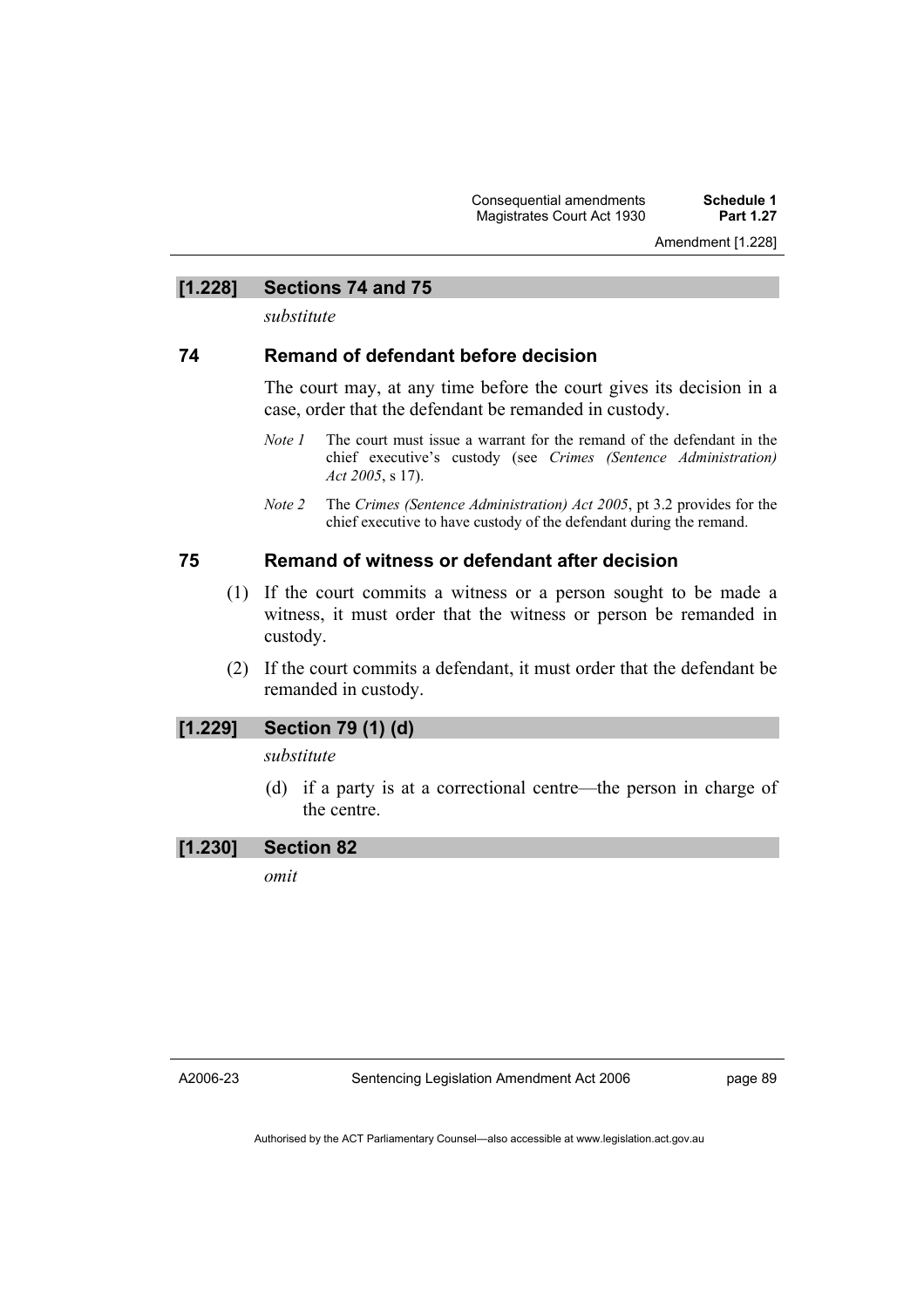**Schedule 1 Consequential amendments**<br>**Part 1.27 Magistrates Court Act 1930 Magistrates Court Act 1930** Amendment [1.231]

## **[1.231] Section 84**

*substitute* 

## **84 Particular cases may be adjourned**

- (1) Before or during the hearing or further hearing of an information, the magistrate may adjourn the hearing or further hearing.
- (2) The magistrate may, by order, release the defendant (whether or not on bail) or remand the defendant in custody.
	- *Note 1* If the court remands the defendant in custody it must issue a warrant for the defendant's remand in the chief executive's custody (see *Crimes (Sentence Administration) Act 2005*, s 17).
	- *Note 2* The *Crimes (Sentence Administration) Act 2005*, part 3.2 provides for the chief executive to have custody of the defendant during the remand.

#### **[1.232] Section 94 (b)**

#### *substitute*

- (b) in any other case—commit the defendant for trial for the offence.
- *Note 1* For the meaning of *commit* a person for trial, see the Legislation Act, dict, pt 1.
- *Note 2* The court must issue a warrant for the remand of the defendant in the chief executive's custody (see *Crimes (Sentence Administration) Act 2005*, s 17).

#### **[1.233] Section 105**

*substitute* 

#### **105 Court may remand noncompliant witness**

- (1) If a witness fails to enter into a recognisance, the court may order the remand of the witness in custody until after the defendant's trial, unless the witness enters into the recognisance before a magistrate.
	- *Note* The *Crimes (Sentence Administration) Act 2005*, pt 3.2 provides for the chief executive to have custody of the defendant during the remand.

| page 90 | Sentencing Legislation Amendment Act 2006 | A2006-23 |
|---------|-------------------------------------------|----------|
|---------|-------------------------------------------|----------|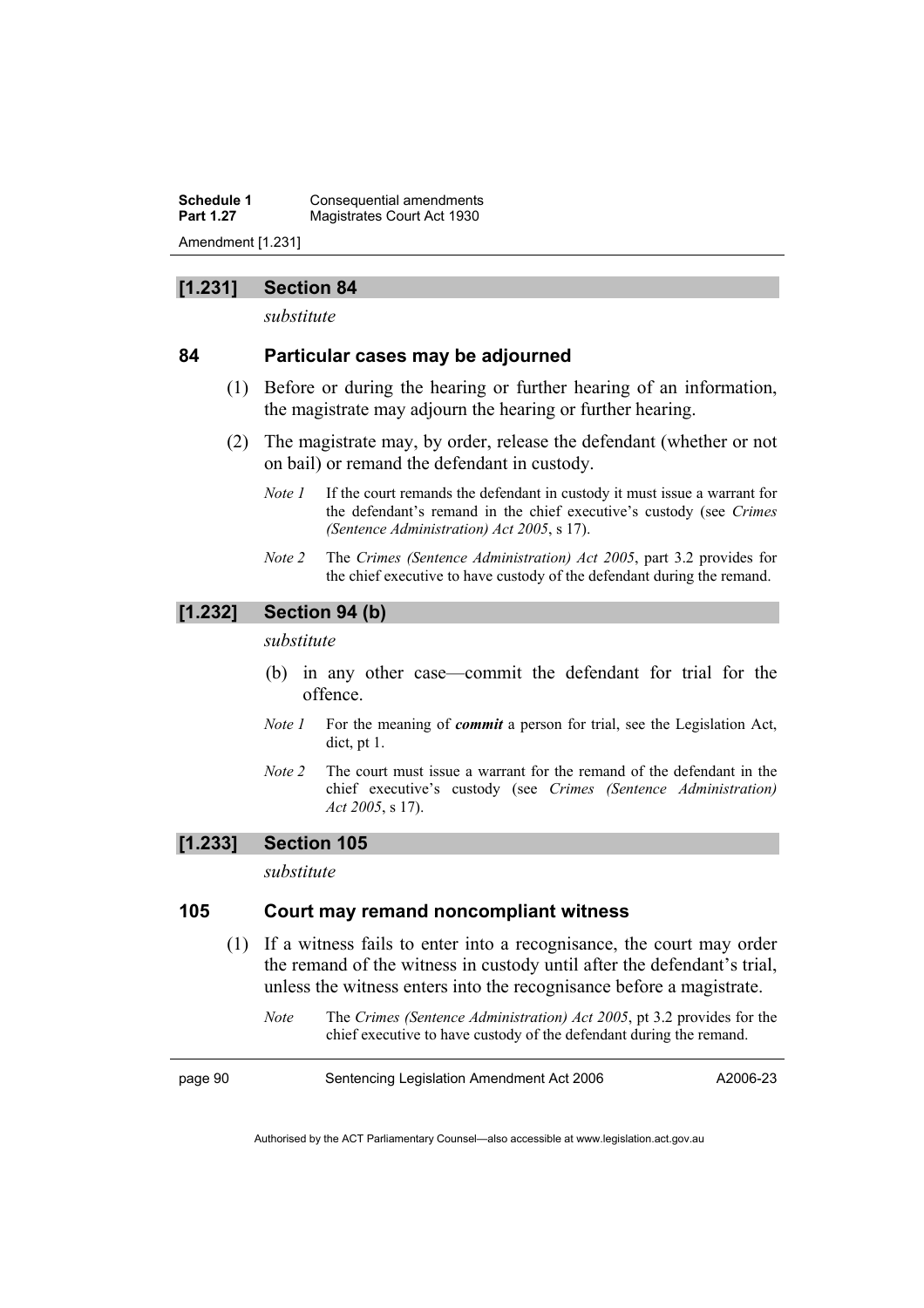- (2) If the witness is remanded under this section, a magistrate may order the chief executive to release the witness from custody in accordance with the order if—
	- (a) the defendant is not committed for trial for the offence with which the defendant is charged; or
	- (b) the relevant officer declines to file an information against the defendant for the offence; or
	- (c) the witness enters into the recognisance before a magistrate.

## **[1.234] Section 111 (3)**

*omit* 

safe custody,

*substitute* 

custody

## **[1.235] Section 141 (1), new note**

#### *insert*

*Note* If the defendant is sentenced to imprisonment, the court must issue a warrant for the imprisonment of the defendant in the chief executive's custody (see *Crimes (Sentence Administration) Act 2005*, s 12).

## **[1.236] Section 141 (4)**

#### *substitute*

- (4) The minute must not form part of—
	- (a) a warrant under the *Crimes (Sentence Administration) Act 2005*, section 12 (Warrant for imprisonment); or
	- (b) a writ of execution.

page 91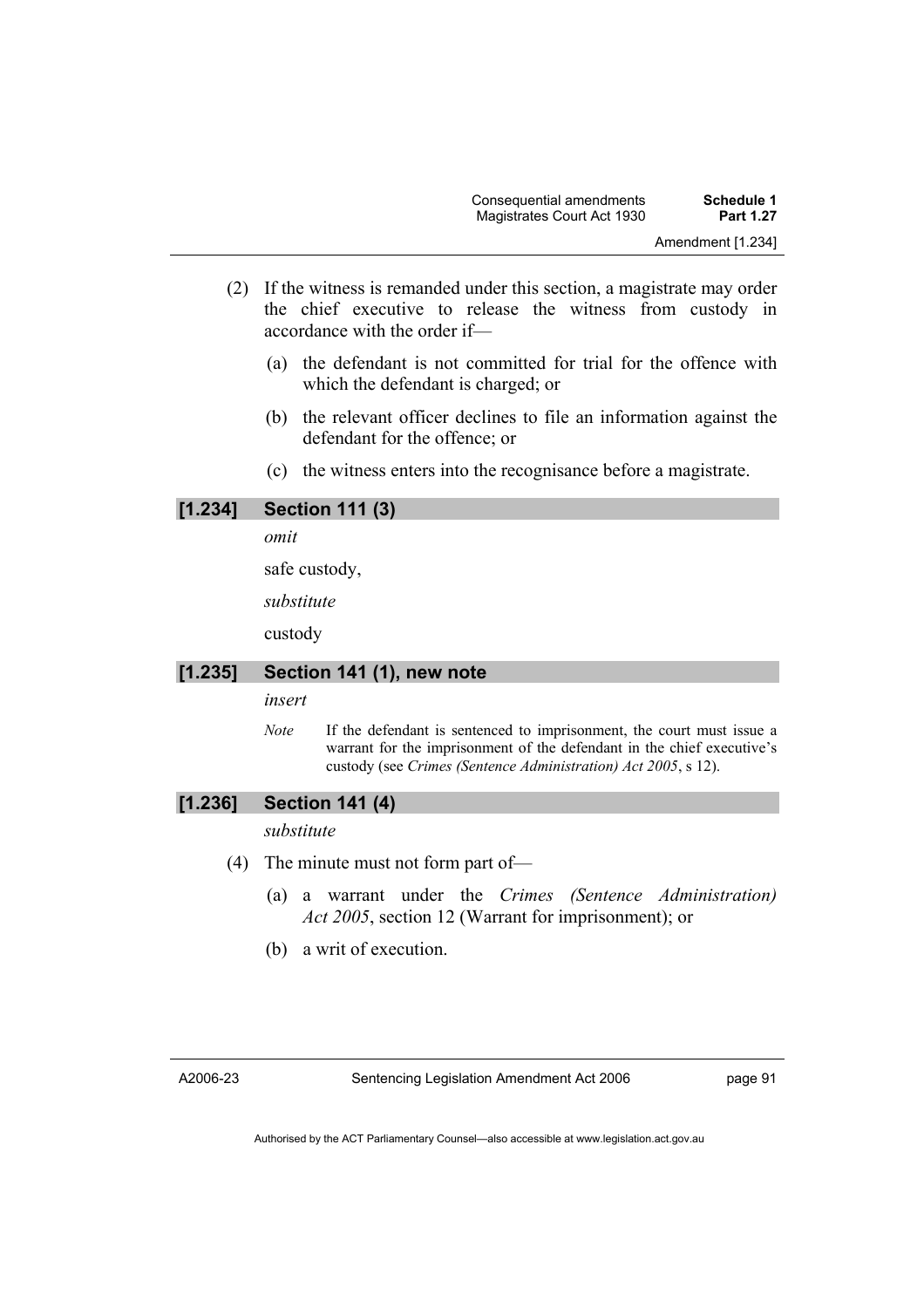**Schedule 1 Consequential amendments**<br>**Part 1.27 Magistrates Court Act 1930 Magistrates Court Act 1930** Amendment [1.237]

### **[1.237] Section 144 (1)**

*substitute* 

- (1) On application, the registrar must give an applicant a copy of—
	- (a) an information; or
	- (b) a minute or memorandum of a conviction or order; or
	- (c) a formal conviction or order; or
	- (d) a committal order.

#### **[1.238] Section 145**

*omit* 

### **[1.239] Section 146**

*omit* 

In

*substitute* 

(1) In

## **[1.240] Section 146, definition of** *fine***, paragraph (a)**

#### *substitute*

 (a) a fine payable under a fine order under the *Crimes (Sentencing) Act 2005*; or

#### **[1.241] Section 146, definition of** *fine***, paragraph (e)**

#### *substitute*

- (e) an amount payable to the Territory under a reparation order under the *Crimes (Sentencing) Act 2005*; or
	- *Note* A reparation order under the *Crimes Act 1900*, s 350 (repealed) is taken to be a reparation order under the *Crimes (Sentencing) Act 2005* (see that Act, s 142).

| ю<br>r<br>⊶<br>ı<br>m |  |
|-----------------------|--|
|-----------------------|--|

Sentencing Legislation Amendment Act 2006

A2006-23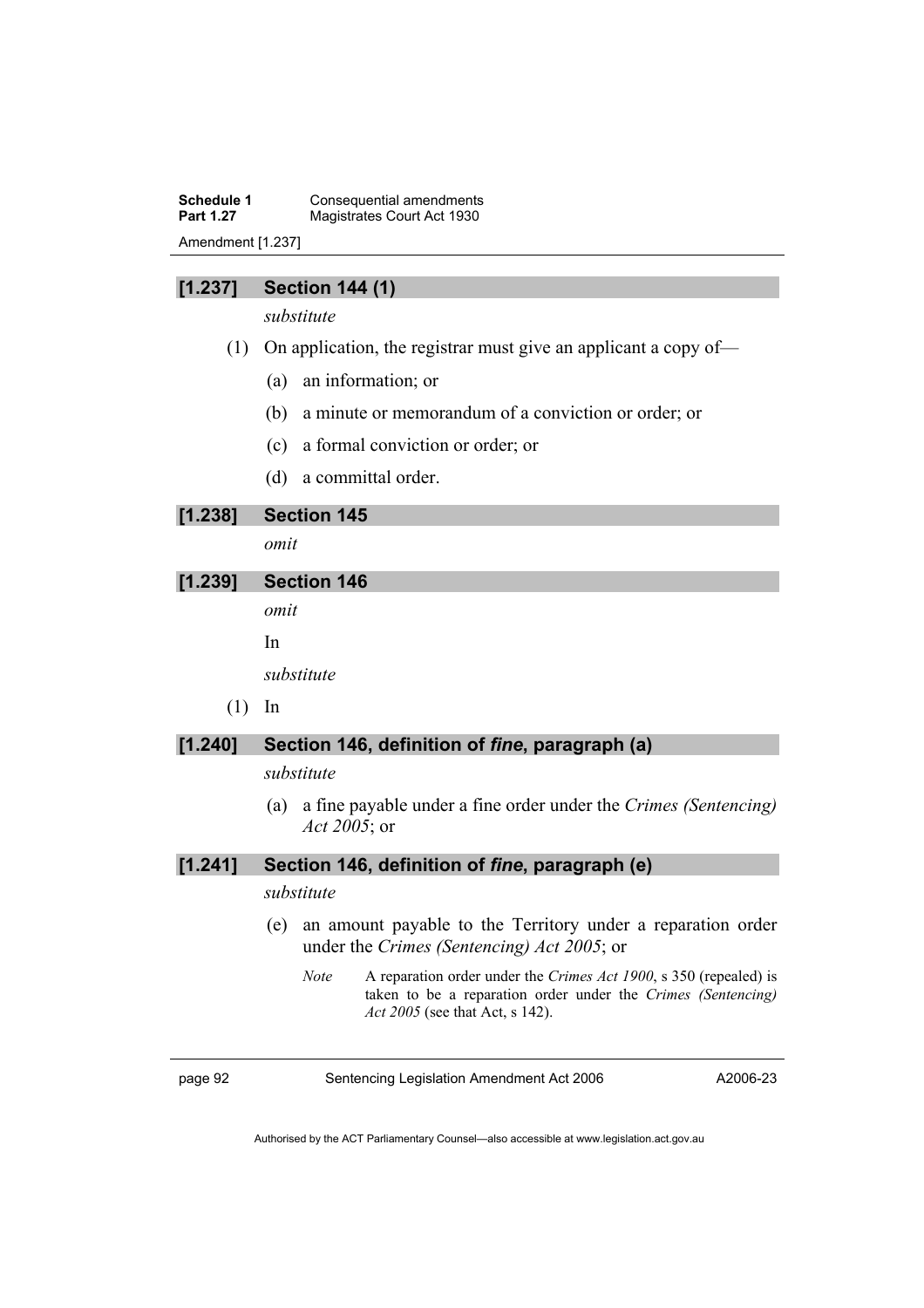(f) a financial penalty imposed, otherwise than under the *Crimes (Sentencing) Act 2005*, in relation to an offence.

## **[1.242] Section 152 (5)**

*substitute* 

 (5) A person committed under section 154D (Fine defaulters imprisonment) is not entitled to make an application.

## **[1.243] Section 153 (3) (b) and (c)**

#### *substitute*

- (b) the outstanding fine has been remitted by the Executive; or
	- *Note 1* For the remission of a fine by the Executive, see the *Crimes (Sentence Administration) Act 2005*, s 313 (Remission of penalties).
	- *Note 2* A fine also may have been remitted under this Act, s 159 (repealed) or the *Crimes Act 1900*, s 434 (repealed).
- (c) the person has completed serving a period of imprisonment because of an order under section 154D (Fine defaulters imprisonment); or

## **[1.244] Sections 154D to 158**

*substitute* 

## **154D Fine defaulters—imprisonment**

- (1) The registrar must order the imprisonment of a fine defaulter—
	- (a) if satisfied that all reasonable action has been taken under this division to secure payment and there is no reasonable likelihood of the outstanding fine being paid; and
	- (b) the outstanding fine has not been remitted by the Executive.
	- *Note 1* The registrar must issue a warrant for the imprisonment of the person in the chief executive's custody (see *Crimes (Sentence Administration) Act 2005*, s 12).

A2006-23

page 93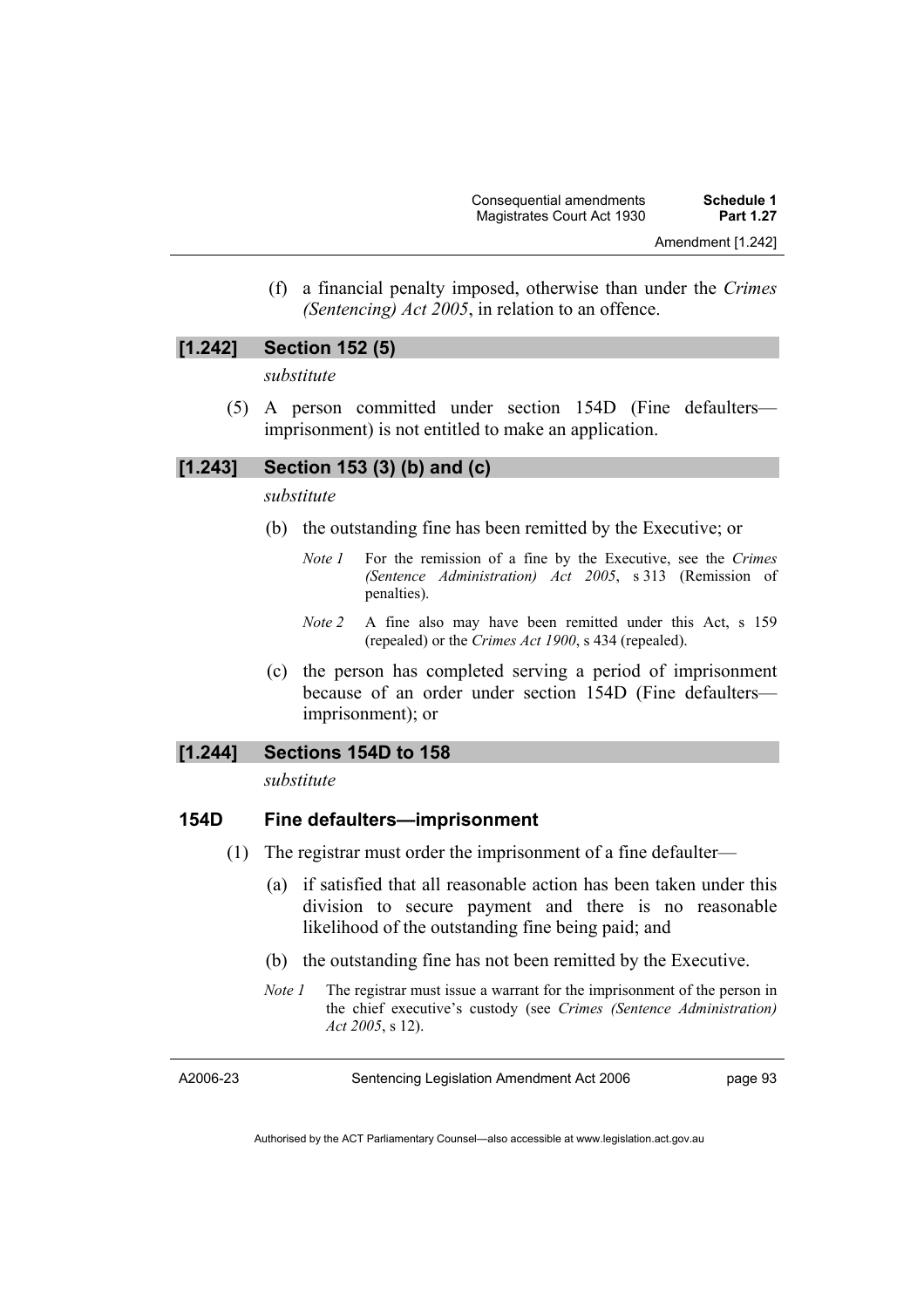- *Note 2* For the remission of a fine by the Executive, see the *Crimes (Sentence Administration) Act 2005*, s 313 (Remission of penalties).
- *Note* 3 A fine also may have been remitted under this Act, s 159 (repealed) or the *Crimes Act 1900*, s 434 (repealed).
- (2) The order, or any warrant under the *Crimes (Sentence Administration) Act 2005*, section 12 (Warrant for imprisonment), must not be given effect if the amount of the outstanding fine is paid to the Territory, or to someone acting for the Territory, before the person is imprisoned.
- (3) The period for which the fine defaulter must be committed is the lesser of—
	- (a) a period worked out at the rate of 1 day for each \$100, or part of \$100, of the outstanding fine; or
	- (b) 6 months.
- (4) This section does not apply to a person if the person's liability to pay the fine is derived from a reparation order under the *Crimes (Sentencing) Act 2005*.
	- *Note* A reparation order under the *Crimes Act 1900*, s 350 (repealed) is taken to be a reparation order under the *Crimes (Sentencing) Act 2005* (see that Act, s 142).

## **157 Outstanding fine discharged by payment**

- (1) This section applies if—
	- (a) a person is imprisoned under section 154D; and
	- (b) an amount is paid to the Territory (through the registrar or the chief executive) to discharge an amount of the outstanding fine.
- (2) If the amount paid completely discharges the outstanding fine, the chief executive must release the person from imprisonment immediately, unless the person must otherwise be lawfully detained.

A2006-23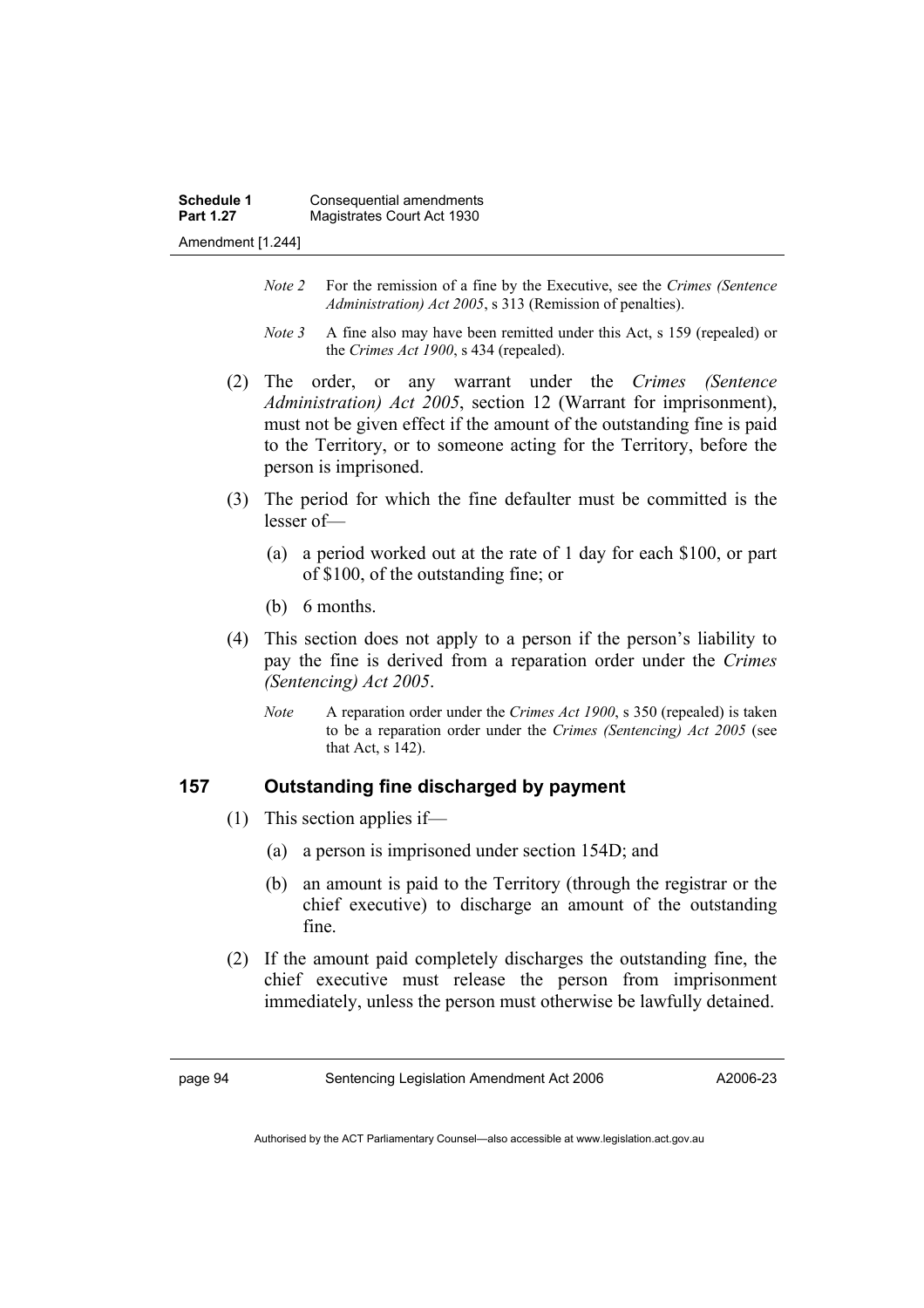## **158 Outstanding fine satisfied by imprisonment**

A person imprisoned under section 154D (Fine defaulters imprisonment) discharges the person's liability to pay the outstanding fine—

- (a) at the rate of \$100 for each day or part of a day for which the person is detained under the warrant; or
- (b) if the person is committed for 6 months—at the end of the 6-month period.

| [1.245] | <b>Section 159</b> |  |
|---------|--------------------|--|
|         |                    |  |

*omit* 

## **[1.246] Sections 185 to 188**

*omit* 

#### **[1.247] Section 191**

*omit* 

registrar, keeper of a gaol and superintendent of a remand centre

*substitute* 

registrar and person in charge of a correctional centre

#### **[1.248] Section 194**

*substitute* 

## **194 Writ of execution not void for form only**

A writ of execution is not void only because of a defect or error in it if there is a conviction or order that is valid, or that may be amended and made valid, under this Act to support it.

page 95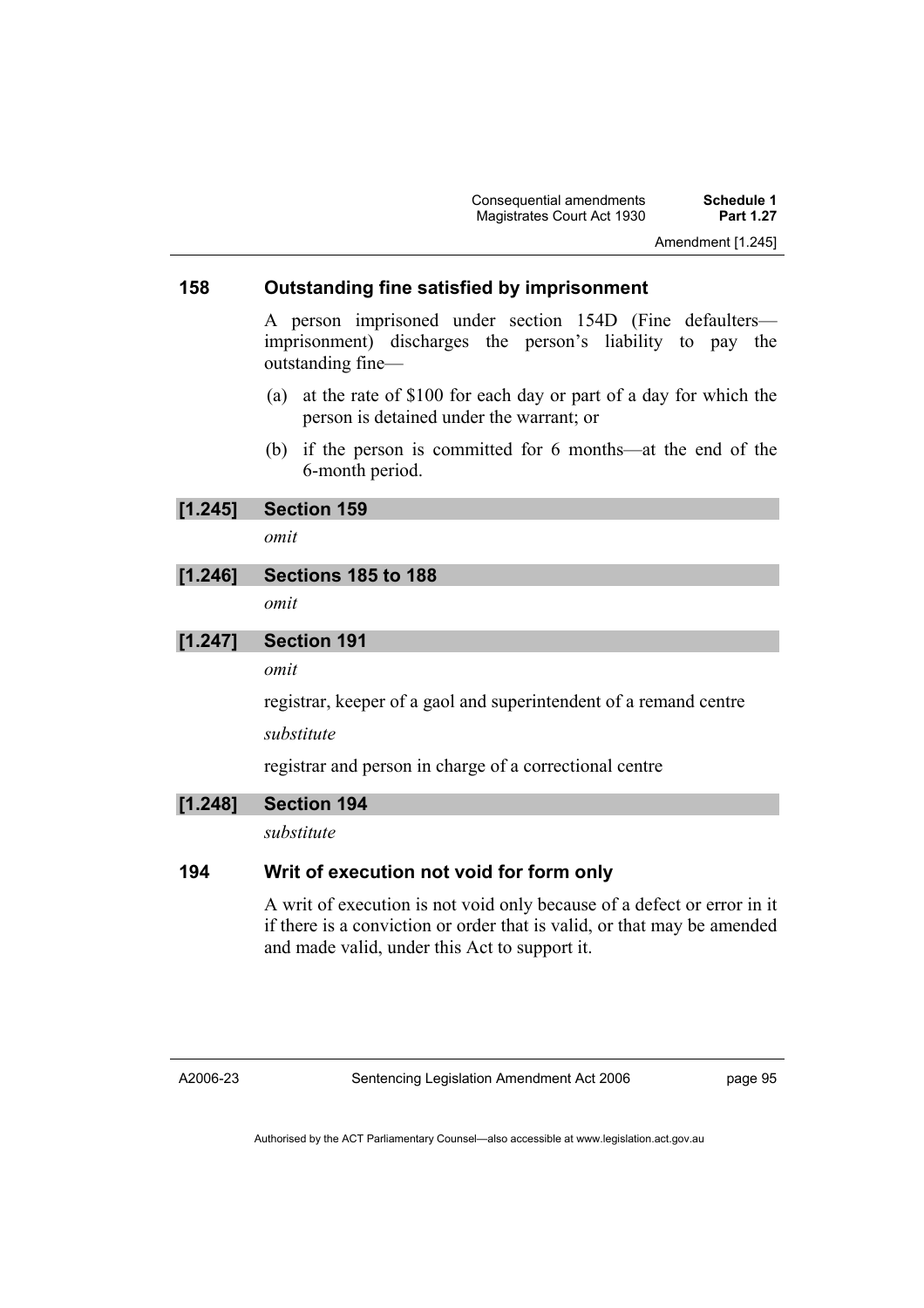**Schedule 1 Consequential amendments**<br>**Part 1.27 Magistrates Court Act 1930 Magistrates Court Act 1930** Amendment [1.249]

#### **[1.249] Section 208 (1) (e) and (f)**

*substitute* 

- (e) an appeal from an order of the court under any of the following provisions of the *Crimes (Sentencing) Act 2005*:
	- (i) part 3.2 (Sentences of imprisonment);
	- (ii) part 3.3 (Non-custodial sentences);
	- (iii) part 3.4 (Non-association and place restriction orders);
	- (iv) part 3.5 (Deferred sentence orders);
	- (v) part 3.6 (Combination sentences);
	- *Note* Orders under the *Crimes Act 1900*, pt 18 (Conditional release of offenders) are taken to be orders under the *Crimes (Sentencing) Act 2005* (see *Crimes (Sentence Administration) Act 2005*, ch 16).
- (f) an appeal from an order of the court under the *Crimes (Sentence Administration) Act 2005,* part 6.6 (Good behaviour orders—amendment and discharge).

## **[1.250] Section 216 (2)**

*omit* 

may, by warrant, commit the person to a remand centre

*substitute* 

may order the person be remanded in custody

## **[1.251] Section 216 (2), new note**

#### *insert*

*Note* The court must issue a warrant for the remand of the defendant in the chief executive's custody (see *Crimes (Sentence Administration) Act 2005*, s 17).

page 96 Sentencing Legislation Amendment Act 2006

A2006-23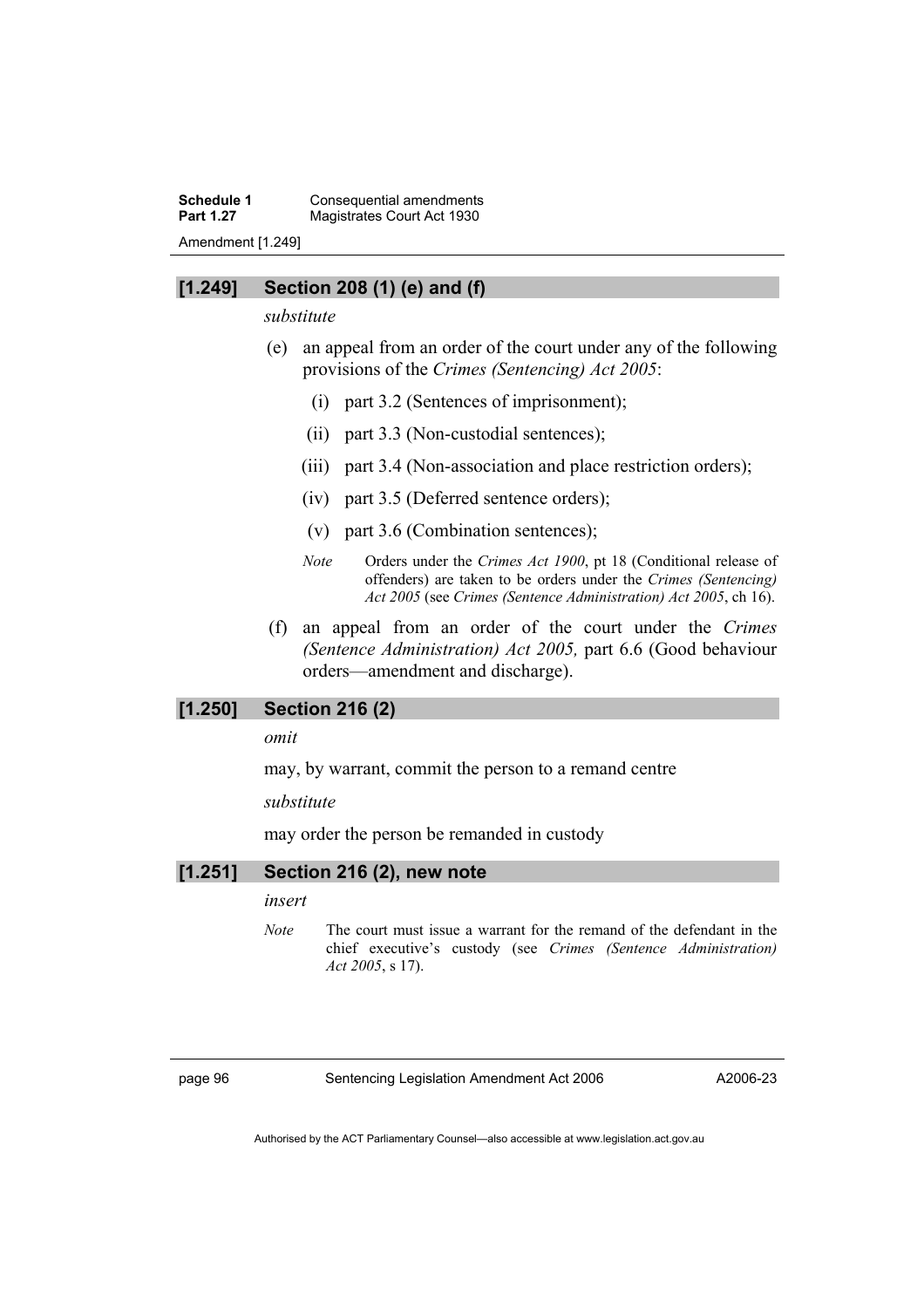Amendment [1.252]

#### **[1.252] Section 219B (2)**

*substitute* 

(2) In subsection  $(1)$  (f):

*sentence or penalty* includes a sentence or penalty imposed by an order of the Magistrates Court under—

- (a) any of the following provisions of the *Crimes (Sentencing) Act 2005*:
	- (i) part 3.2 (Sentences of imprisonment);
	- (ii) part 3.3 (Non-custodial sentences);
	- (iii) part 3.4 (Non-association and place restriction orders);
	- (iv) part 3.5 (Deferred sentence orders);
	- (v) part 3.6 (Combination sentences); or
	- *Note* Orders under the *Crimes Act 1900*, pt 18 (Conditional release of offenders) are taken to be orders under the *Crimes (Sentencing) Act 2005* (see *Crimes (Sentence Administration) Act 2005*, ch 16).
- (b) the *Crimes (Sentence Administration) Act 2005,* part 6.6 (Good behaviour orders—amendment and discharge).

## **[1.253] Section 222 (1)**

*omit* 

warrant of commitment

*substitute* 

committal order

A2006-23

page 97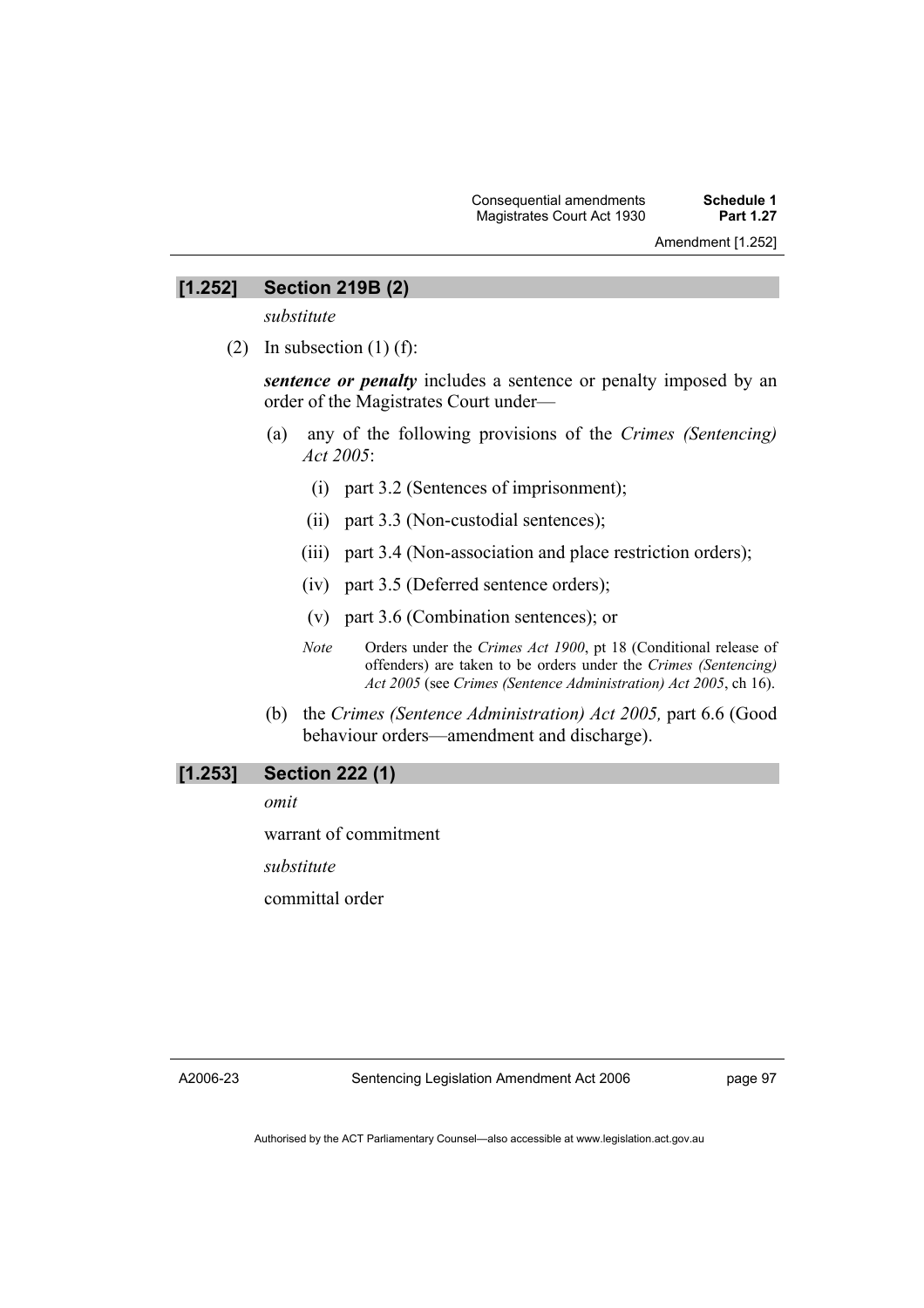**Schedule 1 Consequential amendments**<br>**Part 1.27 Magistrates Court Act 1930 Magistrates Court Act 1930** Amendment [1.254]

## **[1.254] Section 222 (1)**

*omit* 

the warrant

*substitute* 

the committal order

## **[1.255] Section 222 (2)**

*omit* 

commitment

*substitute* 

committal

## **[1.256] Section 223 (2)**

*substitute* 

 (2) The Supreme Court must allow the committal order, and may allow the conviction or judgment, to be immediately amended as necessary in accordance with the facts.

#### **[1.257] Section 226 (1)**

*omit* 

committed to gaol

*substitute* 

imprisoned or detained

#### **[1.258] Sections 250 to 253**

*omit* 

or the *Bail Act 1992*

page 98 Sentencing Legislation Amendment Act 2006

A2006-23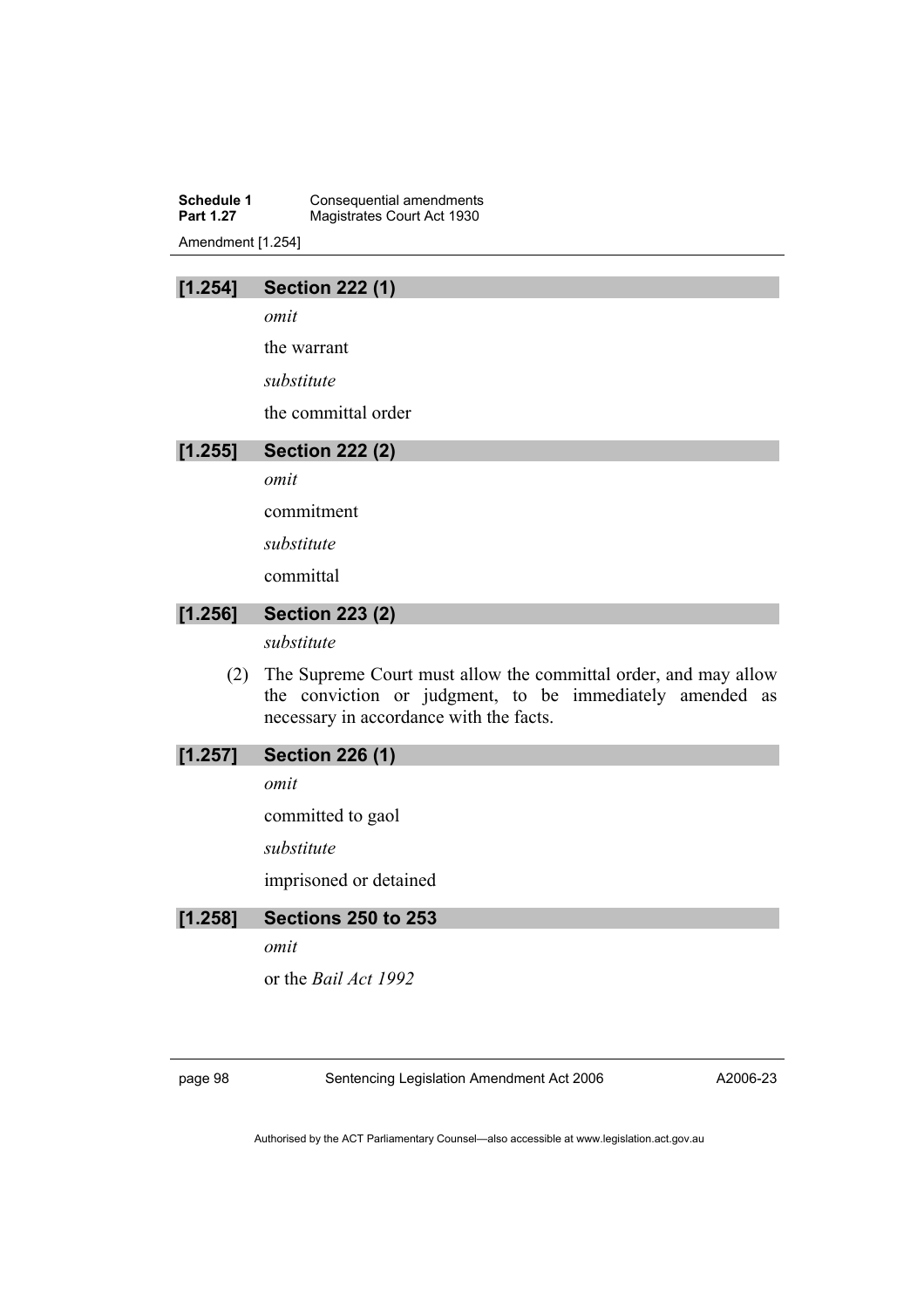Amendment [1.259]

## **[1.259] Section 254 (4)**

*omit* 

or under the *Bail Act 1992*, section 36 (1)

## **[1.260] Section 312 (2) (b)**

#### *substitute*

- (b) order that the person be remanded in custody until the earlier of the following:
	- (i) the date to which the proceeding is adjourned;
	- (ii) the person agrees to comply with the relevant Code provisions.
	- *Note* The court must issue a warrant for the remand of the person in the chief executive's custody (see *Crimes (Sentence Administration) Act 2005*, s 17).

## **[1.261] Section 312 (3) (a)**

*omit* 

committed the person

*substitute* 

ordered the person's remand

## **[1.262] Section 312 (4)**

*omit* 

committed

*substitute* 

remanded

## **[1.263] Section 313**

*omit* 

A2006-23

Sentencing Legislation Amendment Act 2006

page 99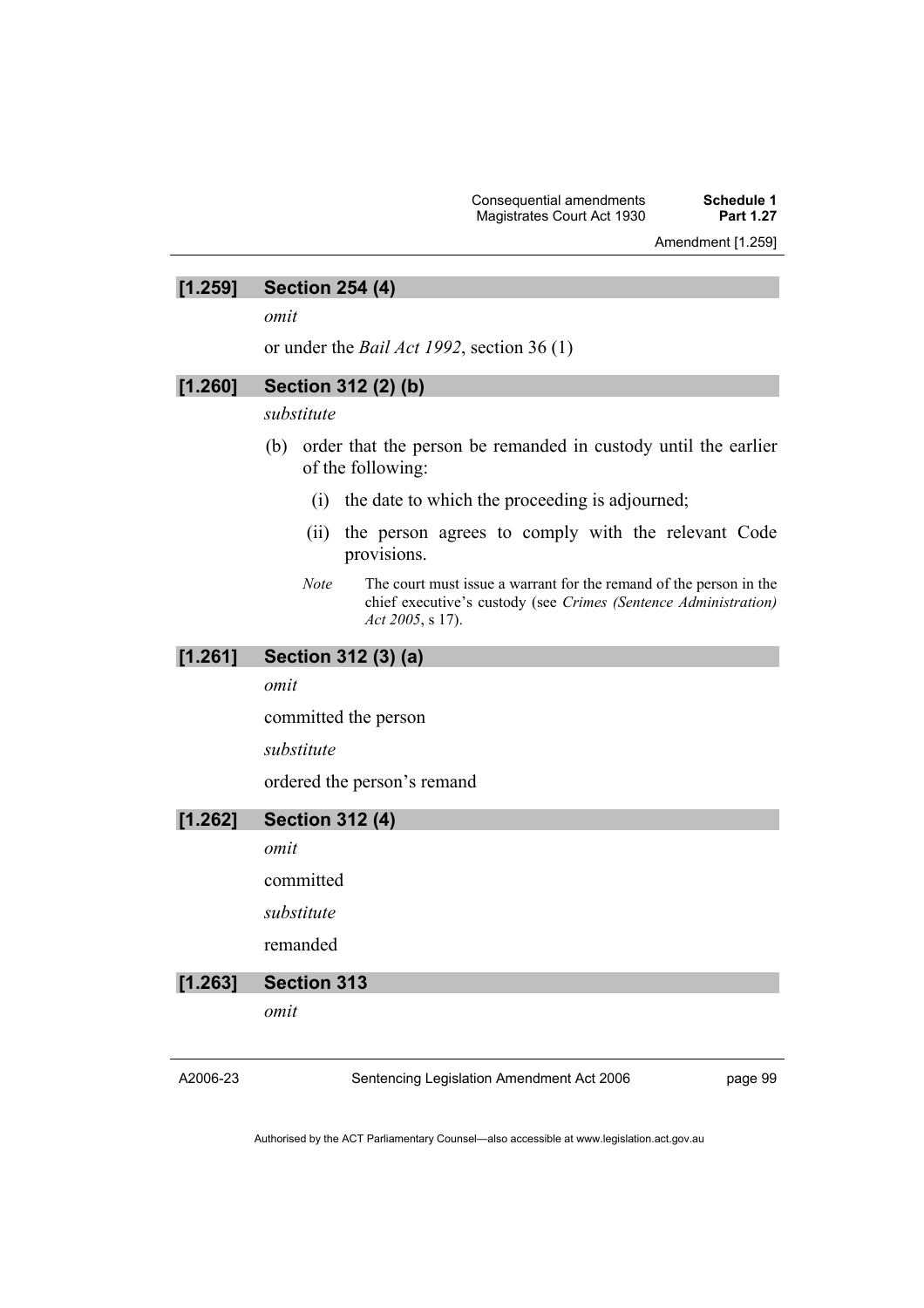**Schedule 1 Consequential amendments**<br>**Part 1.28 Mental Health (Treatment and** Mental Health (Treatment and Care) Act 1994

Amendment [1.264]

## **[1.264] Dictionary, note 2, new dot point**

*insert* 

• corrections officer

#### **[1.265] Dictionary, note 2**

*omit* 

- custodial escort
- remand centre
- remand centre administrator
- **[1.266] Dictionary, definition of** *administrator omit*

#### **[1.267] Dictionary, new definition of** *committal order*

*insert* 

*committal order*—see the *Crimes (Sentence Administration) Act 2005*, section 10.

## **[1.268] Dictionary, definitions of** *escort* **and** *superintendent omit*

## **Part 1.28 Mental Health (Treatment and Care) Act 1994**

## **[1.269] Section 38A**

## *omit*

A police officer, or an escort under the *Custodial Escorts Act 1998*,

*substitute* 

A police officer or corrections officer

page 100 Sentencing Legislation Amendment Act 2006

A2006-23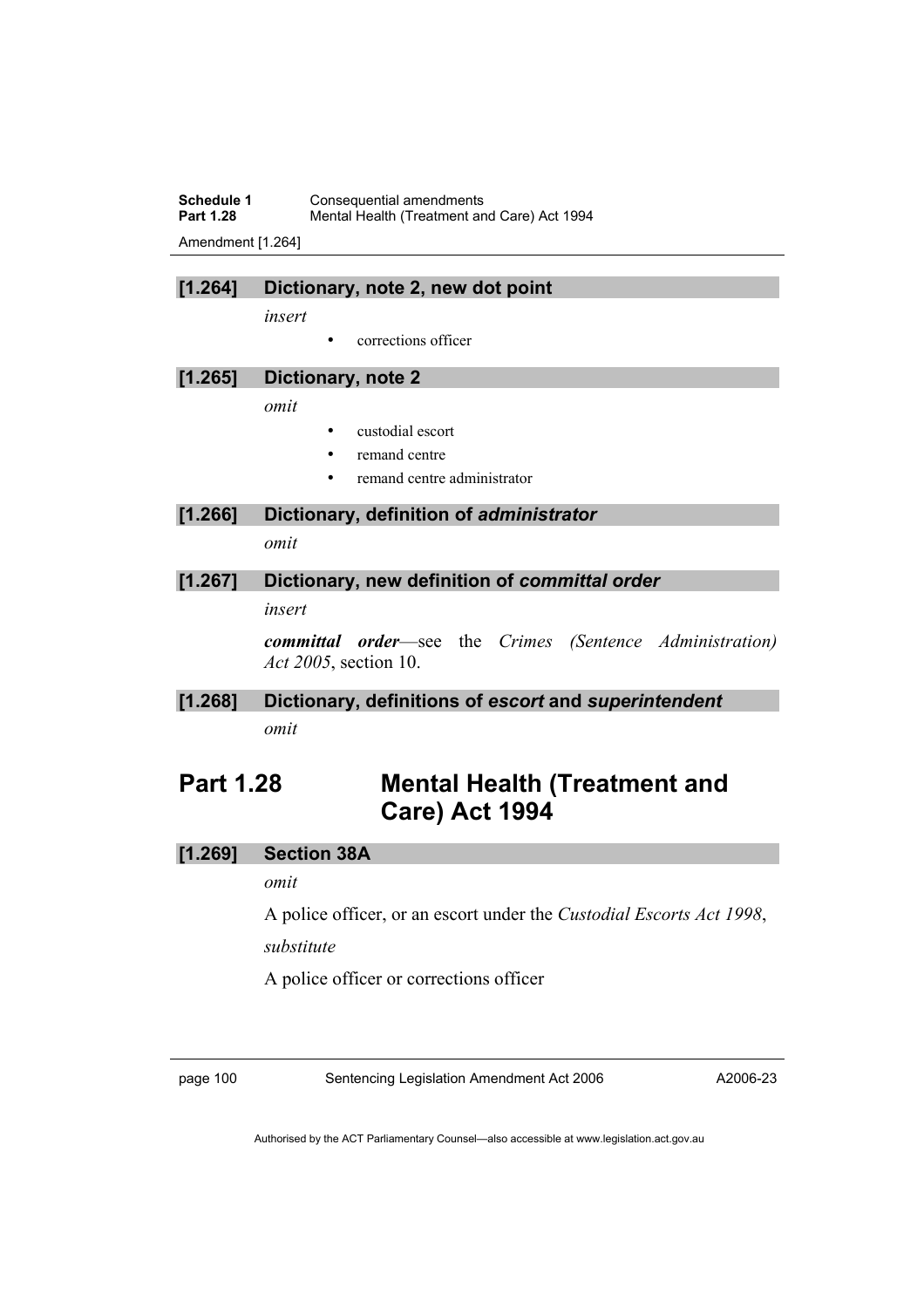Consequential amendments **Schedule 1**  Prohibited Weapons Act 1996 **Part 1.29** 

Amendment [1.270]

| [1.270] | Dictionary, note 2, new dot points                |
|---------|---------------------------------------------------|
|         | insert                                            |
|         | correctional centre<br>$\bullet$                  |
|         | corrections officer<br>$\bullet$                  |
| [1.271] | Dictionary, definition of community care facility |
|         | $\alpha$ mit                                      |

#### *omit*

a facility the principal purpose of which is for the detention of persons sentenced to imprisonment

*substitute* 

a correctional centre

## **Part 1.29 Prohibited Weapons Act 1996**

| [1.272]  | <b>Section 4</b>                                           |          |
|----------|------------------------------------------------------------|----------|
|          | omit                                                       |          |
|          | A person                                                   |          |
|          | substitute                                                 |          |
| (1)      | A person                                                   |          |
| [1.273]  | <b>Section 4</b>                                           |          |
|          | omit                                                       |          |
|          | while acting in the ordinary course of the person's duties |          |
|          | substitute                                                 |          |
|          | in the exercise of the person's functions                  |          |
| [1.274]  | Section 4 (e) and (f)                                      |          |
|          | omit                                                       |          |
|          | a member of                                                |          |
| A2006-23 | Sentencing Legislation Amendment Act 2006                  | page 101 |
|          |                                                            |          |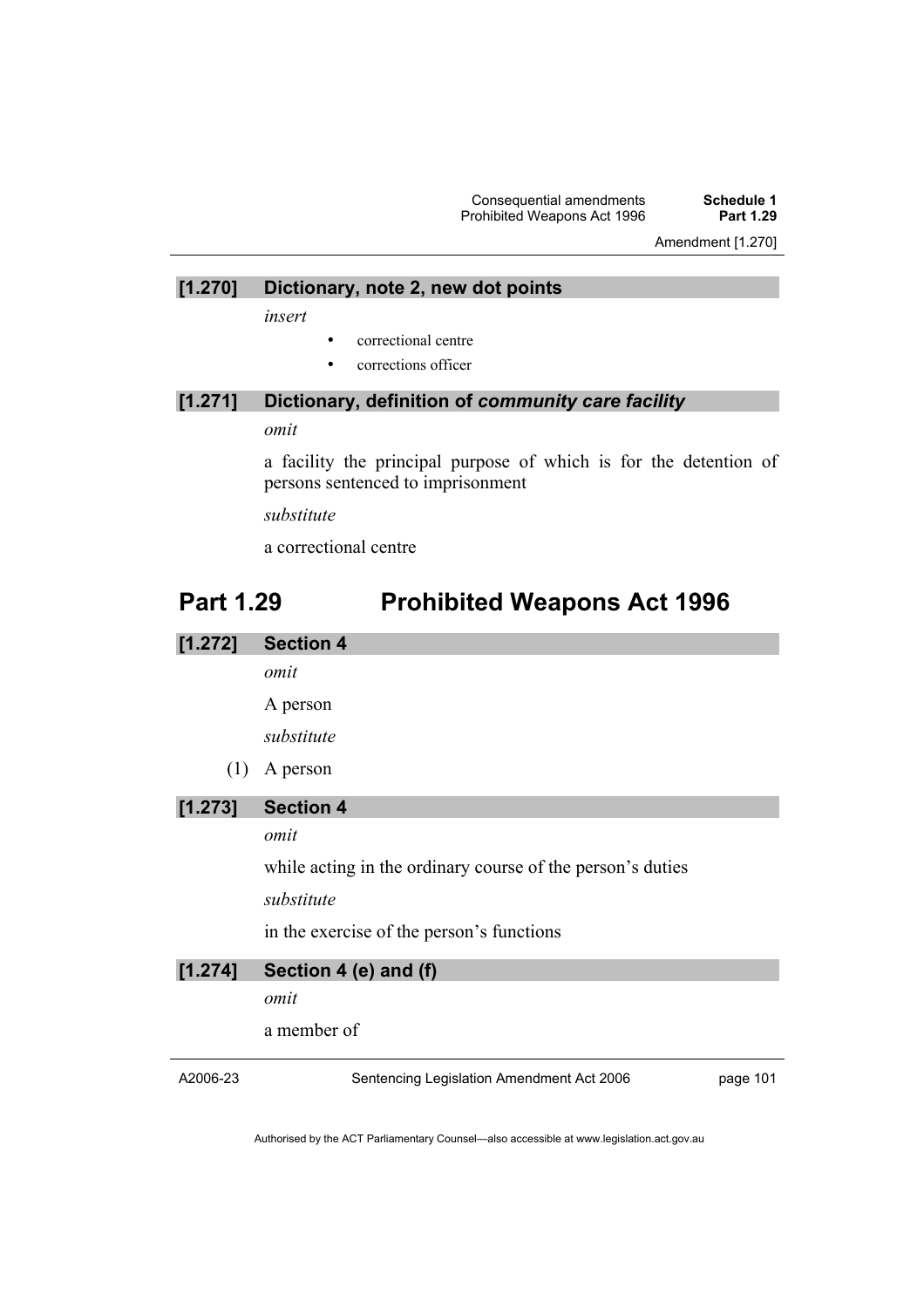**Schedule 1 Consequential amendments**<br>**Part 1.30 Road Transport (Alcohol and** Road Transport (Alcohol and Drugs) Act 1977 Amendment [1.275]

## **[1.275] New section 4 (2)**

*insert* 

- (2) A corrections officer does not commit an offence against this Act only because of something done by the officer in the exercise of the officer's functions.
	- *Note Corrections officer*, *exercise* and *function* are defined in the Legislation Act, dict, pt 1.

## **Part 1.30 Road Transport (Alcohol and Drugs) Act 1977**

## **[1.276] Section 29**

*substitute* 

## **29 Conditional release of convicted person**

If a person is convicted of an offence against this Act, the court, on an application by the convicted person, may, instead of ordering the convicted person to pay a fine or sentencing the person to imprisonment, make a rehabilitation program order within the meaning of the *Crimes (Sentencing) Act 2005*, section 13 (7) (Good behaviour orders).

(commencement: 2 June 2007)

## **[1.277] New section 41A (1) (i) and (j)**

#### *substitute*

- (i) that a non-conviction order was made under the *Crimes (Sentencing) Act 2005*, section 17 (2) (a) (Non-conviction orders—general); or
- (j) that an offence was taken into account by a court under the *Crimes (Sentencing) Act 2005*, part 4.4 (Taking additional offences into account);

page 102 Sentencing Legislation Amendment Act 2006

A2006-23

Authorised by the ACT Parliamentary Counsel—also accessible at www.legislation.act.gov.au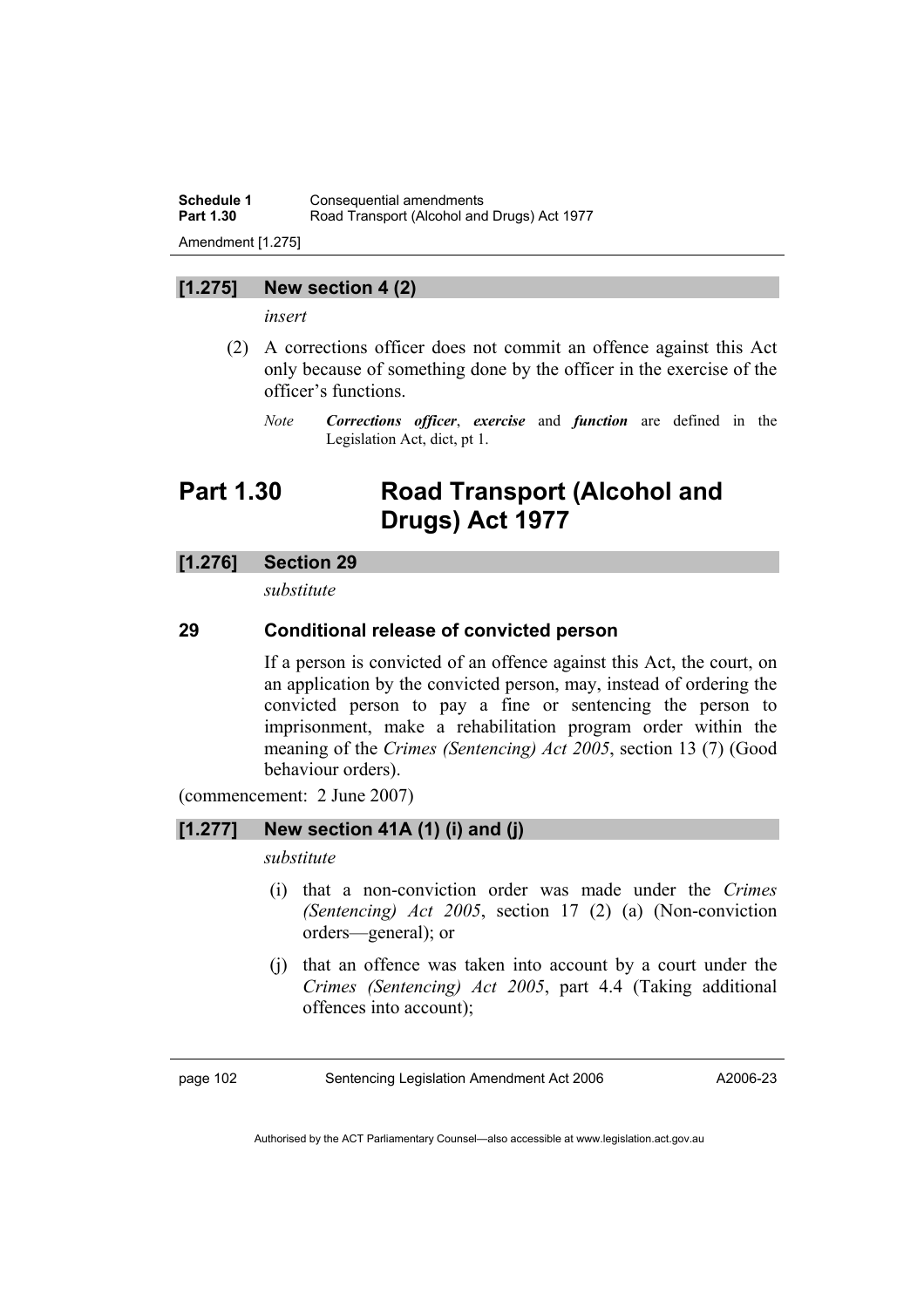Amendment [1.278]

## **[1.278] Section 45**

*omit* 

Despite the *Crimes Act 1900*, section 352 (2) a *substitute* 

A

## **Part 1.31 Royal Commissions Act 1991**

- **[1.279] Section 35 (3) (b)**  *omit*  force *substitute*  service or force
- **[1.280] Section 35 (6)**

*omit* 

## **Part 1.32 Security Industry Regulation 2003**

## **[1.281] Section 6 (3), definition of** *custodial officer*

#### *substitute*

*custodial officer* means—

- (a) a corrections officer under the *Corrections Management Act 2006*, section 20; or
- (b) an escort under the *Children and Young People Act 1999,*  part 6.3 (Interstate transfer); or

A2006-23

Sentencing Legislation Amendment Act 2006

page 103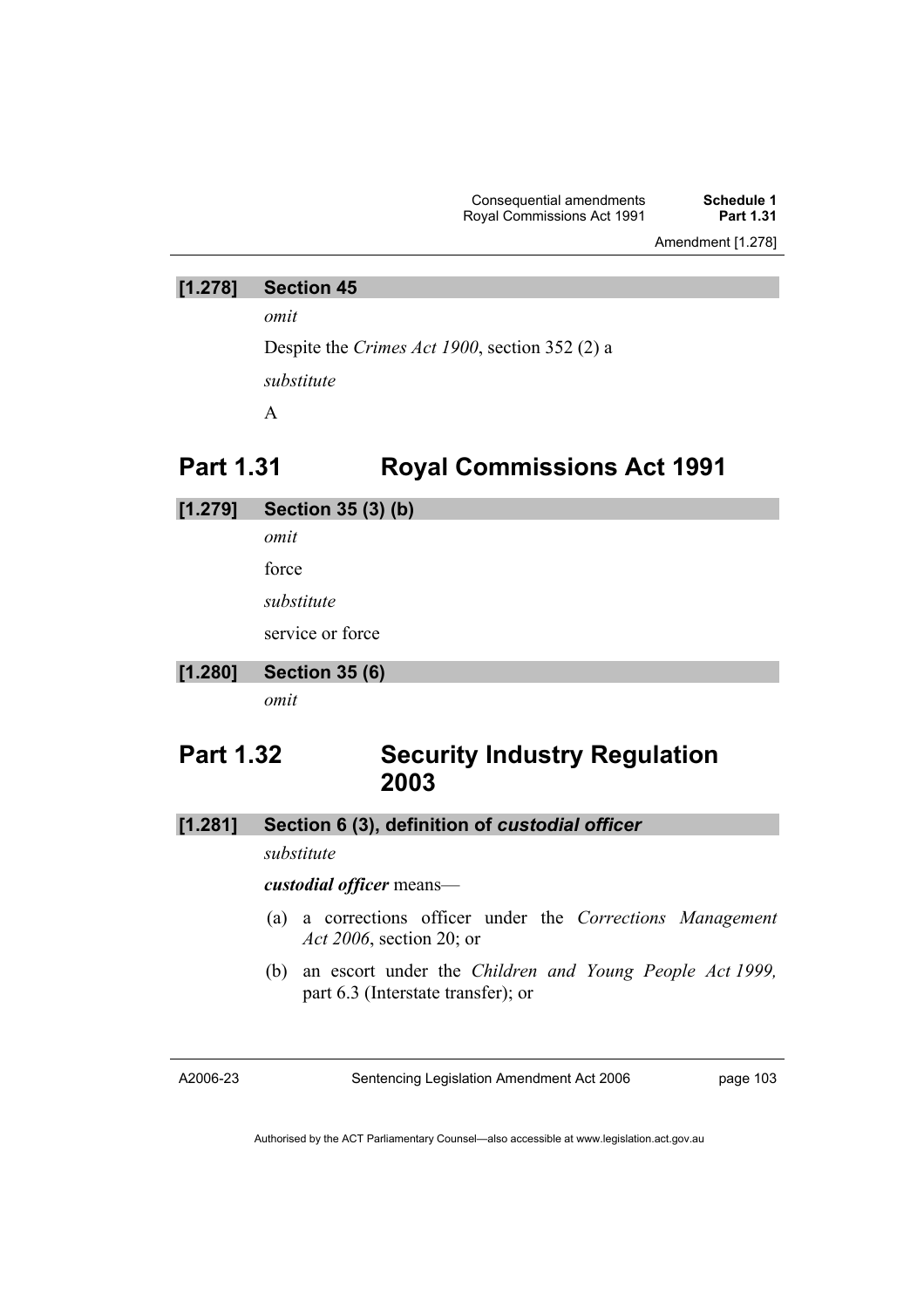- (c) an officer (other than a police officer) mentioned in the *Children and Young People Act 1999*, section 120 (6) (Transfer directions), section 122 (4) (Temporary custody prior to transfer between institutions) or section 125 (3) (Placing in shelter or remand centre); or
- (d) a prison officer under the *Crimes (Sentence Administration) Act 2005*, section 217 (Definitions—pt 11.1) or a person appointed as an escort under the *Crimes (Sentence Administration) Act 2005*, section 240 (3) (Interstate transfer transfer in custody of escort), definition of *escort*, paragraph (c); or
- (e) a prison officer or another officer (other than a police officer) mentioned in the *Crimes (Sentence Administration) Act 2005*, section 257 (International transfer—functions of prison officers, police officers etc).

## **Part 1.33 Spent Convictions Act 2000**

## **[1.282] Section 6 (b)**

#### *substitute*

 (b) the person is charged with the offence and a court finds the person guilty of the offence.

## **[1.283] Section 6, examples 1 to 4**

#### *substitute*

- 1 the court makes an order under the *Crimes (Sentencing) Act 2005*, s 17 (Non-conviction orders—general)
- 2 the court makes an order under the *Children and Young People Act 1999*, s 98 (Disposition without proceeding to conviction)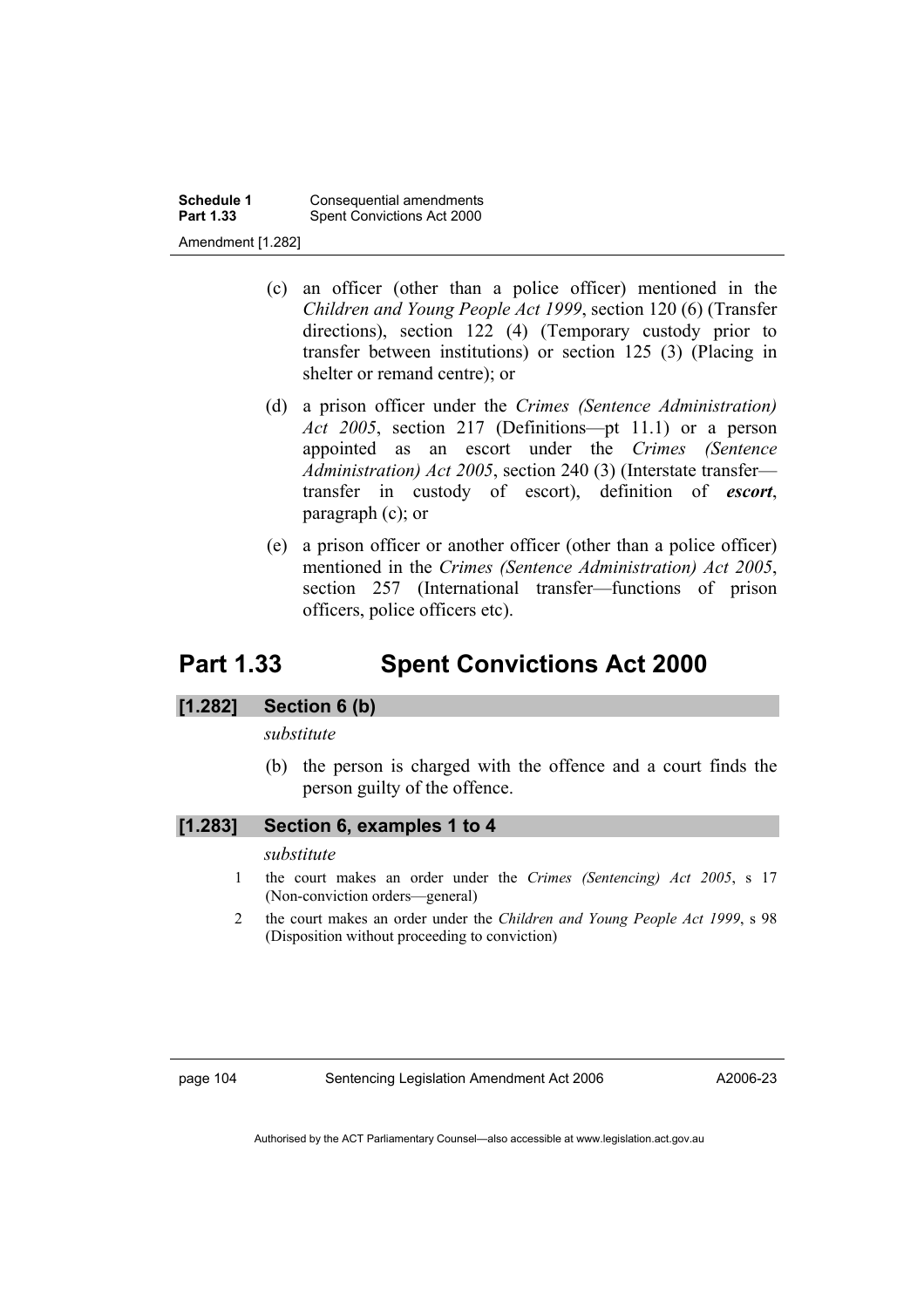Amendment [1.284]

# **[1.284] Section 7 (2)**

*substitute* 

 (2) In this Act, a reference to a conviction that is *spent* includes a reference to the charge to which the spent conviction related.

# **[1.285] Section 11 (2) (a)**

*substitute* 

 (a) a conviction for which a sentence of imprisonment of longer than 6 months has been imposed;

# **[1.286] Section 11 (3)**

*substitute* 

(3) In this section:

### *sentence of imprisonment*—

- (a) includes a period of a sentence of imprisonment to be served by periodic detention under the *Crimes (Sentence Administration) Act 2005*; but
- (b) does not include the detention of a person under a control order.

#### **[1.287] Section 12 (1)**

*omit* 

subsections (2) to (8)

*substitute* 

this section

A2006-23

page 105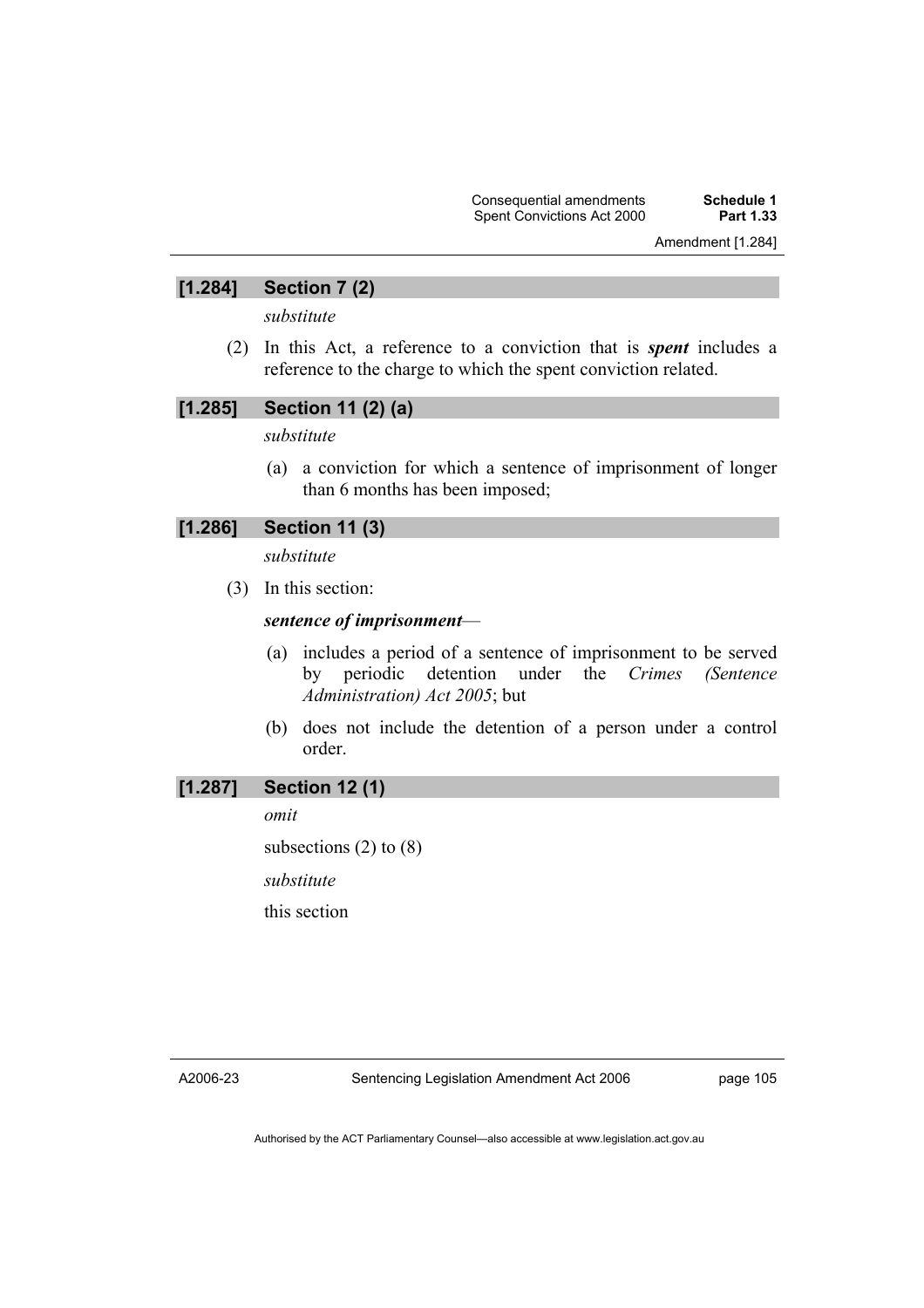**Schedule 1 Consequential amendments** Part 1.34 **Supreme Court Act 1933** Amendment [1.288]

# **[1.288] Section 12 (2), (3) and (4)**

*substitute* 

- (2) If a charge for an offence is dismissed under either of the following provisions, the finding of guilt for the offence (however described) is spent on the dismissal of the charge:
	- (a) the *Crimes (Sentencing) Act 2005*, section 17 (Non-conviction orders—general);
	- (b) the *Children and Young People Act 1999*, section 98 (Disposition without proceeding to conviction).
	- *Note* An order under the *Crimes Act 1900*, s 402 (Conditional release of offenders without proceeding to conviction) (repealed) is taken to be a non-conviction order that is a good behaviour order under the *Crimes (Sentencing) Act 2005* (see *Crimes (Sentence Administration) Act 2005*, s 336).
- (3) If an order under the *Crimes (Sentencing) Act 2005*, section 17 (Non-conviction orders—general) is a good behaviour order subject to a condition, the order is spent only when the condition is completely satisfied.

#### **[1.289] Section 12**

*renumber subsections when Act next republished under Legislation Act* 

# **Part 1.34 Supreme Court Act 1933**

#### **[1.290] Section 37Q, heading**

*substitute* 

**37Q Bail time on appeal does not count towards sentence** 

page 106 Sentencing Legislation Amendment Act 2006

A2006-23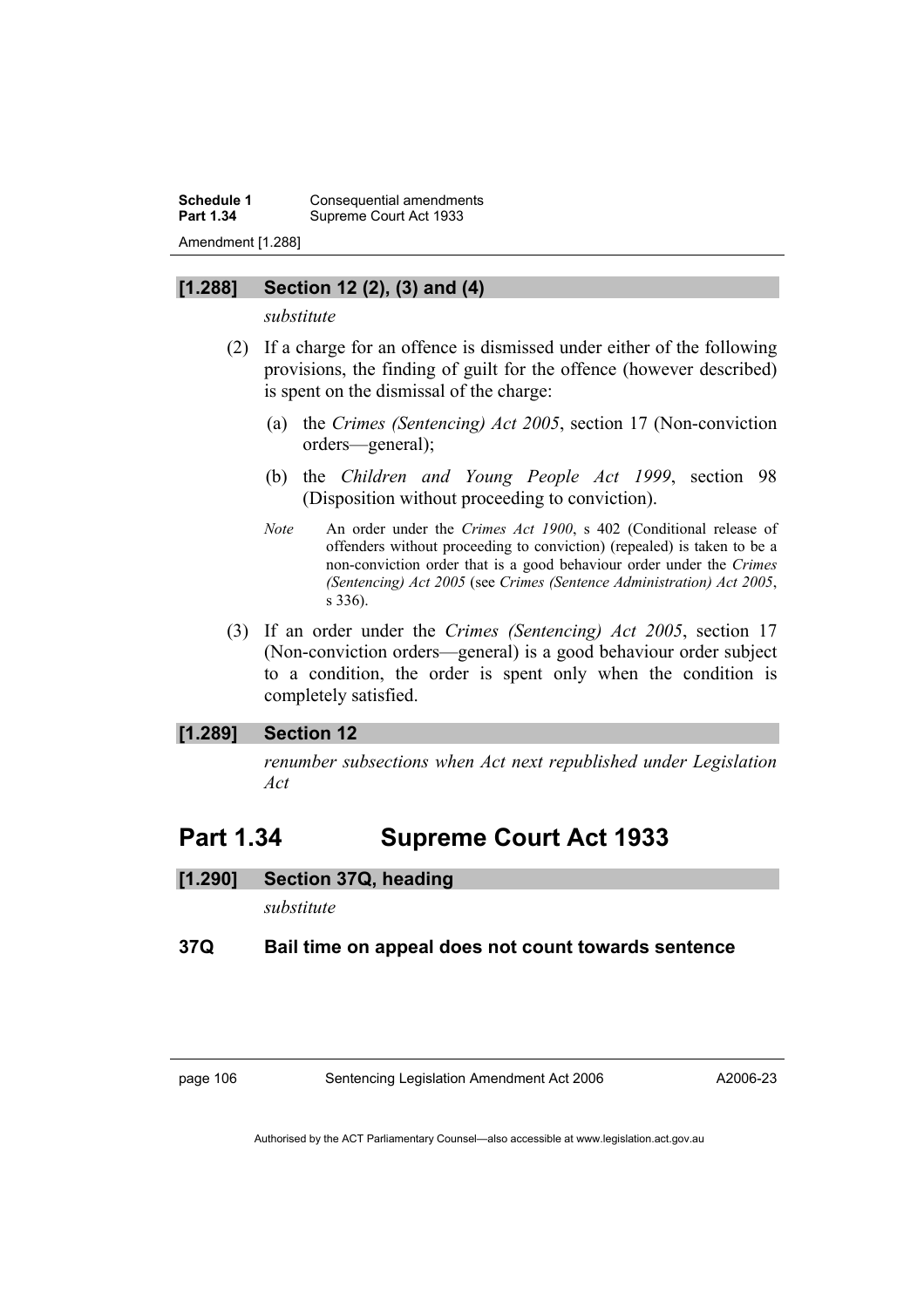Amendment [1.291]

# **[1.291] Section 70A (2) (a) to (c)**

*substitute* 

- (a) order the person to pay a fine not exceeding \$5 000; or
- (b) order that the person be imprisoned for not longer than 6 months; or
- (c) make orders under both paragraph (a) and (b).

# **Part 1.35 Supreme Court Rules 1937**

# **[1.292] Order 68, rule 10**

*substitute* 

# **10 Detention of arrested person**

If a person is arrested by the sheriff on any civil process of the court, the person is to be taken to a correctional centre and detained until released by the court.

# **[1.293] Order 80, rule 1, definition of** *sentence***, examples 1 and 2**

# *substitute*

- 1 a reparation order under the *Crimes (Sentencing) Act 2005*, s 19 or s 20
- 2 a good behaviour order under the *Crimes (Sentencing) Act 2005*, s 13

# **[1.294] Order 80, rule 32**

*omit* 

recognisance

*substitute* 

undertaking

A2006-23

Sentencing Legislation Amendment Act 2006

page 107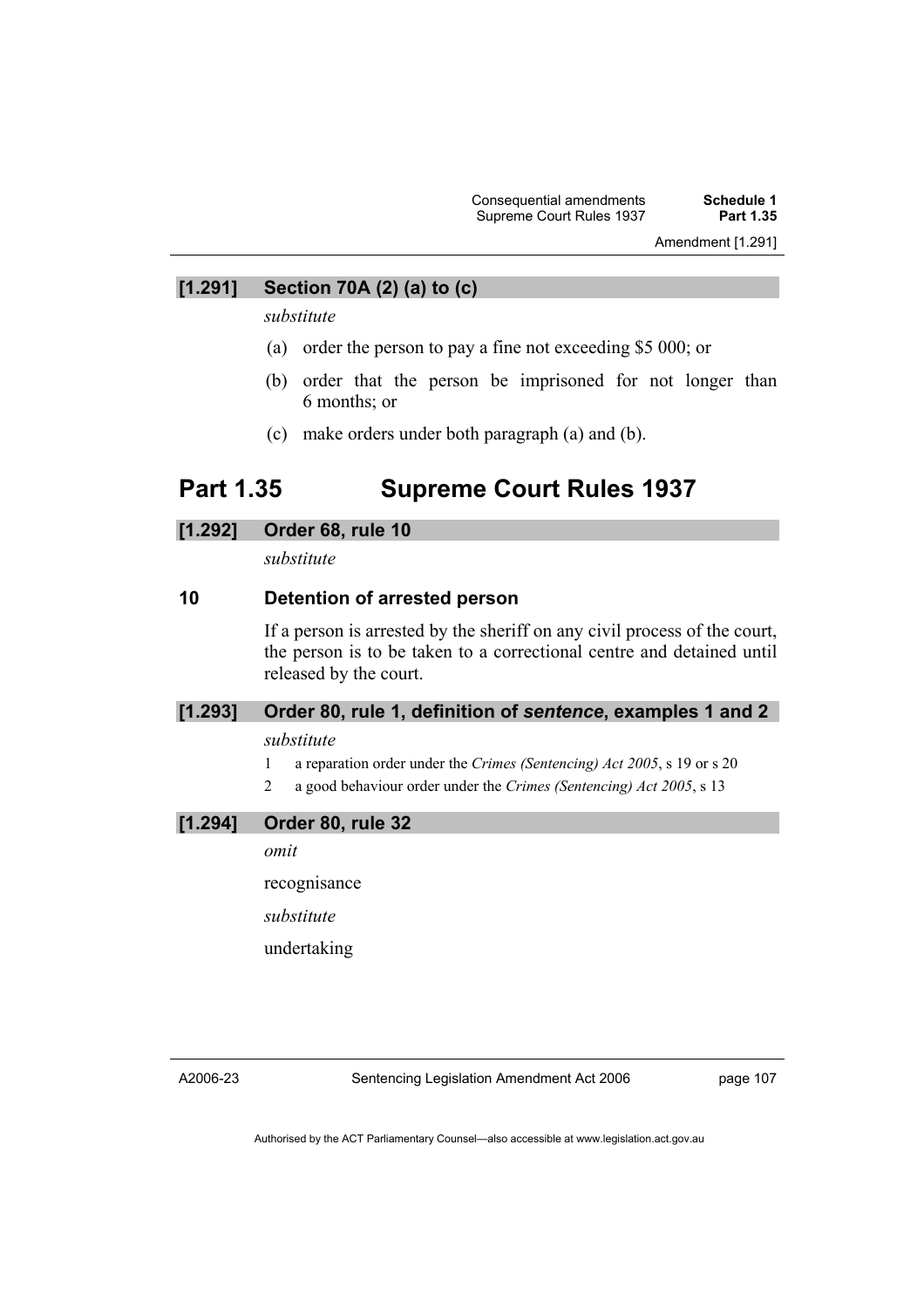**Schedule 1 Consequential amendments**<br>**Part 1.36 Example 1.36 CONS CONS CONS CONS CONS CONS CONS CONS CONS CONS CONS CONS CONS CONS CONS CONS CONS CONS CONS CONS CONS CONS Part 1.36** Taxation Administration Act 1999

Amendment [1.295]

# **[1.295] Order 86, rules 9 and 48, definition of** *sentence***, examples 1 and 2**

#### *substitute*

- 1 a reparation order under the *Crimes (Sentencing) Act 2005*, s 19 or s 20
- 2 a good behaviour order under the *Crimes (Sentencing) Act 2005*, s 13

#### **[1.296] Order 86, rule 63 (4), definition of** *fine***, example 5**

#### *substitute*

5 an amount payable for reparation under the *Crimes (Sentencing) Act 2005*, s 19

# **Part 1.36 Taxation Administration Act 1999**

# **[1.297] New section 5A**

*in part 1, insert* 

# **5A Offences against Act—application of Criminal Code etc**

Other legislation applies in relation to offences against this Act.

*Note 1 Criminal Code* 

 The Criminal Code, ch 2 applies to an offence against s 71 (6) (Orders to comply with requirements). The chapter sets out the general principles of criminal responsibility (including burdens of proof and general defences) and defines terms used for offences to which the Code applies (eg *conduct*, *intention*, *recklessness*, and *strict liability*).

#### *Note 2 Penalty units*

The Legislation Act, s 133 deals with the meaning of offence penalties that are expressed in penalty units.

page 108 Sentencing Legislation Amendment Act 2006

A2006-23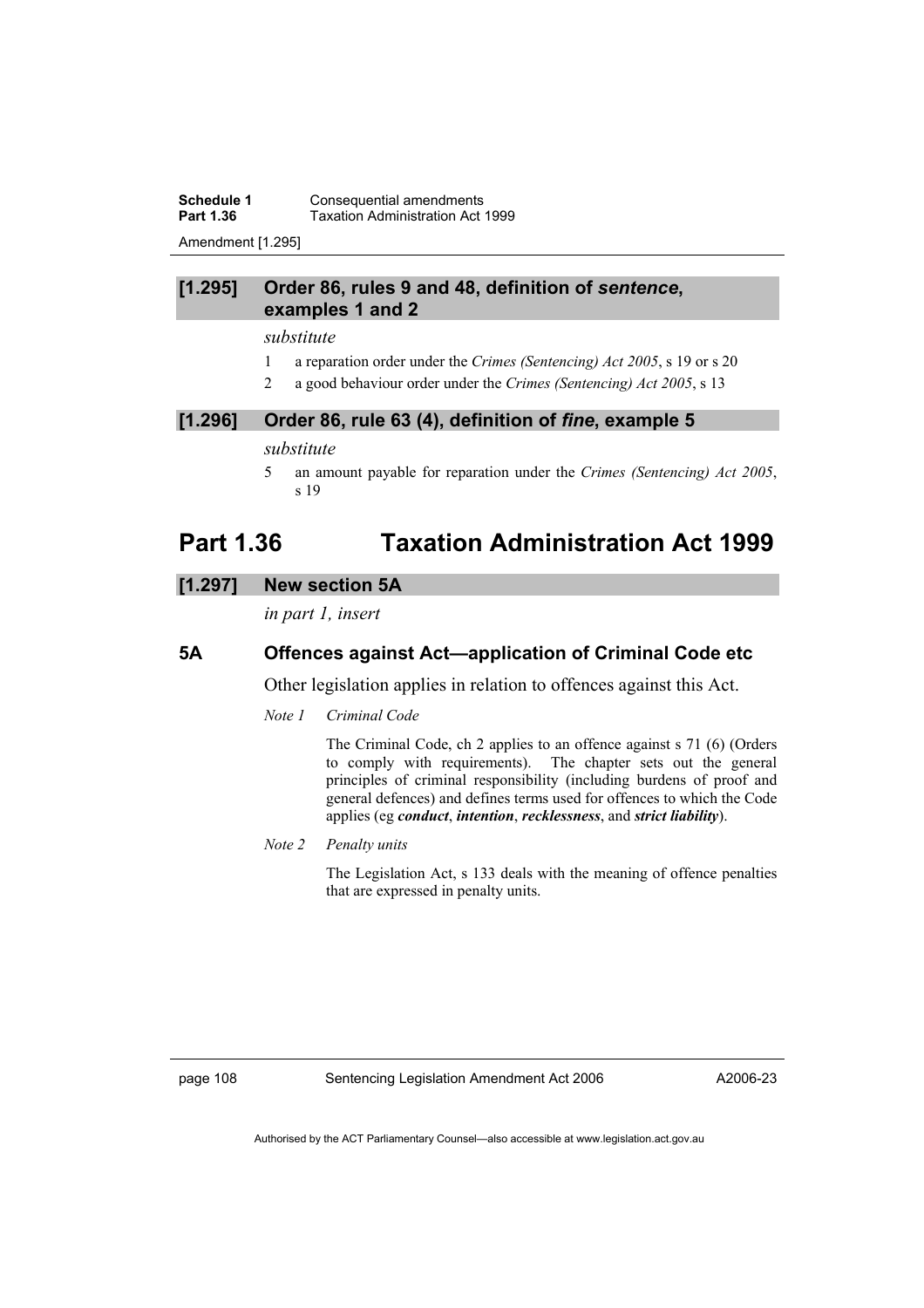# Consequential amendments **Schedule 1 Taxation Administration Act 1999**

Amendment [1.298]

# **[1.298] Section 70 (1) (d) and (e)**

*after* 

convicted

*insert* 

or found guilty

# **[1.299] Section 70 (4)**

*substitute* 

 (4) For subsection (1) (d) and (e), a reference to a person being *found guilty* includes a reference to an order being made in relation to the person under the *Crimes Act 1914* (Cwlth), section 19B (1).

# **[1.300] Section 71**

*substitute* 

# **71 Orders to comply with requirements**

- (1) This section applies if a person is convicted or found guilty of an offence against a tax law for a failure of the person to comply with a requirement (the *relevant requirement*)—
	- (a) to provide to or lodge with the commissioner any information or document; or
	- (b) to attend before the commissioner or anyone else; or
	- (c) to have an instrument properly stamped.
- (2) The court may, by order, require the person, within a stated time or at a stated place and time, to do either or both of the following:
	- (a) to comply with the relevant requirement;

A2006-23

page 109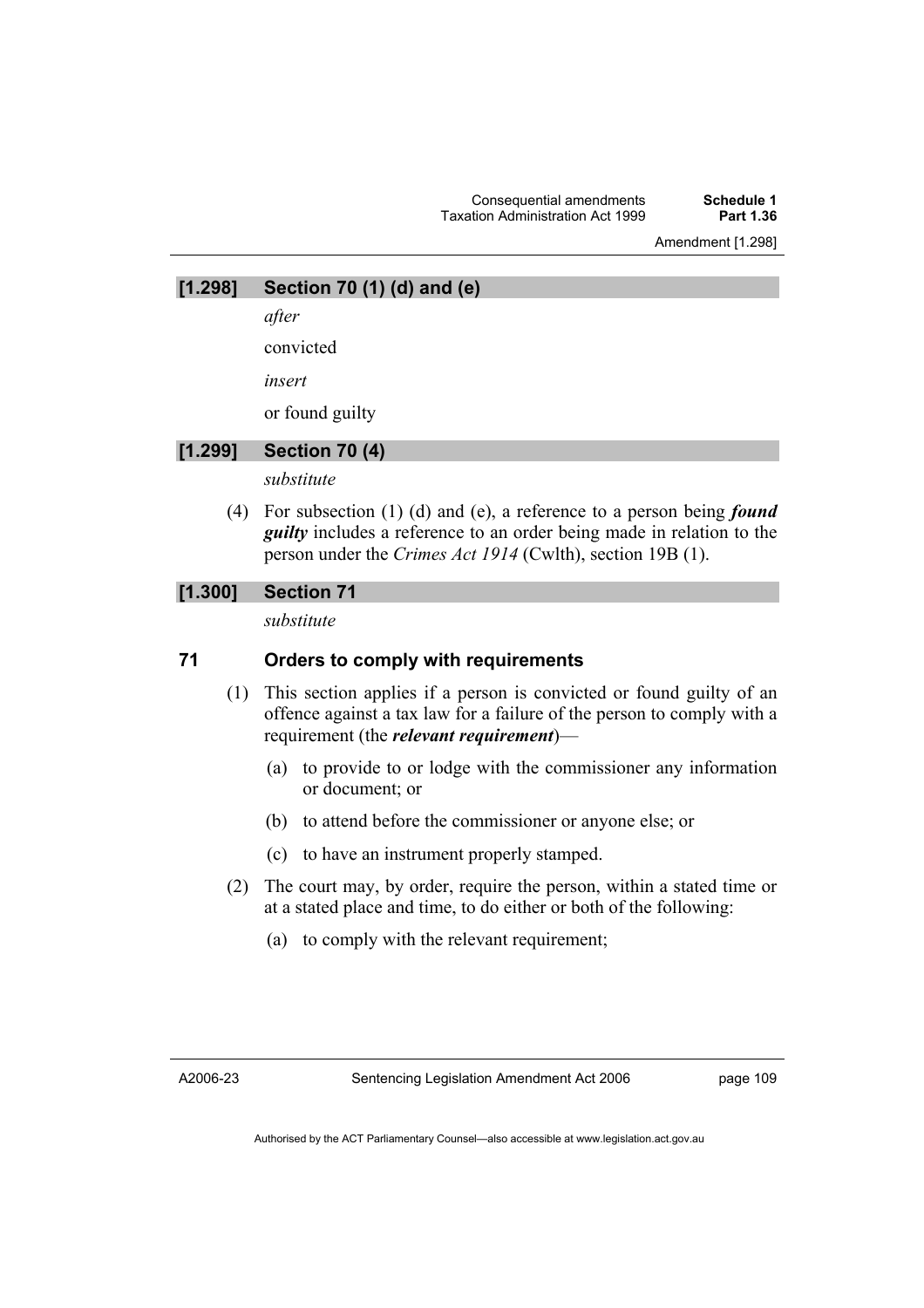- (b) to comply with any other requirements that have or could have been made in relation to the person under a tax law that the court considers necessary to ensure that the relevant requirement is complied with.
- (3) The order may be made whether or not the time to comply with the relevant requirement or any other requirement has ended.
- (4) If the order is not given orally to the person, the court's proper officer must serve a copy of the order on the person.
- (5) The making of an order under this section does not limit the court's power to impose a sentence on the person for the offence or make any other order in relation to the offence.
- (6) The person must comply with an order under this section to the extent that the person is capable of doing so.

Maximum penalty (subsection (6)): 100 penalty units, imprisonment for 1 year or both.

# **Part 1.37 Victims of Crime (Financial Assistance) Act 1983**

# **[1.301] Section 35 (2) (c)**

#### *substitute*

- (c) an amount of reparation in relation to the injury or damage payable in the applicant's favour under a reparation order under the *Crimes (Sentencing) Act 2005*;
	- *Note* A reparation order under the *Crimes Act 1900*, s 350 (repealed) is taken to be a reparation order under the *Crimes (Sentencing) Act 2005* (see that Act, s 142).

page 110 Sentencing Legislation Amendment Act 2006

A2006-23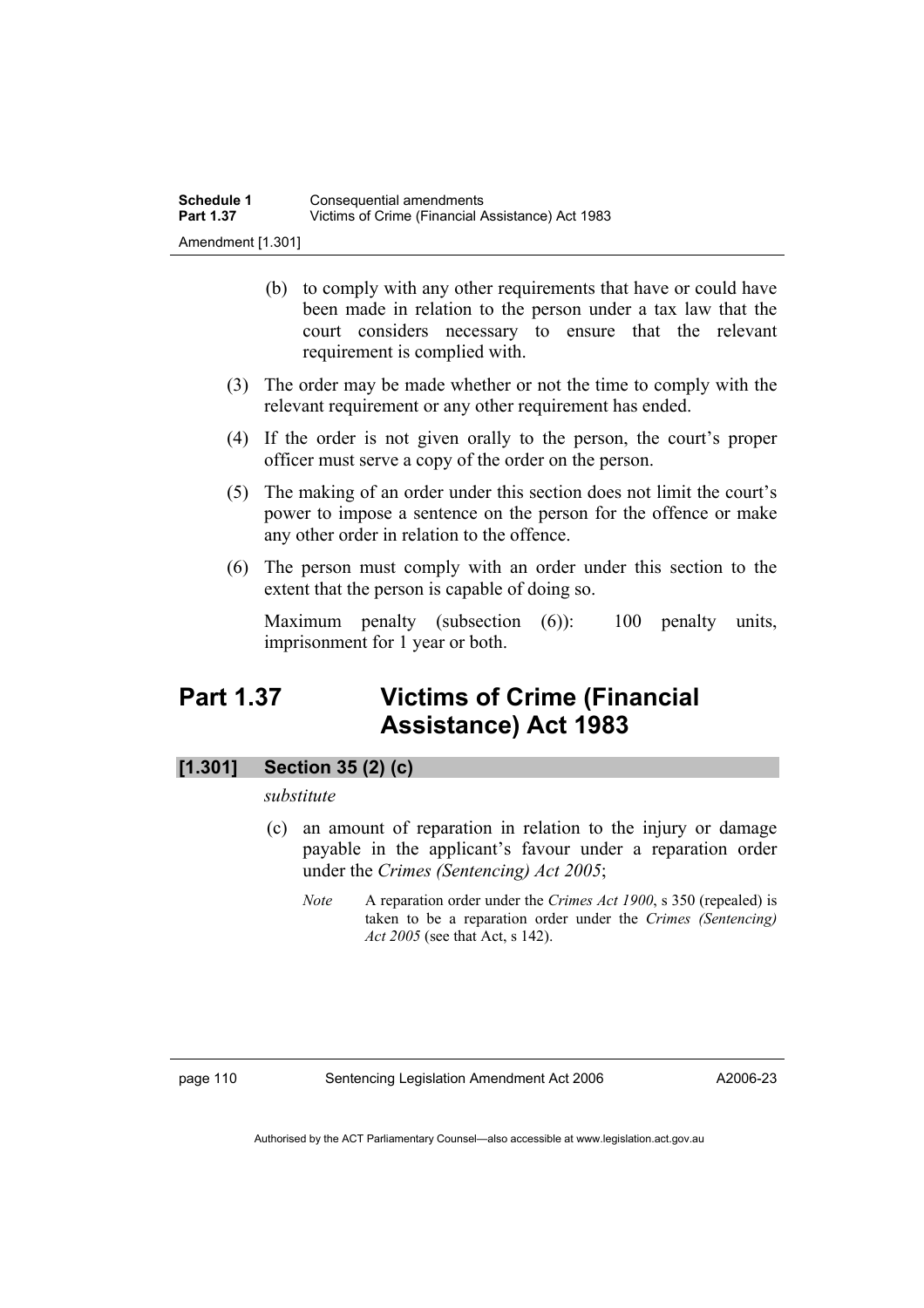# **[1.302] Section 40 (2) (c)**

*substitute* 

- (c) an amount of reparation in relation to the injury or damage payable under an order under a reparation order under the *Crimes (Sentencing) Act 2005*;
	- *Note* A reparation order under the *Crimes Act 1900*, s 350 (repealed) is taken to be a reparation order under the *Crimes (Sentencing) Act 2005* (see that Act, s 142).

# **[1.303] Section 52, definition of** *related crime***, paragraph (b)**

# *substitute*

 (b) any other offence if an offence mentioned in paragraph (a) was taken into account by a court when sentence was passed on the offender for that other offence.

# **[1.304] New section 54 (2)**

*insert* 

 (2) However, the registrar must not make the provisional order only because the person's property is subject to a restraining order or forfeiture order under the *Confiscation of Criminal Assets Act 2003*.

# **[1.305] Section 54 (2) to (4)**

*renumber as section 54 (3) to (5)* 

**[1.306] New section 61A** 

*insert* 

# **61A Recovery under restitution orders—Confiscation of Criminal Assets Act**

 (1) This section applies in relation to the recovery from a defendant (including under an arrangement under section 58) of an amount under a provisional order for restitution or a provisional order for restitution that is confirmed.

A2006-23

Sentencing Legislation Amendment Act 2006

page 111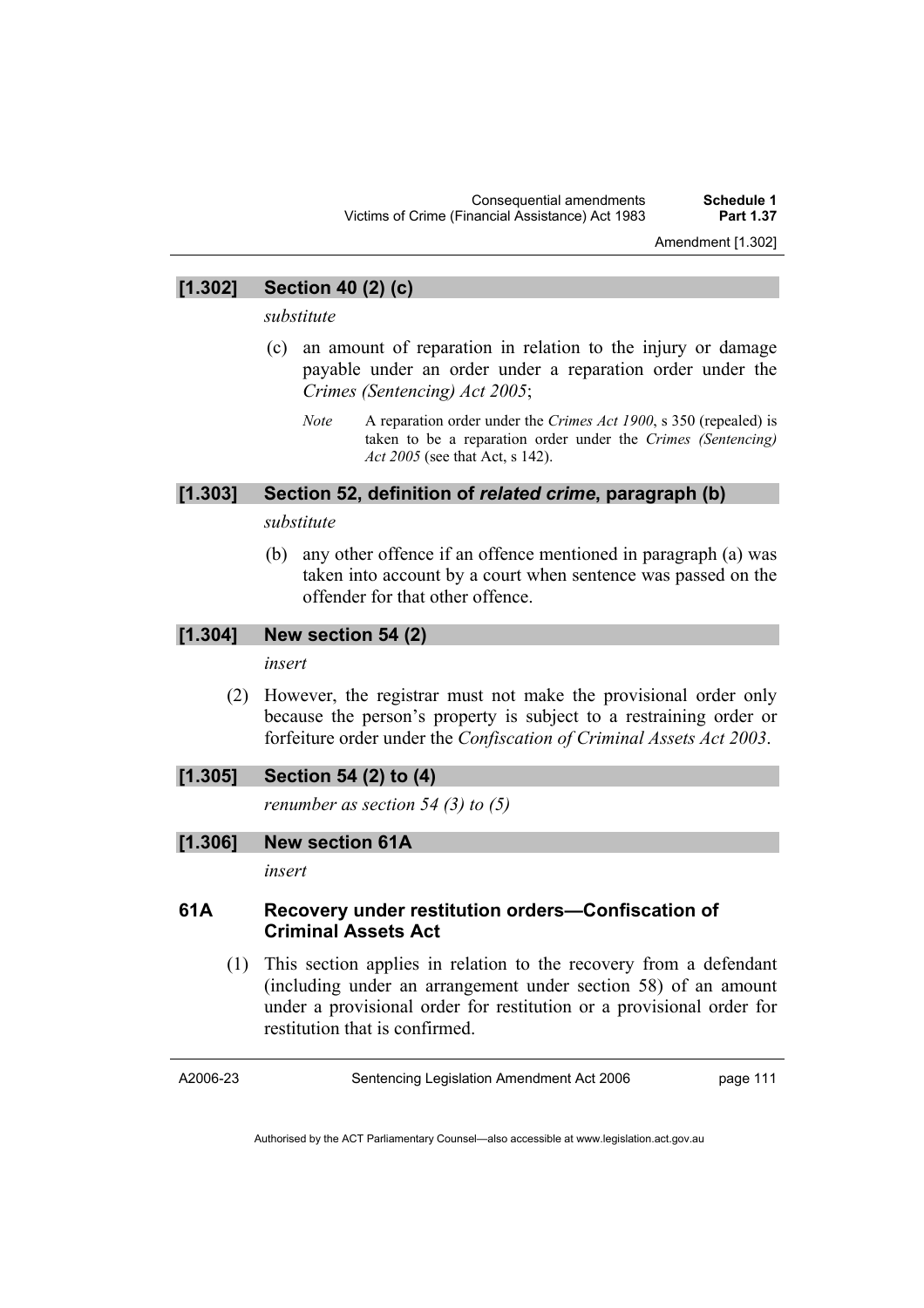- (2) To remove any doubt, the amount cannot be recovered from property that has been restrained or forfeited under the *Confiscation of Criminal Assets Act 2003*.
	- *Note 1* Restrained property may be dealt with only in accordance with the Confiscation Act (see that Act, s 19, def *restraining order* and s 33 (1)). For the exclusion of restrained property from forfeiture, see the Confiscation Act, pt 6.
	- *Note 2* For applications by a person who had an interest in forfeited property for the property's return or for compensation, see the Confiscation Act, div 9.5.
- (3) In this section:

*restrained*—see the *Crimes (Sentencing) Act 2005*, section 112 (3).

# **[1.307] Section 66 (2) (a) (i)**

*substitute* 

(i) the *Crimes (Sentencing) Act 2005*; or

*Note* A reparation order under the *Crimes Act 1900*, s 350 (repealed) is taken to be a reparation order under the *Crimes (Sentencing) Act 2005* (see that Act, s 142).

# **[1.308] Section 67**

*substitute* 

# **67 Extended meaning of** *conviction***—pt 5**

- (1) For this part, a person is taken to have been convicted of an offence if—
	- (a) the person is found guilty of the offence; or
	- (b) the offence was taken into account by a court when sentencing the person for another offence.
	- *Note Found guilty* is defined in the Legislation Act, dict, pt 1.

page 112 Sentencing Legislation Amendment Act 2006

A2006-23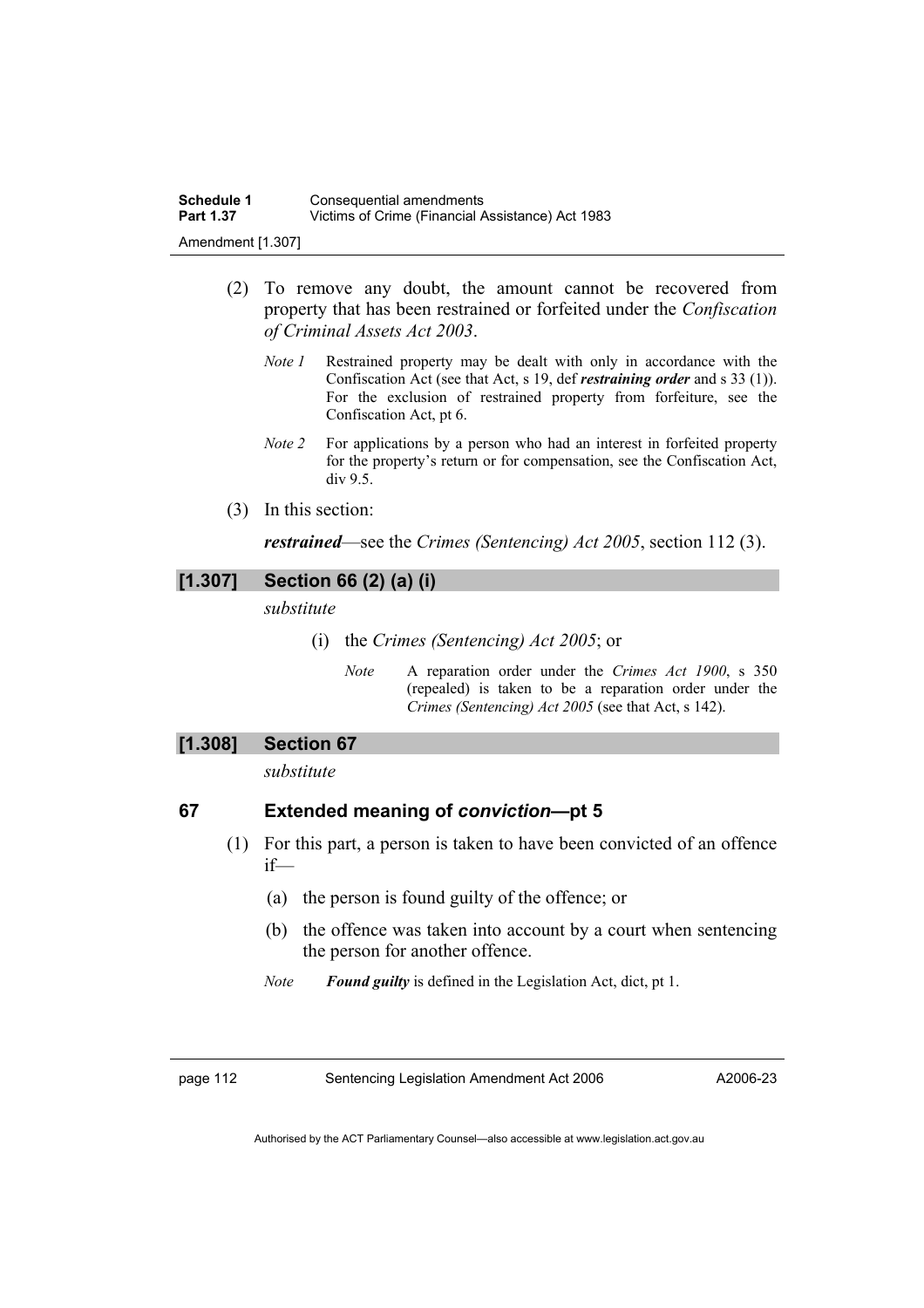(2) For this section, a person is taken to have been found guilty of an offence if an order is made in relation to the offence under the *Crimes Act 1914* (Cwlth), section 19B (1).

# **[1.309] Section 69 (2) (b)**

*substitute* 

 (b) any other offence that the court has taken into account in passing sentence for the first mentioned offence.

# **Part 1.38 Victims of Crime (Financial Assistance) Regulation 1998**

# **[1.310] Regulation 4 (1) (a) and (2)**

*omit* 

director of corrective services

*substitute* 

chief executive

# **Part 1.39 Workers Compensation Act 1951**

# **[1.311] Section 205 (1)**

*omit* 

For the *Crimes Act 1900*, section 342, in

*substitute* 

In

A2006-23

Sentencing Legislation Amendment Act 2006

page 113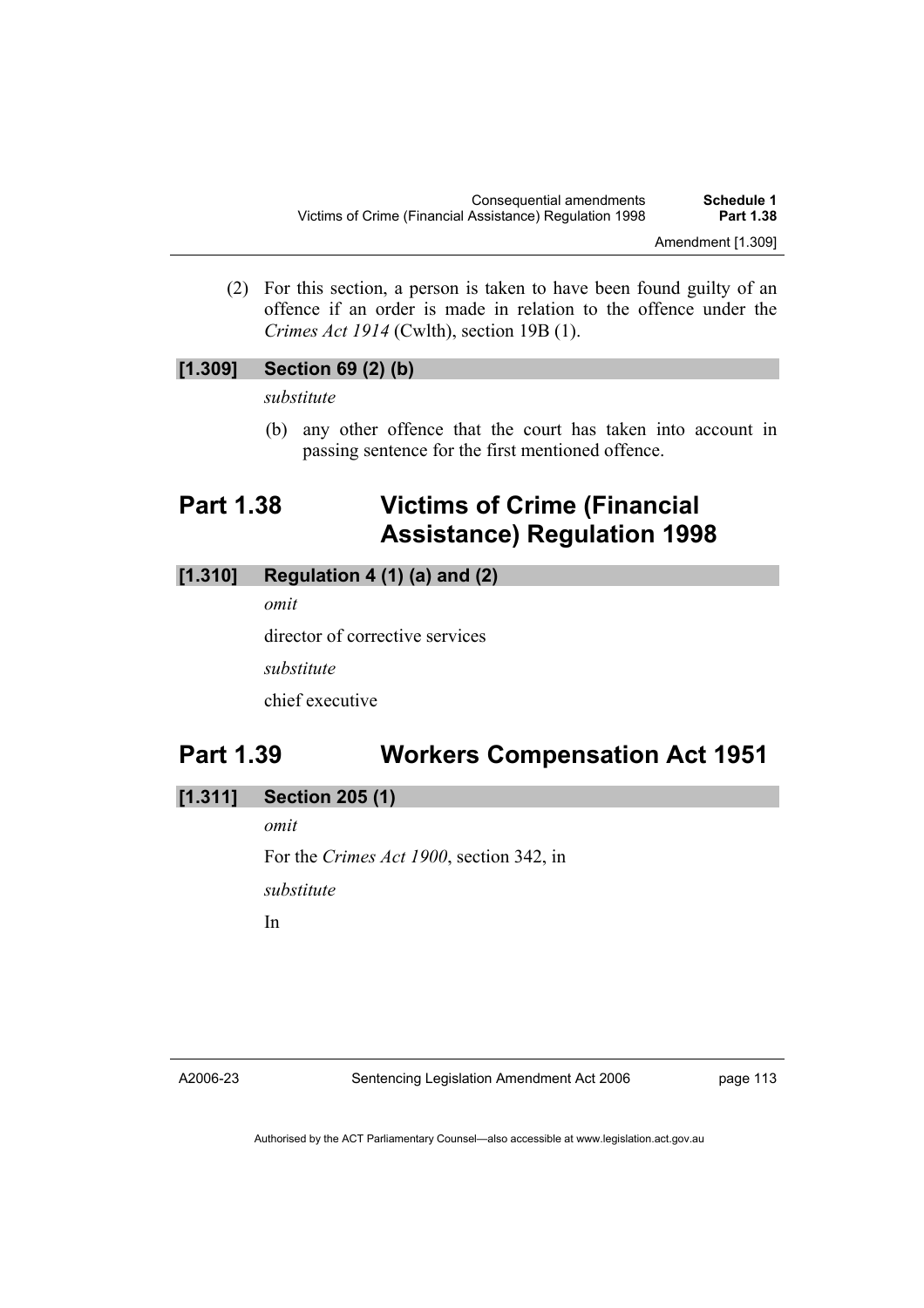Amendment [2.1]

# **Schedule 2 Crimes Act 1900—other amendments**

(see s 3)

### **[2.1] Section 116 (1)**

### *omit*

is guilty of an offence punishable, on conviction, by imprisonment for 20 years.

#### *substitute*

commits an offence.

Maximum penalty: imprisonment for 20 years.

#### **[2.2] Section 116 (2)**

#### *omit*

is guilty of an offence punishable, on conviction, by imprisonment for 15 years.

#### *substitute*

commits an offence.

Maximum penalty: 300 penalty units, imprisonment for 15 years or both.

A2006-23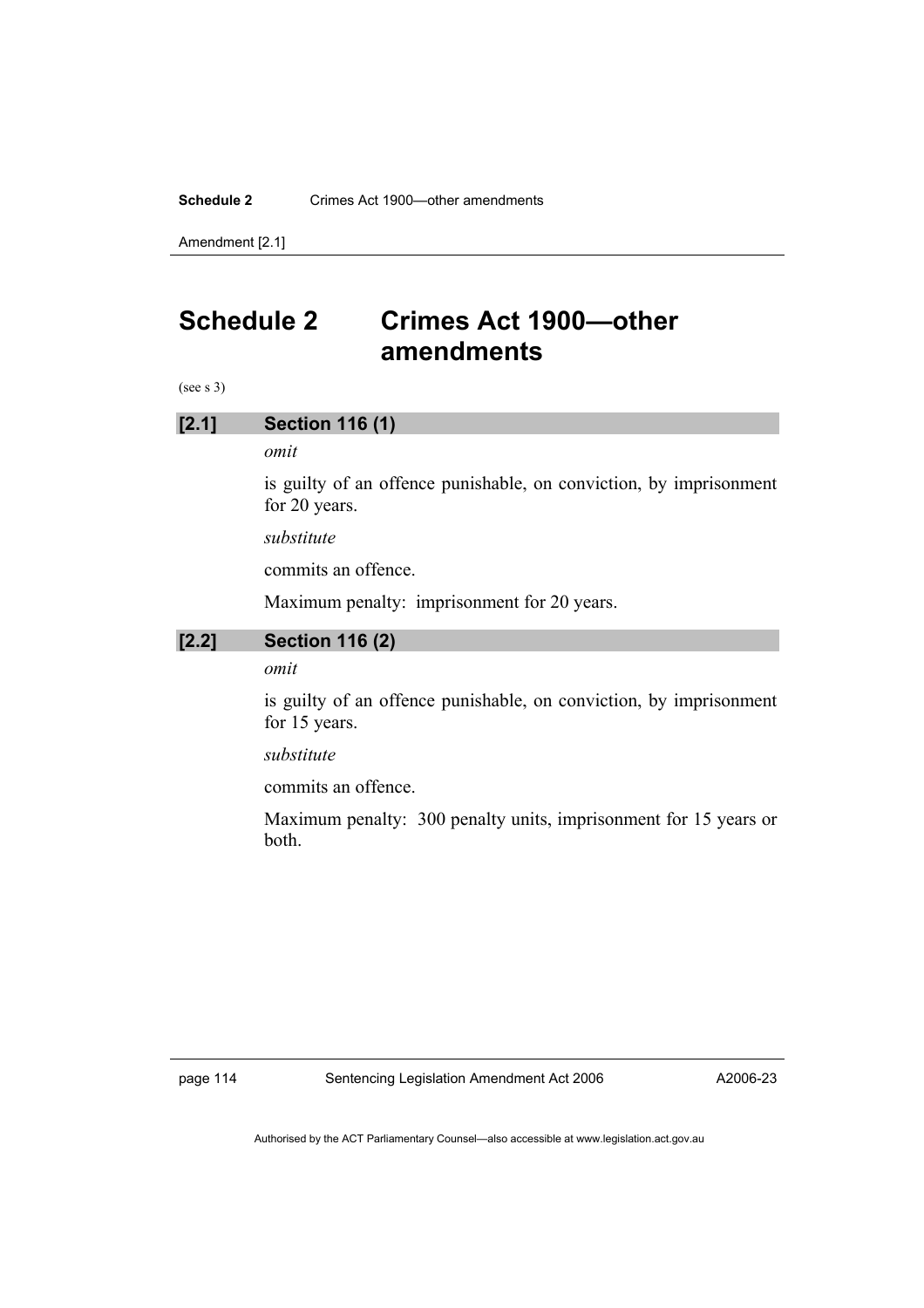Amendment [2.3]

# **[2.3] Section 116 (3)**

# *omit*

is guilty of an offence punishable, on conviction, by imprisonment for 6 months, a fine not exceeding 50 penalty units or both.

#### *substitute*

commits an offence.

Maximum penalty: 50 penalty units, imprisonment for 6 months or both.

### **[2.4] Section 117 (1)**

# *omit*

is guilty of an offence punishable, on conviction, by imprisonment for 25 years.

*substitute* 

commits an offence.

Maximum penalty: imprisonment for 25 years.

#### **[2.5] Section 117 (2)**

#### *omit*

is guilty of an offence punishable, on conviction, by imprisonment for 20 years.

*substitute* 

commits an offence.

Maximum penalty: imprisonment for 20 years.

A2006-23

page 115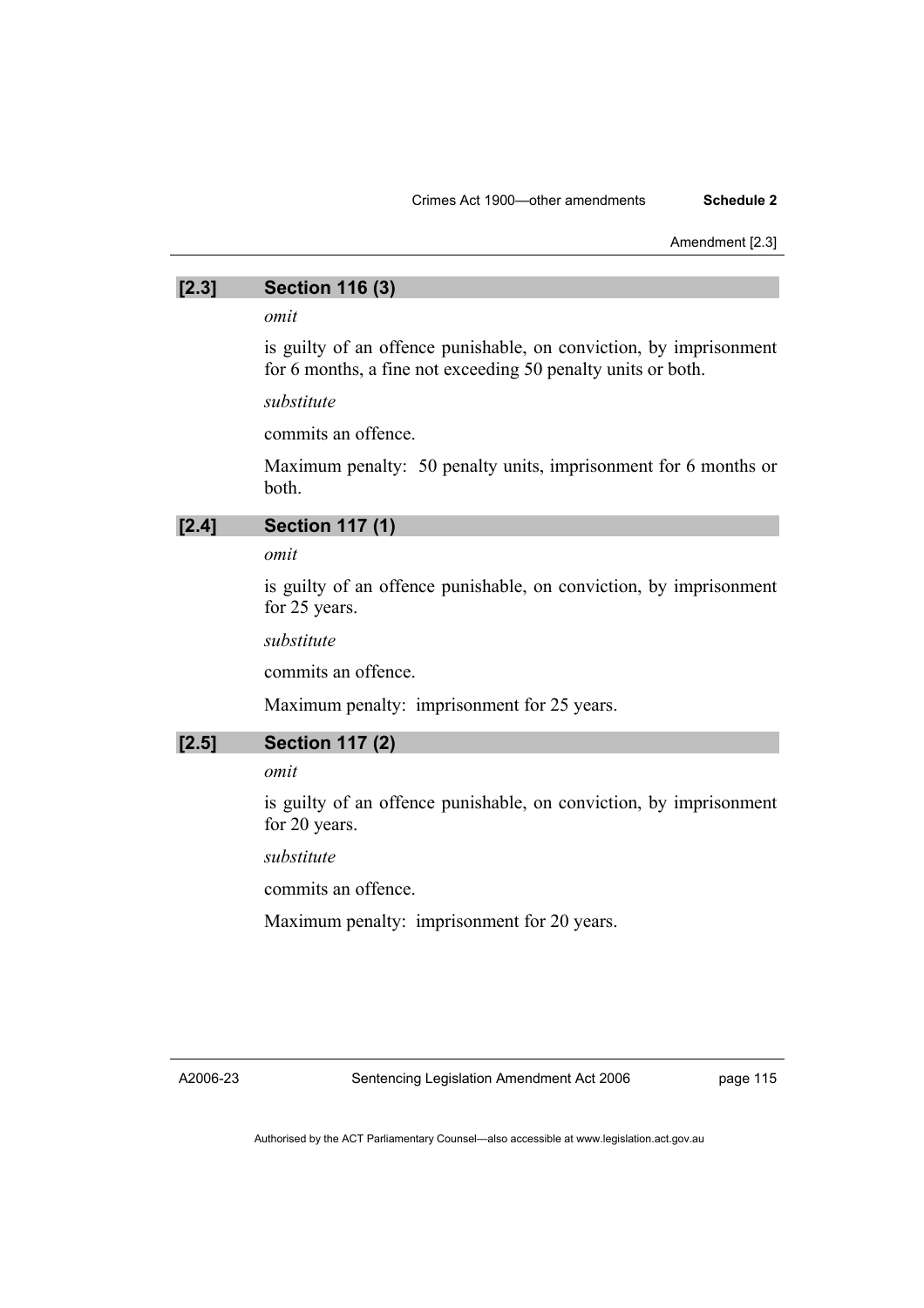#### **Schedule 2** Crimes Act 1900—other amendments

Amendment [2.6]

| [2.6] | <b>Section 119 (1)</b>                                                             |
|-------|------------------------------------------------------------------------------------|
|       | omit                                                                               |
|       | \$1 000                                                                            |
|       | substitute                                                                         |
|       | 10 penalty units                                                                   |
| [2.7] | <b>Section 119 (2)</b>                                                             |
|       | omit                                                                               |
|       | \$1 000                                                                            |
|       | substitute                                                                         |
|       | 10 penalty units                                                                   |
| [2.8] | <b>Section 122</b>                                                                 |
|       | omit                                                                               |
|       | is guilty of an offence punishable, on conviction, by imprisonment<br>for 5 years. |
|       | substitute                                                                         |
|       | commits an offence.                                                                |
|       | Maximum penalty: 100 penalty units, imprisonment for 5 years or<br>both.           |
| [2.9] | <b>Section 137</b>                                                                 |
|       | omit                                                                               |
|       | Maximum penalty: imprisonment for 10 years.                                        |
|       | substitute                                                                         |
|       | Maximum penalty: 200 penalty units, imprisonment for 10 years or<br>both.          |
|       |                                                                                    |

page 116 Sentencing Legislation Amendment Act 2006

A2006-23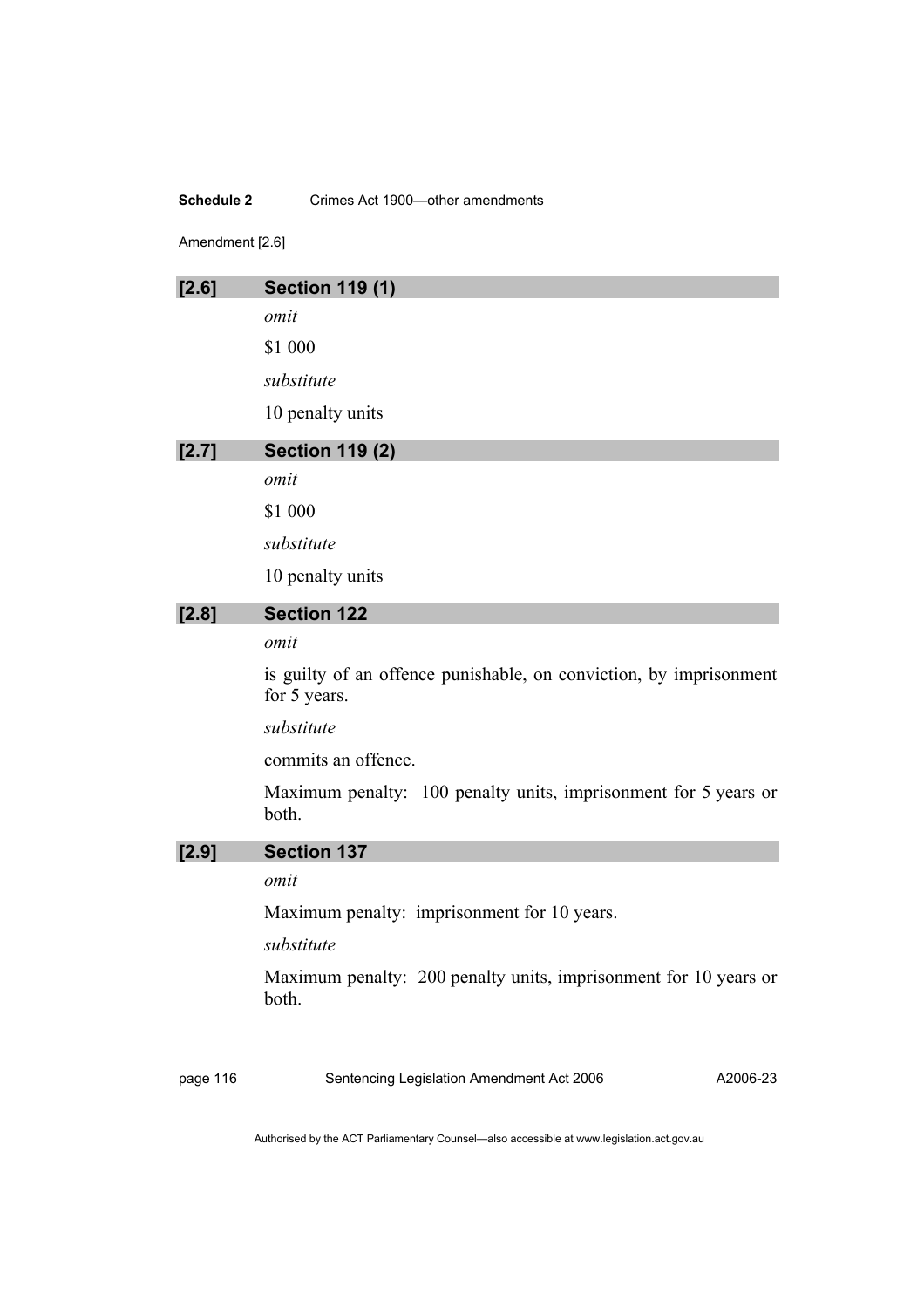Amendment [2.10]

# **[2.10] Section 138 (1)**

*omit* 

Maximum penalty: imprisonment for 10 years.

*substitute* 

Maximum penalty: 200 penalty units, imprisonment for 10 years or both.

# **[2.11] Section 139 (1)**

# *omit*

Maximum penalty: imprisonment for 10 years.

#### *substitute*

Maximum penalty: 200 penalty units, imprisonment for 10 years or both.

# **[2.12] Section 140A**

### *omit*

Maximum penalty: imprisonment for 10 years.

#### *substitute*

Maximum penalty: 200 penalty units, imprisonment for 10 years or both.

# **[2.13] Section 140B (1)**

#### *omit*

Maximum penalty: imprisonment for 10 years.

#### *substitute*

Maximum penalty: 200 penalty units, imprisonment for 10 years or both.

A2006-23

Sentencing Legislation Amendment Act 2006

page 117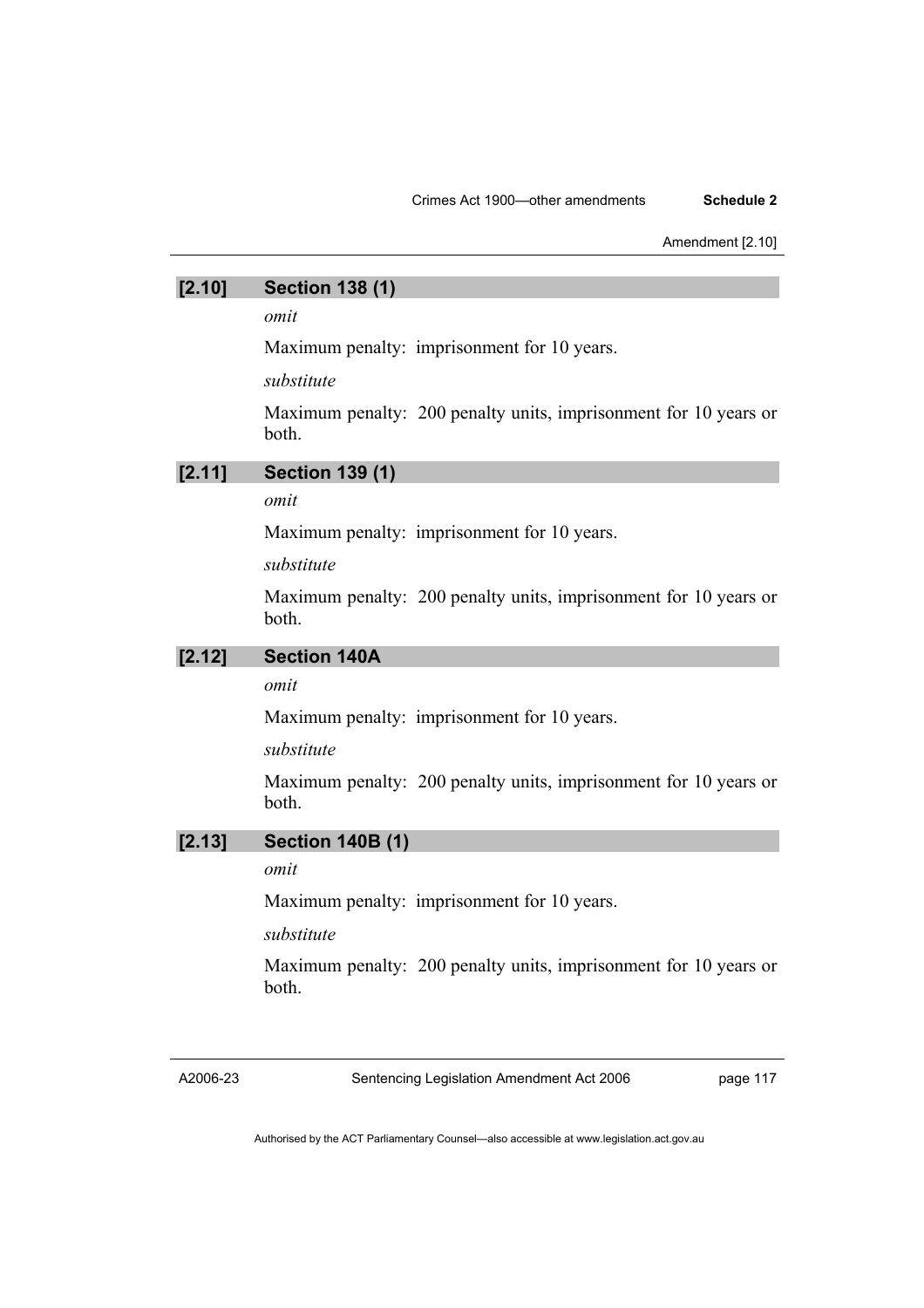#### **Schedule 2** Crimes Act 1900—other amendments

Amendment [2.14]

#### **[2.14] Section 140C (1)**

*omit* 

Maximum penalty: imprisonment for 10 years.

*substitute* 

Maximum penalty: 200 penalty units, imprisonment for 10 years or both.

# **[2.15] Section 141**

# *omit*

is guilty of an offence punishable, on conviction, by imprisonment for 7 years.

*substitute* 

commits an offence.

Maximum penalty: 200 penalty units, imprisonment for 7 years or both.

# **[2.16] Section 142**

#### *omit*

is guilty of an offence punishable, on conviction, by imprisonment for 7 years.

*substitute* 

commits an offence.

Maximum penalty: 200 penalty units, imprisonment for 7 years or both.

A2006-23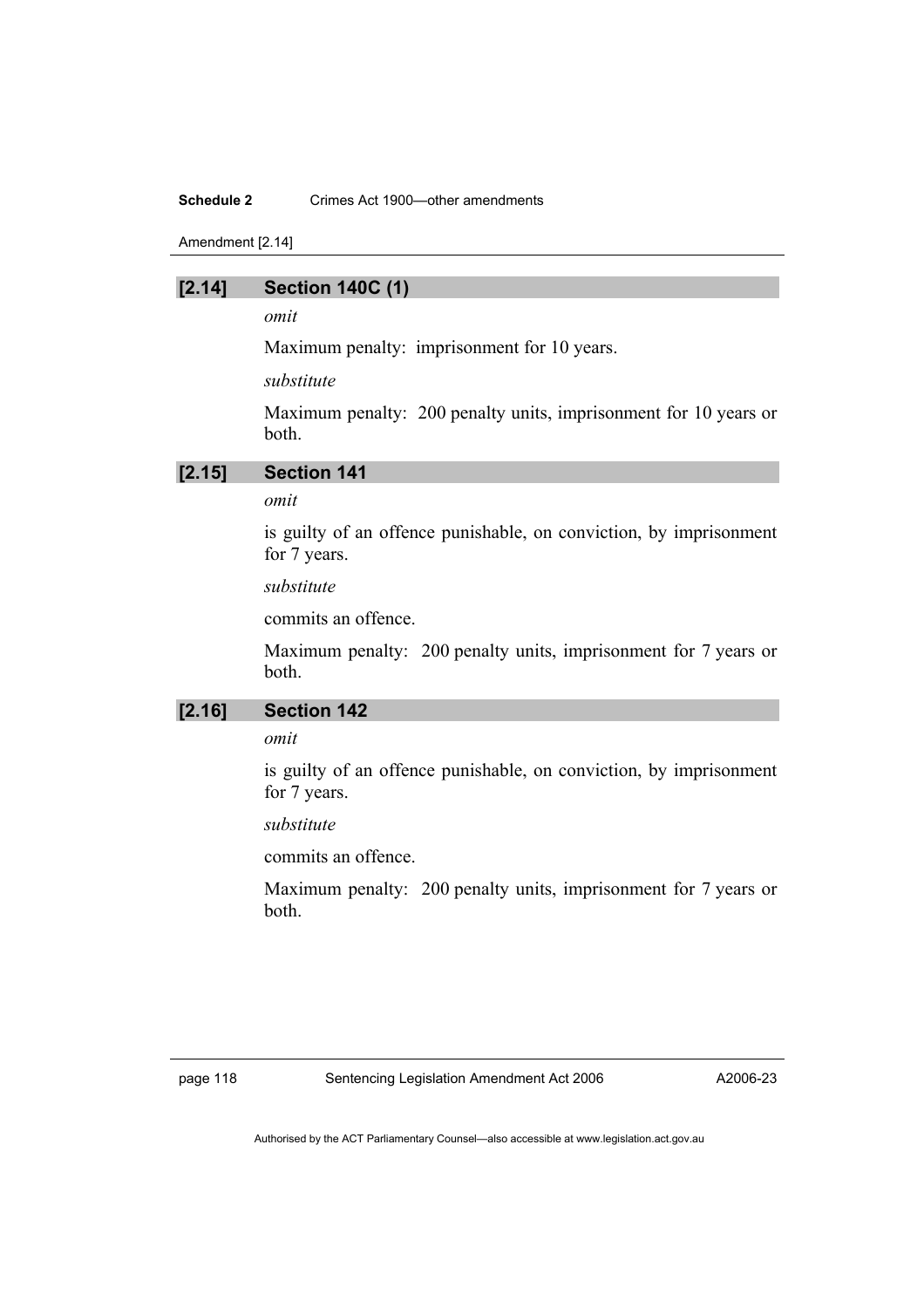#### Amendment [2.17]

# **[2.17] Section 143**

#### *omit*

is guilty of an offence punishable, on conviction, by imprisonment for 7 years.

#### *substitute*

commits an offence.

Maximum penalty: 200 penalty units, imprisonment for 7 years or both.

# **[2.18] Section 144**

# *omit*

is guilty of an offence punishable, on conviction, by imprisonment for 10 years.

*substitute* 

commits an offence.

Maximum penalty: 200 penalty units, imprisonment for 10 years or both.

# **[2.19] Section 145**

# *omit*

is guilty of an offence punishable, on conviction, by imprisonment for 3 years.

#### *substitute*

commits an offence.

Maximum penalty: 100 penalty units, imprisonment for 3 years or both.

A2006-23

Sentencing Legislation Amendment Act 2006

page 119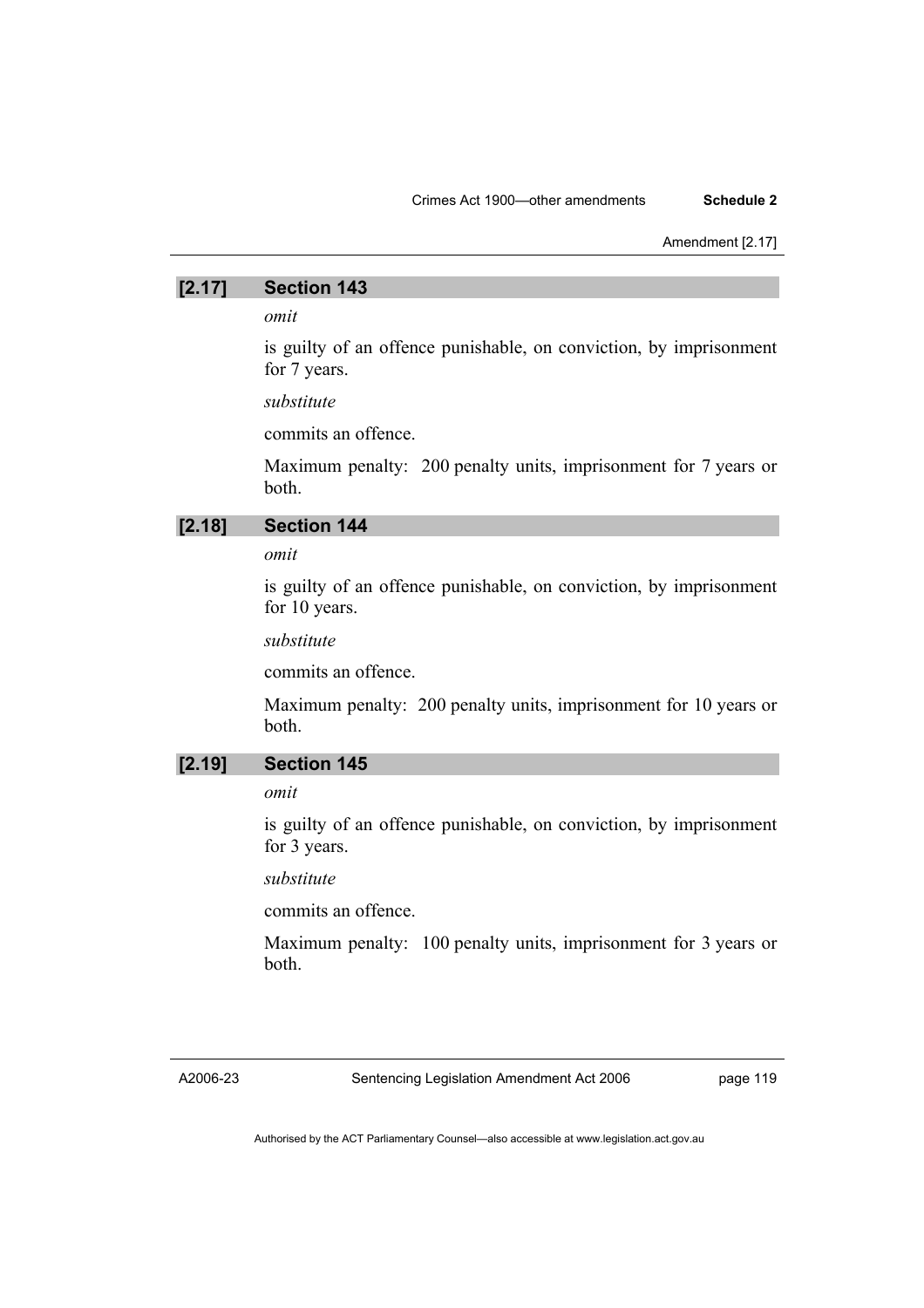#### **Schedule 2** Crimes Act 1900—other amendments

Amendment [2.20]

#### **[2.20] Section 147**

*omit* 

is guilty of an offence punishable, on conviction, by imprisonment for 10 years.

*substitute* 

commits an offence.

Maximum penalty: 200 penalty units, imprisonment for 10 years or both.

# **[2.21] Section 148**

*omit* 

is guilty of an offence punishable, on conviction, by imprisonment for 7 years.

*substitute* 

commits an offence.

Maximum penalty: 200 penalty units, imprisonment for 7 years or both.

# **[2.22] Section 151**

*omit* 

is guilty of an offence punishable, on conviction, by a fine not exceeding \$2 000, by imprisonment for 1 year or both.

*substitute* 

commits an offence.

Maximum penalty: 20 penalty units, imprisonment for 1 year or both.

page 120 Sentencing Legislation Amendment Act 2006

A2006-23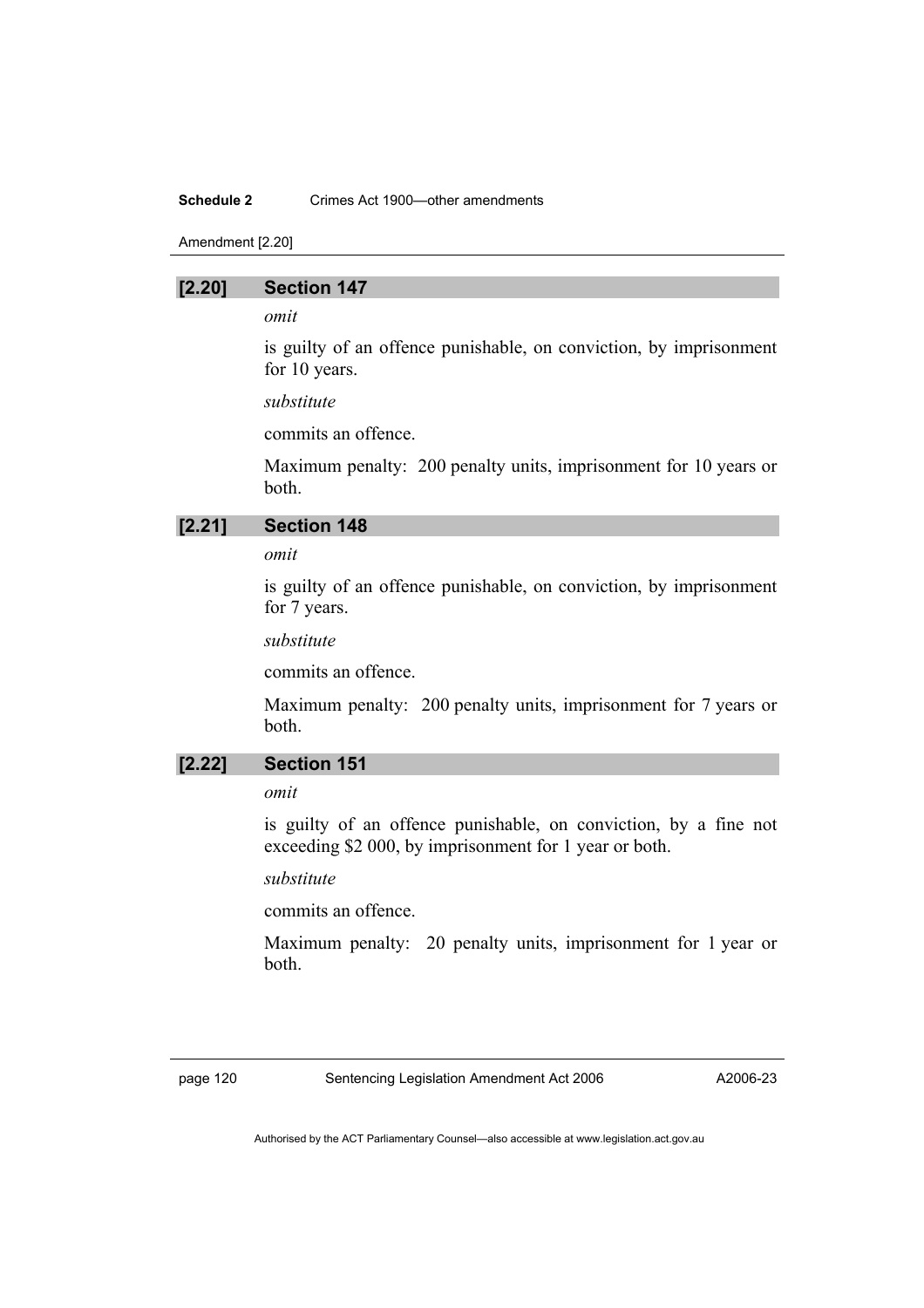Amendment [2.23]

### **[2.23] Section 152**

*omit* 

is guilty of an offence punishable, on conviction, by a fine not exceeding \$2 000, by imprisonment for 1 year or both.

*substitute* 

commits an offence.

Maximum penalty: 20 penalty units, imprisonment for 1 year or both.

# **[2.24] Section 153 (1)**

*omit* 

Maximum penalty: imprisonment for 2 years.

*substitute* 

Maximum penalty: 50 penalty units, imprisonment for 2 years or both.

#### **[2.25] Section 153 (2)**

*omit* 

Maximum penalty: imprisonment for 2 years.

*substitute* 

Maximum penalty: 50 penalty units, imprisonment for 2 years or both.

A2006-23

page 121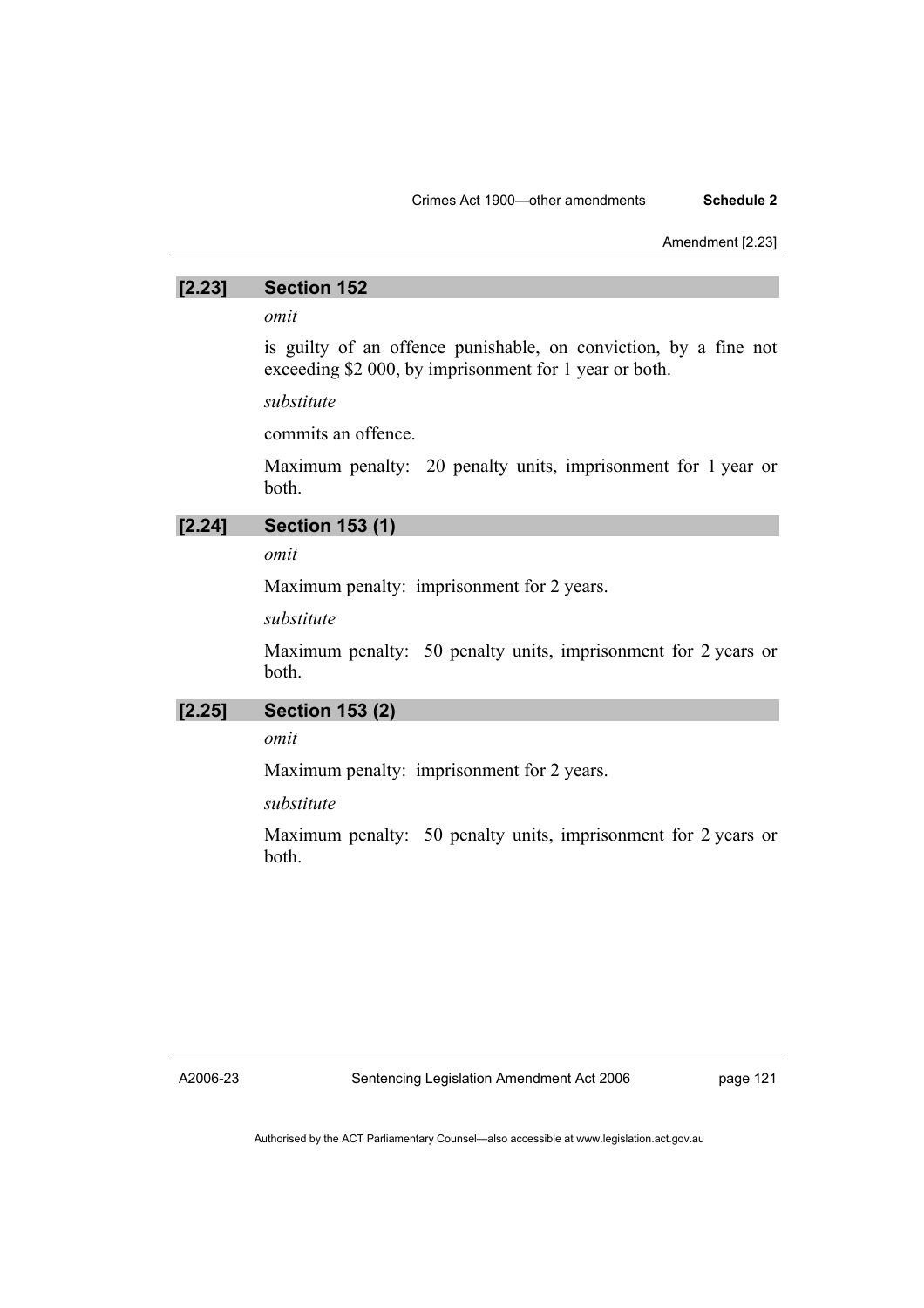#### **Schedule 2** Crimes Act 1900—other amendments

Amendment [2.26]

#### **[2.26] Section 154 (1)**

*omit* 

Maximum penalty: fine of \$100, imprisonment for 1 month or both. *substitute* 

Maximum penalty: 1 penalty unit, imprisonment for 1 month or both.

# **[2.27] Section 154 (2)**

# *omit*

Maximum penalty: fine of \$250, imprisonment for 3 months or both.

*substitute* 

Maximum penalty: 2.5 penalty units, imprisonment for 3 months or both.

# **[2.28] Section 159**

*omit* 

is guilty of an offence punishable, on conviction, by imprisonment for 5 years, a fine of \$10 000 or both.

*substitute* 

commits an offence.

Maximum penalty: 100 penalty units, imprisonment for 5 years or both.

A2006-23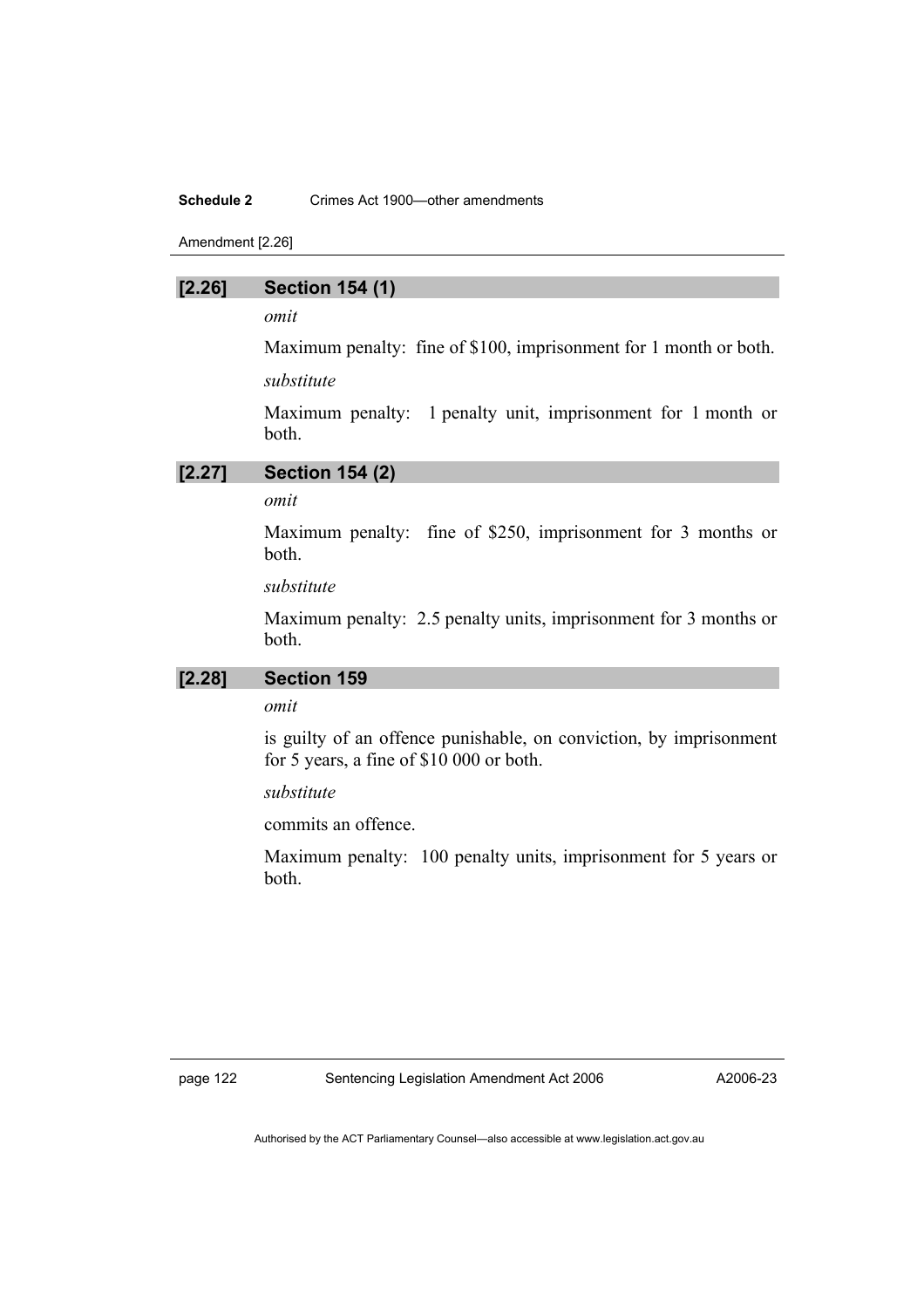Amendment [2.29]

### **[2.29] Section 160**

#### *omit*

is guilty of an offence punishable, on conviction, by imprisonment for 5 years, a fine of \$10 000 or both.

### *substitute*

commits an offence.

Maximum penalty: 100 penalty units, imprisonment for 5 years or both.

# **[2.30] Section 161**

# *omit*

is guilty of an offence punishable, on conviction, by imprisonment for 14 years.

*substitute* 

commits an offence.

Maximum penalty: imprisonment for 14 years.

# **[2.31] Section 162**

#### *omit*

is guilty of an offence punishable, on conviction, by imprisonment for 5 years, a fine of \$10 000 or both.

*substitute* 

commits an offence.

Maximum penalty: 100 penalty units, imprisonment for 5 years or both.

A2006-23

Sentencing Legislation Amendment Act 2006

page 123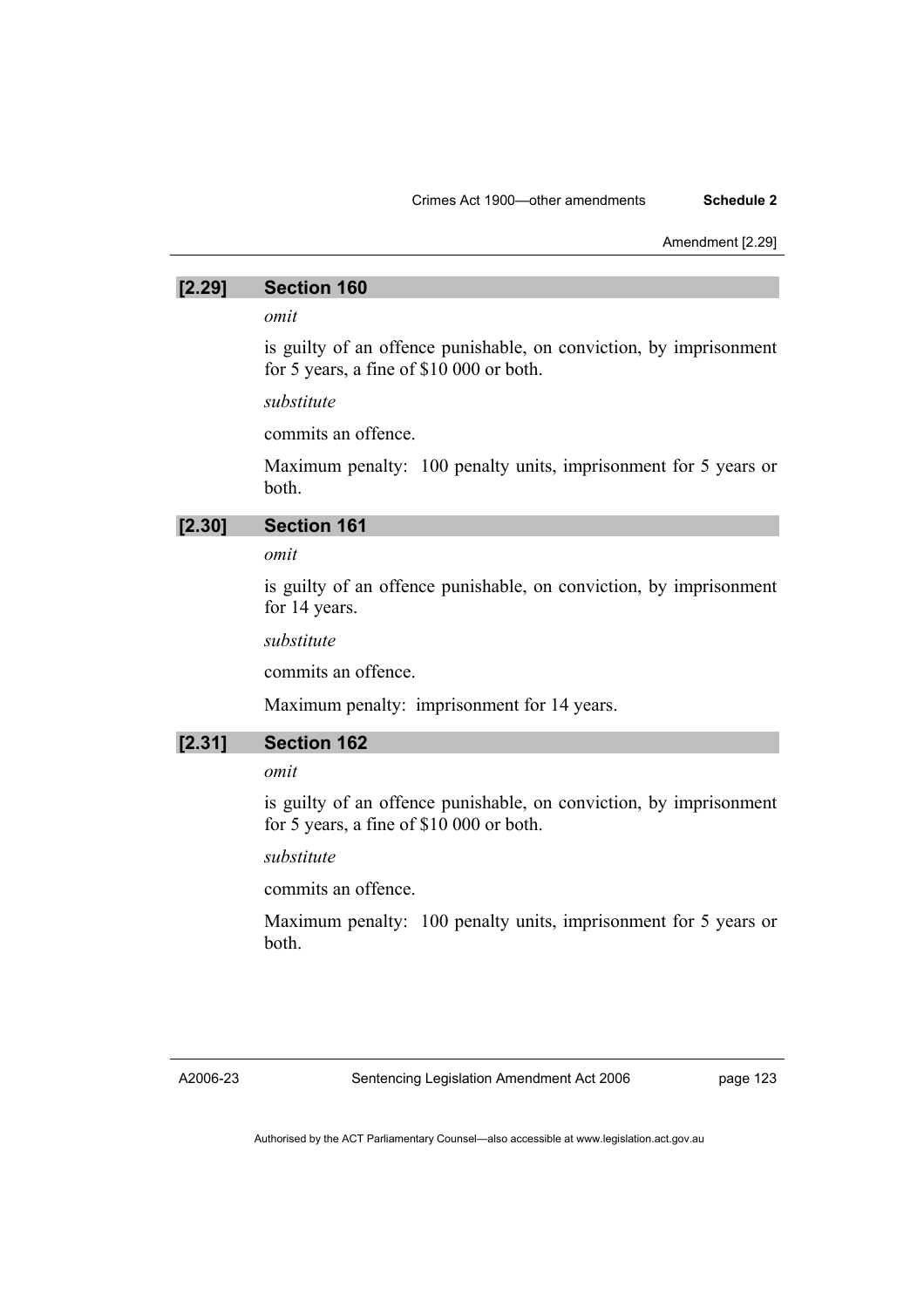#### **Schedule 2** Crimes Act 1900—other amendments

Amendment [2.32]

# **[2.32] Section 163 (1) and (2)**

#### *omit*

is guilty of an offence punishable, on conviction, by imprisonment for 5 years, a fine of \$10 000 or both.

#### *substitute*

commits an offence.

Maximum penalty: 100 penalty units, imprisonment for 5 years or both.

# **[2.33] Section 164**

### *omit*

is guilty of an offence punishable, on conviction, by imprisonment for 5 years, a fine of \$10 000 or both.

*substitute* 

commits an offence.

Maximum penalty: 100 penalty units, imprisonment for 5 years or both.

# **[2.34] Section 166 (1)**

# *omit*

is guilty of an offence punishable, on conviction, by imprisonment for a period not exceeding 2 years, a fine not exceeding \$20 000 or both.

*substitute* 

commits an offence.

Maximum penalty: 200 penalty units, imprisonment for 2 years or both.

page 124 Sentencing Legislation Amendment Act 2006

A2006-23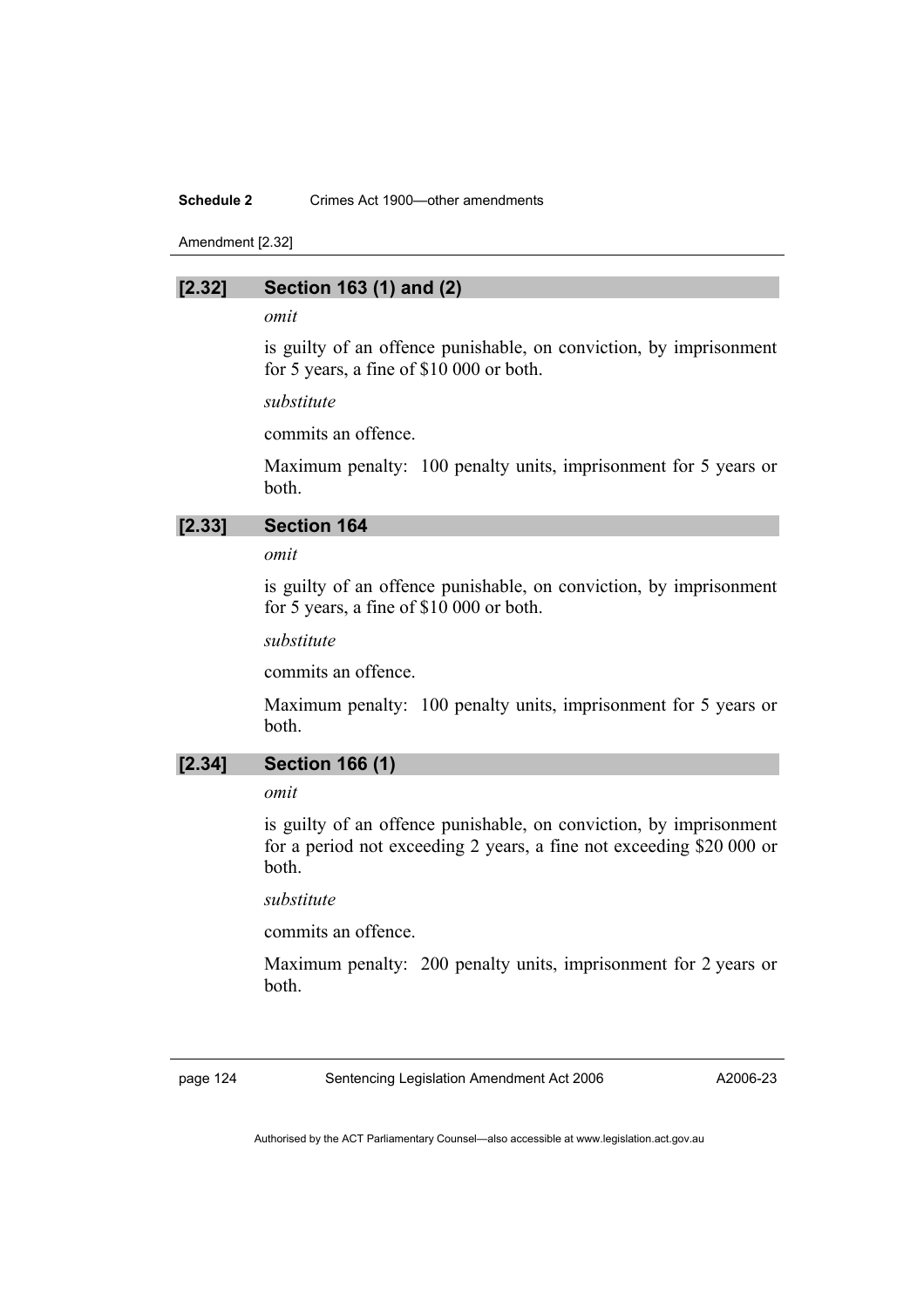New Crimes (Sentencing) Regulation **Schedule 3** 

# **Schedule 3 New Crimes (Sentencing) Regulation**

(see s 4)



Australian Capital Territory

# **Crimes (Sentencing) Regulation 2006**

# **Subordinate Law SL2006-**

made under the

**Crimes (Sentencing) Act 2005** 

A2006-23

Sentencing Legislation Amendment Act 2006

page 125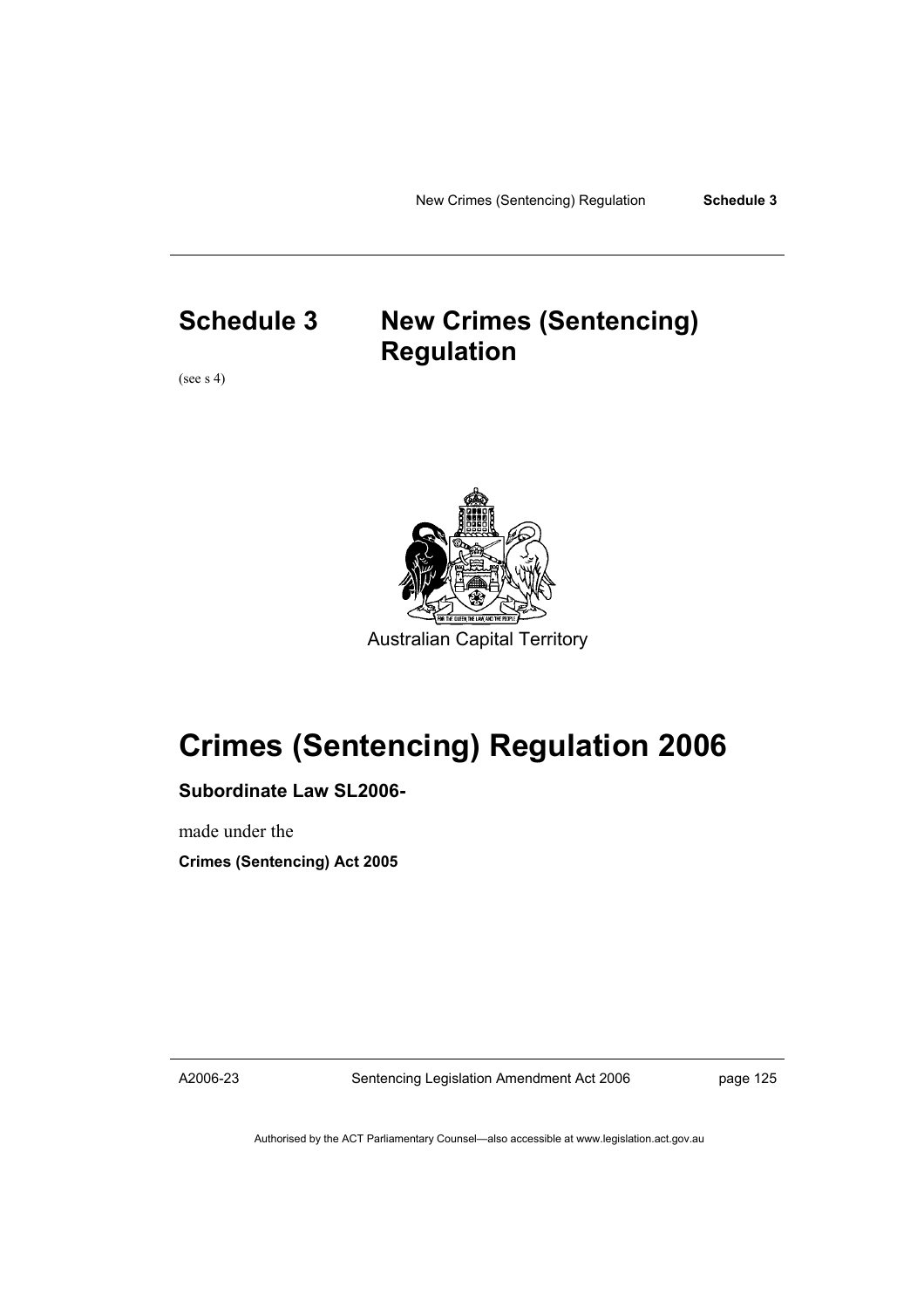# **1 Name of regulation**

This regulation is the *Crimes (Sentencing) Regulation 2006*.

# **2 Rehabilitation program—Act, s 93 def** *rehabilitation program*

For the Act, each of the following is a rehabilitation program:

- (a) programs to treat adults for sexual behaviour that is unlawful or inappropriate;
- (b) programs to treat children for sexual behaviour that is unlawful or inappropriate;
- (c) programs that impart self-management and social skills to enable offenders to deal with difficult situations in ways that do not involve the criminal behaviour;
- (d) programs for people who have committed a domestic violence offence;
- (e) drug and alcohol rehabilitation programs.

A2006-23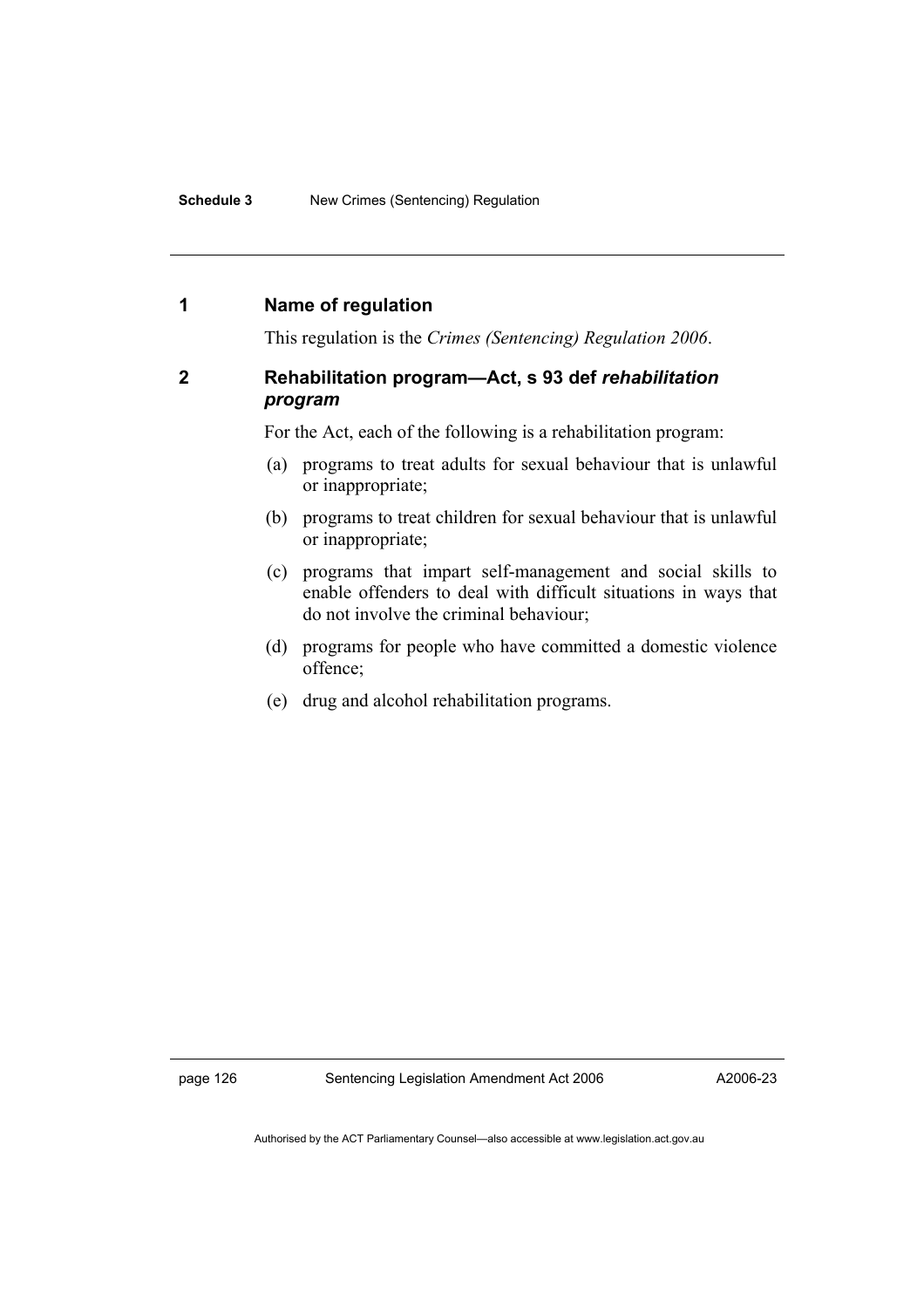# **Schedule 4 New Crimes (Sentence Administration) Regulation**

(see s 5)



Australian Capital Territory

# **Crimes (Sentence Administration) Regulation 2006**

**Subordinate Law SL2006-** 

made under the

**Crimes (Sentence Administration) Act 2005** 

A2006-23

Sentencing Legislation Amendment Act 2006

page 127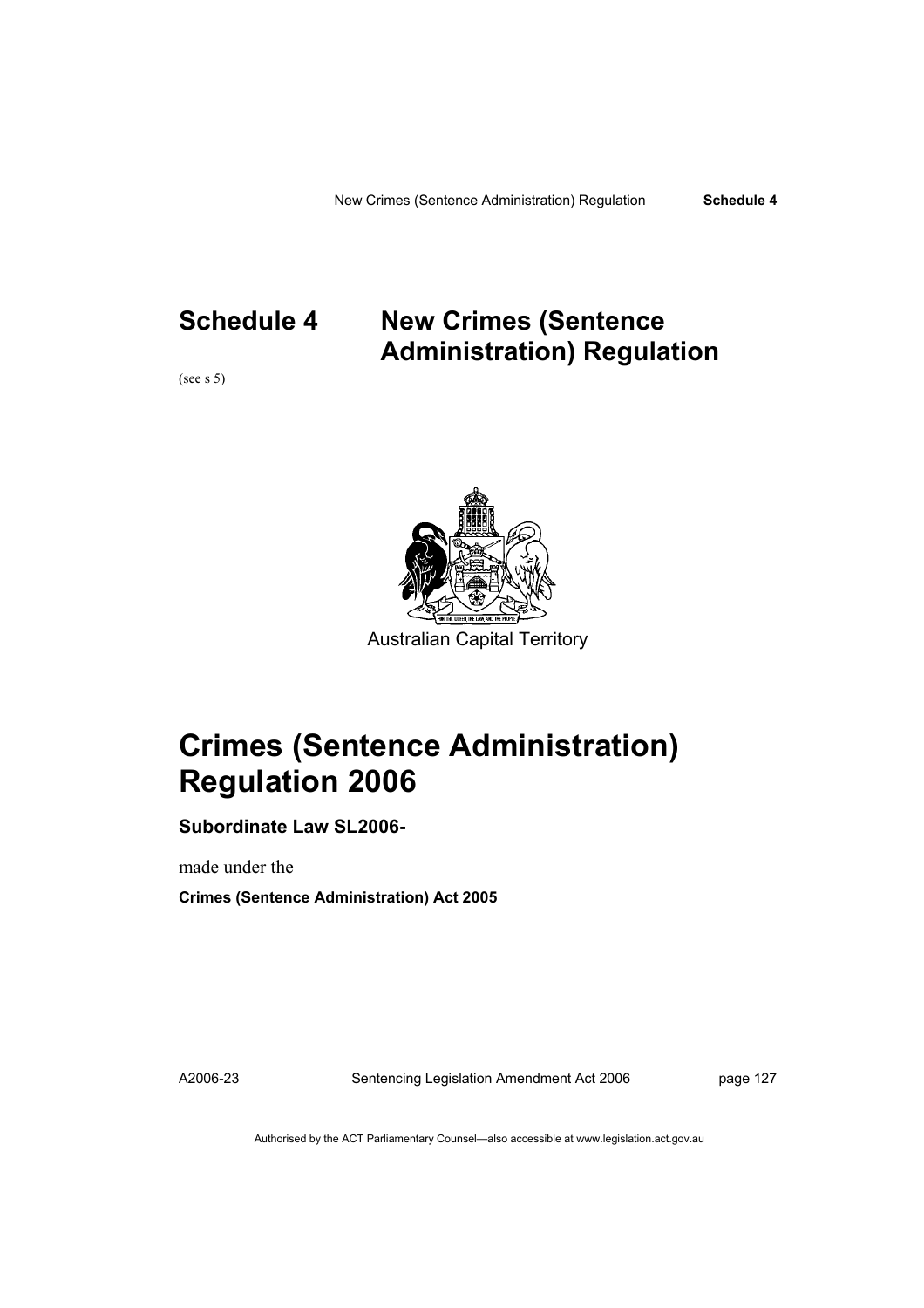# **1 Name of regulation**

This regulation is the *Crimes (Sentence Administration) Regulation 2006*.

# **2 Dictionary**

The dictionary at the end of this regulation is part of this regulation.

*Note 1* The dictionary at the end of this regulation defines certain terms used in this regulation, and includes references (*signpost definitions*) to other terms defined elsewhere.

> For example, the signpost definition '*drug of dependence*—see the *Drugs of Dependence Act 1989*, section 3 (1).' means that the term 'drug of dependence' is defined in that section and the definition applies to this regulation.

*Note 2* A definition in the dictionary (including a signpost definition) applies to the entire regulation unless the definition, or another provision of the regulation, provides otherwise or the contrary intention otherwise appears (see Legislation Act, s 155 and s 156 (1)).

#### **3 Notes**

A note included in this regulation is explanatory and is not part of this regulation.

*Note* See the Legislation Act, s 127 (1), (4) and (5) for the legal status of notes.

#### **4 Parole order—core conditions—Act, s 137 (1) (f)**

The following conditions are prescribed:

- (a) the offender must live only at premises approved by the chief executive;
- (b) the offender must report to a person at a time and place nominated by the chief executive;
- (c) the offender must not use a prohibited substance, or abuse a prescribed substance that is lawfully obtained;

page 128 Sentencing Legislation Amendment Act 2006

A2006-23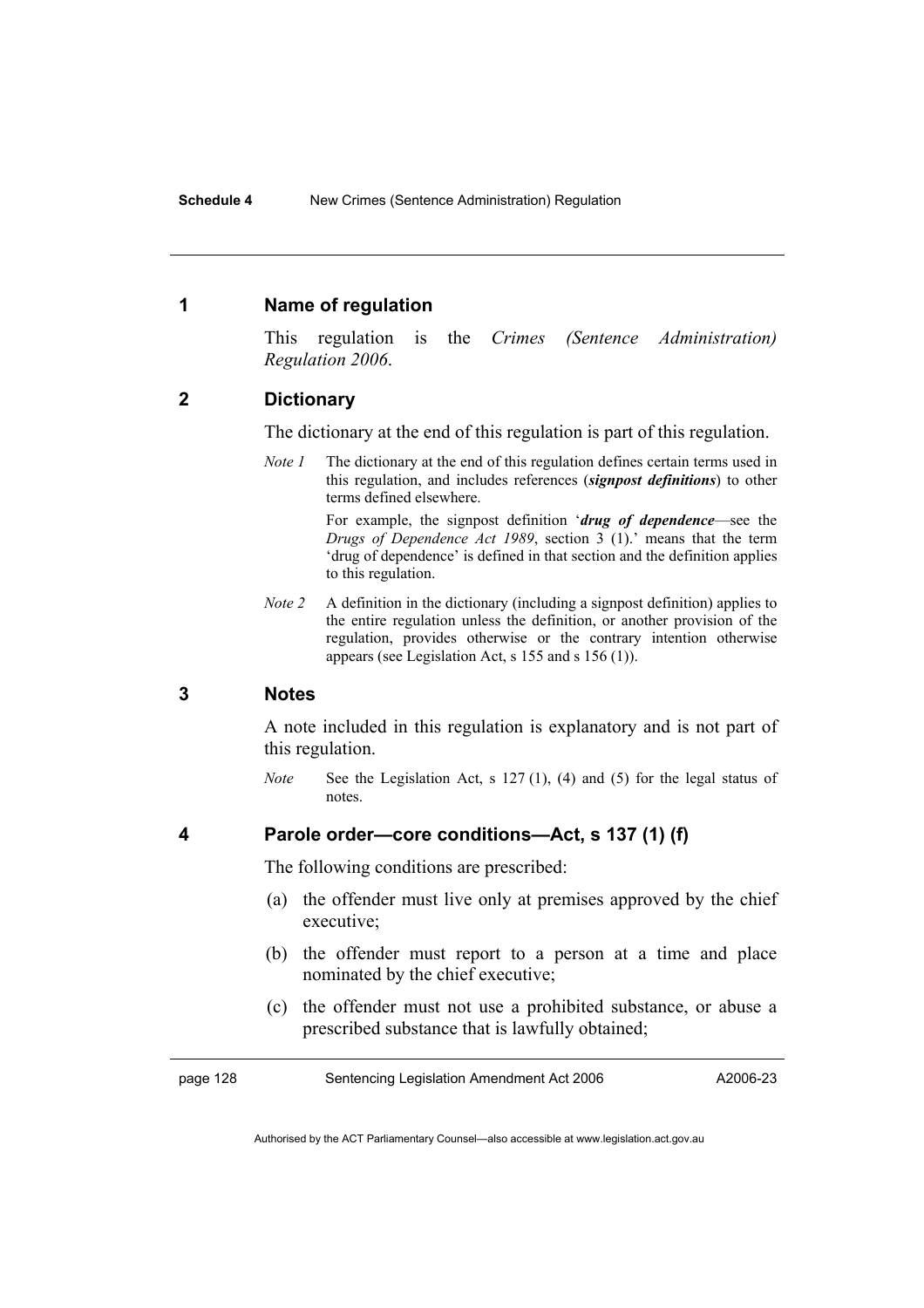- (d) the offender must authorise each doctor, therapist or counsellor of the offender to give information about the offender to the chief executive;
- (e) the offender must not leave the ACT for longer than 1 day without the prior written permission of the chief executive;
- (f) the offender must comply with all conditions to which a permission to leave the ACT is subject;
- (g) the offender must not leave Australia without the board's prior written permission;
- (h) the offender must not have possession or control of a firearm, prohibited weapon, prohibited article or offensive weapon;
- (i) the offender must comply with any direction given to the offender by the chief executive.

#### **Example for par (b)**

to report to a corrections officer at a correctional centre, or to a person where the offender works

#### **Examples for par (i)**

directions about any of the following:

- associating with particular people
- visiting any place, including a particular suburb
- obtaining, being available for or keeping employment
- attending or taking part in an approved activity or program
- *Note* An example is part of the regulation, is not exhaustive and may extend, but does not limit, the meaning of the provision in which it appears (see Legislation Act, s 126 and s 132).

A2006-23

page 129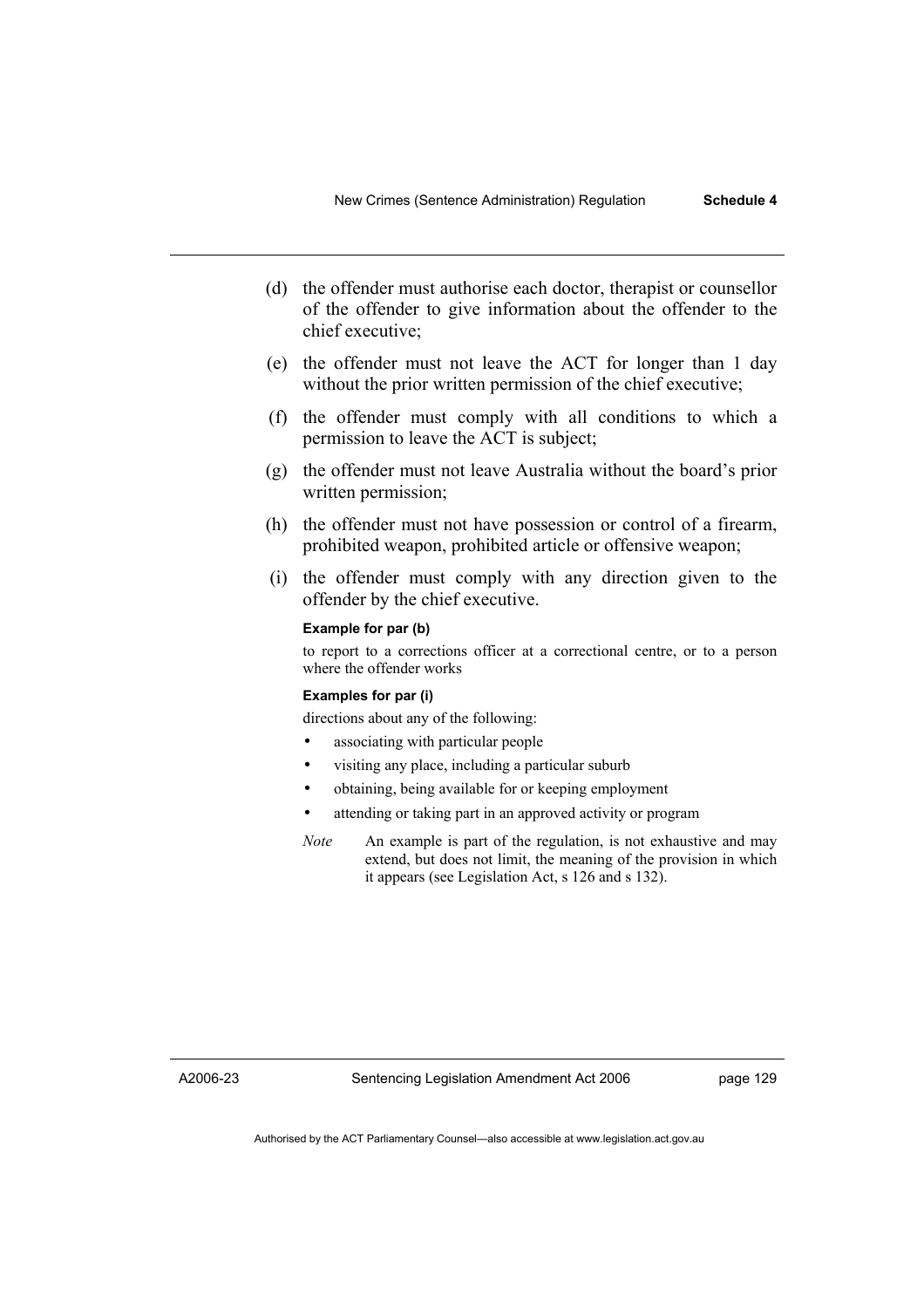# **Dictionary**

(see s 2)

- *Note 1* The Legislation Act contains definitions and other provisions relevant to this regulation.
- *Note 2* For example, the Legislation Act, dict, pt 1, defines the following terms:
	- ACT
	- chief executive
	- doctor.
- *Note 3* Terms used in this regulation have the same meaning that they have in the *Crimes (Sentence Administration) Act 2005* (see Legislation Act, s 148). For example, the following terms are defined in the *Crimes (Sentence Administration) Act 2005*, dict:
	- board
	- offender
	- test sample.

*drug of dependence*—see the *Drugs of Dependence Act 1989*, section  $3(1)$ .

*drugs and poisons standard*—see the *Poisons and Drugs Act 1978*, dictionary.

*firearm*—see the *Firearms Act 1996*, section 4.

*offensive weapon*—see the *Crimes Act 1900*, dictionary.

*prescribed substance* means—

- (a) a drug of dependence; or
- (b) a substance mentioned in the drugs and poisons standard, schedule 2, schedule 3 or schedule 4.

*prohibited article*—see the *Prohibited Weapons Act 1996*, section  $3(1)$ .

*prohibited substance*—see the *Drugs of Dependence Act 1989*, section  $3(1)$ .